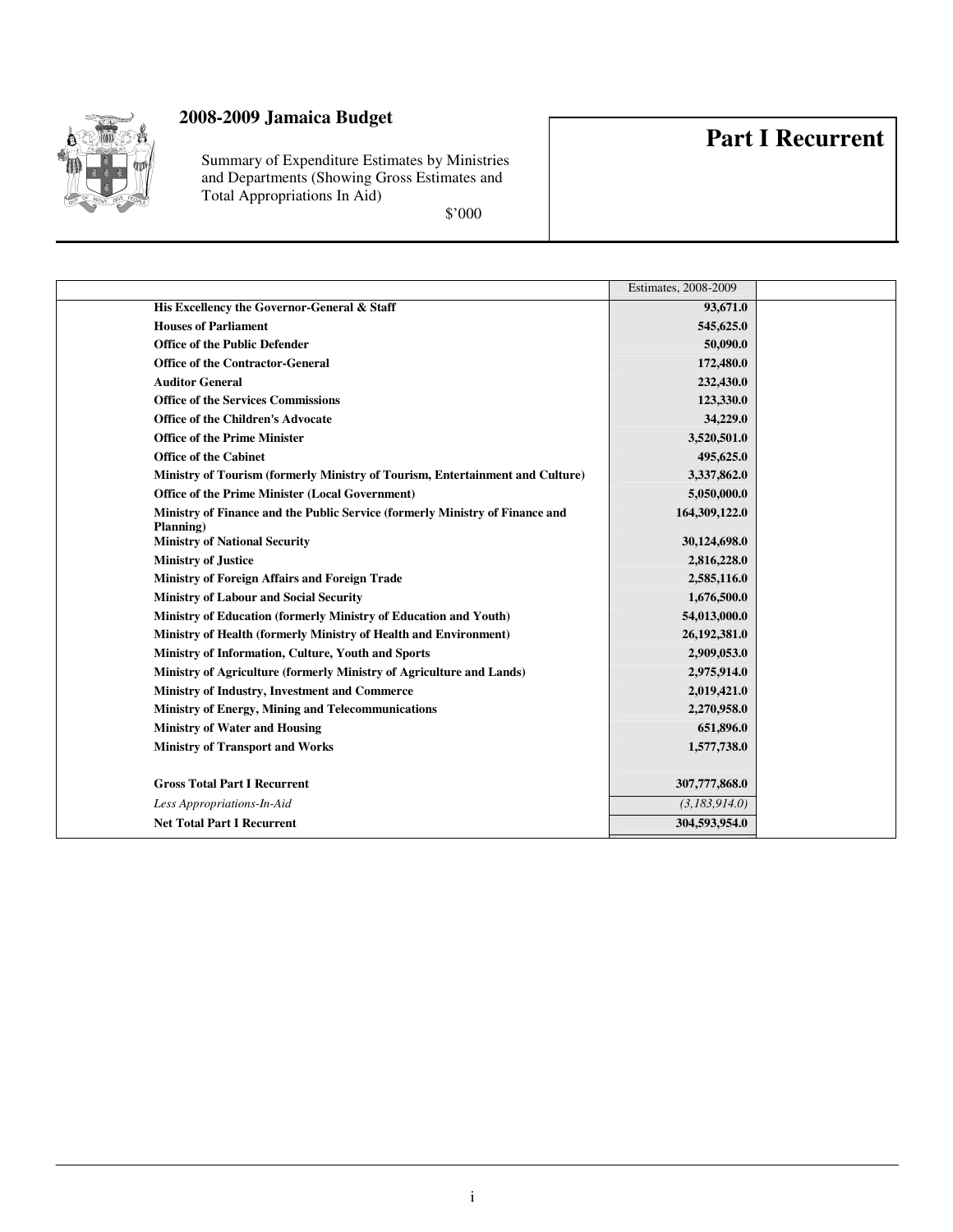

Summary of Expenditure Estimates by Ministries and Departments (Showing Gross Estimates and Total Appropriations In Aid)

\$'000

|                                                                                           | Estimates, 2008-2009 |  |
|-------------------------------------------------------------------------------------------|----------------------|--|
| <b>Office of the Prime Minister</b>                                                       | 7,735,449.0          |  |
| <b>Office of the Cabinet</b>                                                              | 339,380.0            |  |
| Ministry of Tourism (formerly Ministry of Tourism, Entertainment and Culture)             | 56,230.0             |  |
| Office of the Prime Minister (Local Government)                                           | 1,474,000.0          |  |
| Ministry of Finance and the Public Service (formerly Ministry of Finance and<br>Planning) | 143,898,783.0        |  |
| <b>Ministry of National Security</b>                                                      | 7,507,800.0          |  |
| <b>Ministry of Justice</b>                                                                | 492,102.0            |  |
| Ministry of Foreign Affairs and Foreign Trade                                             | 54,240.0             |  |
| <b>Ministry of Labour and Social Security</b>                                             | 2,711,264.0          |  |
| Ministry of Education (formerly Ministry of Education and Youth)                          | 4,353,960.0          |  |
| Ministry of Health (formerly Ministry of Health and Environment)                          | 1,261,119.0          |  |
| Ministry of Information, Culture, Youth and Sports                                        | 364,130.0            |  |
| Ministry of Agriculture (formerly Ministry of Agriculture and Lands)                      | 3,671,579.0          |  |
| Ministry of Industry, Investment and Commerce                                             | 228,385.0            |  |
| <b>Ministry of Energy, Mining and Telecommunications</b>                                  | 3,819,820.0          |  |
| <b>Ministry of Water and Housing</b>                                                      | 2,514,816.0          |  |
| <b>Ministry of Transport and Works</b>                                                    | 8,943,324.0          |  |
|                                                                                           |                      |  |
| <b>Gross Total Part II Capital</b>                                                        | 189,426,381.0        |  |
| Less Appropriations-In-Aid                                                                | (4,490,937.0)        |  |
| <b>Net Total Part II Capital</b>                                                          | 184,935,444.0        |  |

# **Part II Capital**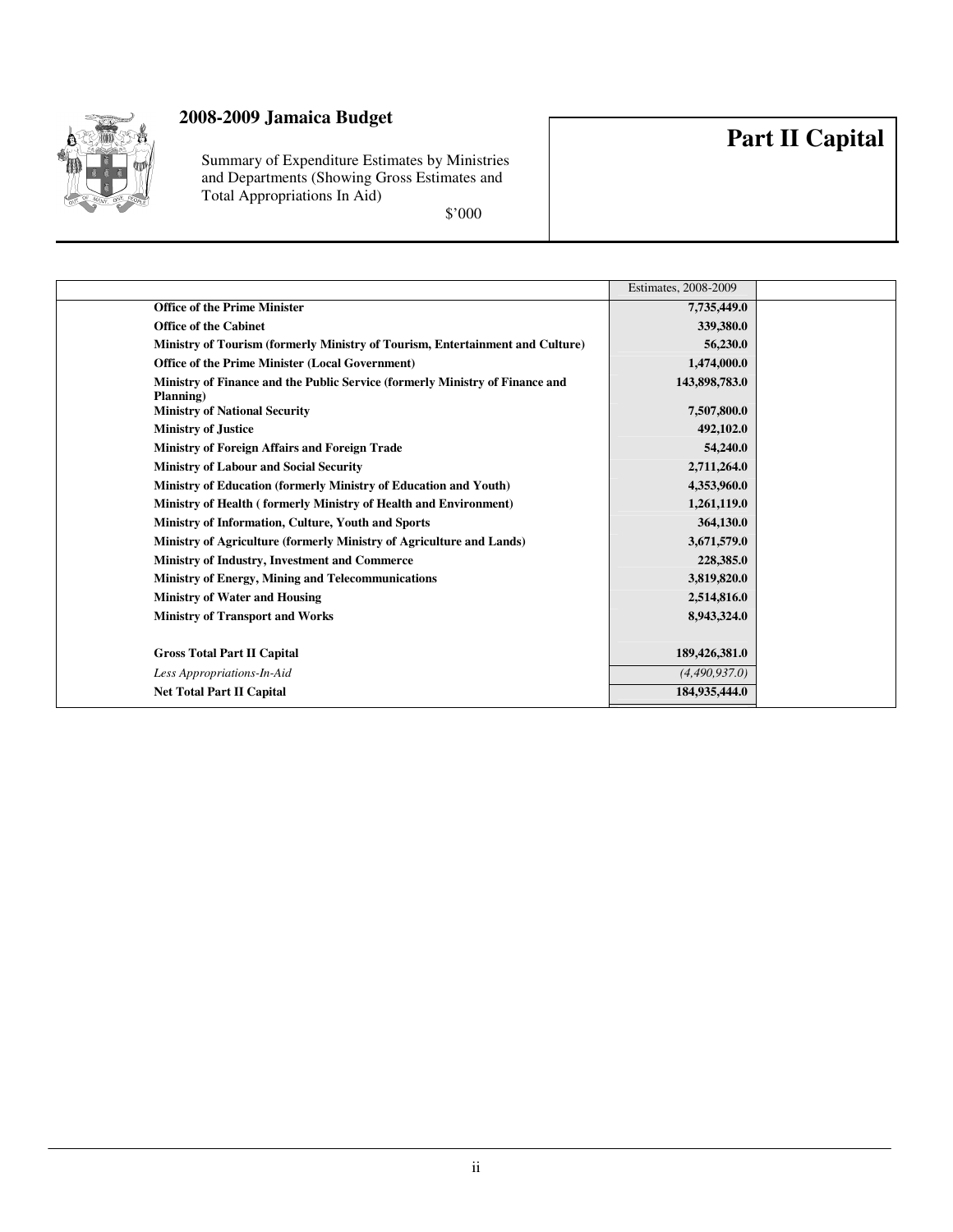

Summary of Expenditure Estimates by Ministries and Departments (Showing Gross Estimates and Total Appropriations In Aid)

\$'000

## **Total Capital and Recurrent**

|                                          | <b>Gross Total</b> | Less appropriations In | Net Total     |  |
|------------------------------------------|--------------------|------------------------|---------------|--|
|                                          |                    | Aid                    |               |  |
| Recurrent                                | 307,777,868.0      | (3,183,914.0)          | 304,593,954.0 |  |
| Capital                                  | 189,426,381.0      | (4,490,937.0)          | 184,935,444.0 |  |
| <b>Grand Total Recurrent and Capital</b> | 497,204,249.0      | (7,674,851.0)          | 489,529,398.0 |  |
|                                          |                    |                        |               |  |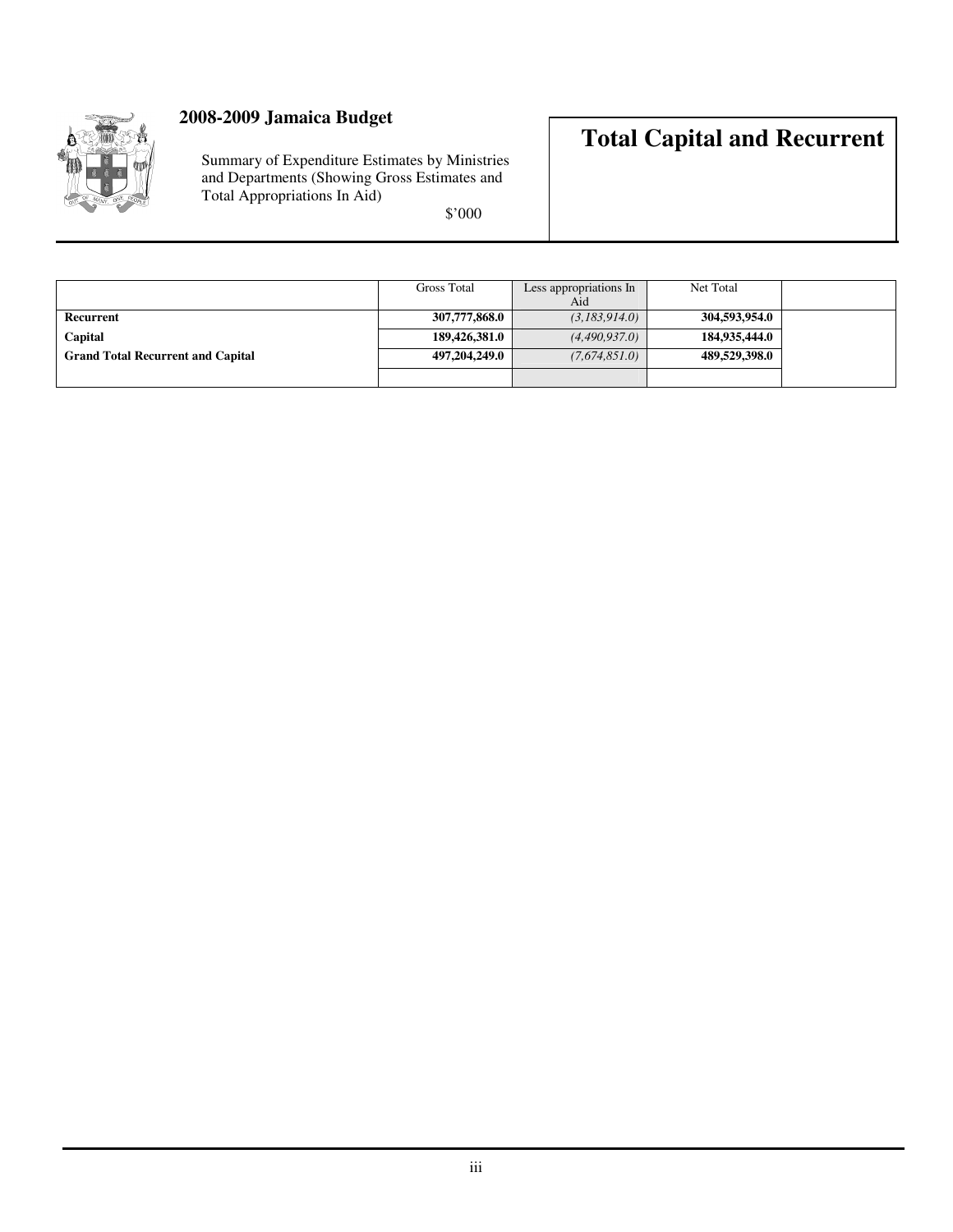

Estimates of Expenditure (Net of Appropriations-In-Aid)

## **Recurrent**

|              |                                                                                         | Estimates,<br>2008-2009   | Revised<br>Estimates,<br>2007-2008 | Approved<br>Estimates,<br>2007-2008 | Actual<br>(Provisional)<br>Expenditure,<br>2006-2007 |
|--------------|-----------------------------------------------------------------------------------------|---------------------------|------------------------------------|-------------------------------------|------------------------------------------------------|
| 0100         | Head No. and Title<br>His Excellency the Governor-General & Staff                       | 93,671.0                  | 102,152.0                          | 102,152.0                           | 94,546.0                                             |
|              |                                                                                         |                           |                                    |                                     |                                                      |
| 0200         | <b>Houses of Parliament</b>                                                             | 545,625.0                 | 574,467.0                          | 505,233.0                           | 418,271.0                                            |
| 0300         | <b>Office of the Public Defender</b>                                                    | 50,090.0                  | 51,307.0                           | 48,498.0                            | 39,475.0                                             |
| 0400         | <b>Office of the Contractor-General</b>                                                 | 172,480.0                 | 159,650.0                          | 147,650.0                           | 98,825.0                                             |
| 0500         | <b>Auditor General</b>                                                                  | 232,430.0                 | 227,539.0                          | 222,723.0                           | 191,530.0                                            |
| 0600         | <b>Office of the Services Commissions</b>                                               | 123,330.0                 | 119,554.0                          | 119,554.0                           | 102,821.0                                            |
| 0700         | <b>Office of the Children's Advocate</b>                                                | 34,229.0                  | 32,557.0                           | 32,557.0                            | 22,941.0                                             |
| 1500         | <b>Office of the Prime Minister</b>                                                     | 2,028,379.0               | 1,464,074.0                        | 1,413,090.0                         | 1,393,088.0                                          |
| 1547         | National Land Agency                                                                    | 237,000.0                 | 224,003.0                          | 214,553.0                           | 522,470.0                                            |
| 1548         | National Environment Planning Agency                                                    | 531,500.0                 | 463,846.0                          | 446,346.0                           | 399,111.0                                            |
|              | <b>Total Office of the Prime Minister and Departments</b>                               | 2,796,879.0               | 2,151,923.0                        | 2,073,989.0                         | 2,314,669.0                                          |
| 1600         | <b>Office of the Cabinet</b>                                                            | 275,196.0                 | 462,204.0                          | 638,565.0                           | 698,025.0                                            |
| 1649         | Management Institute for National Development                                           | 112,900.0                 | 88,257.0                           | 88,257.0                            | 78,804.0                                             |
|              | <b>Total Office of the Cabinet and Departments</b>                                      | 388,096.0                 | 550,461.0                          | 726,822.0                           | 776,829.0                                            |
| 1700         | Ministry of Tourism (formerly Ministry of Tourism,<br><b>Entertainment and Culture)</b> | 3,275,017.0               | 3,518,032.0                        | 3,678,392.0                         | 3,277,193.0                                          |
| 1800         | Office of the Prime Minister (Local Government)                                         | 5,050,000.0               | 4,063,252.0                        |                                     |                                                      |
| 2000         | Ministry of Finance and the Public Service (formerly Ministry of                        | 22,018,349.0              | 4,987,579.0                        | 7,640,821.0                         | 4,727,588.0                                          |
| 2011         | <b>Finance and Planning</b> )<br><b>Accountant General</b>                              | 253,610.0                 | 219,746.0                          | 215,425.0                           | 188,000.0                                            |
| 2012         | <b>Customs Department</b>                                                               | 2,000,000.0               | 1,742,493.0                        | 1,606,160.0                         | 1,476,759.0                                          |
| 2015         | <b>Inland Revenue Department</b>                                                        | 1,562,000.0               | 1,412,536.0                        | 1,312,313.0                         | 1,295,865.0                                          |
| 2018         | Public Debt Charges (Interest Payments)                                                 | 123,643,500.0             | 103,480,378.0                      | 101,469,776.0                       | 97,054,301.0                                         |
| 2019         | Pensions                                                                                | 13,280,000.0              | 12,045,436.0                       | 10,900,000.0                        | 9,600,000.0                                          |
| 2041         | Taxpayer Audit and Assessment Department                                                | 1,118,300.0               | 1,013,681.0                        | 985,487.0                           | 941,594.0                                            |
| 2042         | Taxpayer Appeals Department                                                             | 34,713.0                  | 31,000.0                           | 31,000.0                            | 23,827.0                                             |
| 2044         | Tax Administration Services Department                                                  | 368,650.0                 | 327,724.0                          | 319,000.0                           | 301,836.0                                            |
|              | <b>Total Ministry of Finance and the Public Service (formerly</b>                       | 164,279,122.0             | 125,260,573.0                      | 124,479,982.0                       | 115,609,770.0                                        |
|              | Ministry of Finance and Planning) and Departments                                       |                           |                                    |                                     |                                                      |
| 2600         | <b>Ministry of National Security</b>                                                    | 8,133,501.0               | 9,317,834.0                        | 7,500,000.0                         | 7,131,734.0                                          |
| 2622         | Police Department                                                                       | 18,000,000.0              | 16,500,990.0                       | 16,000,000.0                        | 13,953,887.0                                         |
| 2624         | Department of Correctional Services                                                     | 3,197,995.0               | 2,949,791.0                        | 2,780,491.0                         | 2,774,910.0                                          |
| 2653         | Passport, Immigration and Citizenship Agency                                            | 189,724.0<br>29,521,220.0 | 143,960.0                          | 185,098.0                           |                                                      |
|              | <b>Total Ministry of National Security and Departments</b>                              |                           | 28,912,575.0                       | 26,465,589.0                        | 23,860,531.0                                         |
| 2800         | <b>Ministry of Justice</b>                                                              | 751,850.0<br>104,670.0    | 630,423.0                          | 650,423.0                           | 552,769.0                                            |
| 2823         | Court of Appeal                                                                         |                           | 86,256.0                           | 103,256.0                           | 82,403.0                                             |
| 2825<br>2826 | Director of Public Prosecutions                                                         | 164,920.0<br>118,627.0    | 152,153.0                          | 150,242.0                           | 152,443.0                                            |
|              | <b>Family Courts</b>                                                                    | 590,590.0                 | 113,758.0                          | 113,758.0                           | 98,455.0                                             |
| 2827         | <b>Resident Magistrates' Courts</b><br>Revenue Court                                    | 5,418.0                   | 559,411.0                          | 548,111.0                           | 528,379.0                                            |
| 2828<br>2829 | Supreme Court                                                                           | 418,130.0                 | 5,384.0<br>401,058.0               | 5,384.0<br>401,058.0                | 4,070.0<br>389,131.0                                 |
| 2830         | Administrator General                                                                   | 70,770.0                  | 69,046.0                           | 69,046.0                            | 90,315.0                                             |
| 2831         | <b>Attorney General</b>                                                                 | 392,687.0                 | 381,350.0                          | 388,350.0                           | 392,913.0                                            |
| 2832         | Trustee in Bankruptcy                                                                   | 27,547.0                  | 26,637.0                           | 25,637.0                            | 25,187.0                                             |
|              |                                                                                         |                           |                                    |                                     |                                                      |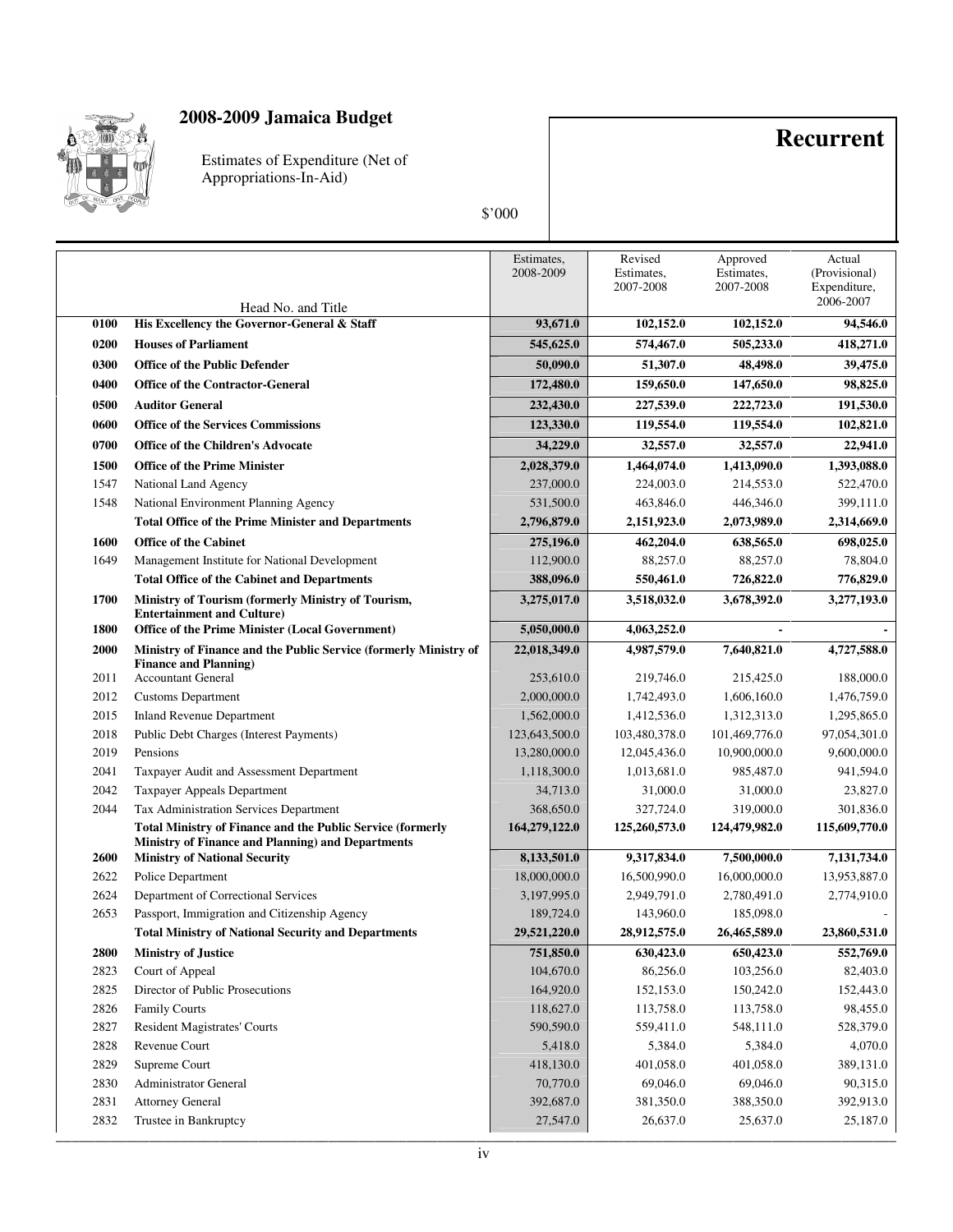

Estimates of Expenditure (Net of Appropriations-In-Aid)

## **Recurrent**

|      |                                                                                                         | Estimates,<br>2008-2009 | Revised<br>Estimates,<br>2007-2008 | Approved<br>Estimates,<br>2007-2008 | Actual<br>(Provisional)<br>Expenditure,<br>2006-2007 |
|------|---------------------------------------------------------------------------------------------------------|-------------------------|------------------------------------|-------------------------------------|------------------------------------------------------|
|      | Head No. and Title                                                                                      |                         |                                    |                                     |                                                      |
| 2833 | Office of the Parliamentary Counsel                                                                     | 46,775.0                | 49,077.0                           | 49,077.0                            | 48,343.0                                             |
| 2852 | Legal Reform Department                                                                                 | 30,775.0                | 27,177.0                           | 31,577.0                            | 19,580.0                                             |
|      | <b>Total Ministry of Justice and Departments</b>                                                        | 2,722,759.0             | 2,501,730.0                        | 2,535,919.0                         | 2,383,988.0                                          |
| 3000 | Ministry of Foreign Affairs and Foreign Trade                                                           | 2,549,058.0             | 2,273,814.0                        | 2,273,814.0                         | 2,054,000.0                                          |
| 4000 | <b>Ministry of Labour and Social Security</b>                                                           | 1,601,500.0             | 1,482,388.0                        | 1,482,388.0                         | 1,254,439.0                                          |
| 4100 | Ministry of Education (formerly Ministry of Education and<br>Youth)                                     | 54,013,000.0            | 47,784,160.0                       | 42,205,183.0                        | 41,417,336.0                                         |
| 4200 | Ministry of Health (formerly Ministry of Health and<br>Environment)                                     | 23,541,000.0            | 21,037,266.0                       | 17,582,661.0                        | 16,718,916.0                                         |
| 4220 | Registrar General's Department and Island Record Office                                                 |                         |                                    |                                     | 110,000.0                                            |
| 4234 | <b>Bellevue Hospital</b>                                                                                | 806,200.0               | 783,670.0                          | 690,253.0                           | 681,415.0                                            |
| 4235 | Government Chemist                                                                                      | 22,968.0                | 17,029.0                           | 17,029.0                            | 13,978.0                                             |
| 4251 | Child Development Agency                                                                                | 1,116,500.0             | 1,048,262.0                        | 1,048,262.0                         | 880,000.0                                            |
|      | <b>Total Ministry of Health (formerly Ministry of Health and</b><br><b>Environment) and Departments</b> | 25,486,668.0            | 22,886,227.0                       | 19,338,205.0                        | 18,404,309.0                                         |
| 4300 | Ministry of Information, Culture, Youth and Sports                                                      | 2,591,000.0             | 1,014,181.0                        |                                     |                                                      |
| 4310 | Jamaica Information Service                                                                             | 260,790.0               | 194,473.0                          | 194,473.0                           | 196,635.0                                            |
|      | Total Ministry of Information, Culture, Youth and Sports and<br><b>Departments</b>                      | 2,851,790.0             | 1,208,654.0                        | 194,473.0                           | 196,635.0                                            |
| 5100 | Ministry of Agriculture (formerly Ministry of Agriculture and<br>Lands)                                 | 2,532,196.0             | 2,431,220.0                        | 2,432,720.0                         | 2,150,472.0                                          |
| 5146 | <b>Forestry Department</b>                                                                              | 400,609.0               | 180,023.0                          | 180,023.0                           | 155,521.0                                            |
|      | <b>Total Ministry of Agriculture (formerly Ministry of Agriculture</b><br>and Lands) and Departments    | 2,932,805.0             | 2,611,243.0                        | 2,612,743.0                         | 2,305,993.0                                          |
| 5200 | Ministry of Industry, Technology, Energy and Commerce                                                   |                         | 602,140.0                          | 1,170,794.0                         | 561,070.0                                            |
| 5300 | Ministry of Industry, Investment and Commerce                                                           | 1,767,619.0             | 699,065.0                          |                                     |                                                      |
| 5338 | The Companies Office of Jamaica                                                                         |                         |                                    |                                     | 52,737.0                                             |
|      | <b>Total Ministry of Industry, Investment and Commerce and</b><br><b>Departments</b>                    | 1,767,619.0             | 699,065.0                          |                                     | 52,737.0                                             |
| 5900 | <b>Ministry of Energy, Mining and Telecommunications</b>                                                | 811,257.0               | 209,879.0                          |                                     |                                                      |
| 5939 | Post and Telecommunications Department                                                                  | 1,459,701.0             | 1,510,939.0                        | 1,488,864.0                         | 1,438,922.0                                          |
|      | <b>Total Ministry of Energy, Mining and Telecommunications and</b><br><b>Departments</b>                | 2,270,958.0             | 1,720,818.0                        | 1,488,864.0                         | 1,438,922.0                                          |
| 6300 | <b>Ministry of Water and Housing</b>                                                                    | 651,896.0               | 264,001.0                          |                                     |                                                      |
| 6500 | <b>Ministry of Transport and Works</b>                                                                  | 783,712.0               | 786,807.0                          | $\blacksquare$                      |                                                      |
| 6550 | National Works Agency                                                                                   | 400,000.0               | 432,507.0                          | 432,507.0                           | 604,767.0                                            |
|      | <b>Total Ministry of Transport and Works and Departments</b>                                            | 1,183,712.0             | 1,219,314.0                        | 432,507.0                           | 604,767.0                                            |
| 6600 | <b>Ministry of Housing, Transport, Water and Works</b>                                                  |                         | 550,782.0                          | 1,168,141.0                         | 686,392.0                                            |
| 7200 | <b>Ministry of Local Government and Environment</b>                                                     |                         | 3,174,916.0                        | 5,791,634.0                         | 1,111,224.0                                          |
|      | <b>Total Recurrent</b>                                                                                  | 304.593.954.0           | 254,703,294.0                      | 239,297,806.0                       | 219,279,213.0                                        |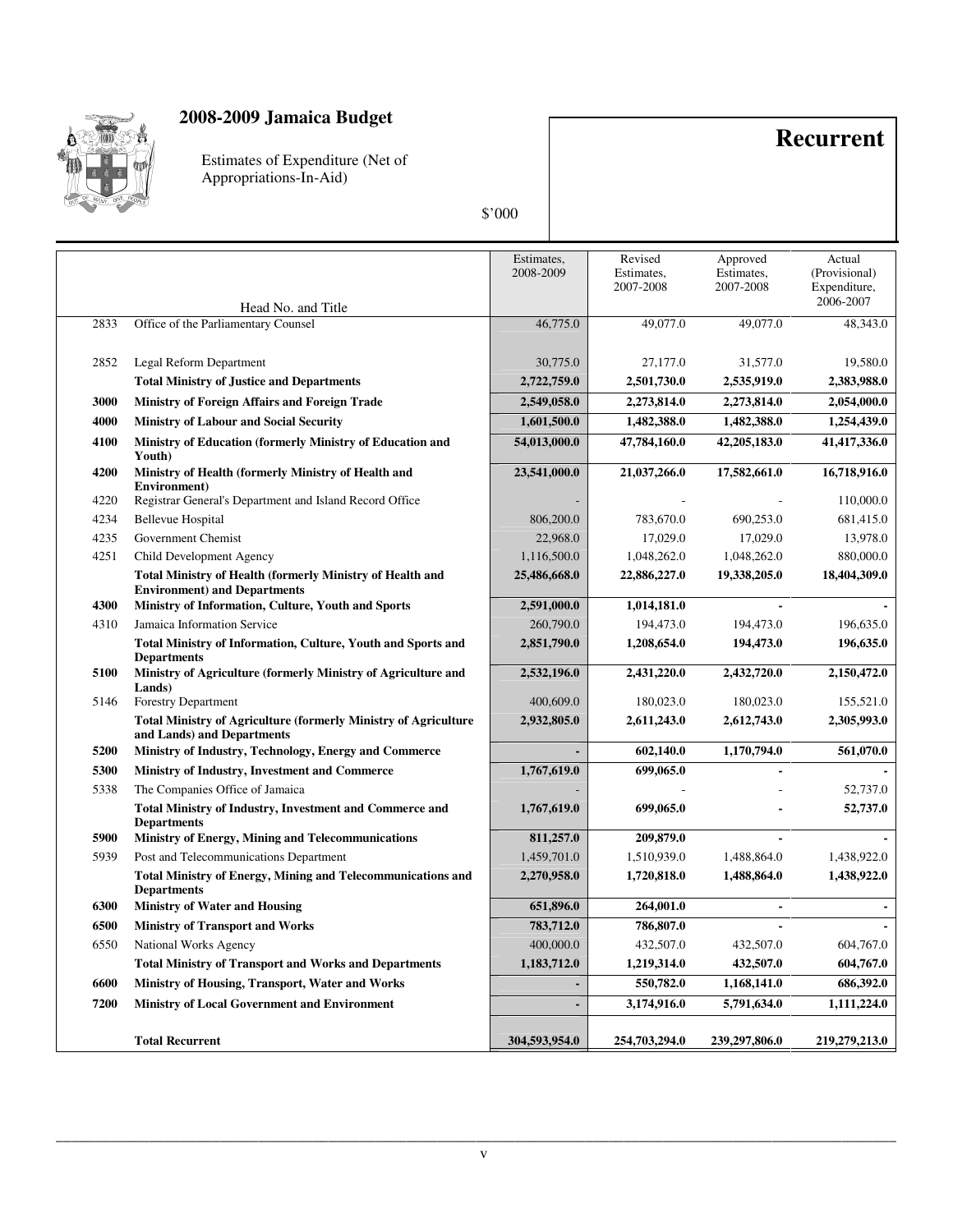

Estimates of Expenditure (Net of Appropriations-In-Aid)

**Capital A** (Government of Jamaica Funded Projects)

|       |                                                                                                  | Estimates,<br>2008-2009 | Revised<br>Estimates,<br>2007-2008 | Approved<br>Estimates,<br>2007-2008 | Actual<br>(Provisional)<br>Expenditure, |
|-------|--------------------------------------------------------------------------------------------------|-------------------------|------------------------------------|-------------------------------------|-----------------------------------------|
|       | Head No. and Title                                                                               |                         |                                    |                                     | 2006-2007                               |
| 1500A | <b>Office of the Prime Minister</b>                                                              | 2,950,886.0             | 1,193,353.0                        | 107,000.0                           | 265,476.0                               |
| 1600A | <b>Office of the Cabinet</b>                                                                     |                         | 331,380.0                          | 540,848.0                           | 196,253.0                               |
| 1700A | Ministry of Tourism (formerly Ministry of Tourism,<br><b>Entertainment and Culture)</b>          | 53,074.0                | 101,250.0                          | 102,250.0                           | 133,853.0                               |
| 1800A | Office of the Prime Minister (Local Government)                                                  | 1,474,000.0             | 608,423.0                          |                                     |                                         |
| 2000A | Ministry of Finance and the Public Service (formerly Ministry of<br><b>Finance and Planning)</b> | 143,898,783.0           | 114,549,950.0                      | 107,474,887.0                       | 127,425,768.0                           |
| 2600A | <b>Ministry of National Security</b>                                                             | 2,500,000.0             | 1,465,173.0                        | 967,000.0                           | 1,841,661.0                             |
| 2800A | <b>Ministry of Justice</b>                                                                       | 374,320.0               | 247,200.0                          | 247,200.0                           | 147,700.0                               |
| 4000A | <b>Ministry of Labour and Social Security</b>                                                    | 8,761.0                 | 995,768.0                          | 10,000.0                            | 3,300.0                                 |
| 4100A | Ministry of Education (formerly Ministry of Education and<br>Youth)                              | 3,000,000.0             | 4,907,349.0                        | 4,418,349.0                         | 2,875,484.0                             |
| 4200A | Ministry of Health (formerly Ministry of Health and<br>Environment)                              | 171,530.0               | 149,531.0                          | 137,789.0                           | 440,650.0                               |
| 4300A | Ministry of Information, Culture, Youth and Sports                                               | 360,290.0               | 312,271.0                          |                                     |                                         |
| 5100A | Ministry of Agriculture (formerly Ministry of Agriculture and<br>Lands)                          | 970,038.0               | 628,651.0                          | 310,569.0                           | 270,576.0                               |
| 5200A | Ministry of Industry, Technology, Energy and Commerce                                            |                         | 50,502.0                           | 114,000.0                           | 48,381.0                                |
| 5300A | Ministry of Industry, Investment and Commerce                                                    | 160,800.0               | 382,216.0                          | $\blacksquare$                      |                                         |
| 5900A | Ministry of Energy, Mining and Telecommunications                                                | 3,467,500.0             | 40.071.0                           |                                     |                                         |
| 6300A | <b>Ministry of Water and Housing</b>                                                             | 619,200.0               | 462,933.0                          | $\blacksquare$                      |                                         |
| 6500A | <b>Ministry of Transport and Works</b>                                                           | 2,508,960.0             | 7,445,027.0                        |                                     |                                         |
| 6600A | Ministry of Housing, Transport, Water and Works                                                  |                         | 3,598,951.0                        | 9,946,046.0                         | 1,893,325.0                             |
| 7200A | <b>Ministry of Local Government and Environment</b>                                              |                         | 194,487.0                          | 534,354.0                           | 458,451.0                               |
|       | <b>Total Capital A</b>                                                                           | 162,518,142.0           | 137,664,486.0                      | 124,910,292.0                       | 136,000,878.0                           |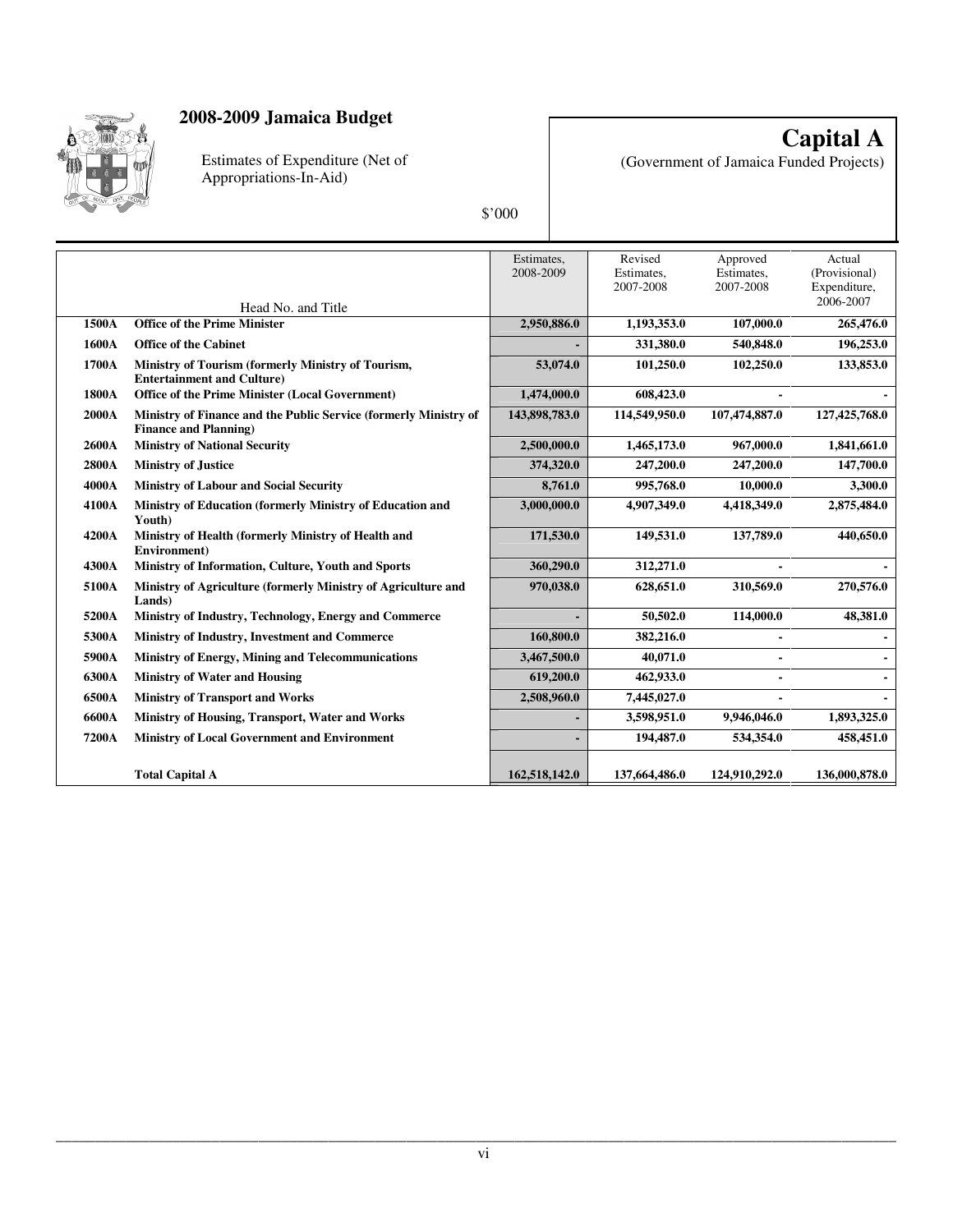

Estimates of Expenditure (Net of Appropriations-In-Aid)

**Capital B**

(Multilateral / Bilateral Projects)

| ı |
|---|
|   |

|              |                                                                                                  | Estimates,<br>2008-2009 | Revised<br>Estimates,<br>2007-2008 | Approved<br>Estimates,<br>2007-2008 | Actual<br>(Provisional)<br>Expenditure,<br>2006-2007 |
|--------------|--------------------------------------------------------------------------------------------------|-------------------------|------------------------------------|-------------------------------------|------------------------------------------------------|
| 1500B        | Head No. and Title<br><b>Office of the Prime Minister</b>                                        | 4,717,782.0             | 871,094.0                          | 667,962.0                           | 5,328.0                                              |
| 1600B        | <b>Office of the Cabinet</b>                                                                     | 339,380.0               | 620,592.0                          | 852,422.0                           | 84,557.0                                             |
| 1700B        | Ministry of Tourism (formerly Ministry of Tourism,<br><b>Entertainment and Culture)</b>          |                         |                                    |                                     | 1,554.0                                              |
| 1800B        | Office of the Prime Minister (Local Government)                                                  |                         | 22,387.0                           |                                     |                                                      |
| <b>2000B</b> | Ministry of Finance and the Public Service (formerly Ministry of<br><b>Finance and Planning)</b> |                         | 1,062,229.0                        | 1,772,943.0                         | 1,893,149.0                                          |
| 2600B        | <b>Ministry of National Security</b>                                                             | 682,800.0               | 808,257.0                          | 1,195,857.0                         | 176,072.0                                            |
| 2800B        | <b>Ministry of Justice</b>                                                                       | 21,782.0                | 30,562.0                           | 38,732.0                            | 5,034.0                                              |
| 3000B        | Ministry of Foreign Affairs and Foreign Trade                                                    | 54,240.0                | 58,740.0                           | 58,740.0                            | 189,260.0                                            |
| 4000B        | <b>Ministry of Labour and Social Security</b>                                                    | 2,702,503.0             | 1,684,446.0                        | 1,458,431.0                         | 1,429,281.0                                          |
| 4100B        | Ministry of Education (formerly Ministry of Education and<br>Youth)                              | 1,353,960.0             | 915,527.0                          | 1,281,054.0                         | 671,618.0                                            |
| 4200B        | Ministry of Health (formerly Ministry of Health and<br>Environment)                              | 1,089,589.0             | 855,185.0                          | 765,000.0                           | 671,000.0                                            |
| 4300B        | Ministry of Information, Culture, Youth and Sports                                               | 3,840.0                 |                                    |                                     |                                                      |
| 5100B        | Ministry of Agriculture (formerly Ministry of Agriculture and<br>Lands)                          | 2,701,541.0             | 1,406,258.0                        | 1,672,217.0                         | 664,601.0                                            |
| 5200B        | Ministry of Industry, Technology, Energy and Commerce                                            |                         | 21,695.0                           | 396,449.0                           | 11,370.0                                             |
| 5300B        | Ministry of Industry, Investment and Commerce                                                    | 67,585.0                | 200,184.0                          |                                     |                                                      |
| 5900B        | <b>Ministry of Energy, Mining and Telecommunications</b>                                         | 352,320.0               |                                    |                                     |                                                      |
| 6300B        | <b>Ministry of Water and Housing</b>                                                             | 1,895,616.0             | 871,040.0                          | $\blacksquare$                      |                                                      |
| 6500B        | <b>Ministry of Transport and Works</b>                                                           | 6,434,364.0             | 2,652,049.0                        |                                     |                                                      |
| 6600B        | Ministry of Housing, Transport, Water and Works                                                  |                         | 928,866.0                          | 5,845,992.0                         | 4,961,904.0                                          |
| 7200B        | Ministry of Local Government and Environment                                                     | ÷                       | 8,278.0                            | 150,850.0                           | 127,050.0                                            |
|              | <b>Total Capital B</b>                                                                           | 22,417,302.0            | 13,017,389.0                       | 16,156,649.0                        | 10,891,778.0                                         |
|              | Total Capital $(A + B)$                                                                          | 184,935,444.0           | 150,681,875.0                      | 141,066,941.0                       | 146,892,656.0                                        |
|              | <b>Grand Total Recurrent and Capital</b>                                                         | 489,529,398.0           | 405,385,169.0                      | 380, 364, 747.0                     | 366,171,869.0                                        |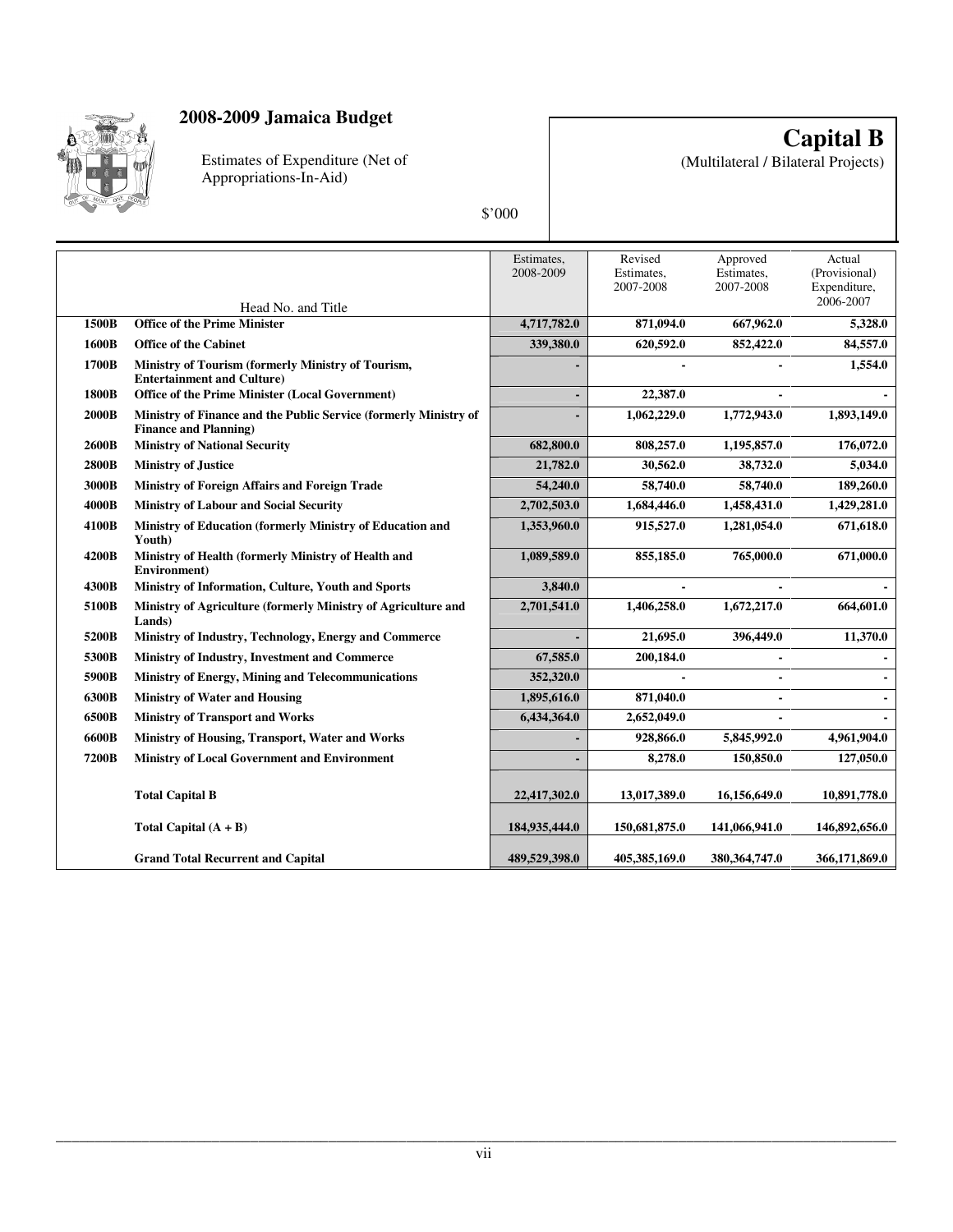

Statutory provisions and Provisions to be Voted

## **Recurrent**

|      |                                                                                                                  |                       |                         |                          |                            | Net provisions         |
|------|------------------------------------------------------------------------------------------------------------------|-----------------------|-------------------------|--------------------------|----------------------------|------------------------|
|      |                                                                                                                  |                       | Gross                   |                          | Net                        | in Estimates           |
|      |                                                                                                                  |                       | Expenditure             | Appropriations<br>in Aid | Expenditure<br>to be Voted | (Including             |
| 0100 | Head No. and Title<br>His Excellency the Governor-General & Staff                                                | Statutory<br>69,466.0 | to be Voted<br>24,205.0 |                          | 24,205.0                   | Statutory)<br>93,671.0 |
| 0200 | <b>Houses of Parliament</b>                                                                                      | 6,736.0               | 538,889.0               | $\blacksquare$           | 538,889.0                  | 545,625.0              |
| 0300 | <b>Office of the Public Defender</b>                                                                             | 5,935.0               | 44,155.0                | -                        | 44,155.0                   | 50,090.0               |
| 0400 | <b>Office of the Contractor-General</b>                                                                          | 5,252.0               | 167,228.0               | $\blacksquare$           | 167,228.0                  | 172,480.0              |
|      |                                                                                                                  |                       |                         |                          |                            |                        |
| 0500 | <b>Auditor General</b>                                                                                           | 5,116.0               | 227,314.0               |                          | 227,314.0                  | 232,430.0              |
| 0600 | <b>Office of the Services Commissions</b>                                                                        | 1,989.0               | 121,341.0               | -                        | 121,341.0                  | 123,330.0              |
| 0700 | <b>Office of the Children's Advocate</b>                                                                         |                       | 34,229.0                |                          | 34,229.0                   | 34,229.0               |
| 1500 | <b>Office of the Prime Minister</b>                                                                              |                       | 2,028,379.0             |                          | 2,028,379.0                | 2,028,379.0            |
| 1547 | National Land Agency                                                                                             |                       | 944,000.0               | 707,000.0                | 237,000.0                  | 237,000.0              |
| 1548 | National Environment Planning Agency                                                                             |                       | 548,122.0               | 16,622.0                 | 531,500.0                  | 531,500.0              |
|      | <b>Total Office of the Prime Minister</b>                                                                        |                       | 3,520,501.0             | 723,622.0                | 2,796,879.0                | 2,796,879.0            |
| 1600 | <b>Office of the Cabinet</b>                                                                                     |                       | 275,196.0               |                          | 275,196.0                  | 275,196.0              |
| 1649 | Management Institute for National Development                                                                    |                       | 220,429.0               | 107,529.0                | 112,900.0                  | 112,900.0              |
|      | <b>Total Office of the Cabinet</b>                                                                               | ÷                     | 495,625.0               | 107,529.0                | 388,096.0                  | 388,096.0              |
| 1700 | Ministry of Tourism (formerly Ministry of<br>Tourism, Entertainment and Culture)                                 | $\overline{a}$        | 3,337,862.0             | 62,845.0                 | 3,275,017.0                | 3,275,017.0            |
| 1800 | <b>Office of the Prime Minister (Local</b><br>Government)                                                        | ÷,                    | 5,050,000.0             |                          | 5,050,000.0                | 5,050,000.0            |
| 2000 | Ministry of Finance and the Public Service                                                                       | $\blacksquare$        | 22,023,349.0            | 5,000.0                  | 22,018,349.0               | 22,018,349.0           |
|      | (formerly Ministry of Finance and Planning)                                                                      |                       |                         |                          |                            |                        |
| 2011 | <b>Accountant General</b>                                                                                        |                       | 253,610.0               |                          | 253,610.0                  | 253,610.0              |
| 2012 | <b>Customs Department</b>                                                                                        |                       | 2,000,000.0             |                          | 2,000,000.0                | 2,000,000.0            |
| 2015 | <b>Inland Revenue Department</b>                                                                                 |                       | 1,562,000.0             |                          | 1,562,000.0                | 1,562,000.0            |
| 2018 | Public Debt Charges (Interest Payments)                                                                          | 123,643,500.0         |                         |                          |                            | 123,643,500.0          |
| 2019 | Pensions                                                                                                         | 8,509,198.0           | 4,770,802.0             |                          | 4,770,802.0                | 13,280,000.0           |
| 2041 | Taxpayer Audit and Assessment Department                                                                         |                       | 1,143,300.0             | 25,000.0                 | 1,118,300.0                | 1,118,300.0            |
| 2042 | Taxpayer Appeals Department                                                                                      |                       | 34,713.0                |                          | 34,713.0                   | 34,713.0               |
| 2044 | Tax Administration Services Department                                                                           |                       | 368,650.0               |                          | 368,650.0                  | 368,650.0              |
|      | <b>Total Ministry of Finance and the Public</b><br><b>Service (formerly Ministry of Finance and</b><br>Planning) | 132,152,698.0         | 32,156,424.0            | 30,000.0                 | 32,126,424.0               | 164,279,122.0          |
| 2600 | <b>Ministry of National Security</b>                                                                             |                       | 8,133,501.0             |                          | 8,133,501.0                | 8,133,501.0            |
| 2622 | Police Department                                                                                                |                       | 18,000,000.0            |                          | 18,000,000.0               | 18,000,000.0           |
| 2624 | Department of Correctional Services                                                                              |                       | 3,197,995.0             |                          | 3,197,995.0                | 3,197,995.0            |
| 2653 | Passport, Immigration and Citizenship Agency                                                                     |                       | 793,202.0               | 603,478.0                | 189,724.0                  | 189,724.0              |
|      | <b>Total Ministry of National Security</b>                                                                       |                       | 30,124,698.0            | 603,478.0                | 29,521,220.0               | 29,521,220.0           |
| 2800 | <b>Ministry of Justice</b>                                                                                       |                       | 751,850.0               |                          | 751,850.0                  | 751,850.0              |
| 2823 | Court of Appeal                                                                                                  | 37,000.0              | 67,670.0                |                          | 67,670.0                   | 104,670.0              |
| 2825 | Director of Public Prosecutions                                                                                  | 4,152.0               | 160,768.0               |                          | 160,768.0                  | 164,920.0              |
| 2826 | <b>Family Courts</b>                                                                                             |                       | 118,627.0               |                          | 118,627.0                  | 118,627.0              |
| 2827 | Resident Magistrates' Courts                                                                                     |                       | 590,590.0               |                          | 590,590.0                  | 590,590.0              |
| 2828 | Revenue Court                                                                                                    |                       | 5,418.0                 |                          | 5,418.0                    | 5,418.0                |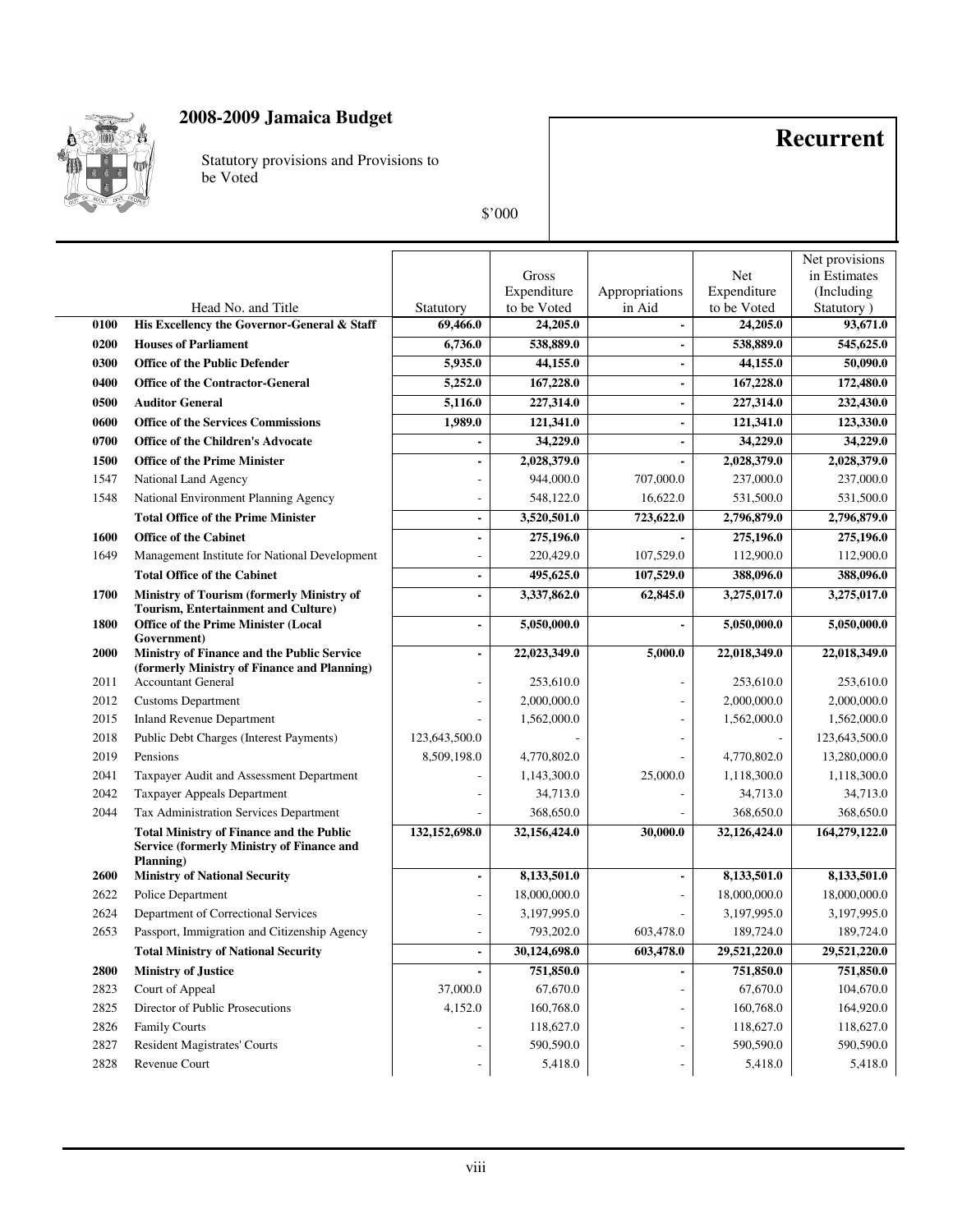

Statutory provisions and Provisions to be Voted

## **Recurrent**

|      |                                                                                         |                          |               |                          |               | Net provisions |
|------|-----------------------------------------------------------------------------------------|--------------------------|---------------|--------------------------|---------------|----------------|
|      |                                                                                         |                          | Gross         |                          | <b>Net</b>    | in Estimates   |
|      |                                                                                         |                          | Expenditure   | Appropriations           | Expenditure   | (Including)    |
|      | Head No. and Title                                                                      | Statutory                | to be Voted   | in Aid                   | to be Voted   | Statutory)     |
| 2829 | Supreme Court                                                                           | 91.044.0                 | 327,086.0     |                          | 327,086.0     | 418,130.0      |
| 2830 | <b>Administrator General</b>                                                            |                          | 164,239.0     | 93,469.0                 | 70,770.0      | 70,770.0       |
| 2831 | <b>Attorney General</b>                                                                 |                          | 392,687.0     |                          | 392,687.0     | 392,687.0      |
| 2832 | Trustee in Bankruptcy                                                                   |                          | 27,547.0      |                          | 27,547.0      | 27,547.0       |
| 2833 | Office of the Parliamentary Counsel                                                     |                          | 46,775.0      |                          | 46,775.0      | 46,775.0       |
| 2852 | Legal Reform Department                                                                 |                          | 30,775.0      |                          | 30,775.0      | 30,775.0       |
|      | <b>Total Ministry of Justice</b>                                                        | 132,196.0                | 2,684,032.0   | 93,469.0                 | 2,590,563.0   | 2,722,759.0    |
| 3000 | <b>Ministry of Foreign Affairs and Foreign Trade</b>                                    | $\blacksquare$           | 2,585,116.0   | 36,058.0                 | 2,549,058.0   | 2,549,058.0    |
| 4000 | <b>Ministry of Labour and Social Security</b>                                           | $\overline{\phantom{a}}$ | 1,676,500.0   | 75,000.0                 | 1,601,500.0   | 1,601,500.0    |
| 4100 | <b>Ministry of Education (formerly Ministry of</b>                                      | $\overline{a}$           | 54,013,000.0  |                          | 54,013,000.0  | 54,013,000.0   |
| 4200 | <b>Education and Youth)</b><br>Ministry of Health (formerly Ministry of                 | $\overline{a}$           | 23,541,000.0  |                          | 23,541,000.0  | 23,541,000.0   |
|      | <b>Health and Environment)</b>                                                          |                          |               |                          |               |                |
| 4220 | Registrar General's Department and Island<br>Record Office                              |                          | 703,456.0     | 703,456.0                |               |                |
| 4234 | <b>Bellevue Hospital</b>                                                                |                          | 806,200.0     |                          | 806,200.0     | 806,200.0      |
| 4235 | Government Chemist                                                                      |                          | 22,968.0      |                          | 22,968.0      | 22,968.0       |
| 4251 | Child Development Agency                                                                | J.                       | 1,118,757.0   | 2,257.0                  | 1,116,500.0   | 1,116,500.0    |
|      | <b>Total Ministry of Health (formerly Ministry of</b><br><b>Health and Environment)</b> | $\overline{\phantom{0}}$ | 26,192,381.0  | 705,713.0                | 25,486,668.0  | 25,486,668.0   |
| 4300 | Ministry of Information, Culture, Youth and<br><b>Sports</b>                            | ÷,                       | 2,591,000.0   |                          | 2,591,000.0   | 2,591,000.0    |
| 4310 | Jamaica Information Service                                                             |                          | 318,053.0     | 57,263.0                 | 260,790.0     | 260,790.0      |
|      | <b>Total Ministry of Information, Culture, Youth</b><br>and Sports                      | $\overline{a}$           | 2,909,053.0   | 57,263.0                 | 2,851,790.0   | 2,851,790.0    |
| 5100 | Ministry of Agriculture (formerly Ministry of                                           | 2.0                      | 2,575,303.0   | 43,109.0                 | 2,532,194.0   | 2,532,196.0    |
| 5146 | <b>Agriculture and Lands)</b><br><b>Forestry Department</b>                             |                          | 400,609.0     |                          | 400,609.0     | 400,609.0      |
|      | <b>Total Ministry of Agriculture (formerly</b><br>Ministry of Agriculture and Lands)    | 2.0                      | 2,975,912.0   | 43,109.0                 | 2,932,803.0   | 2,932,805.0    |
| 5300 | Ministry of Industry, Investment and                                                    | $\overline{a}$           | 1,804,250.0   | 36,631.0                 | 1,767,619.0   | 1,767,619.0    |
| 5338 | <b>Commerce</b><br>The Companies Office of Jamaica                                      |                          | 215,171.0     | 215,171.0                |               |                |
|      | <b>Total Ministry of Industry, Investment and</b><br><b>Commerce</b>                    | $\overline{a}$           | 2,019,421.0   | 251,802.0                | 1,767,619.0   | 1,767,619.0    |
| 5900 | Ministry of Energy, Mining and<br><b>Telecommunications</b>                             | $\overline{a}$           | 811,257.0     | $\overline{\phantom{a}}$ | 811,257.0     | 811,257.0      |
| 5939 | Post and Telecommunications Department                                                  |                          | 1,459,701.0   |                          | 1,459,701.0   | 1,459,701.0    |
|      | <b>Total Ministry of Energy, Mining and</b><br><b>Telecommunications</b>                | $\blacksquare$           | 2,270,958.0   |                          | 2,270,958.0   | 2,270,958.0    |
| 6300 | <b>Ministry of Water and Housing</b>                                                    | $\overline{a}$           | 651,896.0     |                          | 651,896.0     | 651,896.0      |
| 6500 | <b>Ministry of Transport and Works</b>                                                  | $\overline{\phantom{a}}$ | 817,738.0     | 34,026.0                 | 783,712.0     | 783,712.0      |
| 6550 | National Works Agency                                                                   |                          | 760,000.0     | 360,000.0                | 400,000.0     | 400,000.0      |
|      | <b>Total Ministry of Transport and Works</b>                                            |                          | 1,577,738.0   | 394,026.0                | 1,183,712.0   | 1,183,712.0    |
|      | <b>Total Recurrent</b>                                                                  | 132,379,390.0            | 175,398,478.0 | 3,183,914.0              | 172,214,564.0 | 304,593,954.0  |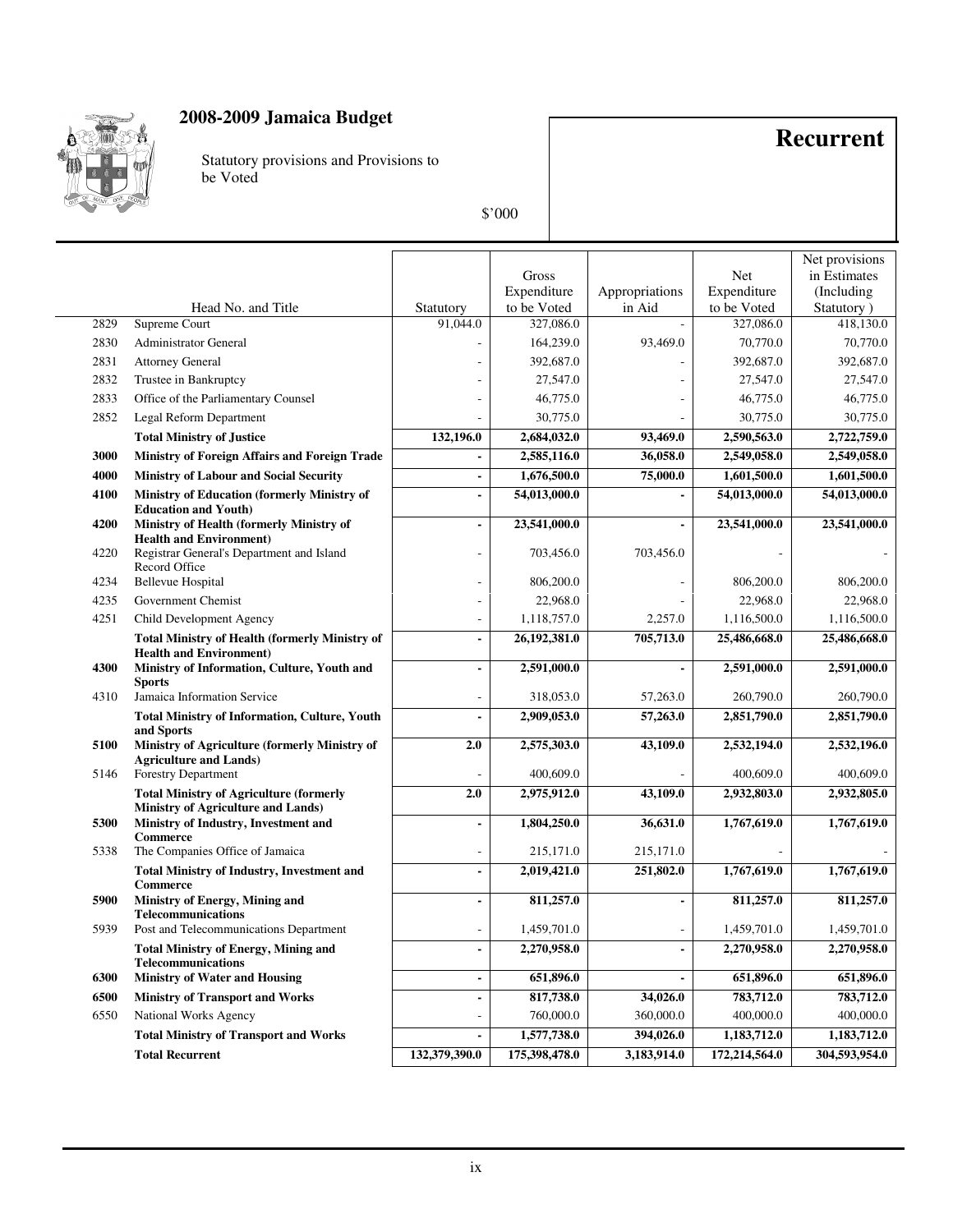

Statutory provisions and Provisions to be Voted

# **Capital**

|              |                                                                                                |                |                            |                          |                            | Net provisions            |
|--------------|------------------------------------------------------------------------------------------------|----------------|----------------------------|--------------------------|----------------------------|---------------------------|
|              |                                                                                                |                | Gross                      |                          | Net                        | in Estimates              |
|              |                                                                                                |                | Expenditure                | Appropriations           | Expenditure                | (Including                |
| 1500A        | Head No. and Title<br><b>Office of the Prime Minister</b>                                      | Statutory      | to be Voted<br>3,017,667.0 | in Aid<br>66,781.0       | to be Voted<br>2,950,886.0 | Statutory)<br>2,950,886.0 |
| 1500B        | <b>Office of the Prime Minister</b>                                                            |                | 4,717,782.0                |                          | 4,717,782.0                | 4,717,782.0               |
| 1600A        | <b>Office of the Cabinet</b>                                                                   |                |                            |                          |                            |                           |
|              |                                                                                                |                |                            | $\blacksquare$           |                            |                           |
| 1600B        | <b>Office of the Cabinet</b>                                                                   |                | 339,380.0                  |                          | 339,380.0                  | 339,380.0                 |
| 1700A        | <b>Ministry of Tourism (formerly Ministry of</b><br><b>Tourism, Entertainment and Culture)</b> |                | 56,230.0                   | 3,156.0                  | 53,074.0                   | 53,074.0                  |
| 1800A        | <b>Office of the Prime Minister (Local</b><br>Government)                                      | $\blacksquare$ | 1,474,000.0                | $\blacksquare$           | 1,474,000.0                | 1,474,000.0               |
| 2000A        | Ministry of Finance and the Public Service<br>(formerly Ministry of Finance and Planning)      | 140,287,005.0  | 3,611,778.0                |                          | 3,611,778.0                | 143,898,783.0             |
| 2600A        | <b>Ministry of National Security</b>                                                           |                | 6,825,000.0                | 4,325,000.0              | 2,500,000.0                | 2,500,000.0               |
| 2600B        | <b>Ministry of National Security</b>                                                           |                | 682,800.0                  |                          | 682,800.0                  | 682,800.0                 |
| <b>2800A</b> | <b>Ministry of Justice</b>                                                                     |                | 470,320.0                  | 96,000.0                 | 374,320.0                  | 374,320.0                 |
| 2800B        | <b>Ministry of Justice</b>                                                                     |                | 21,782.0                   |                          | 21,782.0                   | 21,782.0                  |
| 3000B        | <b>Ministry of Foreign Affairs and Foreign Trade</b>                                           |                | 54,240.0                   | $\overline{\phantom{a}}$ | 54,240.0                   | 54,240.0                  |
| 4000A        | Ministry of Labour and Social Security                                                         | $\blacksquare$ | 8,761.0                    | $\blacksquare$           | 8,761.0                    | 8,761.0                   |
| 4000B        | <b>Ministry of Labour and Social Security</b>                                                  | $\blacksquare$ | 2,702,503.0                | $\overline{\phantom{a}}$ | 2,702,503.0                | 2,702,503.0               |
| 4100A        | <b>Ministry of Education (formerly Ministry of</b><br><b>Education and Youth)</b>              |                | 3,000,000.0                | ÷                        | 3,000,000.0                | 3,000,000.0               |
| 4100B        | Ministry of Education (formerly Ministry of<br><b>Education and Youth)</b>                     |                | 1,353,960.0                | $\blacksquare$           | 1,353,960.0                | 1,353,960.0               |
| <b>4200A</b> | Ministry of Health (formerly Ministry of<br><b>Health and Environment)</b>                     | $\blacksquare$ | 171,530.0                  | $\overline{\phantom{a}}$ | 171,530.0                  | 171,530.0                 |
| 4200B        | Ministry of Health (formerly Ministry of<br><b>Health and Environment)</b>                     |                | 1,089,589.0                |                          | 1,089,589.0                | 1,089,589.0               |
| 4300A        | Ministry of Information, Culture, Youth and<br><b>Sports</b>                                   |                | 360,290.0                  | ٠                        | 360,290.0                  | 360,290.0                 |
| 4300B        | Ministry of Information, Culture, Youth and<br><b>Sports</b>                                   |                | 3,840.0                    | $\overline{a}$           | 3,840.0                    | 3,840.0                   |
| 5100A        | Ministry of Agriculture (formerly Ministry of<br><b>Agriculture and Lands)</b>                 |                | 970,038.0                  | $\overline{a}$           | 970,038.0                  | 970,038.0                 |
| 5100B        | Ministry of Agriculture (formerly Ministry of<br><b>Agriculture and Lands)</b>                 |                | 2,701,541.0                | $\overline{a}$           | 2,701,541.0                | 2,701,541.0               |
| 5300A        | Ministry of Industry, Investment and<br><b>Commerce</b>                                        |                | 160,800.0                  | $\overline{a}$           | 160,800.0                  | 160,800.0                 |
| 5300B        | Ministry of Industry, Investment and<br>Commerce                                               |                | 67,585.0                   | $\overline{\phantom{a}}$ | 67,585.0                   | 67,585.0                  |
| 5900A        | Ministry of Energy, Mining and<br><b>Telecommunications</b>                                    |                | 3,467,500.0                | $\overline{a}$           | 3,467,500.0                | 3,467,500.0               |
| 5900B        | Ministry of Energy, Mining and<br><b>Telecommunications</b>                                    |                | 352,320.0                  |                          | 352,320.0                  | 352,320.0                 |
| 6300A        | <b>Ministry of Water and Housing</b>                                                           | $\blacksquare$ | 619,200.0                  | $\frac{1}{2}$            | 619,200.0                  | 619,200.0                 |
| 6300B        | <b>Ministry of Water and Housing</b>                                                           |                | 1,895,616.0                | $\overline{\phantom{a}}$ | 1,895,616.0                | 1,895,616.0               |
| 6500A        | <b>Ministry of Transport and Works</b>                                                         |                | 2,508,960.0                | $\overline{a}$           | 2,508,960.0                | 2,508,960.0               |
| 6500B        | <b>Ministry of Transport and Works</b>                                                         |                | 6,434,364.0                |                          | 6,434,364.0                | 6,434,364.0               |
|              | <b>Total Capital</b>                                                                           | 140,287,005.0  | 49,139,376.0               | 4,490,937.0              | 44,648,439.0               | 184,935,444.0             |
|              | <b>Grand Total Recurrent and Capital</b>                                                       | 272,666,395.0  | 224,537,854.0              | 7,674,851.0              | 216,863,003.0              | 489,529,398.0             |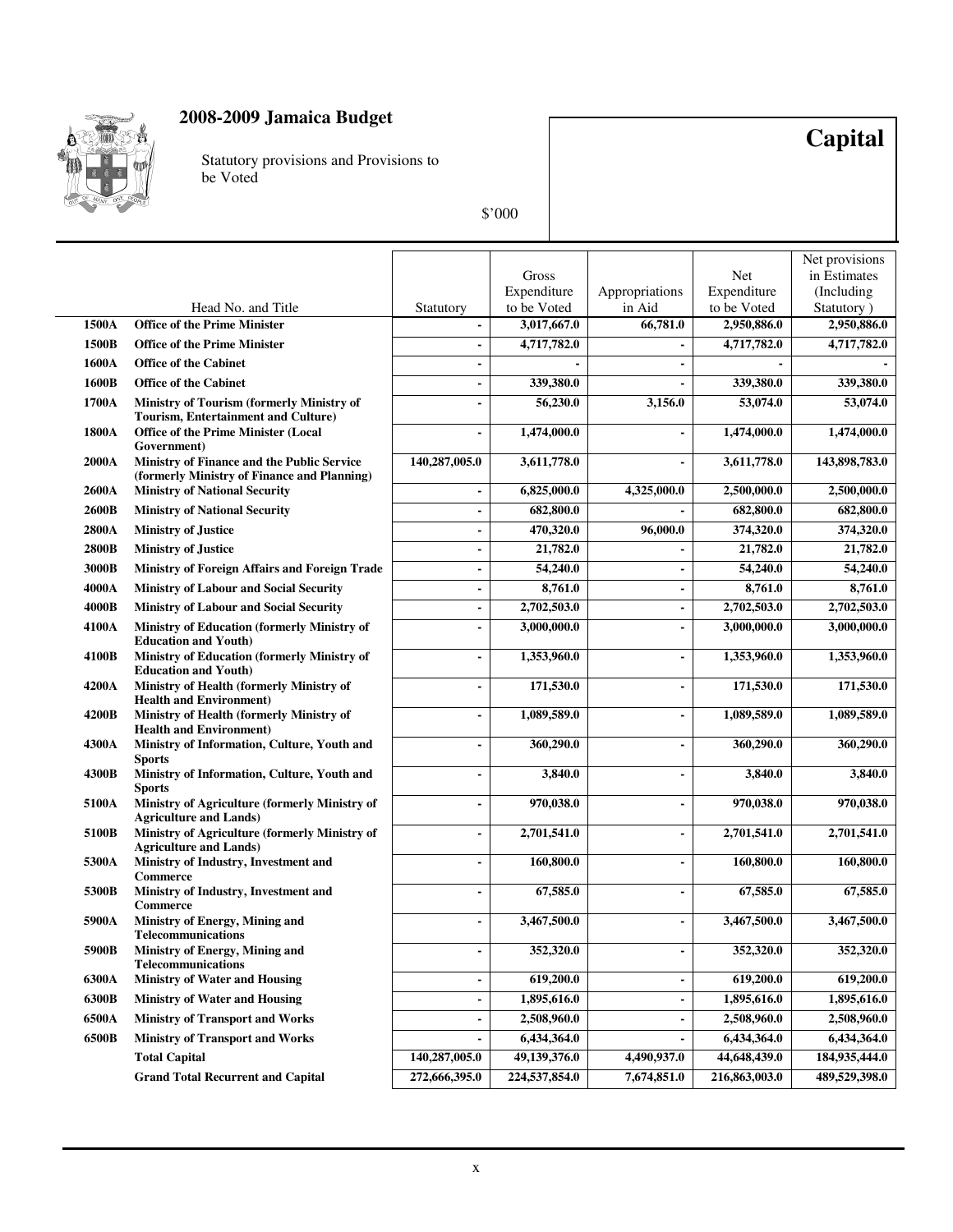

Summary of Total Expenditure by Objects

**Recurrent**

\$'000

|      |                                                                                                                  | $\overline{21}$<br>Compensation<br>of Employees | 22 Travel<br>Expenses and<br>Subsistence | 23 Rental of<br>Property,<br>Machinery and | 24 Public Utility<br>Services | 25 Purchases of<br>Other Goods and<br>Services |
|------|------------------------------------------------------------------------------------------------------------------|-------------------------------------------------|------------------------------------------|--------------------------------------------|-------------------------------|------------------------------------------------|
|      | Head No. and Title                                                                                               |                                                 |                                          | Equipment                                  |                               |                                                |
| 0100 | His Excellency the Governor-General & Staff                                                                      | 60,675.0                                        | 8,805.0                                  | 2,762.0                                    | 7,518.0                       | 11,983.0                                       |
| 0200 | <b>Houses of Parliament</b>                                                                                      | 376,161.0                                       | 54,668.0                                 |                                            | 9,384.0                       | 15,560.0                                       |
| 0300 | <b>Office of the Public Defender</b>                                                                             | 31,711.0                                        | 5,246.0                                  | 2,196.0                                    | 2,500.0                       | 4,784.0                                        |
| 0400 | <b>Office of the Contractor-General</b>                                                                          | 69,752.0                                        | 15,209.0                                 | 28,616.0                                   | 8,982.0                       | 13,818.0                                       |
| 0500 | <b>Auditor General</b>                                                                                           | 170,832.0                                       | 41,560.0                                 | 9,317.0                                    | 3,420.0                       | 4,751.0                                        |
| 0600 | <b>Office of the Services Commissions</b>                                                                        | 97,943.0                                        | 17,259.0                                 |                                            | 820.0                         | 5,430.0                                        |
| 0700 | <b>Office of the Children's Advocate</b>                                                                         | 21,580.0                                        | 4,174.0                                  | 3,166.0                                    | 416.0                         | 4,293.0                                        |
| 1500 | <b>Office of the Prime Minister</b>                                                                              | 203,945.0                                       | 82,623.0                                 | 750.0                                      | 40,470.0                      | 127,199.0                                      |
| 1547 | National Land Agency                                                                                             | 533,320.0                                       | 104,026.0                                | 11,005.0                                   | 70,454.0                      | 151,922.0                                      |
| 1548 | National Environment Planning Agency                                                                             | 374,993.0                                       | 73,818.0                                 | 20,430.0                                   | 19,025.0                      | 34,640.0                                       |
|      | <b>Total Office of the Prime Minister</b>                                                                        | 1,112,258.0                                     | 260,467.0                                | 32,185.0                                   | 129,949.0                     | 313,761.0                                      |
| 1600 | <b>Office of the Cabinet</b>                                                                                     | 182,212.0                                       | 33,558.0                                 | 6,375.0                                    | 17,044.0                      | 33,871.0                                       |
| 1649 | Management Institute for National<br>Development                                                                 | 106,331.0                                       | 17,836.0                                 | 840.0                                      | 10,888.0                      | 76,237.0                                       |
|      | <b>Total Office of the Cabinet</b>                                                                               | 288,543.0                                       | 51,394.0                                 | 7,215.0                                    | 27,932.0                      | 110,108.0                                      |
| 1700 | Ministry of Tourism (formerly Ministry of                                                                        | 62,100.0                                        | 34,317.0                                 | 36,046.0                                   | 7,088.0                       | 49,284.0                                       |
| 1800 | <b>Tourism, Entertainment and Culture)</b><br><b>Office of the Prime Minister (Local</b><br>Government)          | 154,657.0                                       | 39,614.0                                 | 1,182.0                                    | 26,551.0                      | 39,790.0                                       |
| 2000 | Ministry of Finance and the Public Service<br>(formerly Ministry of Finance and Planning)                        | 735,295.0                                       | 143,722.0                                | 690.0                                      | 94,966.0                      | 5,118,513.0                                    |
| 2011 | <b>Accountant General</b>                                                                                        | 141,450.0                                       | 14,264.0                                 | 700.0                                      | 19,000.0                      | 41,696.0                                       |
| 2012 | <b>Customs Department</b>                                                                                        | 1,177,618.0                                     | 370,600.0                                | 4,807.0                                    | 59,818.0                      | 342,157.0                                      |
| 2015 | <b>Inland Revenue Department</b>                                                                                 | 902,973.0                                       | 185,700.0                                | 50,170.0                                   | 52,839.0                      | 345,318.0                                      |
| 2018 | Public Debt Charges (Interest Payments)                                                                          |                                                 |                                          |                                            |                               |                                                |
| 2019 | Pensions                                                                                                         |                                                 |                                          |                                            |                               |                                                |
| 2041 | Taxpayer Audit and Assessment Department                                                                         | 745,409.0                                       | 195,660.0                                | 29,273.0                                   | 35,786.0                      | 73,893.0                                       |
| 2042 | Taxpayer Appeals Department                                                                                      | 24,524.0                                        | 5,429.0                                  | 2,862.0                                    | 1,268.0                       | 500.0                                          |
| 2044 | Tax Administration Services Department                                                                           | 176,360.0                                       | 29,785.0                                 | 22,739.0                                   | 60,348.0                      | 69,952.0                                       |
|      | <b>Total Ministry of Finance and the Public</b><br><b>Service (formerly Ministry of Finance and</b><br>Planning) | 3,903,629.0                                     | 945,160.0                                | 111,241.0                                  | 324,025.0                     | 5,992,029.0                                    |
| 2600 | <b>Ministry of National Security</b>                                                                             | 5,136,976.0                                     | 278,611.0                                | 212,943.0                                  | 322,852.0                     | 1,054,424.0                                    |
| 2622 | Police Department                                                                                                | 13,330,494.0                                    | 984,069.0                                | 188,752.0                                  | 736,200.0                     | 2,530,359.0                                    |
| 2624 | Department of Correctional Services                                                                              | 2,220,141.0                                     | 213,788.0                                | 19,989.0                                   | 243,733.0                     | 483,820.0                                      |
| 2653 | Passport, Immigration and Citizenship Agency                                                                     | 508,823.0                                       | 60,424.0                                 | 16,771.0                                   | 11,464.0                      | 156,655.0                                      |
|      | <b>Total Ministry of National Security</b>                                                                       | 21,196,434.0                                    | 1,536,892.0                              | 438,455.0                                  | 1,314,249.0                   | 4,225,258.0                                    |
| 2800 | <b>Ministry of Justice</b>                                                                                       | 219,725.0                                       | 73,582.0                                 | 59,177.0                                   | 20,588.0                      | 111,107.0                                      |
| 2823 | Court of Appeal                                                                                                  | 90,462.0                                        | 7,968.0                                  | 220.0                                      | 3,520.0                       | 2,092.0                                        |
| 2825 | Director of Public Prosecutions                                                                                  | 94,368.0                                        | 32,802.0                                 | 2,016.0                                    | 9,400.0                       | 22,050.0                                       |
| 2826 | Family Courts                                                                                                    | 87,203.0                                        | 15,400.0                                 | 3,326.0                                    | 3,300.0                       | 8,140.0                                        |
| 2827 | Resident Magistrates' Courts                                                                                     | 443,637.0                                       | 54,204.0                                 | 4,644.0                                    | 32,717.0                      | 42,223.0                                       |
| 2828 | Revenue Court                                                                                                    | 5,141.0                                         | 200.0                                    |                                            | 50.0                          | 27.0                                           |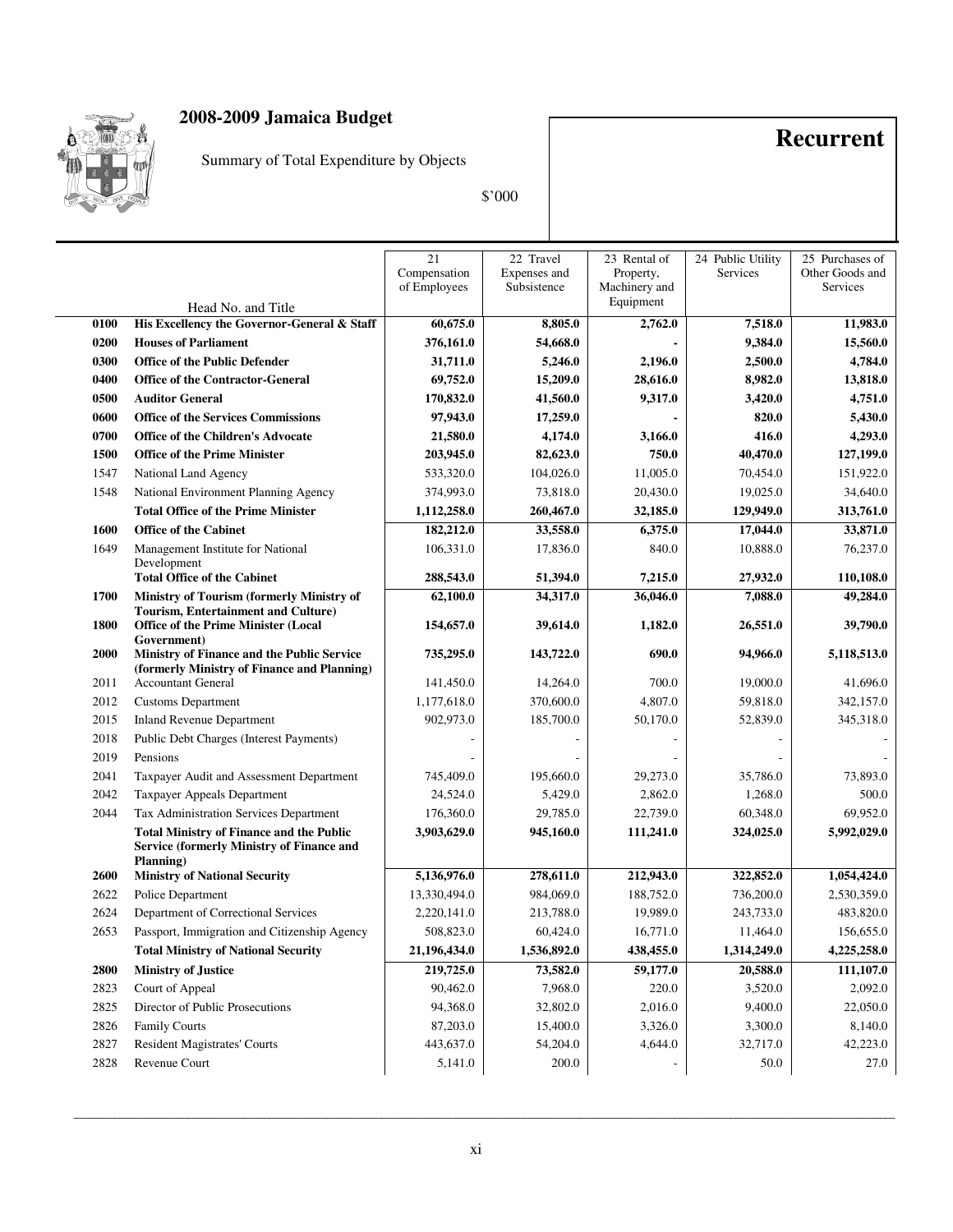

Summary of Total Expenditure by Objects

## **Recurrent**

\$'000

|      |                                                                                              | 21<br>Compensation<br>of Employees | 22 Travel<br>Expenses and<br>Subsistence | 23 Rental of<br>Property,<br>Machinery and | 24 Public Utility<br>Services | 25 Purchases of<br>Other Goods and<br>Services |
|------|----------------------------------------------------------------------------------------------|------------------------------------|------------------------------------------|--------------------------------------------|-------------------------------|------------------------------------------------|
|      | Head No. and Title                                                                           |                                    |                                          | Equipment                                  |                               |                                                |
| 2829 | Supreme Court                                                                                | 291,619.0                          | 59,400.0                                 | 1,980.0                                    | 21,760.0                      | 40,971.0                                       |
| 2830 | Administrator General                                                                        | 108,928.0                          | 11,820.0                                 | 8,840.0                                    | 4,800.0                       | 10,300.0                                       |
| 2831 | <b>Attorney General</b>                                                                      | 144,152.0                          | 30,848.0                                 | 726.0                                      | 7,711.0                       | 8,250.0                                        |
| 2832 | Trustee in Bankruptcy                                                                        | 18,020.0                           | 2,450.0                                  | 3,872.0                                    | 841.0                         | 1,499.0                                        |
| 2833 | Office of the Parliamentary Counsel                                                          | 36,843.0                           | 6,126.0                                  | 4.0                                        | 1,109.0                       | 2,517.0                                        |
| 2852 | Legal Reform Department                                                                      | 21,548.0                           | 3,522.0                                  | 130.0                                      | 2,050.0                       | 3,310.0                                        |
|      | <b>Total Ministry of Justice</b>                                                             | 1,561,646.0                        | 298,322.0                                | 84,935.0                                   | 107,846.0                     | 252,486.0                                      |
| 3000 | Ministry of Foreign Affairs and Foreign                                                      | 966,732.0                          | 234,852.0                                | 511,269.0                                  | 93,617.0                      | 307,542.0                                      |
| 4000 | <b>Trade</b><br><b>Ministry of Labour and Social Security</b>                                | 884,215.0                          | 149,545.0                                | 62,750.0                                   | 64,850.0                      | 180,030.0                                      |
| 4100 | Ministry of Education (formerly Ministry of                                                  | 1,166,723.0                        | 211,974.0                                | 4,244.0                                    | 101,598.0                     | 1,547,396.0                                    |
|      | <b>Education and Youth)</b>                                                                  |                                    |                                          |                                            |                               |                                                |
| 4200 | Ministry of Health (formerly Ministry of                                                     | 891,189.0                          | 89,687.0                                 | 90,720.0                                   | 70,990.0                      | 437,471.0                                      |
| 4220 | <b>Health and Environment)</b><br>Registrar General's Department and Island<br>Record Office | 427,513.0                          | 26,924.0                                 | 17,654.0                                   | 37,395.0                      | 166,589.0                                      |
| 4234 | <b>Bellevue Hospital</b>                                                                     | 603,157.0                          | 22,268.0                                 | 300.0                                      | 21,920.0                      | 153,755.0                                      |
| 4235 | Government Chemist                                                                           | 14,000.0                           | 568.0                                    |                                            | 900.0                         | 2,514.0                                        |
| 4251 | Child Development Agency                                                                     | 414,010.0                          | 67,316.0                                 | 32,008.0                                   | 28,929.0                      | 128,939.0                                      |
|      | <b>Total Ministry of Health (formerly Ministry</b><br>of Health and Environment)             | 2,349,869.0                        | 206,763.0                                | 140,682.0                                  | 160,134.0                     | 889,268.0                                      |
| 4300 | Ministry of Information, Culture, Youth and<br><b>Sports</b>                                 | 234,356.0                          | 75,352.0                                 | 20,693.0                                   | 37,019.0                      | 150,766.0                                      |
| 4310 | Jamaica Information Service                                                                  | 204,280.0                          | 21,559.0                                 | 2,706.0                                    | 26,175.0                      | 63,333.0                                       |
|      | <b>Total Ministry of Information, Culture,</b><br><b>Youth and Sports</b>                    | 438,636.0                          | 96,911.0                                 | 23,399.0                                   | 63,194.0                      | 214,099.0                                      |
| 5100 | <b>Ministry of Agriculture (formerly Ministry</b>                                            | 753,467.0                          | 177,523.0                                | 1,598.0                                    | 79,333.0                      | 155,045.0                                      |
| 5146 | of Agriculture and Lands)<br><b>Forestry Department</b>                                      | 229,912.0                          | 91,711.0                                 | 204.0                                      | 7,352.0                       | 47,332.0                                       |
|      | <b>Total Ministry of Agriculture (formerly</b>                                               | 983,379.0                          | 269,234.0                                | 1,802.0                                    | 86,685.0                      | 202,377.0                                      |
|      | <b>Ministry of Agriculture and Lands)</b>                                                    |                                    |                                          |                                            |                               |                                                |
| 5300 | Ministry of Industry, Investment and<br><b>Commerce</b>                                      | 206,583.0                          | 64,089.0                                 | 26,903.0                                   | 10,452.0                      | 68,469.0                                       |
| 5338 | The Companies Office of Jamaica                                                              | 144,080.0                          | 2,579.0                                  | 10,805.0                                   | 10,096.0                      | 32,167.0                                       |
|      | <b>Total Ministry of Industry, Investment and</b><br><b>Commerce</b>                         | 350,663.0                          | 66,668.0                                 | 37,708.0                                   | 20,548.0                      | 100,636.0                                      |
| 5900 | Ministry of Energy, Mining and                                                               | 272,623.0                          | 69,938.0                                 | 35,395.0                                   | 15,721.0                      | 240,408.0                                      |
| 5939 | <b>Telecommunications</b><br>Post and Telecommunications Department                          | 1,105,222.0                        | 42,706.0                                 | 8,840.0                                    | 58,732.0                      | 240,772.0                                      |
|      | <b>Total Ministry of Energy, Mining and</b>                                                  | 1,377,845.0                        | 112,644.0                                | 44,235.0                                   | 74,453.0                      | 481,180.0                                      |
|      | <b>Telecommunications</b>                                                                    |                                    |                                          |                                            |                               |                                                |
| 6300 | <b>Ministry of Water and Housing</b>                                                         | 227,593.0                          | 65,566.0                                 | 91,000.0                                   | 9,850.0                       | 71,923.0                                       |
| 6500 | <b>Ministry of Transport and Works</b>                                                       | 281,732.0                          | 82,181.0                                 | 1,464.0                                    | 35,828.0                      | 81,418.0                                       |
| 6550 | National Works Agency                                                                        | 503,868.0                          | 111,827.0                                |                                            | 42,308.0                      | 79,013.0                                       |
|      | <b>Total Ministry of Transport and Works</b>                                                 | 785,600.0                          | 194,008.0                                | 1,464.0                                    | 78,136.0                      | 160,431.0                                      |
|      | <b>Total Recurrent</b>                                                                       | 38,639,176.0                       | 4,921,252.0                              | 1,675,869.0                                | 2,723,745.0                   | 15,198,217.0                                   |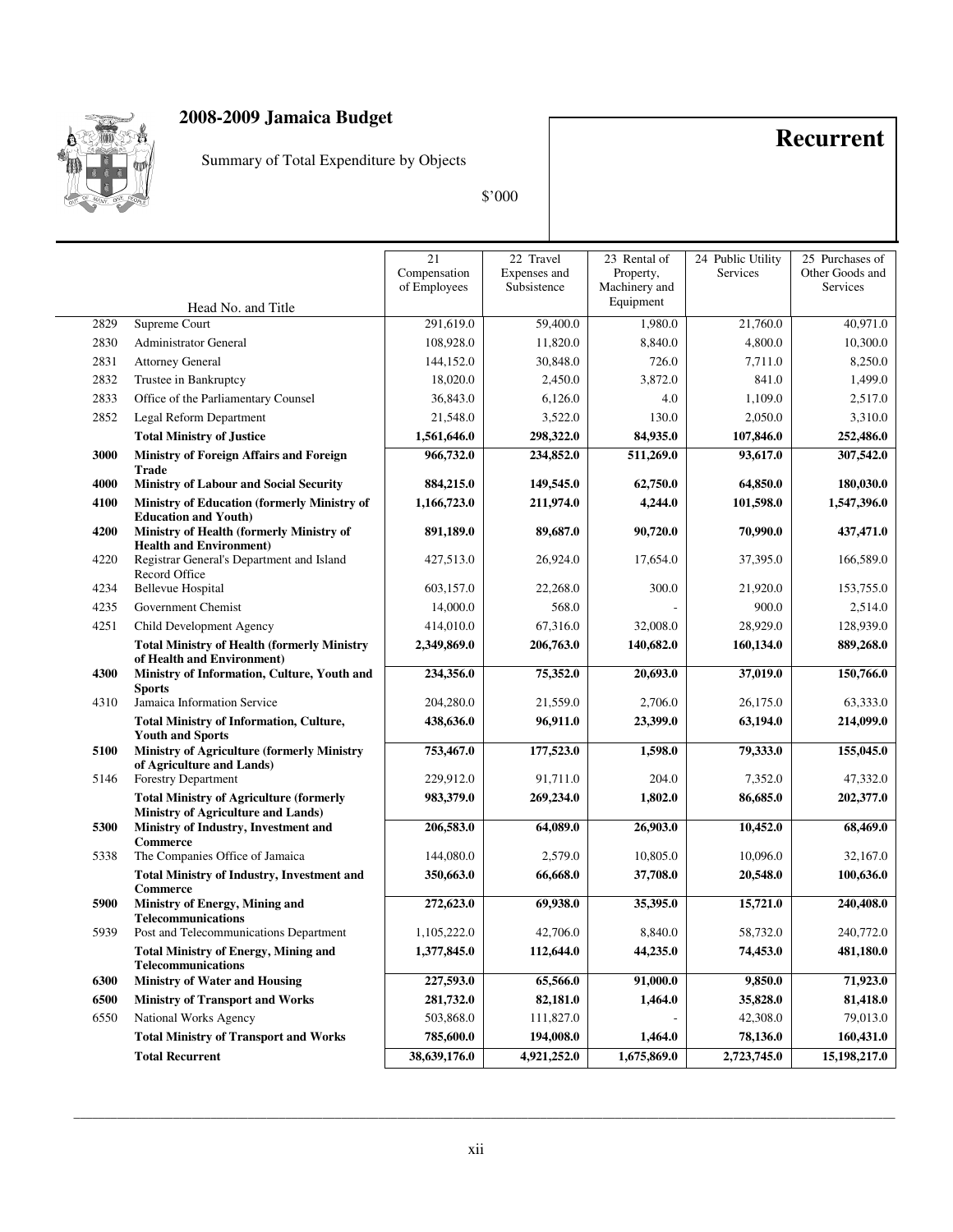

Summary of Total Expenditure by Objects

**Recurrent**

\$'000

|             |                                                                                                                  | 26 Interest<br>Payments | 28 Retirement<br><b>Benefits</b> | 29 Awards and<br>Indemnities | 30 Grants and<br>Contributions | 31 Purchases of<br>Equipment<br>(Capital Goods) |
|-------------|------------------------------------------------------------------------------------------------------------------|-------------------------|----------------------------------|------------------------------|--------------------------------|-------------------------------------------------|
|             | Head No. and Title                                                                                               |                         |                                  |                              |                                |                                                 |
| 0100        | His Excellency the Governor-General & Staff                                                                      |                         |                                  |                              |                                | 1,928.0                                         |
| 0200        | <b>Houses of Parliament</b>                                                                                      |                         | 1,475.0                          |                              | 82,436.0                       | 5,941.0                                         |
| 0300        | <b>Office of the Public Defender</b>                                                                             |                         | 3,143.0                          |                              | 10.0                           | 500.0                                           |
| 0400        | <b>Office of the Contractor-General</b>                                                                          |                         | 16,619.0                         |                              |                                | 19,484.0                                        |
| 0500        | <b>Auditor General</b>                                                                                           |                         |                                  |                              | 80.0                           | 2,470.0                                         |
| 0600        | <b>Office of the Services Commissions</b>                                                                        |                         |                                  |                              |                                | 1,878.0                                         |
| 0700        | <b>Office of the Children's Advocate</b>                                                                         |                         |                                  |                              | 200.0                          | 400.0                                           |
| 1500        | <b>Office of the Prime Minister</b>                                                                              |                         |                                  |                              | 1,569,808.0                    | 3,584.0                                         |
| 1547        | National Land Agency                                                                                             |                         | 4,530.0                          |                              | 840.0                          | 67,903.0                                        |
| 1548        | National Environment Planning Agency                                                                             |                         |                                  |                              | 3,028.0                        | 22,188.0                                        |
|             | <b>Total Office of the Prime Minister</b>                                                                        |                         | 4,530.0                          |                              | 1,573,676.0                    | 93,675.0                                        |
| 1600        | <b>Office of the Cabinet</b>                                                                                     |                         |                                  |                              | 750.0                          | 1,386.0                                         |
| 1649        | Management Institute for National                                                                                |                         |                                  |                              | 668.0                          | 7,629.0                                         |
|             | Development<br><b>Total Office of the Cabinet</b>                                                                |                         |                                  |                              | 1,418.0                        | 9,015.0                                         |
| 1700        | Ministry of Tourism (formerly Ministry of                                                                        |                         |                                  |                              | 3,140,574.0                    | 8,453.0                                         |
| 1800        | <b>Tourism, Entertainment and Culture)</b><br><b>Office of the Prime Minister (Local</b>                         |                         |                                  |                              | 4,778,995.0                    | 9,211.0                                         |
| <b>2000</b> | Government)<br>Ministry of Finance and the Public Service                                                        |                         | 103.0                            | 150.0                        | 1,287,460.0                    | 63,155.0                                        |
|             | (formerly Ministry of Finance and Planning)                                                                      |                         |                                  |                              |                                |                                                 |
| 2011        | <b>Accountant General</b>                                                                                        | 1,500.0                 |                                  |                              |                                | 35,000.0                                        |
| 2012        | <b>Customs Department</b>                                                                                        |                         |                                  |                              |                                | 45,000.0                                        |
| 2015        | <b>Inland Revenue Department</b>                                                                                 |                         |                                  |                              |                                | 25,000.0                                        |
| 2018        | Public Debt Charges (Interest Payments)                                                                          | 123,643,500.0           |                                  |                              |                                |                                                 |
| 2019        | Pensions                                                                                                         |                         | 13,280,000.0                     |                              |                                |                                                 |
| 2041        | Taxpayer Audit and Assessment Department                                                                         |                         |                                  |                              |                                | 63,279.0                                        |
| 2042        | Taxpayer Appeals Department                                                                                      |                         |                                  |                              |                                | 130.0                                           |
| 2044        | Tax Administration Services Department                                                                           |                         |                                  |                              |                                | 9,466.0                                         |
|             | <b>Total Ministry of Finance and the Public</b><br><b>Service (formerly Ministry of Finance and</b><br>Planning) | 123,645,000.0           | 13,280,103.0                     | 150.0                        | 1,287,460.0                    | 241,030.0                                       |
| 2600        | <b>Ministry of National Security</b>                                                                             |                         |                                  | 500.0                        | 1,031,828.0                    | 90,367.0                                        |
| 2622        | Police Department                                                                                                |                         |                                  | 6,600.0                      | 25,520.0                       | 198,006.0                                       |
| 2624        | Department of Correctional Services                                                                              |                         |                                  |                              | 11,110.0                       | 5,414.0                                         |
| 2653        | Passport, Immigration and Citizenship Agency                                                                     |                         |                                  |                              | 1,000.0                        | 38,065.0                                        |
|             | <b>Total Ministry of National Security</b>                                                                       |                         |                                  | 7,100.0                      | 1,069,458.0                    | 331,852.0                                       |
| 2800        | <b>Ministry of Justice</b>                                                                                       |                         |                                  |                              | 252,958.0                      | 14,713.0                                        |
| 2823        | Court of Appeal                                                                                                  |                         |                                  |                              |                                | 408.0                                           |
| 2825        | Director of Public Prosecutions                                                                                  |                         |                                  | 3,284.0                      |                                | 1,000.0                                         |
| 2826        | <b>Family Courts</b>                                                                                             |                         |                                  |                              |                                | 1,258.0                                         |
| 2827        | Resident Magistrates' Courts                                                                                     |                         |                                  |                              |                                | 13,165.0                                        |
| 2828        | Revenue Court                                                                                                    |                         |                                  |                              |                                |                                                 |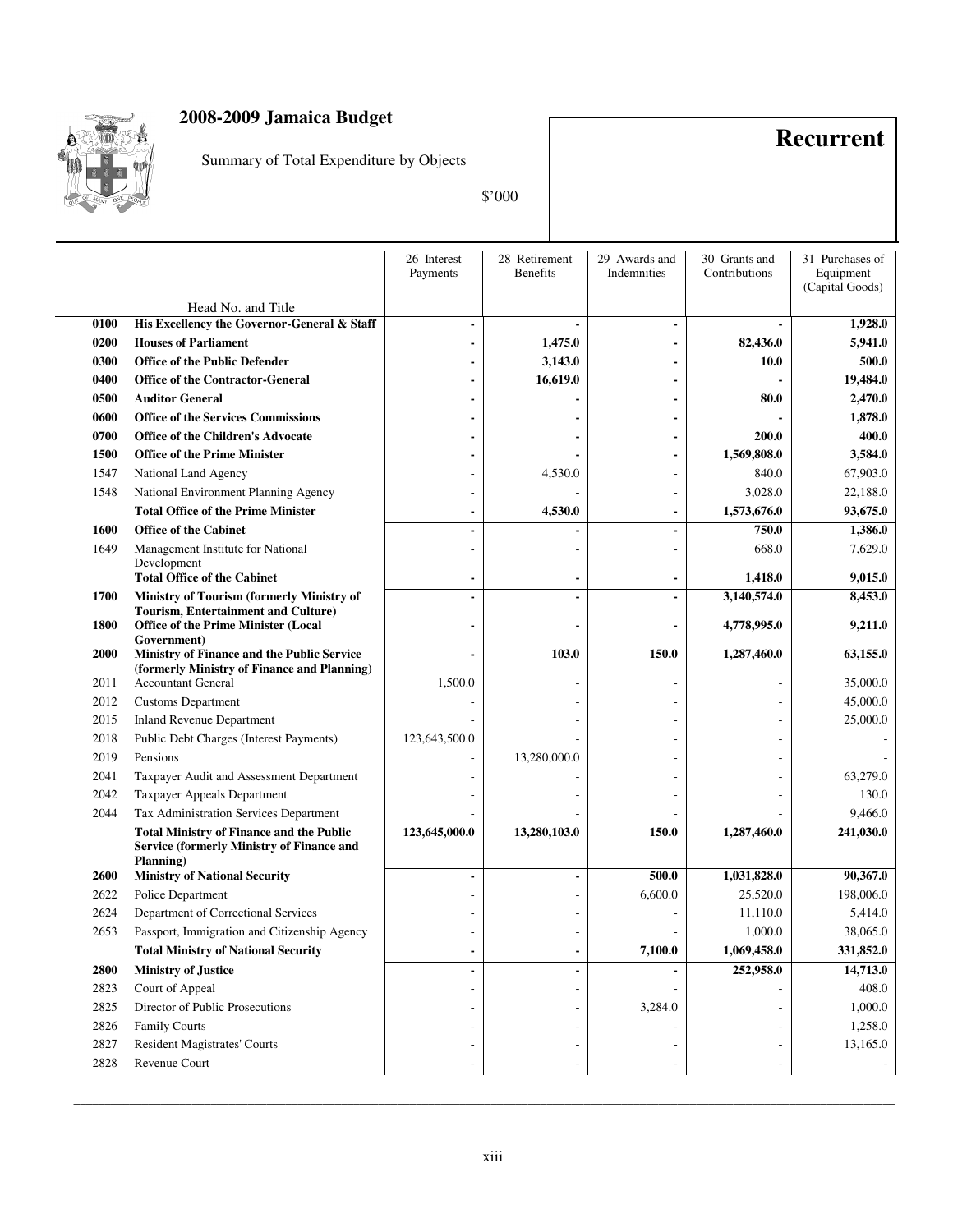

Summary of Total Expenditure by Objects

**Recurrent**

\$'000

|      |                                                                                   | 26 Interest<br>Payments | 28 Retirement<br><b>Benefits</b> | 29 Awards and<br>Indemnities | 30 Grants and<br>Contributions | 31 Purchases of<br>Equipment<br>(Capital Goods) |
|------|-----------------------------------------------------------------------------------|-------------------------|----------------------------------|------------------------------|--------------------------------|-------------------------------------------------|
|      | Head No. and Title                                                                |                         |                                  |                              |                                |                                                 |
| 2829 | Supreme Court                                                                     |                         |                                  |                              | 406.0                          | 1,994.0                                         |
| 2830 | Administrator General                                                             |                         |                                  |                              |                                | 19,551.0                                        |
| 2831 | <b>Attorney General</b>                                                           |                         |                                  | 200,000.0                    |                                | 1,000.0                                         |
| 2832 | Trustee in Bankruptcy                                                             |                         |                                  |                              |                                | 865.0                                           |
| 2833 | Office of the Parliamentary Counsel                                               |                         |                                  |                              |                                | 176.0                                           |
| 2852 | Legal Reform Department                                                           |                         |                                  |                              |                                | 215.0                                           |
|      | <b>Total Ministry of Justice</b>                                                  |                         |                                  | 203,284.0                    | 253,364.0                      | 54,345.0                                        |
| 3000 | <b>Ministry of Foreign Affairs and Foreign</b>                                    |                         | $\blacksquare$                   |                              | 415,344.0                      | 55,760.0                                        |
|      | <b>Trade</b>                                                                      |                         |                                  |                              |                                |                                                 |
| 4000 | <b>Ministry of Labour and Social Security</b>                                     |                         | ٠                                |                              | 303,550.0                      | 31,560.0                                        |
| 4100 | <b>Ministry of Education (formerly Ministry of</b><br><b>Education and Youth)</b> |                         |                                  | 568.0                        | 50,965,044.0                   | 15,453.0                                        |
| 4200 | Ministry of Health (formerly Ministry of<br><b>Health and Environment)</b>        |                         | $\blacksquare$                   |                              | 21,954,533.0                   | 6,410.0                                         |
| 4220 | Registrar General's Department and Island<br>Record Office                        |                         | $\overline{a}$                   |                              |                                | 27,381.0                                        |
| 4234 | <b>Bellevue Hospital</b>                                                          |                         | ÷                                |                              |                                | 4,800.0                                         |
| 4235 | Government Chemist                                                                |                         |                                  |                              |                                | 4,986.0                                         |
| 4251 | Child Development Agency                                                          |                         |                                  | 500.0                        | 404,196.0                      | 32,922.0                                        |
|      | <b>Total Ministry of Health (formerly Ministry</b><br>of Health and Environment)  |                         | -                                | 500.0                        | 22,358,729.0                   | 76,499.0                                        |
| 4300 | Ministry of Information, Culture, Youth and<br><b>Sports</b>                      |                         | $\blacksquare$                   |                              | 2,026,986.0                    | 45,828.0                                        |
| 4310 | Jamaica Information Service                                                       |                         |                                  |                              |                                |                                                 |
|      | <b>Total Ministry of Information, Culture,</b><br><b>Youth and Sports</b>         |                         | -                                |                              | 2,026,986.0                    | 45,828.0                                        |
| 5100 | <b>Ministry of Agriculture (formerly Ministry</b>                                 |                         | $\overline{a}$                   |                              | 1,384,464.0                    | 23,875.0                                        |
| 5146 | of Agriculture and Lands)<br>Forestry Department                                  |                         |                                  |                              |                                | 24,098.0                                        |
|      | <b>Total Ministry of Agriculture (formerly</b>                                    |                         | $\blacksquare$                   |                              | 1,384,464.0                    | 47,973.0                                        |
|      | Ministry of Agriculture and Lands)                                                |                         |                                  |                              |                                |                                                 |
| 5300 | Ministry of Industry, Investment and<br><b>Commerce</b>                           |                         | $\blacksquare$                   |                              | 1,414,499.0                    | 13,255.0                                        |
| 5338 | The Companies Office of Jamaica                                                   | 354.0                   |                                  |                              |                                | 15,090.0                                        |
|      | <b>Total Ministry of Industry, Investment and</b><br>Commerce                     | 354.0                   |                                  |                              | 1,414,499.0                    | 28,345.0                                        |
| 5900 | Ministry of Energy, Mining and                                                    |                         | $\blacksquare$                   |                              | 156,986.0                      | 18,186.0                                        |
| 5939 | <b>Telecommunications</b><br>Post and Telecommunications Department               |                         |                                  | 250.0                        | 1,437.0                        | 1,742.0                                         |
|      | <b>Total Ministry of Energy, Mining and</b><br><b>Telecommunications</b>          |                         | $\blacksquare$                   | 250.0                        | 158,423.0                      | 19,928.0                                        |
| 6300 | <b>Ministry of Water and Housing</b>                                              |                         | -                                |                              | 169,369.0                      | 16,595.0                                        |
| 6500 | <b>Ministry of Transport and Works</b>                                            |                         | ٠                                |                              | 308,132.0                      | 26,983.0                                        |
| 6550 | National Works Agency                                                             |                         | -                                |                              |                                | 22,984.0                                        |
|      | <b>Total Ministry of Transport and Works</b>                                      |                         |                                  |                              | 308,132.0                      | 49,967.0                                        |
|      | <b>Total Recurrent</b>                                                            | 123,645,354.0           | 13,305,870.0                     | 211,852.0                    | 91,692,211.0                   | 1,168,090.0                                     |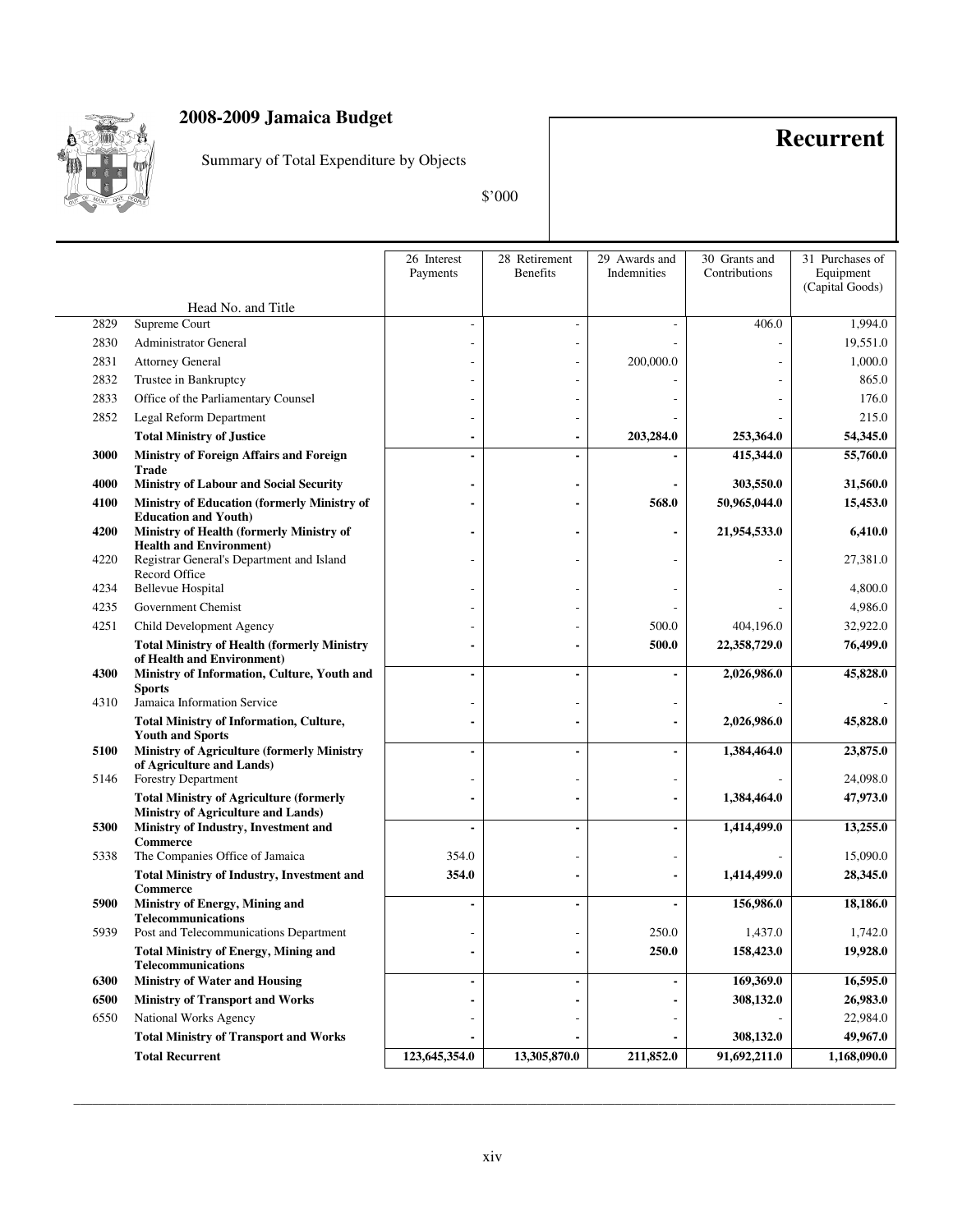

Summary of Total Expenditure by Objects

**Recurrent**

\$'000

|             |                                                                                                     | 32 Land and       | 33 Financial | 34 Purchase of       | 35 Loan                       | 36 Loans |
|-------------|-----------------------------------------------------------------------------------------------------|-------------------|--------------|----------------------|-------------------------------|----------|
|             |                                                                                                     | <b>Structures</b> | Investments  | Livestock and        | Repayments and                |          |
|             |                                                                                                     |                   |              | <b>Other Animals</b> | Sinking Fund<br>Contributions |          |
|             | Head No. and Title                                                                                  |                   |              |                      |                               |          |
| 0100        | His Excellency the Governor-General & Staff                                                         |                   |              |                      |                               |          |
| 0200        | <b>Houses of Parliament</b>                                                                         |                   |              |                      |                               |          |
| 0300        | <b>Office of the Public Defender</b>                                                                |                   |              |                      |                               |          |
| 0400        | <b>Office of the Contractor-General</b>                                                             |                   |              |                      |                               |          |
| 0500        | <b>Auditor General</b>                                                                              |                   |              |                      |                               |          |
| 0600        | <b>Office of the Services Commissions</b>                                                           |                   |              |                      |                               |          |
| 0700        | Office of the Children's Advocate                                                                   |                   |              |                      |                               |          |
| 1500        | <b>Office of the Prime Minister</b>                                                                 |                   |              |                      |                               |          |
| 1547        | National Land Agency                                                                                |                   |              |                      |                               |          |
| 1548        | National Environment Planning Agency                                                                |                   |              |                      |                               |          |
|             | <b>Total Office of the Prime Minister</b>                                                           |                   |              |                      |                               |          |
| 1600        | <b>Office of the Cabinet</b>                                                                        |                   |              |                      |                               |          |
| 1649        | Management Institute for National                                                                   |                   |              |                      |                               |          |
|             | Development                                                                                         |                   |              |                      |                               |          |
|             | <b>Total Office of the Cabinet</b>                                                                  |                   |              |                      |                               |          |
| 1700        | Ministry of Tourism (formerly Ministry of<br>Tourism, Entertainment and Culture)                    |                   |              |                      |                               |          |
| 1800        | <b>Office of the Prime Minister (Local</b>                                                          |                   |              |                      |                               |          |
|             | Government)                                                                                         |                   |              |                      |                               |          |
| <b>2000</b> | Ministry of Finance and the Public Service                                                          |                   |              |                      |                               |          |
| 2011        | (formerly Ministry of Finance and Planning)<br><b>Accountant General</b>                            |                   |              |                      |                               |          |
| 2012        | <b>Customs Department</b>                                                                           |                   |              |                      |                               |          |
| 2015        | <b>Inland Revenue Department</b>                                                                    |                   |              |                      |                               |          |
| 2018        | Public Debt Charges (Interest Payments)                                                             |                   |              |                      |                               |          |
| 2019        | Pensions                                                                                            |                   |              |                      |                               |          |
| 2041        | Taxpayer Audit and Assessment Department                                                            |                   |              |                      |                               |          |
| 2042        |                                                                                                     |                   |              |                      |                               |          |
|             | Taxpayer Appeals Department                                                                         |                   |              |                      |                               |          |
| 2044        | Tax Administration Services Department                                                              |                   |              |                      |                               |          |
|             | <b>Total Ministry of Finance and the Public</b><br><b>Service (formerly Ministry of Finance and</b> |                   |              |                      |                               |          |
|             | Planning)                                                                                           |                   |              |                      |                               |          |
| 2600        | <b>Ministry of National Security</b>                                                                |                   |              |                      | ٠                             | 5,000.0  |
| 2622        | Police Department                                                                                   |                   |              |                      |                               |          |
| 2624        | Department of Correctional Services                                                                 |                   |              |                      |                               |          |
| 2653        | Passport, Immigration and Citizenship Agency                                                        |                   |              |                      |                               |          |
|             | <b>Total Ministry of National Security</b>                                                          |                   |              |                      |                               | 5,000.0  |
| 2800        | <b>Ministry of Justice</b>                                                                          |                   |              |                      |                               |          |
| 2823        | Court of Appeal                                                                                     |                   |              |                      |                               |          |
| 2825        | Director of Public Prosecutions                                                                     |                   |              |                      |                               |          |
| 2826        | <b>Family Courts</b>                                                                                |                   |              |                      |                               |          |
| 2827        | <b>Resident Magistrates' Courts</b>                                                                 |                   |              |                      |                               |          |
| 2828        | Revenue Court                                                                                       |                   |              |                      |                               |          |
|             |                                                                                                     |                   |              |                      |                               |          |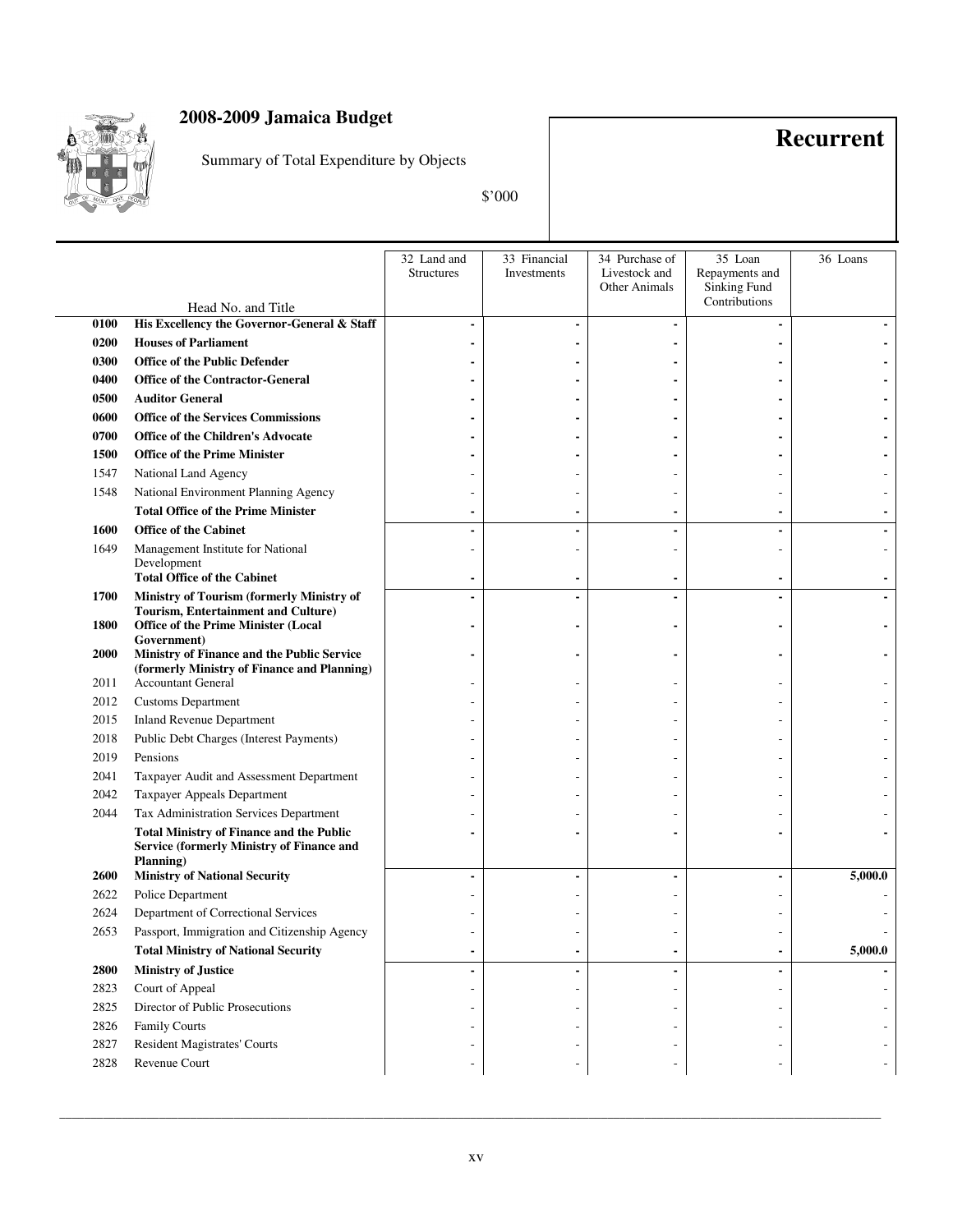

Summary of Total Expenditure by Objects

**Recurrent**

\$'000

|      |                                                                                      | 32 Land and<br><b>Structures</b> | 33 Financial<br>Investments | 34 Purchase of<br>Livestock and<br><b>Other Animals</b> | 35 Loan<br>Repayments and<br>Sinking Fund | 36 Loans |
|------|--------------------------------------------------------------------------------------|----------------------------------|-----------------------------|---------------------------------------------------------|-------------------------------------------|----------|
|      | Head No. and Title                                                                   |                                  |                             |                                                         | Contributions                             |          |
| 2829 | Supreme Court                                                                        |                                  |                             |                                                         |                                           |          |
| 2830 | Administrator General                                                                |                                  |                             |                                                         |                                           |          |
| 2831 | <b>Attorney General</b>                                                              |                                  |                             |                                                         |                                           |          |
| 2832 | Trustee in Bankruptcy                                                                |                                  |                             |                                                         |                                           |          |
| 2833 | Office of the Parliamentary Counsel                                                  |                                  |                             |                                                         |                                           |          |
| 2852 | Legal Reform Department                                                              |                                  |                             |                                                         |                                           |          |
|      | <b>Total Ministry of Justice</b>                                                     |                                  |                             |                                                         |                                           |          |
| 3000 | Ministry of Foreign Affairs and Foreign                                              |                                  | $\blacksquare$              |                                                         | $\blacksquare$                            |          |
| 4000 | <b>Trade</b><br><b>Ministry of Labour and Social Security</b>                        |                                  |                             |                                                         |                                           |          |
| 4100 | Ministry of Education (formerly Ministry of                                          |                                  |                             |                                                         |                                           |          |
| 4200 | <b>Education and Youth)</b><br>Ministry of Health (formerly Ministry of              |                                  |                             |                                                         |                                           |          |
|      | <b>Health and Environment)</b>                                                       |                                  |                             |                                                         |                                           |          |
| 4220 | Registrar General's Department and Island<br>Record Office                           |                                  |                             |                                                         |                                           |          |
| 4234 | <b>Bellevue Hospital</b>                                                             |                                  |                             |                                                         |                                           |          |
| 4235 | Government Chemist                                                                   |                                  |                             |                                                         |                                           |          |
| 4251 | Child Development Agency                                                             |                                  |                             |                                                         |                                           | 9,937.0  |
|      | <b>Total Ministry of Health (formerly Ministry</b><br>of Health and Environment)     |                                  |                             |                                                         |                                           | 9,937.0  |
| 4300 | Ministry of Information, Culture, Youth and<br><b>Sports</b>                         |                                  |                             |                                                         |                                           |          |
| 4310 | Jamaica Information Service                                                          |                                  |                             |                                                         |                                           |          |
|      | <b>Total Ministry of Information, Culture,</b><br><b>Youth and Sports</b>            |                                  |                             |                                                         |                                           |          |
| 5100 | Ministry of Agriculture (formerly Ministry<br>of Agriculture and Lands)              |                                  | $\blacksquare$              |                                                         | ٠                                         |          |
| 5146 | Forestry Department                                                                  |                                  |                             |                                                         |                                           |          |
|      | <b>Total Ministry of Agriculture (formerly</b><br>Ministry of Agriculture and Lands) |                                  |                             |                                                         |                                           |          |
| 5300 | Ministry of Industry, Investment and                                                 |                                  | $\blacksquare$              |                                                         | ٠                                         |          |
| 5338 | <b>Commerce</b><br>The Companies Office of Jamaica                                   |                                  |                             |                                                         |                                           |          |
|      | <b>Total Ministry of Industry, Investment and</b><br><b>Commerce</b>                 |                                  |                             |                                                         |                                           |          |
| 5900 | Ministry of Energy, Mining and                                                       | 2,000.0                          | $\blacksquare$              |                                                         | $\blacksquare$                            |          |
| 5939 | <b>Telecommunications</b><br>Post and Telecommunications Department                  |                                  |                             |                                                         |                                           |          |
|      | <b>Total Ministry of Energy, Mining and</b><br><b>Telecommunications</b>             | 2,000.0                          | $\blacksquare$              |                                                         |                                           |          |
| 6300 | <b>Ministry of Water and Housing</b>                                                 |                                  | $\blacksquare$              |                                                         | $\blacksquare$                            |          |
| 6500 | <b>Ministry of Transport and Works</b>                                               |                                  | $\blacksquare$              |                                                         | $\blacksquare$                            |          |
| 6550 | National Works Agency                                                                |                                  | $\overline{\phantom{a}}$    |                                                         | $\overline{a}$                            |          |
|      | <b>Total Ministry of Transport and Works</b>                                         |                                  | $\blacksquare$              |                                                         | $\overline{\phantom{a}}$                  |          |
|      | <b>Total Recurrent</b>                                                               | 2,000.0                          | $\blacksquare$              |                                                         | $\blacksquare$                            | 14,937.0 |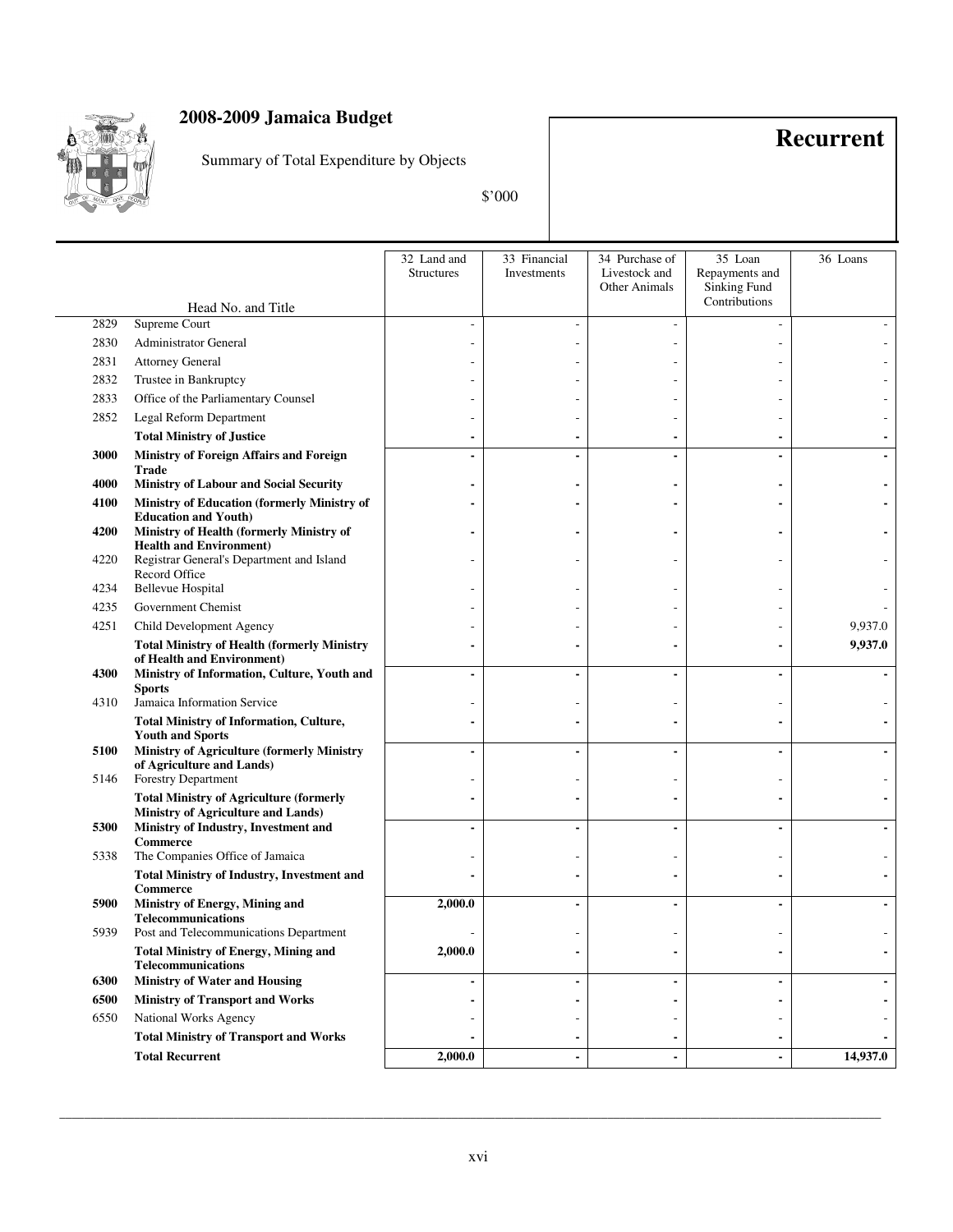

Summary of Total Expenditure by Objects

**Recurrent**

\$'000

|      |                                                                                                                  | 99 Unclassified | <b>Gross Total</b> | Less                     | Net Total     |  |
|------|------------------------------------------------------------------------------------------------------------------|-----------------|--------------------|--------------------------|---------------|--|
|      |                                                                                                                  |                 |                    | Appropriations<br>in Aid |               |  |
|      | Head No. and Title                                                                                               |                 |                    |                          |               |  |
| 0100 | His Excellency the Governor-General & Staff                                                                      |                 | 93,671.0           |                          | 93,671.0      |  |
| 0200 | <b>Houses of Parliament</b>                                                                                      |                 | 545,625.0          |                          | 545,625.0     |  |
| 0300 | <b>Office of the Public Defender</b>                                                                             |                 | 50,090.0           |                          | 50,090.0      |  |
| 0400 | <b>Office of the Contractor-General</b>                                                                          |                 | 172,480.0          |                          | 172,480.0     |  |
| 0500 | <b>Auditor General</b>                                                                                           |                 | 232,430.0          |                          | 232,430.0     |  |
| 0600 | <b>Office of the Services Commissions</b>                                                                        |                 | 123,330.0          |                          | 123,330.0     |  |
| 0700 | <b>Office of the Children's Advocate</b>                                                                         |                 | 34,229.0           |                          | 34,229.0      |  |
| 1500 | <b>Office of the Prime Minister</b>                                                                              |                 | 2,028,379.0        |                          | 2,028,379.0   |  |
| 1547 | National Land Agency                                                                                             |                 | 944,000.0          | 707,000.0                | 237,000.0     |  |
| 1548 | National Environment Planning Agency                                                                             |                 | 548,122.0          | 16,622.0                 | 531,500.0     |  |
|      | <b>Total Office of the Prime Minister</b>                                                                        |                 | 3,520,501.0        | 723,622.0                | 2,796,879.0   |  |
| 1600 | <b>Office of the Cabinet</b>                                                                                     |                 | 275,196.0          |                          | 275,196.0     |  |
| 1649 | Management Institute for National                                                                                |                 | 220,429.0          | 107,529.0                | 112,900.0     |  |
|      | Development<br><b>Total Office of the Cabinet</b>                                                                |                 |                    |                          | 388,096.0     |  |
|      |                                                                                                                  |                 | 495,625.0          | 107,529.0                |               |  |
| 1700 | Ministry of Tourism (formerly Ministry of<br>Tourism, Entertainment and Culture)                                 |                 | 3,337,862.0        | 62,845.0                 | 3,275,017.0   |  |
| 1800 | <b>Office of the Prime Minister (Local</b><br>Government)                                                        |                 | 5,050,000.0        |                          | 5,050,000.0   |  |
| 2000 | Ministry of Finance and the Public Service                                                                       | 14,579,295.0    | 22,023,349.0       | 5,000.0                  | 22,018,349.0  |  |
|      | (formerly Ministry of Finance and Planning)                                                                      |                 |                    |                          |               |  |
| 2011 | Accountant General                                                                                               |                 | 253,610.0          |                          | 253,610.0     |  |
| 2012 | <b>Customs Department</b>                                                                                        |                 | 2,000,000.0        |                          | 2,000,000.0   |  |
| 2015 | <b>Inland Revenue Department</b>                                                                                 |                 | 1,562,000.0        |                          | 1,562,000.0   |  |
| 2018 | Public Debt Charges (Interest Payments)                                                                          |                 | 123,643,500.0      |                          | 123,643,500.0 |  |
| 2019 | Pensions                                                                                                         |                 | 13,280,000.0       |                          | 13,280,000.0  |  |
| 2041 | Taxpayer Audit and Assessment Department                                                                         |                 | 1,143,300.0        | 25,000.0                 | 1,118,300.0   |  |
| 2042 | Taxpayer Appeals Department                                                                                      |                 | 34,713.0           |                          | 34,713.0      |  |
| 2044 | Tax Administration Services Department                                                                           |                 | 368,650.0          |                          | 368,650.0     |  |
|      | <b>Total Ministry of Finance and the Public</b><br><b>Service (formerly Ministry of Finance and</b><br>Planning) | 14,579,295.0    | 164,309,122.0      | 30,000.0                 | 164,279,122.0 |  |
| 2600 | <b>Ministry of National Security</b>                                                                             |                 | 8,133,501.0        |                          | 8,133,501.0   |  |
| 2622 | Police Department                                                                                                |                 | 18,000,000.0       |                          | 18,000,000.0  |  |
| 2624 | Department of Correctional Services                                                                              |                 | 3,197,995.0        |                          | 3,197,995.0   |  |
| 2653 | Passport, Immigration and Citizenship Agency                                                                     |                 | 793,202.0          | 603,478.0                | 189,724.0     |  |
|      | <b>Total Ministry of National Security</b>                                                                       | $\blacksquare$  | 30,124,698.0       | 603,478.0                | 29,521,220.0  |  |
| 2800 | <b>Ministry of Justice</b>                                                                                       |                 | 751,850.0          |                          | 751,850.0     |  |
| 2823 | Court of Appeal                                                                                                  |                 | 104,670.0          |                          | 104,670.0     |  |
| 2825 | Director of Public Prosecutions                                                                                  |                 | 164,920.0          |                          | 164,920.0     |  |
| 2826 | <b>Family Courts</b>                                                                                             |                 | 118,627.0          |                          | 118,627.0     |  |
| 2827 | <b>Resident Magistrates' Courts</b>                                                                              |                 | 590,590.0          |                          | 590,590.0     |  |
| 2828 | Revenue Court                                                                                                    |                 | 5,418.0            |                          | 5,418.0       |  |
|      |                                                                                                                  |                 |                    |                          |               |  |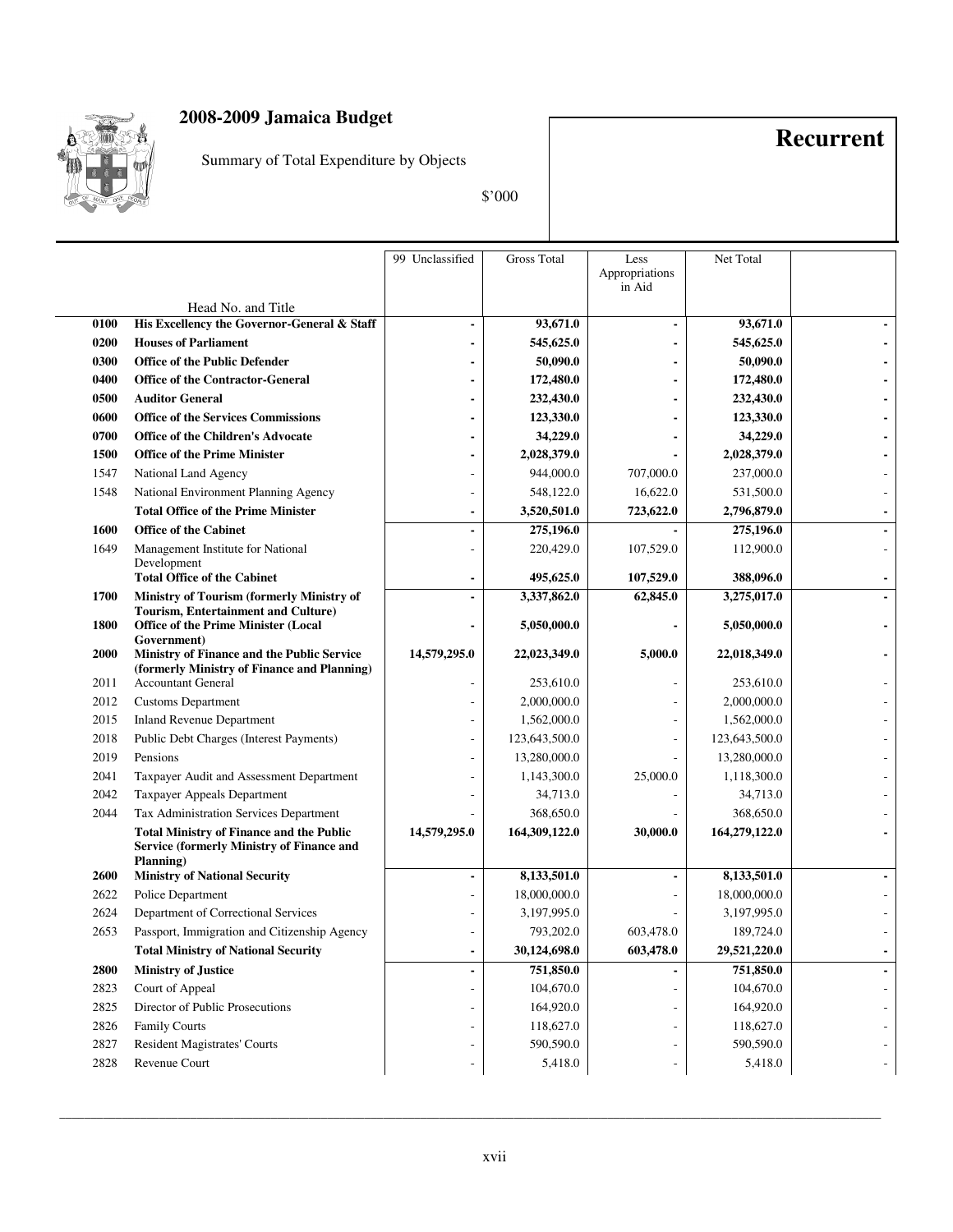

Summary of Total Expenditure by Objects

**Recurrent**

\$'000

|      |                                                                                                           | 99 Unclassified | <b>Gross Total</b> | Less<br>Appropriations<br>in Aid | Net Total     |  |
|------|-----------------------------------------------------------------------------------------------------------|-----------------|--------------------|----------------------------------|---------------|--|
|      | Head No. and Title                                                                                        |                 |                    |                                  |               |  |
| 2829 | Supreme Court                                                                                             |                 | 418,130.0          |                                  | 418,130.0     |  |
| 2830 | <b>Administrator General</b>                                                                              |                 | 164,239.0          | 93,469.0                         | 70,770.0      |  |
| 2831 | <b>Attorney General</b>                                                                                   |                 | 392,687.0          |                                  | 392,687.0     |  |
| 2832 | Trustee in Bankruptcy                                                                                     |                 | 27,547.0           |                                  | 27,547.0      |  |
| 2833 | Office of the Parliamentary Counsel                                                                       |                 | 46,775.0           |                                  | 46,775.0      |  |
| 2852 | Legal Reform Department                                                                                   |                 | 30,775.0           |                                  | 30,775.0      |  |
|      | <b>Total Ministry of Justice</b>                                                                          |                 | 2,816,228.0        | 93,469.0                         | 2,722,759.0   |  |
| 3000 | Ministry of Foreign Affairs and Foreign<br>Trade                                                          |                 | 2,585,116.0        | 36,058.0                         | 2,549,058.0   |  |
| 4000 | <b>Ministry of Labour and Social Security</b>                                                             |                 | 1,676,500.0        | 75,000.0                         | 1,601,500.0   |  |
| 4100 | Ministry of Education (formerly Ministry of                                                               |                 | 54,013,000.0       |                                  | 54,013,000.0  |  |
| 4200 | <b>Education and Youth)</b><br>Ministry of Health (formerly Ministry of<br><b>Health and Environment)</b> |                 | 23,541,000.0       |                                  | 23,541,000.0  |  |
| 4220 | Registrar General's Department and Island<br>Record Office                                                |                 | 703,456.0          | 703,456.0                        |               |  |
| 4234 | <b>Bellevue Hospital</b>                                                                                  |                 | 806,200.0          |                                  | 806,200.0     |  |
| 4235 | Government Chemist                                                                                        |                 | 22,968.0           |                                  | 22,968.0      |  |
| 4251 | Child Development Agency                                                                                  |                 | 1,118,757.0        | 2,257.0                          | 1,116,500.0   |  |
|      | <b>Total Ministry of Health (formerly Ministry</b><br>of Health and Environment)                          |                 | 26,192,381.0       | 705,713.0                        | 25,486,668.0  |  |
| 4300 | Ministry of Information, Culture, Youth and<br><b>Sports</b>                                              |                 | 2,591,000.0        |                                  | 2,591,000.0   |  |
| 4310 | Jamaica Information Service                                                                               |                 | 318,053.0          | 57,263.0                         | 260,790.0     |  |
|      | <b>Total Ministry of Information, Culture,</b><br><b>Youth and Sports</b>                                 |                 | 2,909,053.0        | 57,263.0                         | 2,851,790.0   |  |
| 5100 | <b>Ministry of Agriculture (formerly Ministry</b><br>of Agriculture and Lands)                            |                 | 2,575,305.0        | 43,109.0                         | 2,532,196.0   |  |
| 5146 | <b>Forestry Department</b>                                                                                |                 | 400,609.0          |                                  | 400,609.0     |  |
|      | <b>Total Ministry of Agriculture (formerly</b><br>Ministry of Agriculture and Lands)                      |                 | 2,975,914.0        | 43,109.0                         | 2,932,805.0   |  |
| 5300 | Ministry of Industry, Investment and<br><b>Commerce</b>                                                   |                 | 1,804,250.0        | 36,631.0                         | 1,767,619.0   |  |
| 5338 | The Companies Office of Jamaica                                                                           |                 | 215,171.0          | 215,171.0                        |               |  |
|      | <b>Total Ministry of Industry, Investment and</b><br><b>Commerce</b>                                      |                 | 2,019,421.0        | 251,802.0                        | 1,767,619.0   |  |
| 5900 | Ministry of Energy, Mining and<br><b>Telecommunications</b>                                               |                 | 811,257.0          | $\blacksquare$                   | 811,257.0     |  |
| 5939 | Post and Telecommunications Department                                                                    |                 | 1,459,701.0        |                                  | 1,459,701.0   |  |
|      | <b>Total Ministry of Energy, Mining and</b><br><b>Telecommunications</b>                                  | $\blacksquare$  | 2,270,958.0        | $\blacksquare$                   | 2,270,958.0   |  |
| 6300 | <b>Ministry of Water and Housing</b>                                                                      |                 | 651,896.0          |                                  | 651,896.0     |  |
| 6500 | <b>Ministry of Transport and Works</b>                                                                    |                 | 817,738.0          | 34,026.0                         | 783,712.0     |  |
| 6550 | National Works Agency                                                                                     |                 | 760,000.0          | 360,000.0                        | 400,000.0     |  |
|      | <b>Total Ministry of Transport and Works</b>                                                              |                 | 1,577,738.0        | 394,026.0                        | 1,183,712.0   |  |
|      | <b>Total Recurrent</b>                                                                                    | 14,579,295.0    | 307,777,868.0      | 3,183,914.0                      | 304,593,954.0 |  |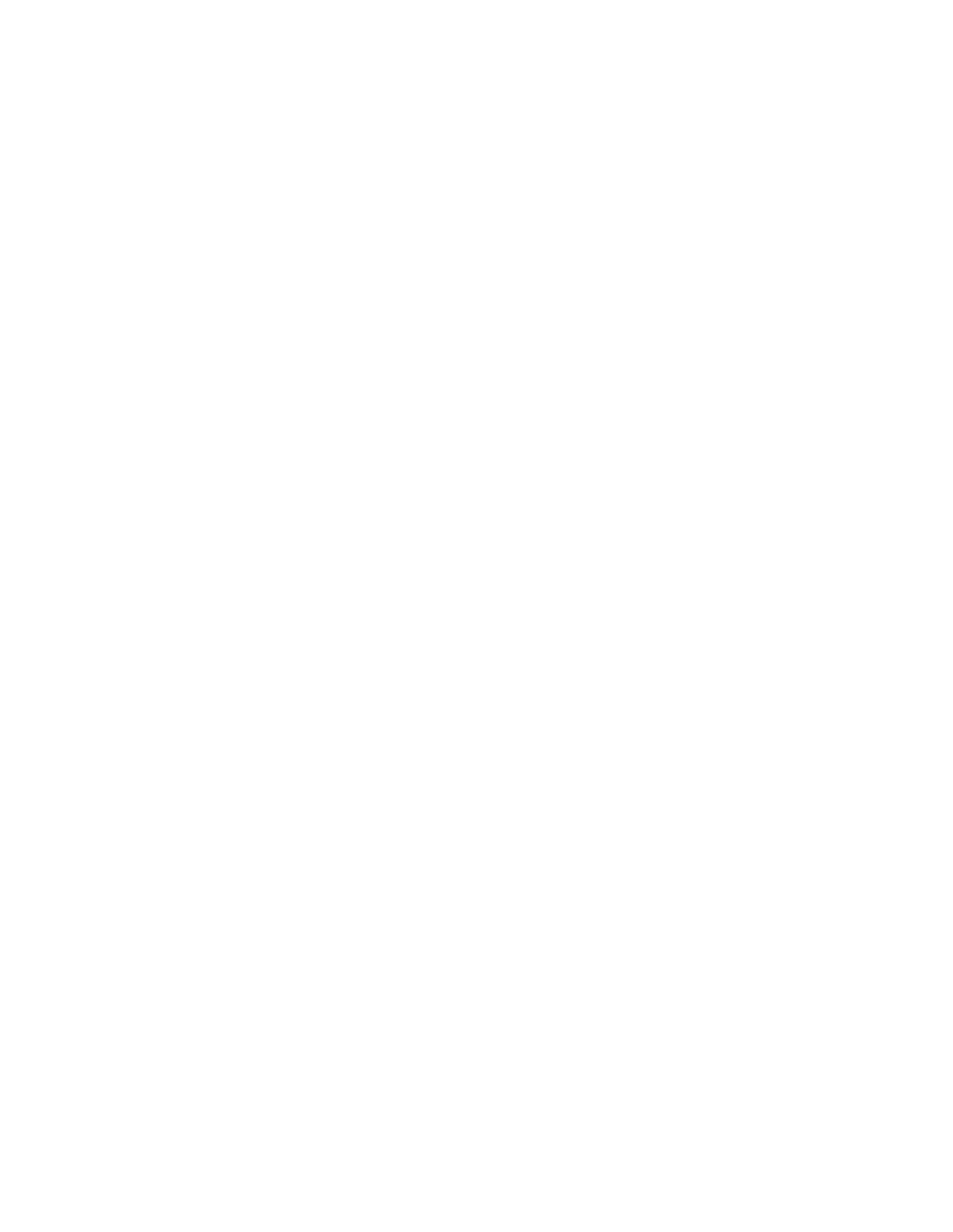

Summary of Total Expenditure by Objects

\$'000

**Capital**

|              |                                                                                                  | 21<br>Compensation<br>of Employees | 22 Travel<br>Expenses and<br>Subsistence | 23 Rental of<br>Property,<br>Machinery and | 24 Public Utility<br>Services | 25 Purchases of<br>Other Goods and<br>Services |
|--------------|--------------------------------------------------------------------------------------------------|------------------------------------|------------------------------------------|--------------------------------------------|-------------------------------|------------------------------------------------|
|              | Head No. and Title                                                                               |                                    |                                          | Equipment                                  |                               |                                                |
| 1500A        | <b>Office of the Prime Minister</b>                                                              | 94,432.0                           | 22,411.0                                 | 9,250.0                                    | 3,863.0                       | 272,624.0                                      |
| 1500B        | <b>Office of the Prime Minister</b>                                                              | 9,702.0                            | 3,226.0                                  | 300.0                                      | 446.0                         | 18,649.0                                       |
| 1600A        | <b>Office of the Cabinet</b>                                                                     |                                    |                                          |                                            |                               |                                                |
| 1600B        | <b>Office of the Cabinet</b>                                                                     |                                    | 600.0                                    |                                            |                               | 327,225.0                                      |
| 1700A        | Ministry of Tourism (formerly Ministry of                                                        |                                    |                                          |                                            |                               |                                                |
| 1800A        | Tourism, Entertainment and Culture)<br><b>Office of the Prime Minister (Local</b><br>Government) | 12,029.0                           | 1,308.0                                  |                                            | 28.0                          | 112,538.0                                      |
| <b>2000A</b> | Ministry of Finance and the Public Service<br>(formerly Ministry of Finance and Planning)        |                                    |                                          |                                            |                               | 290,746.0                                      |
| 2600A        | <b>Ministry of National Security</b>                                                             |                                    |                                          |                                            |                               |                                                |
| 2600B        | <b>Ministry of National Security</b>                                                             | 51,100.0                           | 8,745.0                                  | 835.0                                      | 3,235.0                       | 132,167.0                                      |
| 2800A        | <b>Ministry of Justice</b>                                                                       |                                    |                                          |                                            |                               | 71,500.0                                       |
| 2800B        | <b>Ministry of Justice</b>                                                                       | 5,928.0                            | 2,068.0                                  |                                            |                               | 13,786.0                                       |
| 3000B        | Ministry of Foreign Affairs and Foreign Trade                                                    |                                    |                                          |                                            |                               | 54,240.0                                       |
| 4000A        | <b>Ministry of Labour and Social Security</b>                                                    |                                    | 600.0                                    | 1,320.0                                    |                               | 6,841.0                                        |
| 4000B        | <b>Ministry of Labour and Social Security</b>                                                    | 52,817.0                           | 11,517.0                                 | 480.0                                      | 660.0                         | 106,286.0                                      |
| 4100A        | <b>Ministry of Education (formerly Ministry of</b><br><b>Education and Youth)</b>                | 273,953.0                          | 54,966.0                                 | 10,090.0                                   | 2,520.0                       | 1,017,877.0                                    |
| 4100B        | <b>Ministry of Education (formerly Ministry of</b><br><b>Education and Youth)</b>                | 117,139.0                          | 16,351.0                                 | 2,040.0                                    | 684.0                         | 257,084.0                                      |
| 4200A        | Ministry of Health (formerly Ministry of<br><b>Health and Environment)</b>                       | 4,000.0                            | 900.0                                    |                                            |                               | 70,100.0                                       |
| 4200B        | Ministry of Health (formerly Ministry of<br><b>Health and Environment)</b>                       | 116,983.0                          | 8,553.0                                  |                                            |                               | 852,150.0                                      |
| 4300A        | Ministry of Information, Culture, Youth and<br><b>Sports</b>                                     |                                    |                                          |                                            |                               | 35,100.0                                       |
| 4300B        | Ministry of Information, Culture, Youth and<br><b>Sports</b>                                     |                                    |                                          |                                            |                               | 3,840.0                                        |
| 5100A        | Ministry of Agriculture (formerly Ministry of<br><b>Agriculture and Lands)</b>                   | 57,070.0                           | 30,878.0                                 | 27,278.0                                   | 7,304.0                       | 446,920.0                                      |
| 5100B        | Ministry of Agriculture (formerly Ministry of<br><b>Agriculture and Lands)</b>                   | 236,463.0                          | 57,604.0                                 | 6,112.0                                    | 11,128.0                      | 694,261.0                                      |
| 5300A        | Ministry of Industry, Investment and<br>Commerce                                                 | 8,233.0                            |                                          |                                            |                               | 45,000.0                                       |
| 5300B        | Ministry of Industry, Investment and<br>Commerce                                                 | 5,344.0                            | 2,100.0                                  |                                            |                               | 27,067.0                                       |
| 5900A        | <b>Ministry of Energy, Mining and</b><br><b>Telecommunications</b>                               | 2,431.0                            | 1,780.0                                  | 390.0                                      | 750.0                         | 1,042.0                                        |
| 5900B        | Ministry of Energy, Mining and<br>Telecommunications                                             |                                    |                                          |                                            |                               |                                                |
| 6300A        | <b>Ministry of Water and Housing</b>                                                             |                                    |                                          |                                            |                               | 1,000.0                                        |
| 6300B        | <b>Ministry of Water and Housing</b>                                                             |                                    |                                          |                                            |                               |                                                |
| 6500A        | <b>Ministry of Transport and Works</b>                                                           |                                    |                                          |                                            |                               | 1,826,440.0                                    |
| 6500B        | <b>Ministry of Transport and Works</b>                                                           |                                    |                                          |                                            |                               | 2,187,776.0                                    |
|              | <b>Total Capital</b>                                                                             | 1,047,624.0                        | 223,607.0                                | 58,095.0                                   | 30,618.0                      | 8,872,259.0                                    |
|              | <b>Grand Total Recurrent and Capital</b>                                                         | 39,686,800.0                       | 5,144,859.0                              | 1,733,964.0                                | 2,754,363.0                   | 24,070,476.0                                   |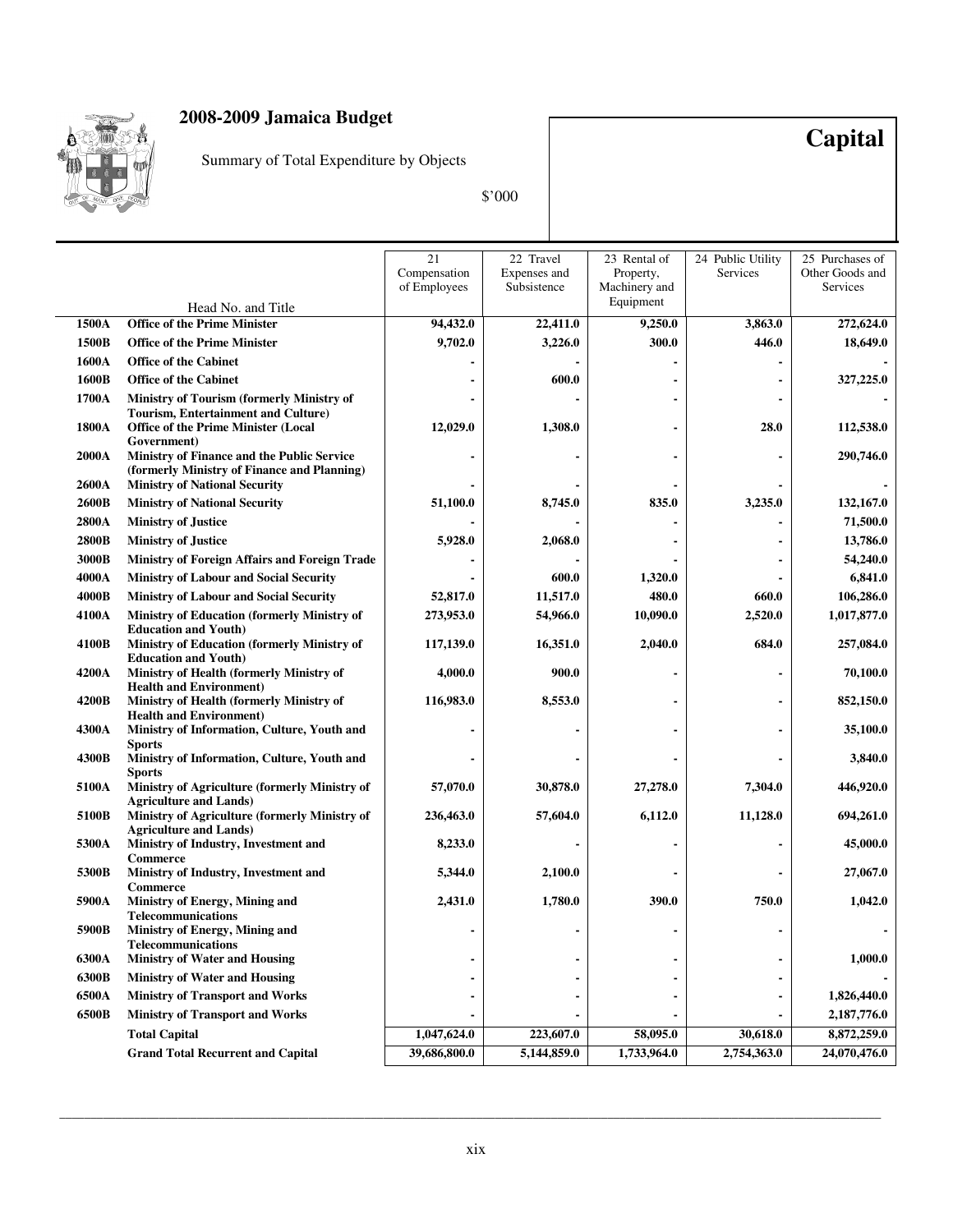

Summary of Total Expenditure by Objects

**Capital**

\$'000

|       |                                                                                                  | 26 Interest   | 28 Retirement   | 29 Awards and | 30 Grants and | 31 Purchases of |
|-------|--------------------------------------------------------------------------------------------------|---------------|-----------------|---------------|---------------|-----------------|
|       |                                                                                                  | Payments      | <b>Benefits</b> | Indemnities   | Contributions | Equipment       |
|       |                                                                                                  |               |                 |               |               | (Capital Goods) |
|       | Head No. and Title                                                                               |               |                 |               |               |                 |
| 1500A | <b>Office of the Prime Minister</b>                                                              |               |                 |               | 129,242.0     | 83,845.0        |
| 1500B | <b>Office of the Prime Minister</b>                                                              |               |                 |               | 4,685,179.0   | 280.0           |
| 1600A | <b>Office of the Cabinet</b>                                                                     |               |                 |               |               |                 |
| 1600B | <b>Office of the Cabinet</b>                                                                     |               |                 |               |               | 11,555.0        |
| 1700A | Ministry of Tourism (formerly Ministry of                                                        |               |                 |               | 56,230.0      |                 |
| 1800A | <b>Tourism, Entertainment and Culture)</b><br><b>Office of the Prime Minister (Local</b>         |               |                 |               | 1,339,992.0   | 1,105.0         |
|       | Government)                                                                                      |               |                 |               |               |                 |
| 2000A | <b>Ministry of Finance and the Public Service</b><br>(formerly Ministry of Finance and Planning) |               |                 |               | 1,970,000.0   | 344,649.0       |
| 2600A | <b>Ministry of National Security</b>                                                             |               |                 |               |               | 5,494,000.0     |
| 2600B | <b>Ministry of National Security</b>                                                             |               |                 |               | 85,000.0      | 401,718.0       |
| 2800A | <b>Ministry of Justice</b>                                                                       |               |                 |               |               | 62,250.0        |
| 2800B | <b>Ministry of Justice</b>                                                                       |               |                 |               |               |                 |
| 3000B | <b>Ministry of Foreign Affairs and Foreign</b><br>Trade                                          |               |                 |               |               |                 |
| 4000A | <b>Ministry of Labour and Social Security</b>                                                    |               |                 |               |               |                 |
| 4000B | <b>Ministry of Labour and Social Security</b>                                                    |               |                 |               | 2,512,146.0   | 18,597.0        |
| 4100A | Ministry of Education (formerly Ministry of                                                      |               |                 |               | 102,200.0     | 100,277.0       |
| 4100B | <b>Education and Youth)</b>                                                                      |               |                 |               | 10,195.0      |                 |
|       | Ministry of Education (formerly Ministry of<br><b>Education and Youth)</b>                       |               |                 |               |               | 77,189.0        |
| 4200A | Ministry of Health (formerly Ministry of<br><b>Health and Environment)</b>                       |               |                 |               | 1,200.0       | 47,330.0        |
| 4200B | Ministry of Health (formerly Ministry of                                                         |               |                 |               |               | 99,543.0        |
| 4300A | <b>Health and Environment)</b><br>Ministry of Information, Culture, Youth and                    |               |                 |               | 253,659.0     | 71,531.0        |
| 4300B | Sports<br>Ministry of Information, Culture, Youth and                                            |               |                 |               |               |                 |
|       | Sports                                                                                           |               |                 |               |               |                 |
| 5100A | <b>Ministry of Agriculture (formerly Ministry</b>                                                |               |                 |               | 157,303.0     | 88,665.0        |
|       | of Agriculture and Lands)                                                                        |               |                 |               |               |                 |
| 5100B | <b>Ministry of Agriculture (formerly Ministry</b><br>of Agriculture and Lands)                   |               |                 |               | 1,317,281.0   | 219,754.0       |
| 5300A | Ministry of Industry, Investment and<br>Commerce                                                 |               |                 |               | 59,750.0      | 47,817.0        |
| 5300B | Ministry of Industry, Investment and<br><b>Commerce</b>                                          |               |                 |               | 33,074.0      |                 |
| 5900A | Ministry of Energy, Mining and<br><b>Telecommunications</b>                                      |               |                 |               | 3,351,000.0   | 90,107.0        |
| 5900B | <b>Ministry of Energy, Mining and</b><br><b>Telecommunications</b>                               |               |                 |               | 352,320.0     |                 |
| 6300A | <b>Ministry of Water and Housing</b>                                                             |               |                 |               | 566,200.0     | 2,000.0         |
| 6300B | <b>Ministry of Water and Housing</b>                                                             |               |                 |               | 1,895,616.0   |                 |
| 6500A | <b>Ministry of Transport and Works</b>                                                           |               |                 |               | 172,700.0     | 399,760.0       |
| 6500B | <b>Ministry of Transport and Works</b>                                                           |               |                 |               |               |                 |
|       | <b>Total Capital</b>                                                                             |               |                 |               | 19,050,287.0  | 7,661,972.0     |
|       | <b>Grand Total Recurrent and Capital</b>                                                         | 123,645,354.0 | 13,305,870.0    | 211,852.0     | 110,742,498.0 | 8,830,062.0     |
|       |                                                                                                  |               |                 |               |               |                 |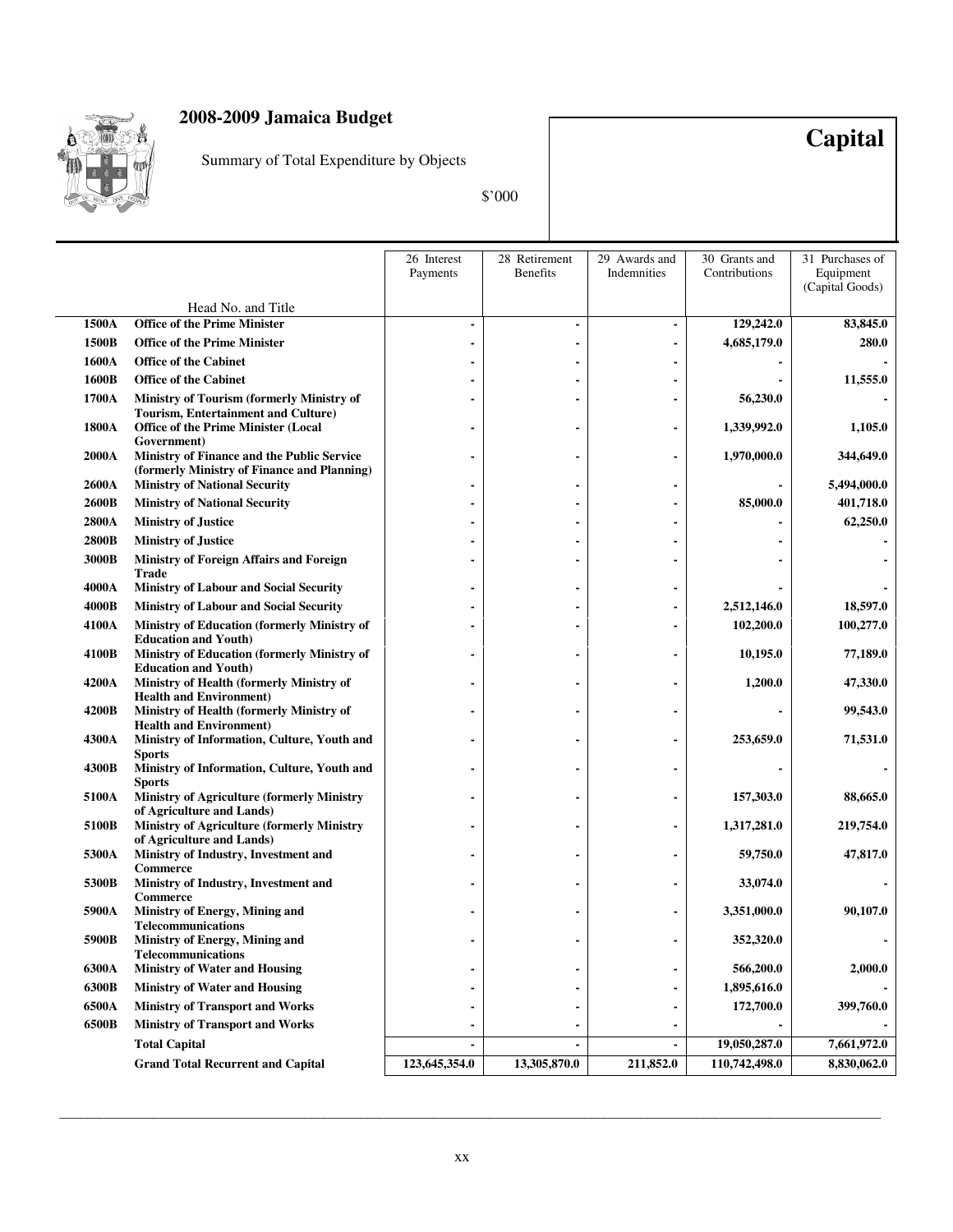

Summary of Total Expenditure by Objects

\$'000

**Capital**

|       |                                                                                                              | 32 Land and<br><b>Structures</b> | 33 Financial<br>Investments | 34 Purchase of<br>Livestock and<br><b>Other Animals</b> | 35 Loan<br>Repayments and<br>Sinking Fund | 36 Loans  |
|-------|--------------------------------------------------------------------------------------------------------------|----------------------------------|-----------------------------|---------------------------------------------------------|-------------------------------------------|-----------|
|       | Head No. and Title                                                                                           |                                  |                             |                                                         | Contributions                             |           |
| 1500A | <b>Office of the Prime Minister</b>                                                                          | 2,000.0                          |                             |                                                         |                                           |           |
| 1500B | <b>Office of the Prime Minister</b>                                                                          |                                  |                             |                                                         |                                           |           |
| 1600A | <b>Office of the Cabinet</b>                                                                                 |                                  |                             |                                                         |                                           |           |
| 1600B | <b>Office of the Cabinet</b>                                                                                 |                                  |                             |                                                         |                                           |           |
| 1700A | Ministry of Tourism (formerly Ministry of                                                                    |                                  |                             |                                                         |                                           |           |
| 1800A | <b>Tourism, Entertainment and Culture)</b><br><b>Office of the Prime Minister (Local</b>                     | 7,000.0                          |                             |                                                         |                                           |           |
|       | Government)                                                                                                  |                                  |                             |                                                         |                                           |           |
| 2000A | Ministry of Finance and the Public Service<br>(formerly Ministry of Finance and Planning)                    | 404,850.0                        | 181,483.0                   |                                                         | 140,287,005.0                             | 420,050.0 |
| 2600A | <b>Ministry of National Security</b>                                                                         | 1,306,000.0                      | 25,000.0                    |                                                         |                                           |           |
| 2600B | <b>Ministry of National Security</b>                                                                         |                                  |                             |                                                         |                                           |           |
| 2800A | <b>Ministry of Justice</b>                                                                                   | 336,570.0                        |                             |                                                         |                                           |           |
| 2800B | <b>Ministry of Justice</b>                                                                                   |                                  |                             |                                                         |                                           |           |
| 3000B | <b>Ministry of Foreign Affairs and Foreign</b><br>Trade                                                      |                                  |                             |                                                         |                                           |           |
| 4000A | <b>Ministry of Labour and Social Security</b>                                                                |                                  |                             |                                                         |                                           |           |
| 4000B | <b>Ministry of Labour and Social Security</b>                                                                |                                  |                             |                                                         |                                           |           |
| 4100A | Ministry of Education (formerly Ministry of<br><b>Education and Youth)</b>                                   | 1,438,117.0                      |                             |                                                         |                                           |           |
| 4100B | Ministry of Education (formerly Ministry of<br><b>Education and Youth)</b>                                   | 873,278.0                        |                             |                                                         |                                           |           |
| 4200A | Ministry of Health (formerly Ministry of                                                                     | 48,000.0                         |                             |                                                         |                                           |           |
| 4200B | <b>Health and Environment)</b><br>Ministry of Health (formerly Ministry of<br><b>Health and Environment)</b> | 12,360.0                         |                             |                                                         |                                           |           |
| 4300A | Ministry of Information, Culture, Youth and                                                                  |                                  |                             |                                                         |                                           |           |
| 4300B | <b>Sports</b><br>Ministry of Information, Culture, Youth and                                                 |                                  |                             |                                                         |                                           |           |
| 5100A | <b>Sports</b><br>Ministry of Agriculture (formerly Ministry                                                  | 70,523.0                         | 12,350.0                    | 36,994.0                                                |                                           | 34,753.0  |
| 5100B | of Agriculture and Lands)<br>Ministry of Agriculture (formerly Ministry                                      | 158,938.0                        |                             |                                                         | $\blacksquare$                            |           |
| 5300A | of Agriculture and Lands)<br>Ministry of Industry, Investment and                                            |                                  |                             |                                                         |                                           |           |
| 5300B | <b>Commerce</b><br>Ministry of Industry, Investment and                                                      |                                  |                             |                                                         |                                           |           |
| 5900A | Commerce<br>Ministry of Energy, Mining and                                                                   | 20,000.0                         |                             |                                                         |                                           |           |
| 5900B | <b>Telecommunications</b><br>Ministry of Energy, Mining and                                                  |                                  |                             |                                                         |                                           |           |
| 6300A | <b>Telecommunications</b><br><b>Ministry of Water and Housing</b>                                            | 50,000.0                         |                             |                                                         |                                           |           |
| 6300B | <b>Ministry of Water and Housing</b>                                                                         |                                  |                             |                                                         |                                           |           |
| 6500A | <b>Ministry of Transport and Works</b>                                                                       | 110,060.0                        |                             |                                                         |                                           |           |
| 6500B | <b>Ministry of Transport and Works</b>                                                                       | 4,246,588.0                      |                             |                                                         |                                           |           |
|       | <b>Total Capital</b>                                                                                         | 9,084,284.0                      | 218,833.0                   | 36,994.0                                                | 140,287,005.0                             | 454,803.0 |
|       | <b>Grand Total Recurrent and Capital</b>                                                                     | 9,086,284.0                      | 218,833.0                   | 36,994.0                                                | 140,287,005.0                             | 469,740.0 |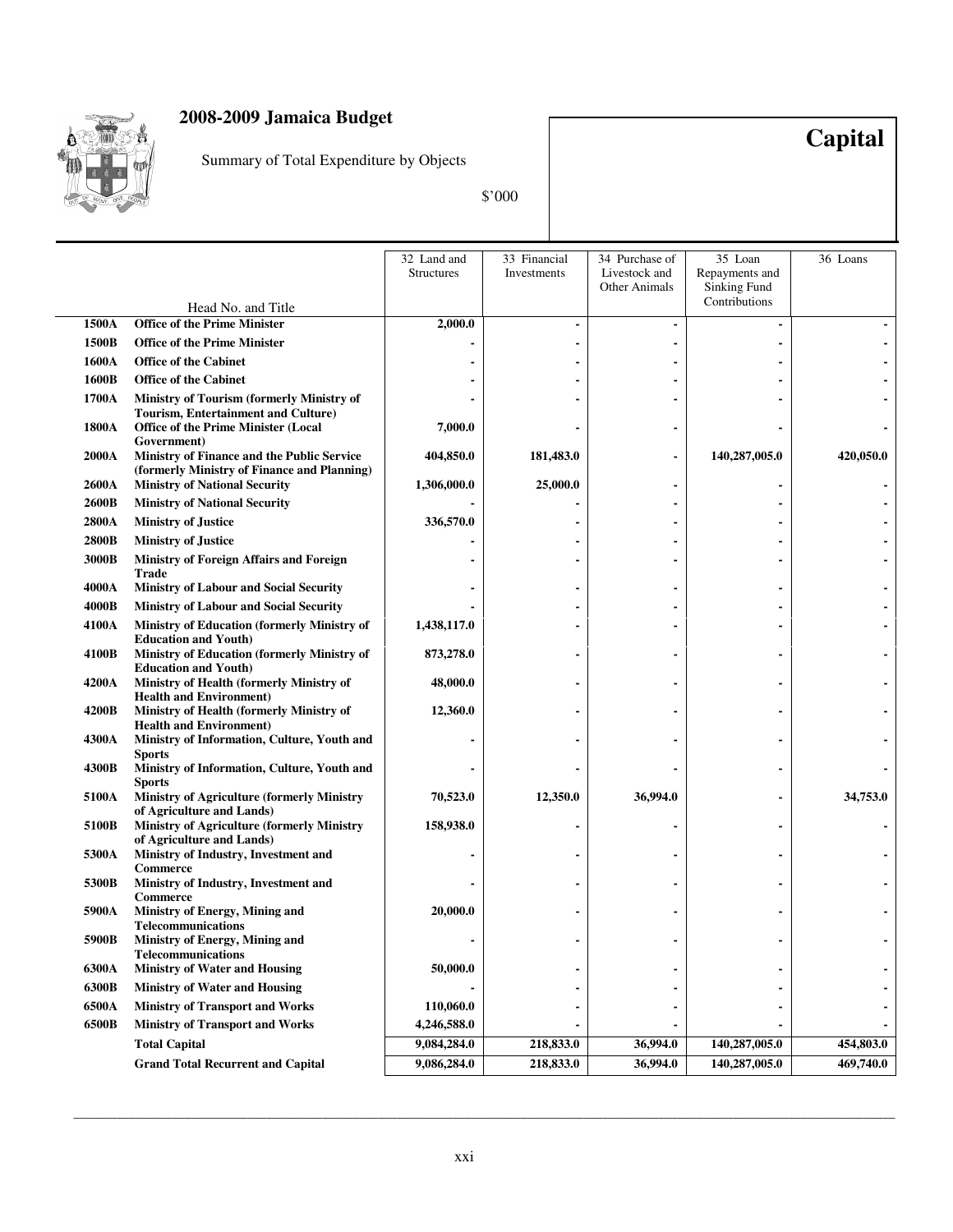

Summary of Total Expenditure by Objects

\$'000

**Capital**

|       |                                                                            | 99 Unclassified | <b>Gross Total</b> | Less           | Net Total     |                |
|-------|----------------------------------------------------------------------------|-----------------|--------------------|----------------|---------------|----------------|
|       |                                                                            |                 |                    | Appropriations |               |                |
|       |                                                                            |                 |                    | in Aid         |               |                |
|       | Head No. and Title                                                         |                 |                    |                |               |                |
| 1500A | <b>Office of the Prime Minister</b>                                        | 2,400,000.0     | 3,017,667.0        | 66,781.0       | 2,950,886.0   |                |
| 1500B | <b>Office of the Prime Minister</b>                                        |                 | 4,717,782.0        |                | 4,717,782.0   |                |
| 1600A | <b>Office of the Cabinet</b>                                               |                 |                    |                |               |                |
| 1600B | <b>Office of the Cabinet</b>                                               |                 | 339,380.0          |                | 339,380.0     |                |
| 1700A | Ministry of Tourism (formerly Ministry of                                  |                 | 56,230.0           | 3,156.0        | 53,074.0      |                |
|       | <b>Tourism, Entertainment and Culture)</b>                                 |                 |                    |                |               |                |
| 1800A | <b>Office of the Prime Minister (Local</b><br>Government)                  |                 | 1,474,000.0        |                | 1,474,000.0   |                |
| 2000A | Ministry of Finance and the Public Service                                 |                 | 143,898,783.0      |                | 143,898,783.0 |                |
|       | (formerly Ministry of Finance and Planning)                                |                 |                    |                |               |                |
| 2600A | <b>Ministry of National Security</b>                                       |                 | 6,825,000.0        | 4,325,000.0    | 2,500,000.0   |                |
| 2600B | <b>Ministry of National Security</b>                                       |                 | 682,800.0          |                | 682,800.0     |                |
| 2800A | <b>Ministry of Justice</b>                                                 |                 | 470,320.0          | 96,000.0       | 374,320.0     |                |
| 2800B | <b>Ministry of Justice</b>                                                 |                 | 21,782.0           |                | 21,782.0      |                |
| 3000B | Ministry of Foreign Affairs and Foreign                                    |                 | 54,240.0           |                | 54,240.0      |                |
|       | Trade                                                                      |                 |                    |                |               |                |
| 4000A | <b>Ministry of Labour and Social Security</b>                              |                 | 8,761.0            |                | 8,761.0       |                |
| 4000B | <b>Ministry of Labour and Social Security</b>                              |                 | 2,702,503.0        |                | 2,702,503.0   |                |
| 4100A | Ministry of Education (formerly Ministry of<br><b>Education and Youth)</b> |                 | 3,000,000.0        |                | 3,000,000.0   |                |
| 4100B | Ministry of Education (formerly Ministry of                                |                 | 1,353,960.0        |                | 1,353,960.0   |                |
|       | <b>Education and Youth)</b>                                                |                 |                    |                |               |                |
| 4200A | Ministry of Health (formerly Ministry of                                   |                 | 171,530.0          |                | 171,530.0     |                |
| 4200B | <b>Health and Environment)</b><br>Ministry of Health (formerly Ministry of |                 | 1,089,589.0        |                | 1,089,589.0   |                |
|       | <b>Health and Environment)</b>                                             |                 |                    |                |               |                |
| 4300A | Ministry of Information, Culture, Youth and                                |                 | 360,290.0          |                | 360,290.0     |                |
|       | <b>Sports</b>                                                              |                 |                    |                |               |                |
| 4300B | Ministry of Information, Culture, Youth and<br><b>Sports</b>               |                 | 3,840.0            |                | 3,840.0       |                |
| 5100A | <b>Ministry of Agriculture (formerly Ministry</b>                          |                 | 970,038.0          |                | 970,038.0     |                |
|       | of Agriculture and Lands)                                                  |                 |                    |                |               |                |
| 5100B | Ministry of Agriculture (formerly Ministry                                 |                 | 2,701,541.0        |                | 2,701,541.0   |                |
| 5300A | of Agriculture and Lands)<br>Ministry of Industry, Investment and          |                 | 160,800.0          |                | 160,800.0     |                |
|       | <b>Commerce</b>                                                            |                 |                    |                |               |                |
| 5300B | Ministry of Industry, Investment and                                       |                 | 67,585.0           |                | 67,585.0      |                |
| 5900A | <b>Commerce</b>                                                            |                 |                    |                |               |                |
|       | Ministry of Energy, Mining and<br><b>Telecommunications</b>                |                 | 3,467,500.0        |                | 3,467,500.0   |                |
| 5900B | Ministry of Energy, Mining and                                             |                 | 352,320.0          |                | 352,320.0     |                |
|       | <b>Telecommunications</b>                                                  |                 |                    |                |               |                |
| 6300A | <b>Ministry of Water and Housing</b>                                       |                 | 619,200.0          |                | 619,200.0     |                |
| 6300B | <b>Ministry of Water and Housing</b>                                       |                 | 1,895,616.0        |                | 1,895,616.0   |                |
| 6500A | <b>Ministry of Transport and Works</b>                                     |                 | 2,508,960.0        |                | 2,508,960.0   |                |
| 6500B | <b>Ministry of Transport and Works</b>                                     |                 | 6,434,364.0        |                | 6,434,364.0   |                |
|       | <b>Total Capital</b>                                                       | 2,400,000.0     | 189,426,381.0      | 4,490,937.0    | 184,935,444.0 | $\blacksquare$ |
|       | <b>Grand Total Recurrent and Capital</b>                                   | 16,979,295.0    | 497,204,249.0      | 7,674,851.0    | 489,529,398.0 |                |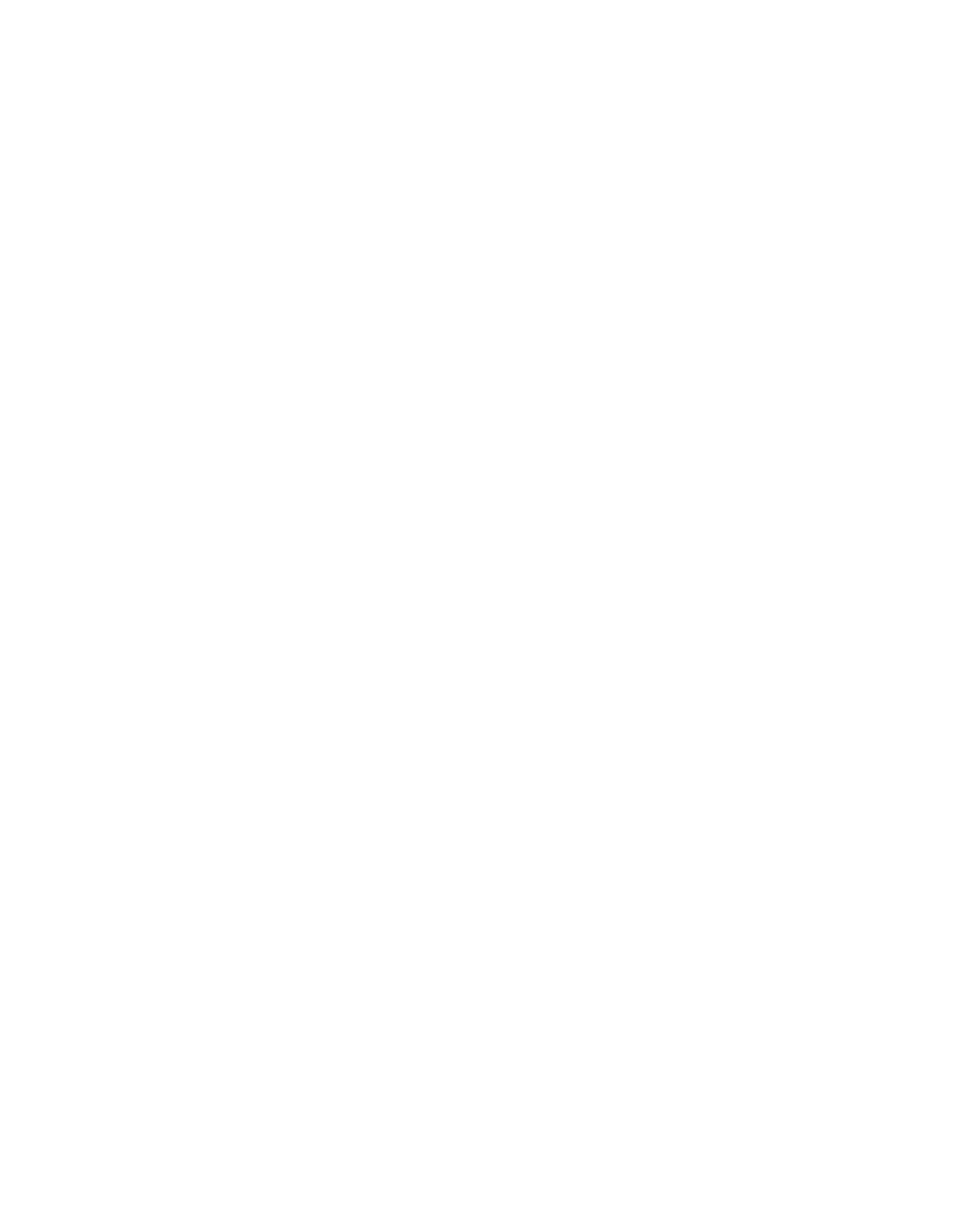

Summary of Total Expenditure Classified by Objects

\$'000

#### Object Classification Actual Expenditure 2006-2007 Pct of Gross Total Approved Estimates 2007-2008 Pct of Gross Total Revised Estimates 2007-2008 Pct of Gross Total **Estimates** 2008-2009 Pct of Gross Total 21 Compensation of Employees 33,228,705.0 15.1 34,584,785.0 14.3 36,162,464.0 1.8 38,639,176.00 12.6<br>22 Travel Expenses and Subsistence 3.216.686.0 1.5 4.415.486.0 1.8 4.405.629.0 1.7 4.921.252.00 1.6 22 Travel Expenses and Subsistence 3,216,686.0 1.5 4,415,486.0 1.8 4,405,629.0 1.7 4,921,252.00 1.6<br>23 Rental of Property, Machinery and 902,140.0 0.4 1,262,259.0 0.5 1,263,968.0 0.5 1,675,869.00 0.5 Rental of Property, Machinery and Equipment 0.4 1,262,259.0 0.5 1,263,968.0 0.5 1,675,869.00 24 Public Utility Services 1,820,677.0 0.8 2,216,470.0 0.9 2,431,374.0 0.9 2,723,745.00 0.9 2,723,745.00 0.9 2,165,100 0.9 2,165,000 0.9 2,165,000 0.9 2,165,000 0.9 2,165,000 0.9 2,165,000 0.9 2,165,000 0.9 2,165,000 0.9 2 25 Purchases of Other Goods and Services 9,165,002.0 4.2 10,254,276.0 4.2 11,158,331.0 4.3 15,198,217.00<br>26 Interest Payments 97,055,735.0 44.0 101,471,281.0 41.9 103,481,883.0 40.2 123,645,354.0 Interest Payments  $0$ <br>13,305,870.00 40.2 28 Retirement Benefits 9,585,409.0 4.3 10,898,084.0 4.5 12,044,210.0 4.7 13,305,870.00 4.3<br>29 Awards and Indemnities 268,376.0 0.1 212,184.0 0.1 211,634.0 0.1 211,634.0 1 211,852.00 0.1 29 Awards and Indemnities 268,376.0 0.1 212,184.0 0.1 211,634.0 0.1 211,634.0 211,632.00<br>30 Grants and Contributions 64,657,893.0 29.3 72,906,090.0 30.1 85,492,143.0 33.2 91,692,211.00 30 Grants and Contributions 64,657,893.0 29.3 72,906,090.0 30.1 85,492,143.0 33.2 91,692,211.00 29.8<br>31 Purchases of Equipment (Capital Goods) 758,766.0 0.3 957,619.0 0.4 1,043,037.0 0.4 1,168,090.00 0.4 31 Purchases of Equipment (Capital Goods) 758,766.0 0.3 957,619.0 0.4 1,043,037.0 0.4 1,168,090.00 0.4 1,168,090.00 0.4 1,168,090.00 0.4 1,168,090.00 0.4 1,168,090.00 0.4 1,168,090.00 0.4 1,168,090.00 0.4 1,168,090.00 0.4 32 Land and Structures 5,600.0 0.0 8,000.0 0.0 8,000.0 0.0 2,000.00 0.0 Purchase of Livestock and Other Animals 36 Loans - 1 0.0 20,818.0 0.0 10,818.0 0.0 14,937.00 0.0 99 Unclassified - 1 - 0.0 3,053,025.0 1.3 - 0.0 14,579,295.00 4.7

 **Gross Total 220,669,389.0 100.0 242,260,977.0 100.0 257,714,091.0 100.0 307,777,868.0 100.0**  *Less Appropriations-In-Aid* (1,390,176.0) - (2,963,171.0) - (3,010,797.0) - (3,183,914.0) - **Net Total** 219,279,213.0 100.0 239,297,806.0 100.0 254,703,294.0 100.0 304,593,954.0 100.0 **100.0 1219,279,213.0 100.0 239,297,806.0 100.0 254,703,294.0 100.0 304,593,954.0 100.0** 

**Recurrent**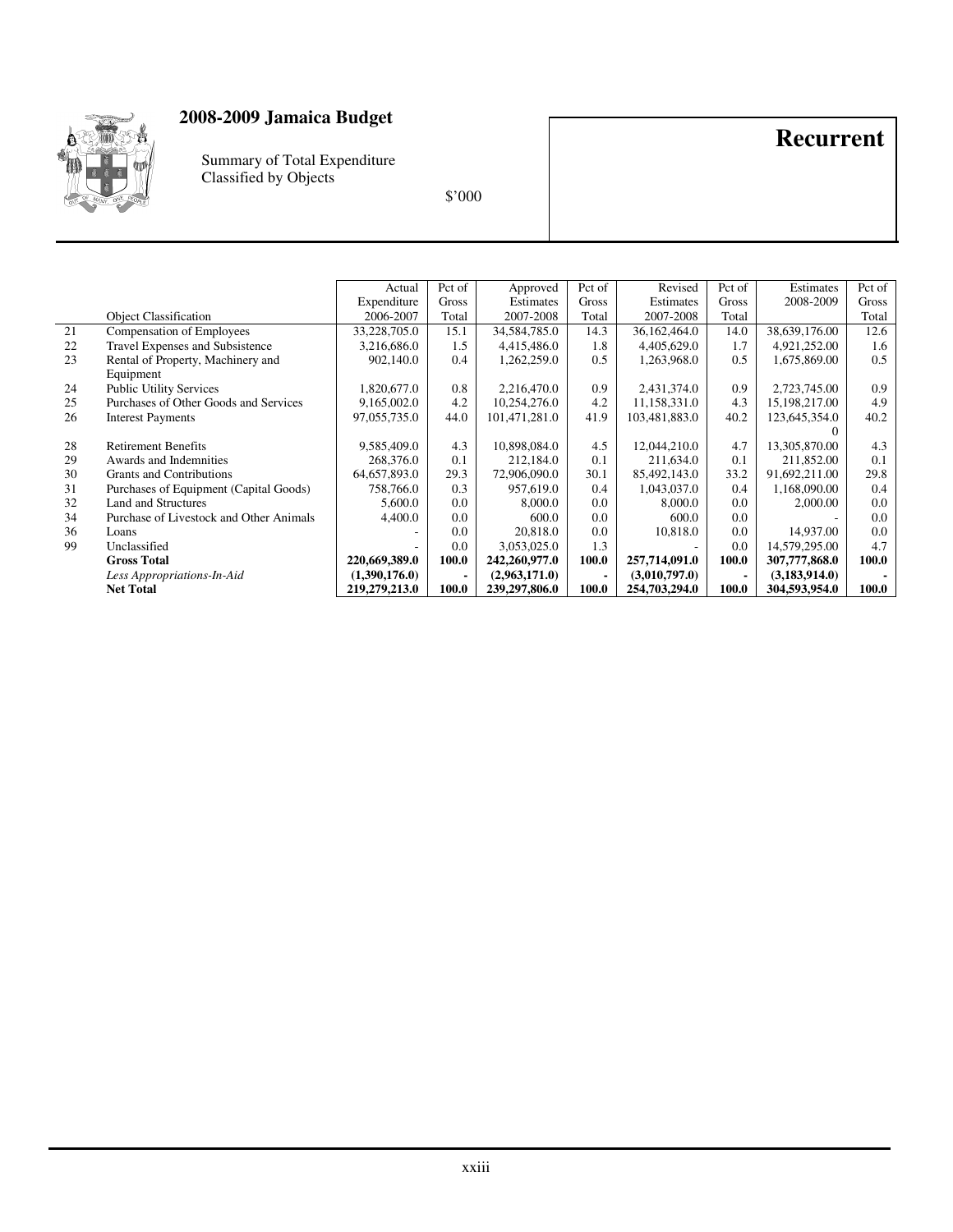

Summary of Total Expenditure Classified by Objects

\$'000

**Capital**

#### Object Classification Actual Expenditure 2006-2007 Pct of Gross Total Approved Estimates 2007-2008 Pct of Gross Total Revised Estimates 2007-2008 Pct of Gross Total **Estimates** 2008-2009 Pct of Gross Total 21 Compensation of Employees 451,415.0 0.3 696,721.0 0.5 606,094.0 0.4 1,047,624.0 0.6<br>22 Travel Expenses and Subsistence 77.758.0 0.1 143.863.0 0.1 148.865.0 0.1 223.607.0 0.1 22 Travel Expenses and Subsistence 77,758.0 0.1 143,863.0 0.1 148,865.0 0.1 223,607.0 0.1 Rental of Property, Machinery and Equipment 4,731.0 0.0 13,771.0 0.0 5,146.0 0.0 58,095.0 0.0 24 Public Utility Services 19,222.0 0.0 18,794.0 0.0 35,694.0 0.0 30,618.0 0.0 325.694.0 0.0 30,618.0 0.0 30,618.0 0.0 30,618.0 0.0 30,618.0 0.0 30,618.0 0.0 30,618.0 0.0 30,618.0 0.0 30,618.0 0.0 30,618.0 0.0 30,618.0 0.0 25 Purchases of Other Goods and Services 6,541,580.0 4.4 6,596,064.0 4.7 10,806,470.0 7.2 8,872,259.0 4.7 28 Retirement Benefits - 0.0 504.0 0.0 504.0 0.0 - - 29 Awards and Indemnities - 0.0 - - - - - - 30 Grants and Contributions 10,287,435.0 7.0 10,215,201.0 7.2 17,521,205.0 11.6 19,050,287.0 10.1<br>31 Purchases of Equipment (Capital Goods) 2,393,303.0 1.6 2,038,913.0 1.4 2,072,890.0 1.4 7,661,972.0 4.0 31 Purchases of Equipment (Capital Goods) 2,393,303.0 1.6 2,038,913.0 1.4 2,072,890.0 1.4 7,661,972.0 Land and Structures 4,601,733.0 31 16,235,399.0 11.5 11,481,432.0 7.6 9,084,284.0 32 Land and Structures 1.4,601,733.0 3.1 | 16,235,399.0 11.5 | 11,481,432.0 | 7.6 | 9,084,284.0 | 4.8 33 Financial Investments 152,235.0 0.1 84,500.0 0.1 156,341.0 0.1 218,833.0 0.1 218,833.0 0.1 Purchase of Livestock and Other Animals 3,936.0 0.0 5,576.0 0.0 3,576.0 0.0 36,994.0 0.0 34 Purchase of Livestock and Other Animals 3,936.0 0.0 5,576.0 0.0 3,576.0 0.0 3,576.0 0.0 36,994.0 0.0 36,994<br>35 Loan Repayments and Sinking Fund 122,540,670.0 83.3 102,183,703.0 72.3 107,372,661.0 71.2 140,287,005.0 74.1 Loan Repayments and Sinking Fund Contributions 102,183,703.0 36 Loans 100,000.0 0.1 1,066,702.0 0.8 665,000.0 0.4 454,803.0 0.2 99 Unclassified 1,488.0 0.0 2,131,000.0 1.5 30,353.0 0.0 2,400,000.0 1.3  **Gross Total 147,175,506.0 100.0 141,430,711.0 100.0 150,906,231.0 100.0 189,426,381.0 100.0**  *Less Appropriations-In-Aid* **(282,850.0)** - (363,770.0) - (224,356.0) - (4,490,937.0) - **146,892,656.0** 100.0 **141,066,941.0** 100.0 **150,681,875.0** 100.0 **184,935,444.0** 100.0 **146,892,656.0 | 100.0 | 141,066,941.0 | 100.0 | 150,681,875.0 | 100.0 | 184,935,444.0 | 100.0 | 189,935,444.0** | 100.0 | 189,935,444.0 | 100.0 | 189,935,444.0 | 100.0 | 189,935,444.0 | 100.0 | 189,935,444.0 | 100.0 | 189,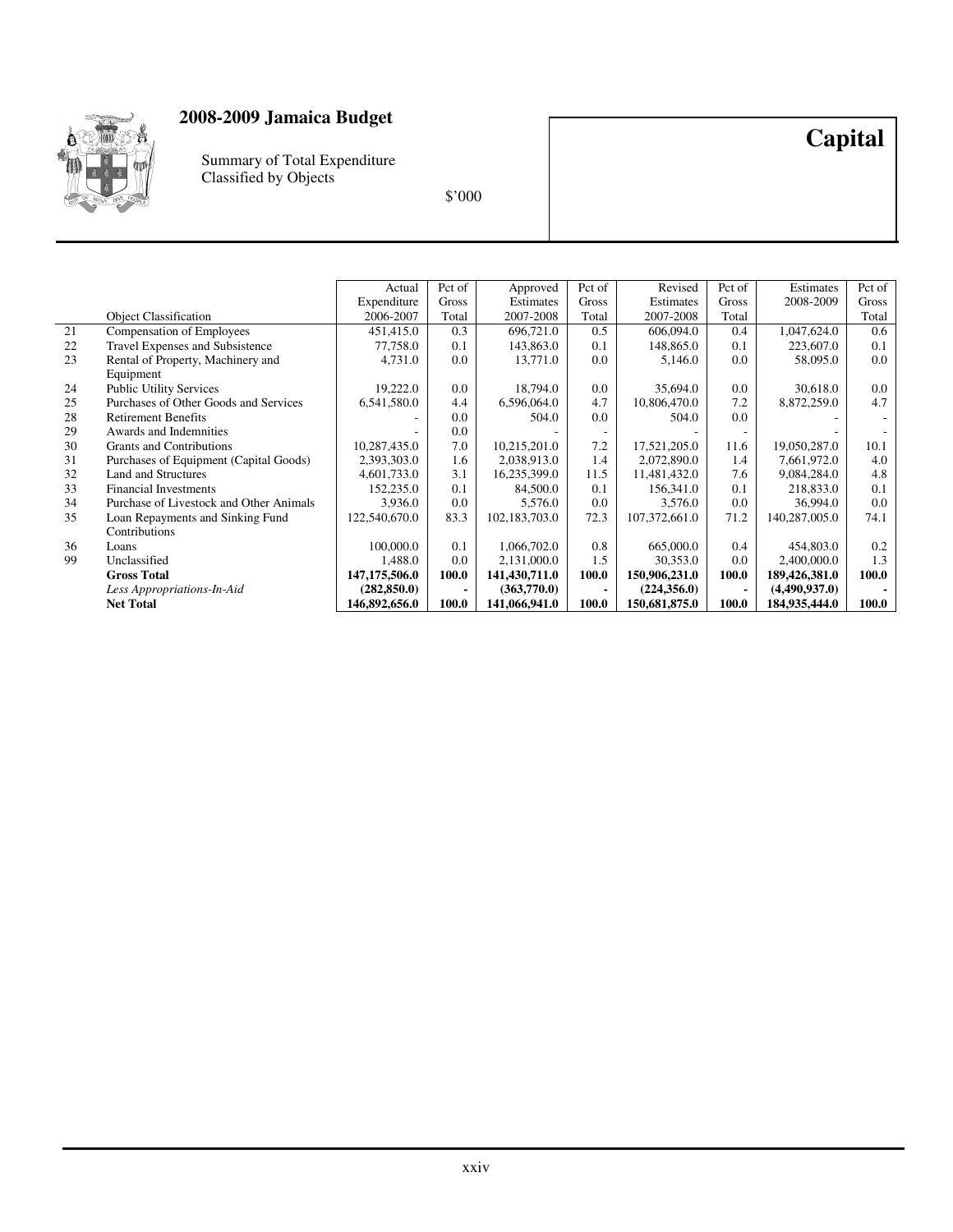

Summary of Total Expenditure Classified by Objects

## **Total Recurrent and Capital**

|    |                                         | Actual        | Pct of       | Approved        | Pct of | Revised       | Pct of | Estimates     | Pct of       |
|----|-----------------------------------------|---------------|--------------|-----------------|--------|---------------|--------|---------------|--------------|
|    |                                         | Expenditure   | <b>Gross</b> | Estimates       | Gross  | Estimates     | Gross  | 2008-2009     | <b>Gross</b> |
|    | <b>Object Classification</b>            | 2006-2007     | Total        | 2007-2008       | Total  | 2007-2008     | Total  |               | Total        |
| 21 | Compensation of Employees               | 33,680,120.0  | 9.2          | 35,281,506.0    | 9.2    | 36,768,558.0  | 9.0    | 39,686,800.0  | 8.0          |
| 22 | Travel Expenses and Subsistence         | 3,294,444.0   | 0.9          | 4,559,349.0     | 1.2    | 4,554,494.0   | 1.1    | 5,144,859.0   | 1.0          |
| 23 | Rental of Property, Machinery and       | 906,871.0     | 0.2          | 1,276,030.0     | 0.3    | 1,269,114.0   | 0.3    | 1,733,964.0   | 0.3          |
|    | Equipment                               |               |              |                 |        |               |        |               |              |
| 24 | <b>Public Utility Services</b>          | 1,839,899.0   | 0.5          | 2,235,264.0     | 0.6    | 2,467,068.0   | 0.6    | 2,754,363.0   | 0.6          |
| 25 | Purchases of Other Goods and Services   | 15,706,582.0  | 4.3          | 16,850,340.0    | 4.4    | 21,964,801.0  | 5.4    | 24,070,476.0  | 4.8          |
| 26 | <b>Interest Payments</b>                | 97,055,735.0  | 26.4         | 101,471,281.0   | 26.4   | 103,481,883.0 | 25.3   | 123,645,354.0 | 24.9         |
| 28 | <b>Retirement Benefits</b>              | 9,585,409.0   | 2.6          | 10,898,588.0    | 2.8    | 12,044,714.0  | 2.9    | 13,305,870.0  | 2.7          |
| 29 | Awards and Indemnities                  | 268,376.0     | 0.1          | 212,184.0       | 0.1    | 211,634.0     | 0.1    | 211,852.0     | 0.0          |
| 30 | <b>Grants and Contributions</b>         | 74,945,328.0  | 20.4         | 83, 121, 291.0  | 21.7   | 103,013,348.0 | 25.2   | 110,742,498.0 | 22.3         |
| 31 | Purchases of Equipment (Capital Goods)  | 3,152,069.0   | 0.9          | 2,996,532.0     | 0.8    | 3,115,927.0   | 0.8    | 8,830,062.0   | 1.8          |
| 32 | Land and Structures                     | 4,607,333.0   | 1.3          | 16,243,399.0    | 4.2    | 11,489,432.0  | 2.8    | 9,086,284.0   | 1.8          |
| 33 | <b>Financial Investments</b>            | 152,235.0     | 0.0          | 84,500.0        | 0.0    | 156,341.0     | 0.0    | 218,833.0     | 0.0          |
| 34 | Purchase of Livestock and Other Animals | 8,336.0       | 0.0          | 6,176.0         | 0.0    | 4,176.0       | 0.0    | 36,994.0      | 0.0          |
| 35 | Loan Repayments and Sinking Fund        | 122,540,670.0 | 33.3         | 102, 183, 703.0 | 26.6   | 107,372,661.0 | 26.3   | 140,287,005.0 | 28.2         |
|    | Contributions                           |               |              |                 |        |               |        |               |              |
| 36 | Loans                                   | 100,000.0     | 0.0          | 1,087,520.0     | 0.3    | 675,818.0     | 0.2    | 469,740.0     | 0.1          |
| 99 | Unclassified                            | 1,488.0       | 0.0          | 5,184,025.0     | 1.4    | 30,353.0      | 0.0    | 16,979,295.0  | 3.4          |
|    | <b>Gross Total</b>                      | 367,844,895.0 | 100.0        | 383,691,688.0   | 100.0  | 408,620,322.0 | 100.0  | 497,204,249.0 | 100.0        |
|    | Less Appropriations-In-Aid              | (1,673,026.0) |              | (3,326,941.0)   |        | (3,235,153.0) |        | (7,674,851.0) |              |
|    | <b>Net Total</b>                        | 366,171,869.0 | 100.0        | 380, 364, 747.0 | 100.0  | 405,385,169.0 | 100.0  | 489,529,398.0 | 100.0        |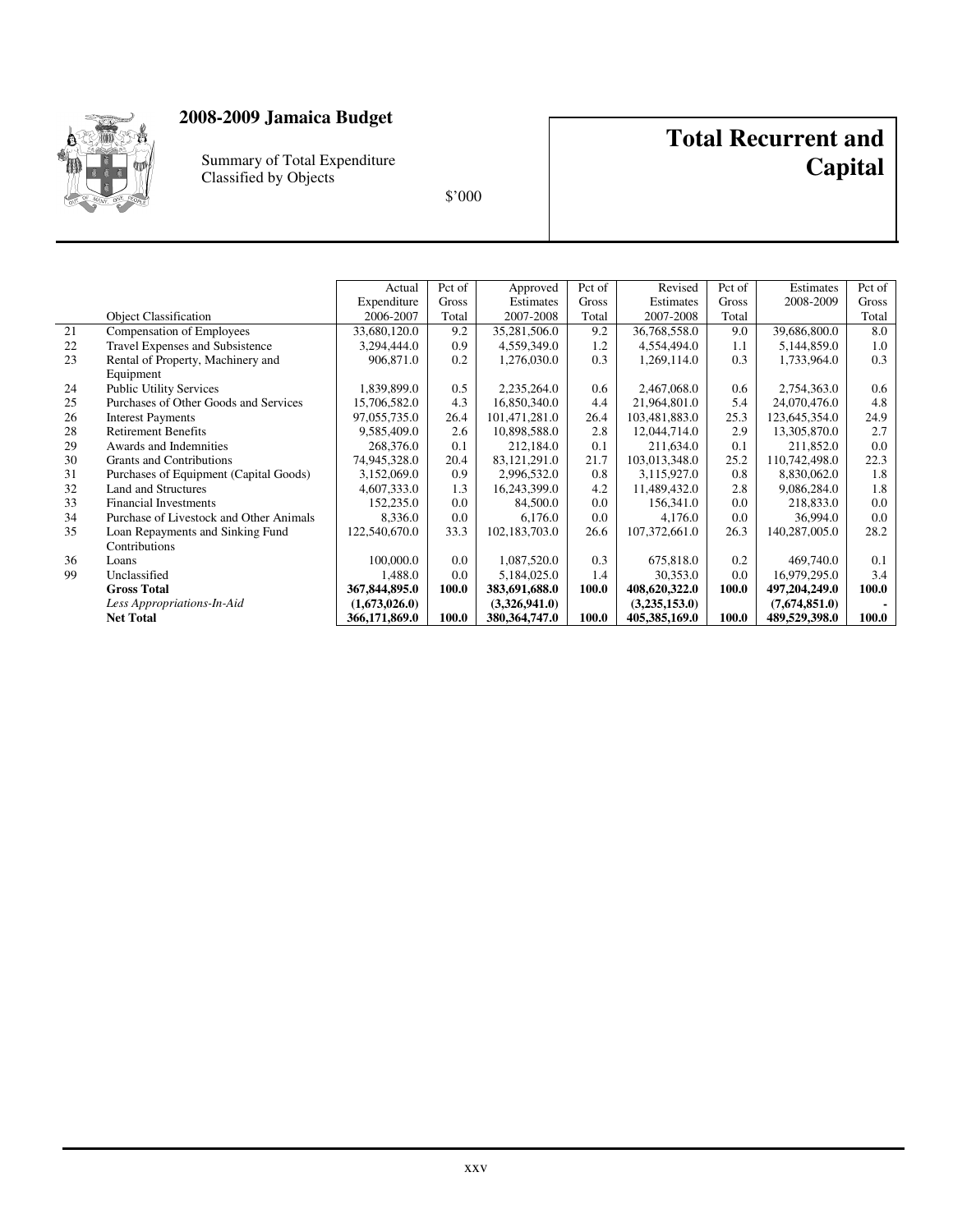## **2008- 2009 JAMAICA BUDGET**

#### **STATEMENT I**

#### **RECEIPTS AND PAYMENTS OF THE CONSOLIDATED FUND 1st APRIL, 2007 To 31st MARCH, 2008**

|                                                                                                                                               | \$                                                                                                                                           | \$              |                                                        | \$                                 | \$              |
|-----------------------------------------------------------------------------------------------------------------------------------------------|----------------------------------------------------------------------------------------------------------------------------------------------|-----------------|--------------------------------------------------------|------------------------------------|-----------------|
| <b>RECEIPTS</b>                                                                                                                               |                                                                                                                                              |                 | <b>PAYMENTS</b>                                        |                                    |                 |
| <b>RECURRENT REVENUE</b>                                                                                                                      |                                                                                                                                              |                 | RECURRENT EXPENDITURE                                  |                                    |                 |
| <b>Taxation Revenue</b><br>Non-Tax Revenue                                                                                                    | 218,205,030,058<br>18,416,557,871                                                                                                            | 236,621,587,929 | <b>Statutory Expenditure</b><br>Voted Expenditure      | 112,531,601,001<br>141,311,656,000 | 253,843,257,001 |
| Transfer from Capital Development<br>Fund                                                                                                     |                                                                                                                                              | 4,268,200,000   |                                                        |                                    |                 |
| CAPITAL REVENUE AND LOAN RECEIPTS                                                                                                             |                                                                                                                                              |                 |                                                        |                                    |                 |
| <b>CAPITAL REVENUE:</b>                                                                                                                       |                                                                                                                                              |                 | <b>CAPITAL EXPENDITURE</b>                             |                                    |                 |
| Royalties<br><b>Extraordinary Receipts</b><br>Loan Repayments (Principal)                                                                     | 756,596,500<br>11,099,324,504<br>1,745,573,489                                                                                               | 13,601,494,492  | <b>Statutory Expenditure</b><br>Voted Expenditure      | 106,697,648,613<br>41,819,704,000  | 148,517,352,613 |
| <b>LOAN RECEIPTS:</b>                                                                                                                         |                                                                                                                                              |                 |                                                        |                                    |                 |
| <b>INTERNAL MARKET LOANS</b>                                                                                                                  |                                                                                                                                              |                 |                                                        |                                    |                 |
| Local Registered Stock<br>Debenture<br><b>Investment Bonds</b><br><b>Indexed Bonds</b><br>US \$ Loan<br>Other                                 | 11,324,552,149<br>3,956,414,000<br>83,247,299,000<br>10,989,598,000<br>$\Omega$<br>8,480,362,816                                             | 117,998,225,965 |                                                        |                                    |                 |
| <b>EXTERNAL LOANS</b>                                                                                                                         |                                                                                                                                              |                 |                                                        |                                    |                 |
| World Bank (IBRD)<br><b>IADB</b><br>Caribbean Development Bank<br>China<br>European Union<br><b>OPEC</b><br><b>VIF</b><br>Euro Bonds<br>Other | 960,777,303<br>1,907,804,042<br>1,392,488,904<br>792,785,000<br>125,576,000<br>146,457,000<br>1,434,778,000<br>11,020,221,856<br>758,472,000 | 18,539,360,105  |                                                        |                                    |                 |
|                                                                                                                                               |                                                                                                                                              |                 |                                                        |                                    |                 |
| OTHER RECEIPTS                                                                                                                                |                                                                                                                                              |                 | <b>OTHER PAYMENTS</b><br>Net Treasury Bills Redemption |                                    | 55,312,382      |
| Cash Balance 1st April, 2007<br>Over Issues                                                                                                   | 25,531,660,527<br>1,207,267,119                                                                                                              | 26,738,927,646  | Short Issues<br>Cash Balance 31st March, 2008          |                                    | 15,351,874,142  |
|                                                                                                                                               |                                                                                                                                              | 417,767,796,137 |                                                        |                                    | 417,767,796,137 |
|                                                                                                                                               |                                                                                                                                              |                 |                                                        |                                    |                 |

The figures appearing in these statements are preliminary and therefore subject to change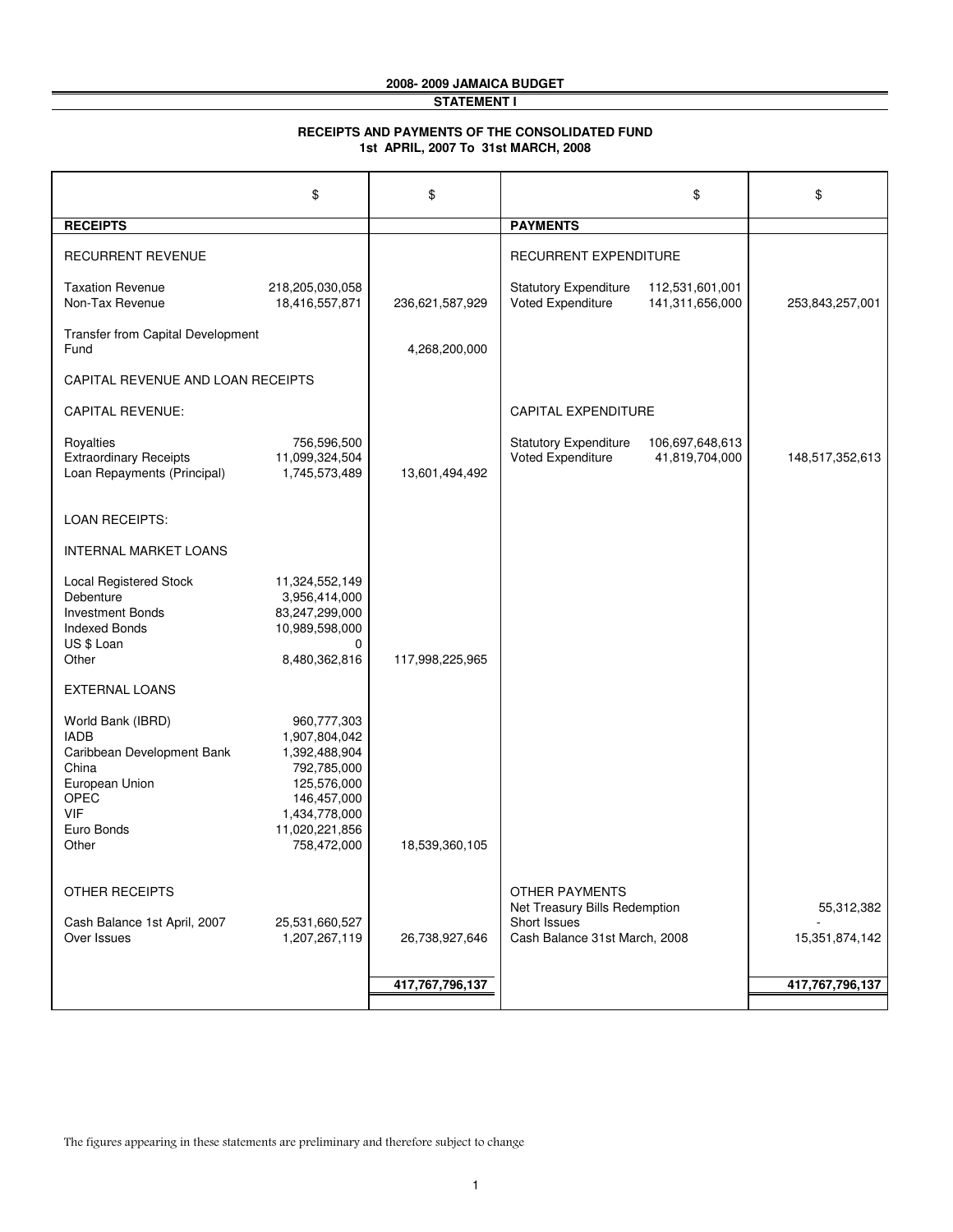#### **2008- 2009 JAMAICA BUDGET**

#### **STATEMENT II**

#### **DEFICIT FINANCING ACCOUNT FINANCIAL YEAR ENDED 31ST MARCH, 2008**

|                                                                                                     | \$                                 | \$                   |
|-----------------------------------------------------------------------------------------------------|------------------------------------|----------------------|
| <b>CURRENT ACCOUNT</b>                                                                              |                                    |                      |
| <b>Recurrent Revenue</b><br><b>Recurrent Expenditure</b>                                            | 240,889,787,929<br>253,843,257,001 |                      |
| Deficit on Current Account                                                                          |                                    | (12,953,469,071)     |
| <b>CAPITAL ACCOUNT</b>                                                                              |                                    |                      |
| <b>Capital Revenue</b><br>Capital Expenditure                                                       | 13,601,494,492<br>148,517,352,613  |                      |
| Deficit on Capital Account                                                                          |                                    | (134, 915, 858, 121) |
| <b>Total Deficit on Current and Capital Accounts</b>                                                |                                    | (147, 869, 327, 192) |
| Net Treasury Bills Redemption                                                                       |                                    | (55, 312, 382)       |
| <b>Financing Requirement</b>                                                                        |                                    | (147, 924, 639, 574) |
| Shortfall financed from Loans raised in 2007/08 and<br>Cash Balance brought forward 1st April, 2007 |                                    | 147,924,639,574      |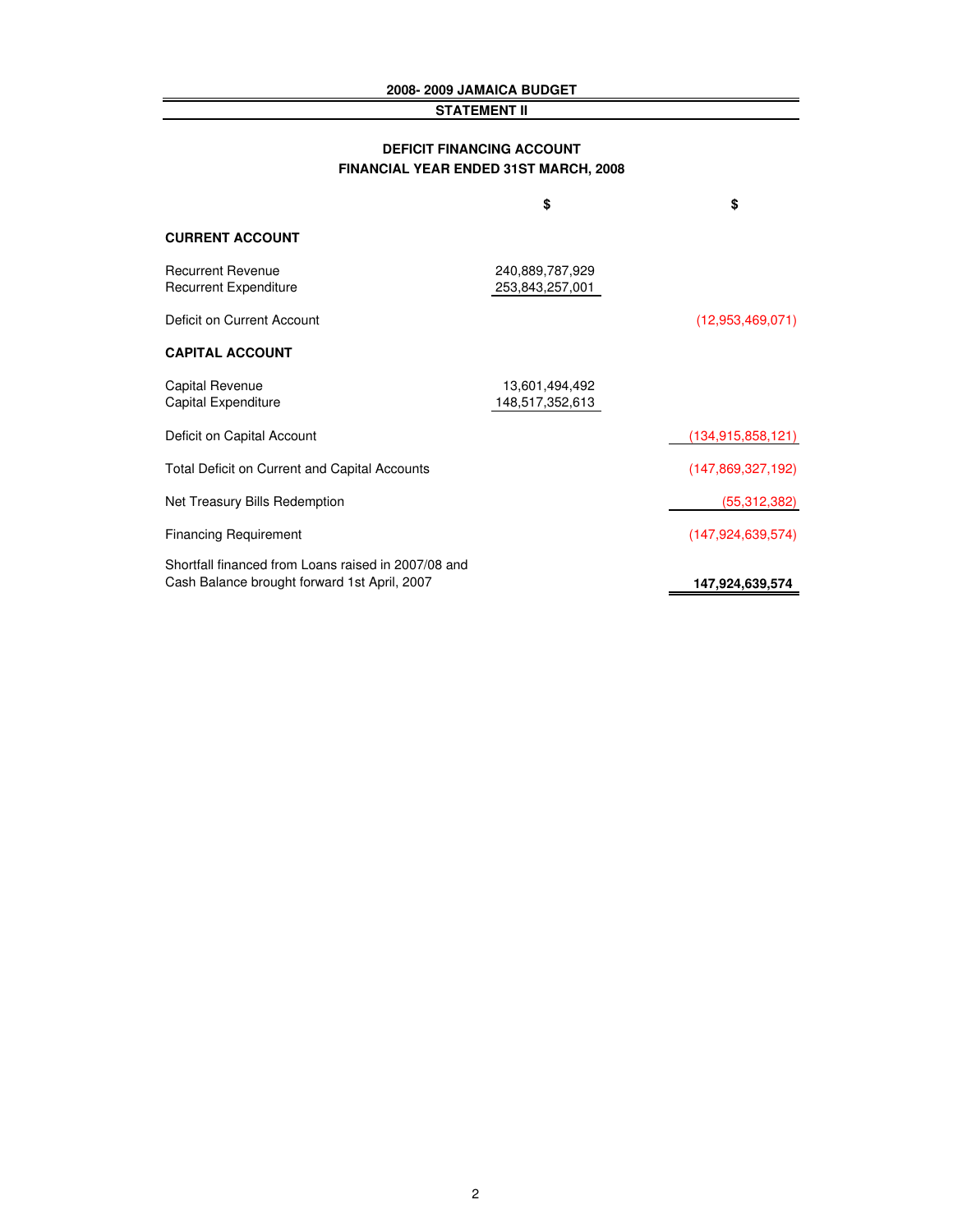#### **2008- 2009 JAMAICA BUDGET STATEMENT III**

#### **CONSOLIDATED FUND RECEIPTS REVENUE ESTIMATES COMPARED WITH**

|                |                                                      | <b>APPROVED</b><br><b>ESTIMATES</b><br>2007-2008<br>\$ | <b>CONSOLIDATED</b><br><b>FUND RECEIPTS</b><br>2007-2008<br>\$ |
|----------------|------------------------------------------------------|--------------------------------------------------------|----------------------------------------------------------------|
|                | <b>ORDINARY REVENUE</b>                              |                                                        |                                                                |
| А.             | <b>TAXATION REVENUE</b>                              |                                                        |                                                                |
|                | Customs                                              | 19,166,300,000                                         | 19,206,719,424                                                 |
|                | <b>General Consumption Tax</b>                       | 66,092,200,000                                         | 66,483,996,311                                                 |
|                | <b>Special Consumption Tax</b>                       | 15,277,300,000                                         | 12,080,859,714                                                 |
|                | Income Tax                                           | 88,941,700,000                                         | 92,083,836,657                                                 |
|                | <b>Stamp Duties</b>                                  | 10,719,200,000                                         | 10,840,787,531                                                 |
|                | <b>Motor Vehicle Licences</b>                        | 1,055,500,000                                          | 1,014,307,354                                                  |
|                | <b>Other Licences</b>                                | 302,600,000                                            | 311,758,159                                                    |
|                | <b>Travel Tax</b>                                    | 2,285,800,000                                          | 2,247,628,072                                                  |
|                | Betting, Gaming and Lotteries - Duties, Fees, Levies | 1,214,200,000                                          | 1,230,657,841                                                  |
|                | <b>Education Tax</b>                                 | 9,977,000,000                                          | 10,199,558,470                                                 |
|                | Contractors Levy                                     | 898,400,000                                            | 806,928,487                                                    |
|                | Environmental Levy                                   | 0                                                      | 1,697,992,037                                                  |
|                | <b>TOTAL TAXATION REVENUE</b>                        | 215,930,200,000                                        | 218,205,030,058                                                |
|                |                                                      |                                                        |                                                                |
| В.             | <b>NON-TAX REVENUE</b>                               |                                                        |                                                                |
|                | Post Office                                          | 921,395,000                                            | 903,000,000                                                    |
|                | Interest                                             | 2,210,023,000                                          | 1,898,364,263                                                  |
|                | Departmental and Other Miscellaneous Revenue         | 11,209,137,000                                         | 15,615,193,608                                                 |
|                | <b>TOTAL NON-TAX REVENUE</b>                         | 14,340,555,000                                         | 18,416,557,871                                                 |
|                | <b>TOTAL ORDINARY REVENUE</b>                        | 230,270,755,000                                        | 236,621,587,929                                                |
|                |                                                      |                                                        |                                                                |
|                | <b>Transfers from Capital Development Fund</b>       | 4,268,200,000                                          | 4,268,200,000                                                  |
|                | <b>TOTAL RECURRENT REVENUE</b>                       | 234,538,955,000                                        | 240,889,787,929                                                |
|                |                                                      |                                                        |                                                                |
| $\mathbf{C}$ . | <b>CAPITAL REVENUE</b>                               |                                                        |                                                                |
|                | Royalties                                            | 1,041,404,000                                          | 756,596,500                                                    |
|                | <b>Land Sales</b>                                    | 40,000,000                                             |                                                                |
|                | Loan Repayments                                      | 1,481,000,000                                          | 1,745,573,489                                                  |
|                | <b>Extraordinary Receipts</b>                        | 4,290,200,000                                          | 11,099,324,504                                                 |
|                | <b>TOTAL CAPITAL REVENUE</b>                         | 6,852,604,000                                          | 13,601,494,492                                                 |
|                | <b>TOTAL RECURRENT AND CAPITAL REVENUE</b>           | 241,391,559,000                                        | 254,491,282,422                                                |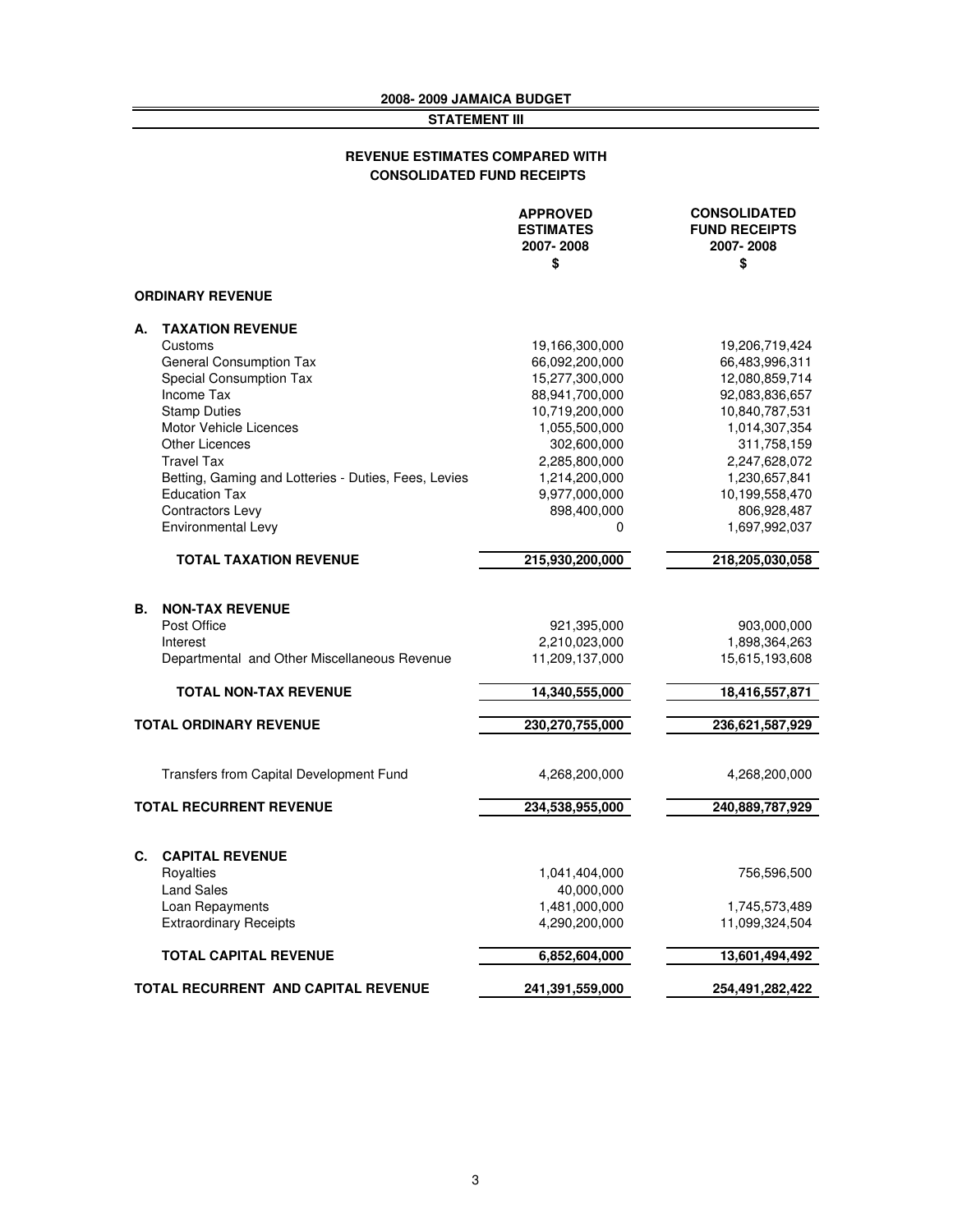#### **2008- 2009 JAMAICA BUDGET STATEMENT III**

#### **CONSOLIDATED FUND RECEIPTS REVENUE ESTIMATES COMPARED WITH**

|                             | <b>APPROVED</b><br><b>ESTIMATES</b><br>2007-2008<br>\$ | <b>CONSOLIDATED</b><br><b>FUND RECEIPTS</b><br>2007-2008<br>\$ |
|-----------------------------|--------------------------------------------------------|----------------------------------------------------------------|
| <b>LOAN RECEIPTS</b><br>D.  |                                                        |                                                                |
| <b>1. EXTERNAL LOANS</b>    |                                                        |                                                                |
| (a) Multilateral            | 6,301,306,000                                          | 5,327,214,249                                                  |
| (b) Bilateral               | 504,500,000                                            | 2,191,924,000                                                  |
| (c) Others (Capital Market) | 10,427,250,000                                         | 11,020,221,856                                                 |
| <b>TOTAL EXTERNAL LOANS</b> | 17,233,056,000                                         | 18,539,360,105                                                 |
| 2. DOMESTIC LOANS           |                                                        |                                                                |
| (a) Local Registered Stock  | 96,614,427,000                                         | 11,324,552,149                                                 |
| (b) Debenture               |                                                        | 3,956,414,000                                                  |
| (c) Investment Bonds        |                                                        | 83,247,299,000                                                 |
| (d)<br><b>Indexed Bonds</b> |                                                        | 10,989,598,000                                                 |
| (e) US \$ Loan              |                                                        | 0                                                              |
| Other<br>(f)                |                                                        | 8.480.362.816                                                  |
| <b>TOTAL DOMESTIC LOANS</b> | 96,614,427,000                                         | 117,998,225,965                                                |
| <b>TOTAL LOAN RECEIPTS</b>  | 113,847,483,000                                        | 136,537,586,070                                                |
| <b>TOTAL REVENUE</b>        | 355,239,042,000                                        | 391,028,868,492                                                |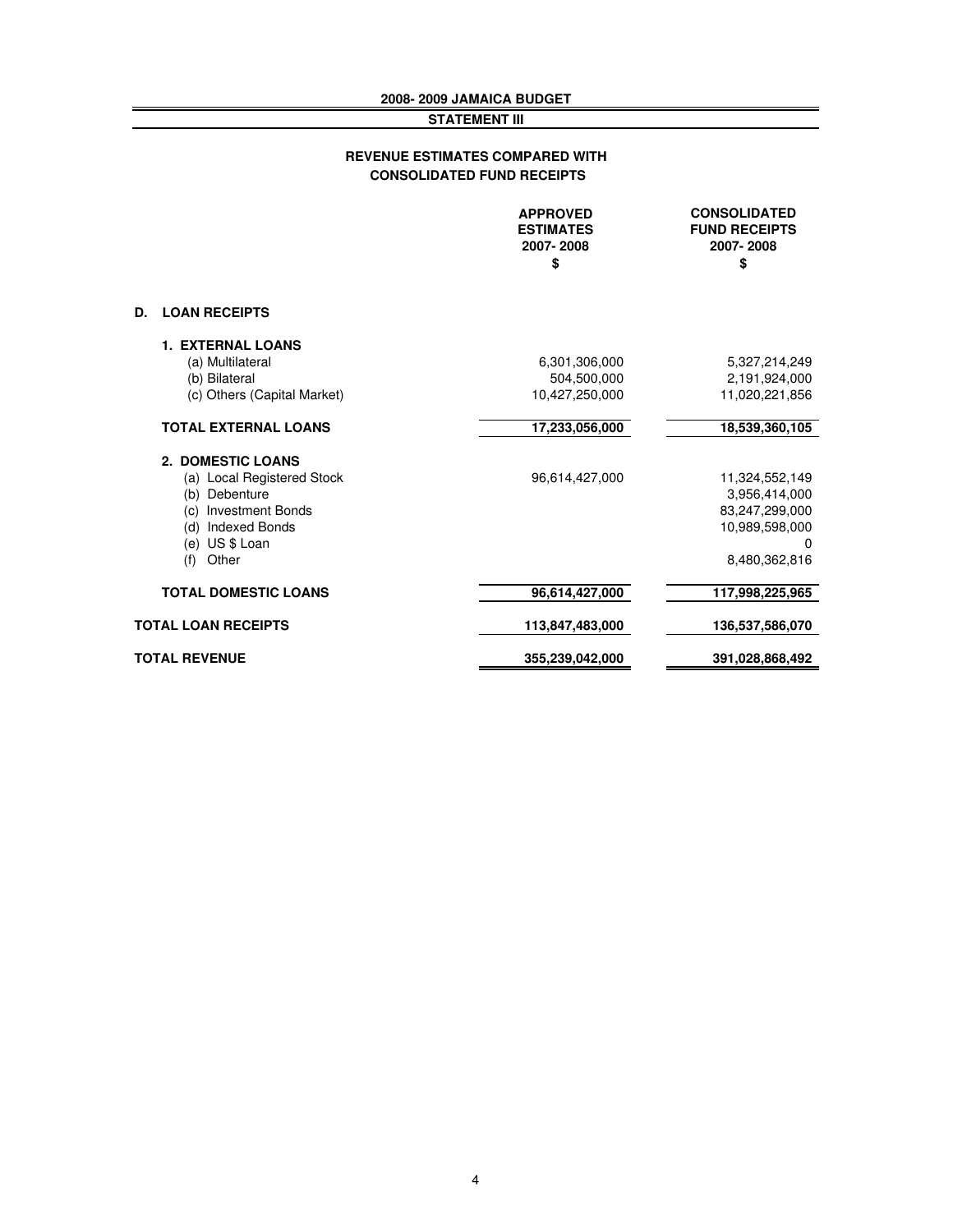#### **STATEMENT IV**

#### **EXPENDITURE ESTIMATES COMPARED WITH ISSUES FROM THE CONSOLIDATED FUND**

|                                                       | <b>Revised</b><br><b>Estimates</b><br>2007 - 2008<br>\$ | <b>Issues from the</b><br><b>Consolidated Fund</b><br>2007 - 2008<br>\$ |
|-------------------------------------------------------|---------------------------------------------------------|-------------------------------------------------------------------------|
| <b>RECURRENT EXPENDITURE</b>                          |                                                         |                                                                         |
| <b>Statutory Expenditure</b>                          |                                                         |                                                                         |
| <b>Public Debt Charges</b>                            | 103,480,377,700                                         | 103,463,608,001                                                         |
| <b>Other Statutory Expenditure</b>                    | 8,952,828,000                                           | 9,067,993,000                                                           |
| <b>Total Statutory</b>                                | 112,433,205,700                                         | 112,531,601,001                                                         |
| <b>Voted Expenditure</b>                              |                                                         |                                                                         |
| His Excellency Governor-General and Staff             | 23,318,000                                              | 23,318,000                                                              |
| <b>Houses of Parliament</b>                           | 568,172,000                                             | 554,160,000                                                             |
| Office of the Public Defender                         | 46,077,000                                              | 46,077,000                                                              |
| Office of the Contractor-General                      | 154,398,000                                             | 154,398,000                                                             |
| <b>Auditor General</b>                                | 222,423,000                                             | 222,423,000                                                             |
| Office of the Services Commissions                    | 117,565,000                                             | 117,565,000                                                             |
| Office of the Children's Advocate                     | 32,557,000                                              | 32,557,000                                                              |
| Office of the Prime Minister and Department           | 1,464,074,100                                           | 1,455,407,000                                                           |
| Office of the Cabinet and Department                  | 550,461,000                                             | 548,511,000                                                             |
| Ministry of Tourism                                   | 3,518,032,000                                           | 3,518,032,000                                                           |
| Office of the Prime Minister (Local Government)       | 4,063,252,000                                           | 3,896,247,000                                                           |
| Ministry of Finance and Planning and Departments      | 13,063,216,000                                          | 12,810,880,000                                                          |
| Ministry of National Security and Departments         | 28,912,575,000                                          | 28,571,398,000                                                          |
| Ministry of Justice and Departments                   | 2,368,599,000                                           | 2,341,414,000                                                           |
| Ministry of Foreign Affairs and Foreign Trade         | 2,273,814,000                                           | 2,273,814,000                                                           |
| Ministry of Labour and Social Security                | 1,482,388,000                                           | 1,482,388,000                                                           |
| Ministry of Education                                 | 47,784,160,000                                          | 47,784,160,000                                                          |
| Ministry of Health and Departments                    | 23,350,073,000                                          | 23,327,609,000                                                          |
| Ministry of Information, Culture, Youth and Sport     | 1,208,654,000                                           | 1,202,452,000                                                           |
| Ministry of Agriculture and Departments               | 2,835,244,100                                           | 2,832,443,000                                                           |
| Ministry of Industry, Technology, Energy and Commerce | 602,140,000                                             | 602,140,000                                                             |
| Ministry of Industry, Commerce and Investment         |                                                         |                                                                         |
| and Departments                                       | 2,210,004,000                                           | 2,160,221,000                                                           |
| Ministry of Energy, Mining and Telecommunications     | 209,879,000                                             | 198,813,000                                                             |
| Ministry of Water and Housing                         | 264,001,000                                             | 238,217,000                                                             |
| Ministry of Transport and Works and Department        | 1,219,314,000                                           | 1,219,314,000                                                           |
| Ministry of Housing Transport, Water and Works        | 550,782,000                                             | 522,782,000                                                             |
| Ministry of Local Government, and Environment         | 3,174,916,000                                           | 3,174,916,000                                                           |
| <b>Total Voted</b>                                    | 142,270,088,200                                         | 141,311,656,000                                                         |
| <b>Total Recurrent</b>                                | 254,703,293,900                                         | 253,843,257,001                                                         |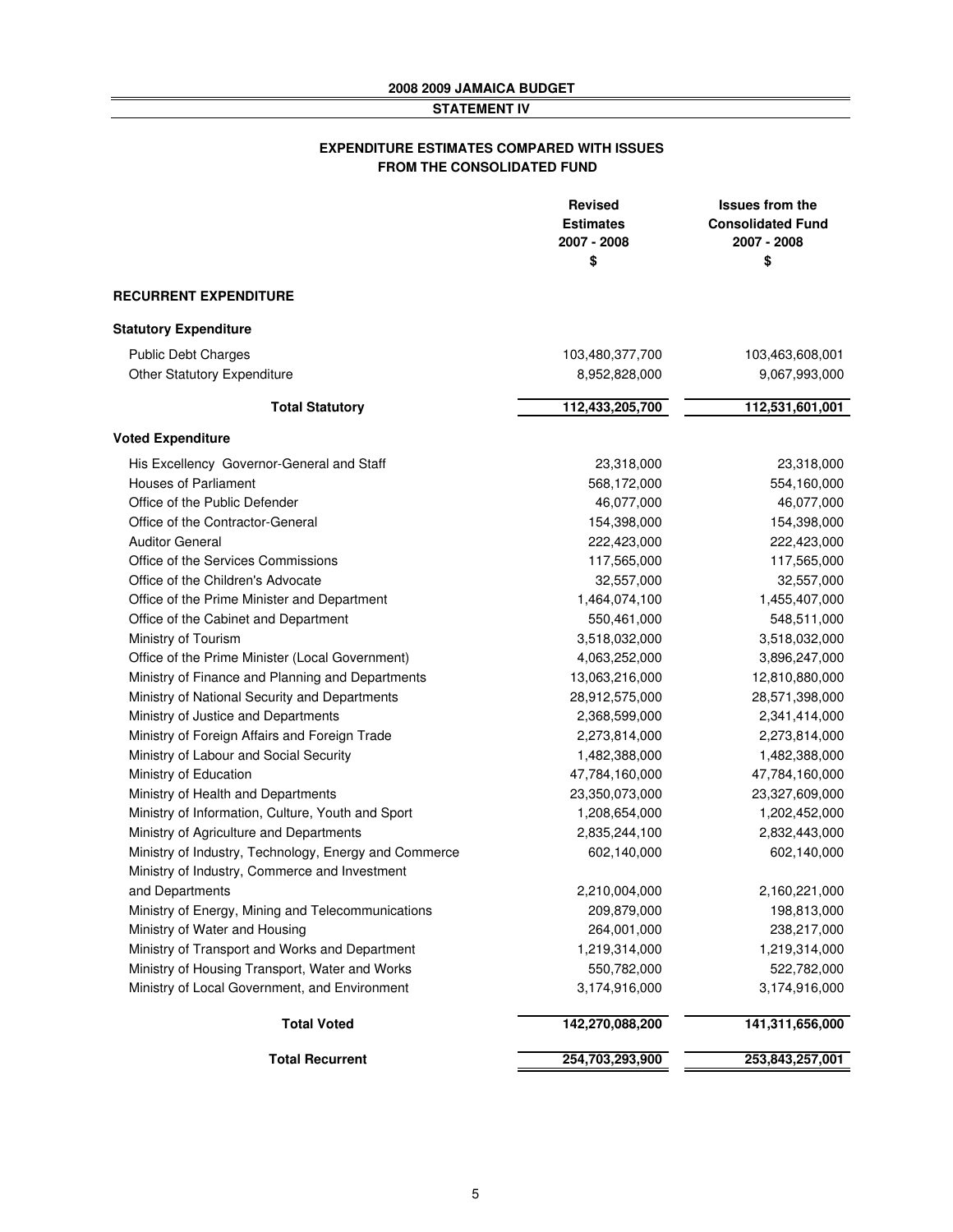#### **STATEMENT IV**

#### **EXPENDITURE ESTIMATES COMPARED WITH ISSUES FROM THE CONSOLIDATED FUND**

|                                                       | <b>Revised</b><br><b>Estimates</b><br>2007 - 2008<br>\$ | <b>Issues from the</b><br><b>Consolidated Fund</b><br>2007 - 2008<br>\$ |
|-------------------------------------------------------|---------------------------------------------------------|-------------------------------------------------------------------------|
| <b>CAPITAL EXPENDITURE</b>                            |                                                         |                                                                         |
| <b>Statutory Expenditure</b>                          |                                                         |                                                                         |
| Amortisation                                          | 107,372,661,200                                         | 106,697,648,613                                                         |
| <b>Total Statutory</b>                                | 107,372,661,200                                         | 106,697,648,613                                                         |
| <b>Voted Expenditure</b>                              |                                                         |                                                                         |
| Office of the Prime Minister                          | 2,064,446,500                                           | 1,889,707,000                                                           |
| Office of the Cabinet                                 | 951,972,000                                             | 813,255,000                                                             |
| Ministry of Tourism, Entertainment and Culture        | 101,250,000                                             | 101,250,000                                                             |
| Office of the Prime Minister (Local Government)       | 630,810,000                                             | 616,851,000                                                             |
| Ministry of Finance and the Public Service            | 8,239,518,000                                           | 8,212,184,000                                                           |
| Ministry of National Security                         | 2,273,430,000                                           | 2,231,509,000                                                           |
| Ministry of Justice                                   | 277,762,000                                             | 255,726,000                                                             |
| Ministry of Foreign Affairs and Foreign Trade         | 58,740,000                                              | 12,011,000                                                              |
| Ministry of Labour and Social Security                | 2,680,214,400                                           | 2,670,214,000                                                           |
| Ministry of Education                                 | 5,822,876,000                                           | 5,558,921,000                                                           |
| Ministry of Health and the Environment                | 1,004,716,000                                           | 876,371,000                                                             |
| Ministry of Information, Culture, Youth and Sport     | 312,270,800                                             | 312,271,000                                                             |
| Ministry of Agriculture                               | 2,034,909,400                                           | 1,818,514,000                                                           |
| Ministry of Industry, Technology, Energy and Commerce | 72,197,000                                              | 72,197,000                                                              |
| Ministry of Industry, Commerce and Investment         | 582,400,000                                             | 478,772,000                                                             |
| Ministry of Energy, Mining and Telecommunications     | 40,071,000                                              | 40,071,000                                                              |
| Ministry of Water and Housing                         | 1,333,973,000                                           | 1,257,619,000                                                           |
| Ministry of Transport and Works                       | 10,097,076,000                                          | 9,971,679,000                                                           |
| Ministry of Housing Transport, Water and Works        | 4,527,817,000                                           | 4,427,817,000                                                           |
| Ministry of Local Government, and Environment         | 202,765,000                                             | 202,765,000                                                             |
| <b>Total Voted</b>                                    | 43,309,214,100                                          | 41,819,704,000                                                          |
| <b>Total Capital</b>                                  | 150,681,875,300                                         | 148,517,352,613                                                         |
| <b>Total Recurrent and Capital</b>                    | 405,385,169,200                                         | 402,360,609,614                                                         |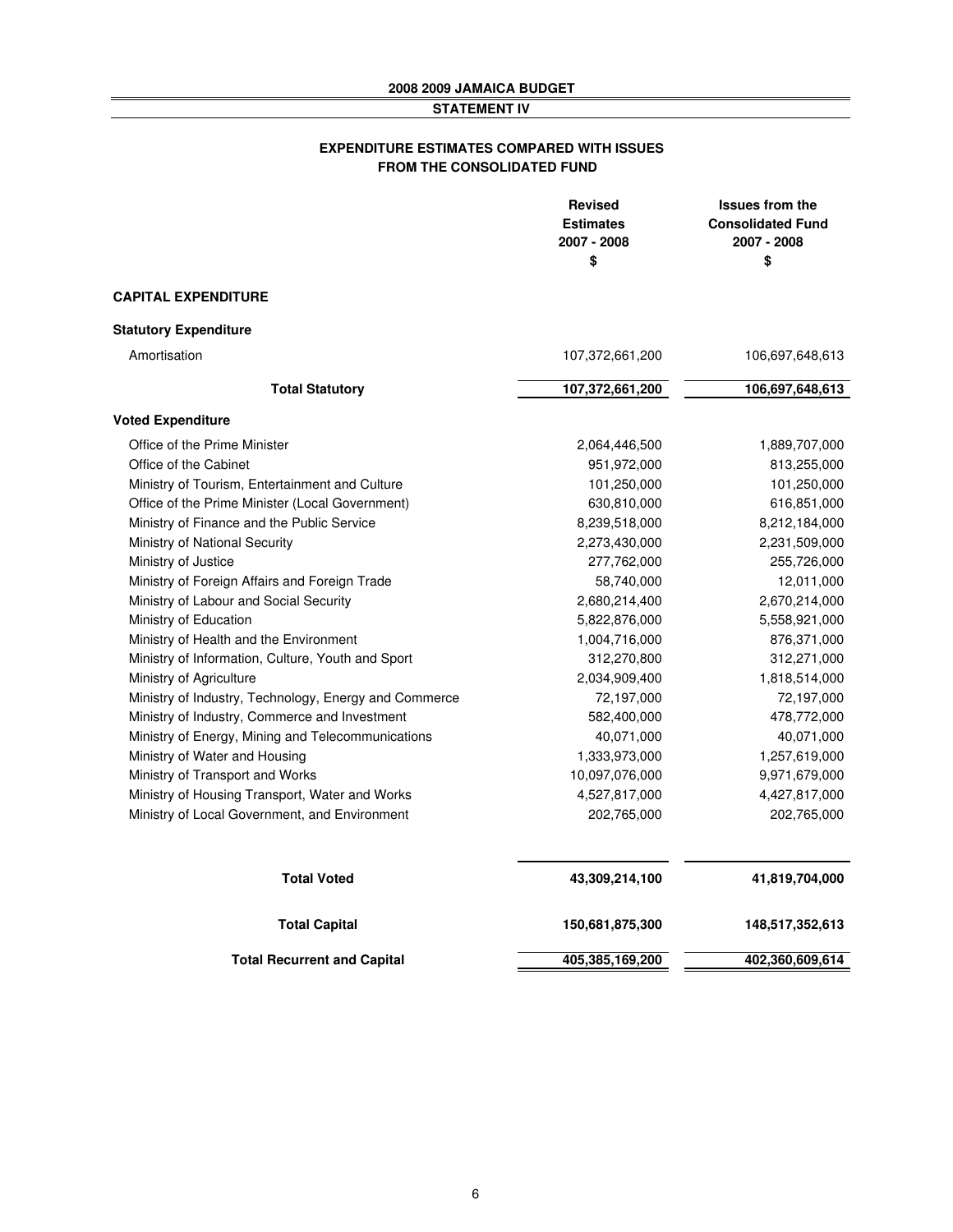#### **2008 - 2009 JAMAICA BUDGET**

#### **STATEMENT V**

**A.** 

**B.** 

| <b>CONSOLIDATED FUND BALANCES</b><br>31ST MARCH, 2008                                                                   |                                                      |                                  |
|-------------------------------------------------------------------------------------------------------------------------|------------------------------------------------------|----------------------------------|
| <b>GENERAL REVENUE BALANCES</b>                                                                                         | \$                                                   | \$                               |
| <b>A. RECURRENT REVENUE</b><br><b>Recurrent Revenue</b><br><b>Recurrent Expenditure</b><br>Deficit on Recurrent Revenue | 240,889,787,929<br>253,843,257,001                   | (12,953,469,071)                 |
| <b>B. CAPITAL REVENUE</b><br>Capital Revenue                                                                            | 13,601,494,492                                       |                                  |
| <b>C. LOAN FUND BALANCES</b>                                                                                            |                                                      |                                  |
| (i) Long Term Loans:<br>(a) External Loans Raised<br>(b) Internal Market Loans Raised                                   | 18,539,360,105<br>117,998,225,965<br>150,139,080,562 |                                  |
| Capital Expenditure                                                                                                     | 148,517,352,613                                      |                                  |
| Surplus on Capital Revenue and Loan Receipts                                                                            |                                                      | 1,621,727,949                    |
| <b>Net Deficit</b>                                                                                                      |                                                      | (11, 331, 741, 122)              |
| Add:<br>(i) Surrender of Over Issues (Previous Financial Years)<br>(ii) Cash Balance brought forward 1st April, 2007    | 1,207,267,119<br>25,531,660,527                      | 26,738,927,646<br>15,407,186,524 |
| Less:<br>(i) Net Treasury Bills Redemption                                                                              |                                                      | 55,312,382                       |
| Cash Balance 31st March, 2008                                                                                           |                                                      | 15,351,874,142                   |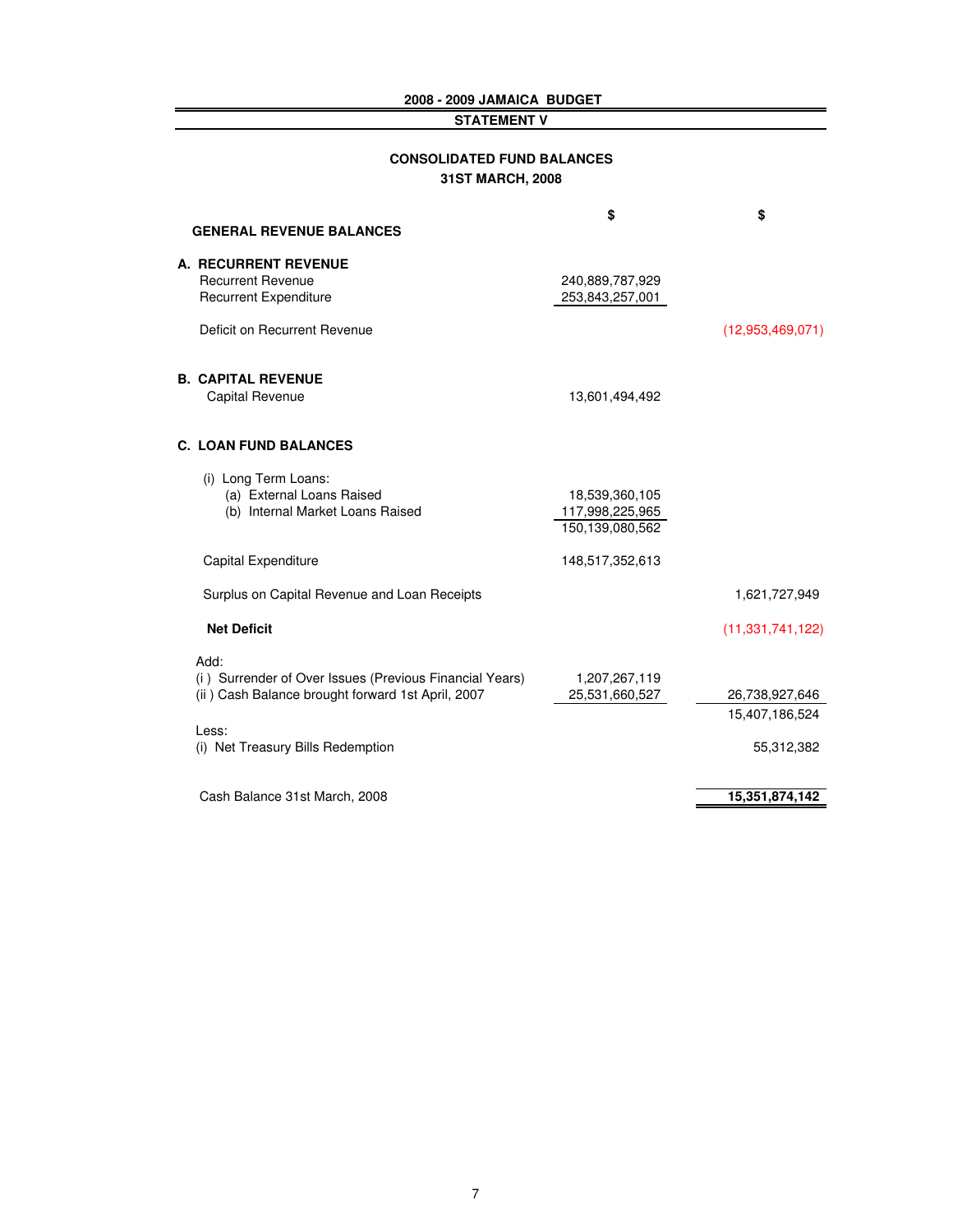#### **2008 - 2009 JAMAICA BUDGET STATEMENT VI**

#### **CAPITAL DEVELOPMENT FUND 31ST MARCH, 2008**

|                                            |           | \$             | \$             |
|--------------------------------------------|-----------|----------------|----------------|
| <b>Bauxite Production Levy Received</b>    |           | 46,199,466,913 |                |
| Less: Refund/Remissions                    |           | 630,614,273    |                |
| <b>Net Receipts</b>                        |           |                | 45,568,852,640 |
| Add: Retained Earnings at 31st March, 2008 |           |                | 2,508,412,544  |
|                                            |           |                | 48,077,265,184 |
| Less: (a) Transfers to Consolidated Fund   |           |                |                |
|                                            | 1974/1975 | 85,000,000     |                |
|                                            | 1975/1976 | 125,000,000    |                |
|                                            | 1976/1977 | 80,000,000     |                |
|                                            | 1977/1978 | 110,000,000    |                |
|                                            | 1978/1979 | 268,000,000    |                |
|                                            | 1979/1980 | 232,500,000    |                |
|                                            | 1980/1981 | 230,000,000    |                |
|                                            | 1981/1982 | 300,000,000    |                |
|                                            | 1982/1983 | 182,000,000    |                |
|                                            | 1983/1984 | 140,000,000    |                |
|                                            | 1984/1985 | 397,000,000    |                |
|                                            | 1985/1986 | 204,000,000    |                |
|                                            | 1986/1987 | 414,000,000    |                |
|                                            | 1987/1988 | 269,000,000    |                |
|                                            | 1988/1989 | 315,000,000    |                |
|                                            | 1989/1990 |                |                |
|                                            |           | 265,000,000    |                |
|                                            | 1990/1991 | 555,400,000    |                |
|                                            | 1991/1992 | 1,050,000,000  |                |
|                                            | 1992/1993 |                |                |
|                                            | 1993/1994 | 2,000,000,000  |                |
|                                            | 1994/1995 | 1,500,000,000  |                |
|                                            | 1995/1996 | 4,256,000,000  |                |
|                                            | 1996/1997 | 1,500,000,000  |                |
|                                            | 1997/1998 | 3,439,000,000  |                |
|                                            | 1998/1999 | 2,300,000,000  |                |
|                                            | 1999/2000 | 1,900,000,000  |                |
|                                            | 2000/2001 | 2,900,000,000  |                |
|                                            | 2001/2002 | 1,740,000,000  |                |
|                                            | 2002/2003 | 1,436,900,000  |                |
|                                            | 2003/2004 | 1,767,500,000  |                |
|                                            | 2004/2005 | 2,354,700,000  |                |
|                                            | 2005/2006 | 2,996,600,000  |                |
|                                            | 2006/2007 | 3,845,000,000  |                |
|                                            | 2007/2008 | 4,268,200,000  |                |
|                                            |           | 43,425,800,000 |                |
| (b) Grants                                 |           | 3,385,639,400  |                |
| (c) Net Levy Written off                   |           | 153,314,561    | 46,964,753,961 |
| Value of Fund at 31st March, 2008          |           |                | 1,112,511,223  |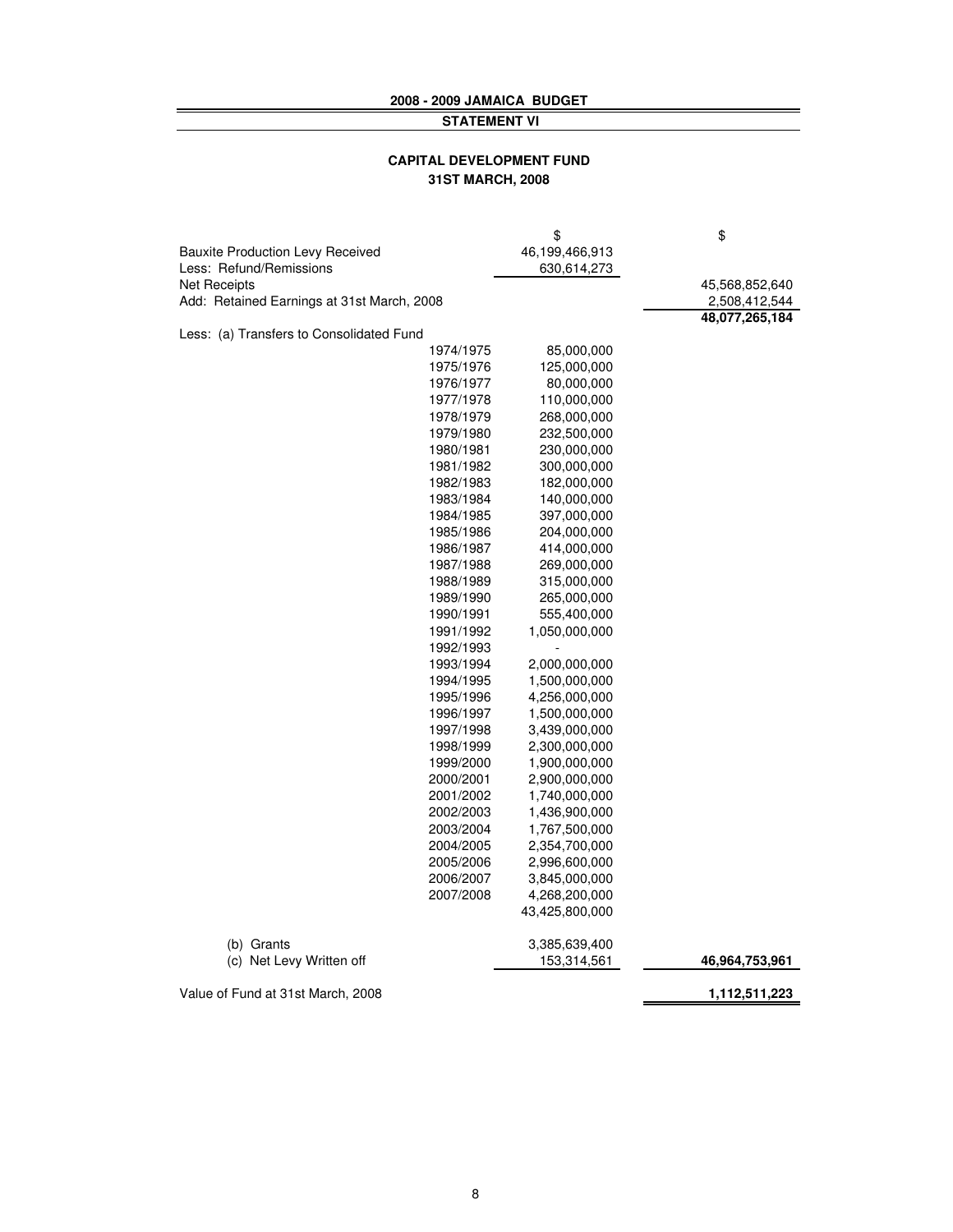**2008- 2009 JAMAICA BUDGET**

**STATEMENT VII**

#### **CONTINGENCIES FUND 31ST MARCH, 2008**

**\$**

Contingencies Fund Provision 34,000,000

**Balance as at 31st March, 2008 94,000,000**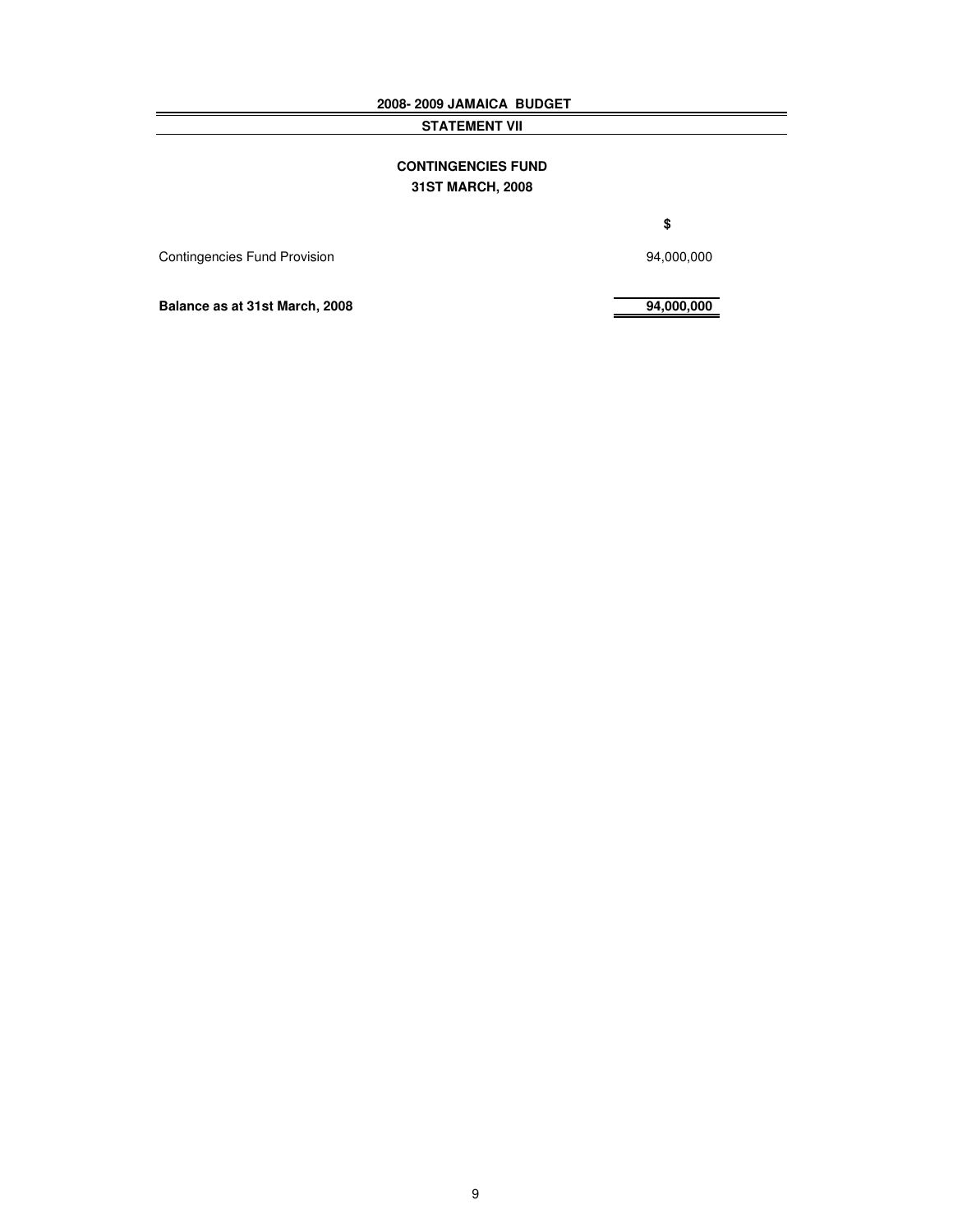| 2008/2009 JAMAICA BUDGET                                                                               |                          |                                    |                                    |
|--------------------------------------------------------------------------------------------------------|--------------------------|------------------------------------|------------------------------------|
| <b>STATEMENT VIII</b>                                                                                  |                          |                                    |                                    |
| STATEMENT OF OUTSTANDING PUBLIC DEBT<br><b>AS AT MARCH 31, 2008</b>                                    |                          |                                    |                                    |
|                                                                                                        |                          |                                    |                                    |
|                                                                                                        | <b>CURRENCY</b>          | <b>BALANCE</b>                     |                                    |
| <b>INTERNAL DEBT</b>                                                                                   |                          | <b>OUTSTANDING</b>                 | <b>JA\$ EQUIVALENT</b>             |
|                                                                                                        |                          |                                    |                                    |
| PERPETUAL ANNUITIES<br>PERPETUAL ANNUITIES                                                             | <b>JAM</b>               | 154,833.00                         | 154,833.00                         |
|                                                                                                        |                          |                                    |                                    |
| <b>SUB-TOTAL PERPETUAL ANNUITIES</b>                                                                   | <b>JAM</b>               | 154,833.00                         | 154,833.00                         |
|                                                                                                        |                          |                                    |                                    |
| SUB-TOTAL CATEGORY I (PERPETUAL ANNUITIES)                                                             | <b>JAM</b>               | 154,833.00                         | 154,833.00                         |
| <b>II MARKET LOANS</b>                                                                                 |                          |                                    |                                    |
|                                                                                                        |                          |                                    |                                    |
| (a) TREASURY BILLS                                                                                     |                          |                                    |                                    |
|                                                                                                        |                          |                                    |                                    |
| Treasury Bills Issue - 12.97% Due 25-Apr-08                                                            | <b>JAM</b>               | 400,000,000.00                     | 400,000,000.00                     |
| Treasury Bills Issue - 13.61% Due 25-Apr-08                                                            | <b>JAM</b>               | 500,000,000.00                     | 500,000,000.00                     |
| Treasury Bills Issue - 13.93% Due 30-May-08                                                            | <b>JAM</b><br><b>JAM</b> | 400,000,000.00<br>500,000,000.00   | 400,000,000.00                     |
| Treasury Bills Issue - 13.57% Due 30-May-08<br>Treasury Bills Issue - 13.97% Due 27-Jun-08             | <b>JAM</b>               | 400,000,000.00                     | 500,000,000.00<br>400,000,000.00   |
| Treasury Bills Issue - 13.34% Due 20-Jun-08                                                            | <b>JAM</b>               | 500,000,000.00                     | 500,000,000.00                     |
| Treasury Bills Issue - 13.33% Due 25-Jul-08                                                            | <b>JAM</b>               | 500,000,000.00                     | 500,000,000.00                     |
| Treasury Bills Issue - 14.22% Due 28-Aug-08                                                            | <b>JAM</b>               | 200,000,000.00                     | 200,000,000.00                     |
| Treasury Bills Issue - 14.22% Due 26-Sep-08                                                            | <b>JAM</b>               | 300,000,000.00                     | 300,000,000.00                     |
| Treasury Bills Issue - 14.06% Due 10-Oct-08                                                            | <b>JAM</b>               | 500,000,000.00                     | 500,000,000.00                     |
|                                                                                                        |                          |                                    |                                    |
| SUB-TOTAL (a) Treasury Bills                                                                           | <b>JAM</b>               | 4,200,000,000.00                   | 4,200,000,000.00                   |
| (b) Land Bonds                                                                                         |                          |                                    |                                    |
| GLB2002 1 - 16% DUE 2022 (FIDCO LANDS, ST. CATHERINE)                                                  | <b>JAM</b>               | 59,395,600.00                      | 59,395,600.00                      |
| GLB2002 6 - 16% DUE 2022 (FLAT POINT LLANDOVERY, ST. ANN)                                              | <b>JAM</b>               | 52,000.00                          | 52,000.00                          |
| GLB2003 0 - 16% DUE 2023 (RICE MILLS LANDS, ST. CATHERINE)                                             | <b>JAM</b>               | 21,000,000.00                      | 21,000,000.00                      |
| GLB2003 1 - 16% DUE 2023 (HARMONY HALL & LANCASTER EST, TRELAWNY)                                      | <b>JAM</b>               | 480,000.00                         | 480,000.00                         |
| GLB2003 2 - 16% DUE 2023 (NORWOOD & PARADISE PENS, ST. JAMES)                                          | <b>JAM</b>               | 160,000.00                         | 160,000.00                         |
| GLB2004 0 - 16% DUE 2024 (BUCKFIELD ESTATE, ST. ANN)<br>GLB2004 1 - 16% DUE 2024 (BEDFORD, ST. ANDREW) | <b>JAM</b><br><b>JAM</b> | 18,000,000.00<br>3,500,000.00      | 18,000,000.00<br>3,500,000.00      |
| GLB2005 0 - 16% DUE 2025 (PROVIDENCE ESTATE, MAHOE BAY, ST. JAMES)                                     | <b>JAM</b>               | 260,000,000.00                     | 260,000,000.00                     |
| GLB2006 0 - 16% DUE 2026 (LANDS PART OF SOUTH ODEON AVENUE, ST. ANDREW)                                | <b>JAM</b>               | 15,000,000.00                      | 15,000,000.00                      |
|                                                                                                        |                          |                                    |                                    |
| SUB-TOTAL (b) Land Bonds                                                                               | <b>JAM</b>               | 377,587,600.00                     | 377,587,600.00                     |
|                                                                                                        |                          |                                    |                                    |
| (c) Local Registered Stock<br>LRS FIXED RATE 12.25% 2012AF                                             | <b>JAM</b>               | 1,199,999,000.00                   | 1.199.999.000.00                   |
| LRS FIXED RATE 12.50% 2017AD                                                                           | <b>JAM</b>               | 1,600,000,000.00                   | 1,600,000,000.00                   |
| LRS FIXED RATE 12.75% 2022AA                                                                           | <b>JAM</b>               | 2,000,000,000.00                   | 2,000,000,000.00                   |
| LRS FIXED RATE 13.25% 2011AF                                                                           | <b>JAM</b>               | 900,000,000.00                     | 900,000,000.00                     |
| LRS FIXED RATE 13.25% 2014AH                                                                           | <b>JAM</b>               | 1.000.000.000.00                   | 1,000,000,000.00                   |
| LRS FIXED RATE 13.375% 2013AG                                                                          | <b>JAM</b>               | 500,000,000.00                     | 500,000,000.00                     |
| LRS FIXED RATE 13.375% 2016AA<br>LRS FIXED RATE 13.375% 2021AB                                         | <b>JAM</b><br><b>JAM</b> | 750,000,000.00<br>400,000,000.00   | 750,000,000.00<br>400,000,000.00   |
| LRS FIXED RATE 13.50% 2020AA                                                                           | <b>JAM</b>               | 749,999,000.00                     | 749,999,000.00                     |
| LRS FIXED RATE 13.575% 2021AA                                                                          | <b>JAM</b>               | 750,001,000.00                     | 750,001,000.00                     |
| LRS FIXED RATE 13.575% 2026AA                                                                          | <b>JAM</b>               | 600,000,000.00                     | 600,000,000.00                     |
| LRS FIXED RATE 13.75% 2009AM                                                                           | <b>JAM</b>               | 600,000,000.00                     | 600,000,000.00                     |
| LRS FIXED RATE 13.75% 2010 AF                                                                          | <b>JAM</b>               | 500,000,000.00                     | 500,000,000.00                     |
| LRS FIXED RATE 13.875% 2009AL                                                                          | <b>JAM</b>               | 400,000,000.00                     | 400,000,000.00                     |
| LRS FIXED RATE 13.95% 2010AE<br>LRS FIXED RATE 13.95% 2011AE                                           | <b>JAM</b><br><b>JAM</b> | 400,000,000.00<br>400,000,000.00   | 400,000,000.00<br>400,000,000.00   |
| LRS FIXED RATE 14.0% 2012AE                                                                            | <b>JAM</b>               | 305,503,000.00                     | 305.503.000.00                     |
| LRS FIXED RATE 14.0% 2013AD                                                                            | <b>JAM</b>               | 700,000,000.00                     | 700,000,000.00                     |
| LRS FIXED RATE 14.0% 2013AE                                                                            | <b>JAM</b>               | 600,000,000.00                     | 600,000,000.00                     |
| LRS FIXED RATE 14.0% 2021A                                                                             | <b>JAM</b>               | 1.300.000.000.00                   | 1,300,000,000.00                   |
| LRS FIXED RATE 14.0% 2015AB                                                                            | <b>JAM</b>               | 600,000,000.00                     | 600,000,000.00                     |
| LRS FIXED RATE 14.00% 2017AC                                                                           | <b>JAM</b>               | 1,000,000,000.00                   | 1,000,000,000.00                   |
| LRS FIXED RATE 14.125% 2008AK<br>LRS FIXED RATE 14.125% 2010AD                                         | <b>JAM</b><br><b>JAM</b> | 400,000,000.00<br>500,000,000.00   | 400,000,000.00<br>500,000,000.00   |
| LRS FIXED RATE 14.125% 2013AF                                                                          | <b>JAM</b>               | 300,000,000.00                     | 300,000,000.00                     |
| LRS FIXED RATE 14.25% 2008AG                                                                           | <b>JAM</b>               | 700,000,000.00                     | 700,000,000.00                     |
| LRS FIXED RATE 14.25% 2009AD                                                                           | <b>JAM</b>               | 500,000,000.00                     | 500,000,000.00                     |
| LRS FIXED RATE 14.25% 2009AE                                                                           | <b>JAM</b>               | 700,000,000.00                     | 700,000,000.00                     |
| LRS FIXED RATE 14.25% 2009AF                                                                           | <b>JAM</b>               | 1,980,652,045.60                   | 1,980,652,045.60                   |
| LRS FIXED RATE 14.25% 2009AG                                                                           | <b>JAM</b>               | 500,000,000.00                     | 500,000,000.00                     |
| LRS FIXED RATE 14.25% 2009AH<br>LRS FIXED RATE 14.25% 2013AC                                           | <b>JAM</b><br><b>JAM</b> | 1,063,306,542.18<br>500,000,000.00 | 1,063,306,542.18<br>500,000,000.00 |
| LRS FIXED RATE 14.25% 2015AA                                                                           | <b>JAM</b>               | 300,000,000.00                     | 300,000,000.00                     |
| LRS FIXED RATE 14.25% 2013AH                                                                           | <b>JAM</b>               | 1,200,000,000.00                   | 1,200,000,000.00                   |
| LRS FIXED RATE 14.375% 2011AC                                                                          | <b>JAM</b>               | 700,000,000.00                     | 700,000,000.00                     |
| LRS FIXED RATE 14.375% 2011AD                                                                          | <b>JAM</b>               | 511,816,000.00                     | 511,816,000.00                     |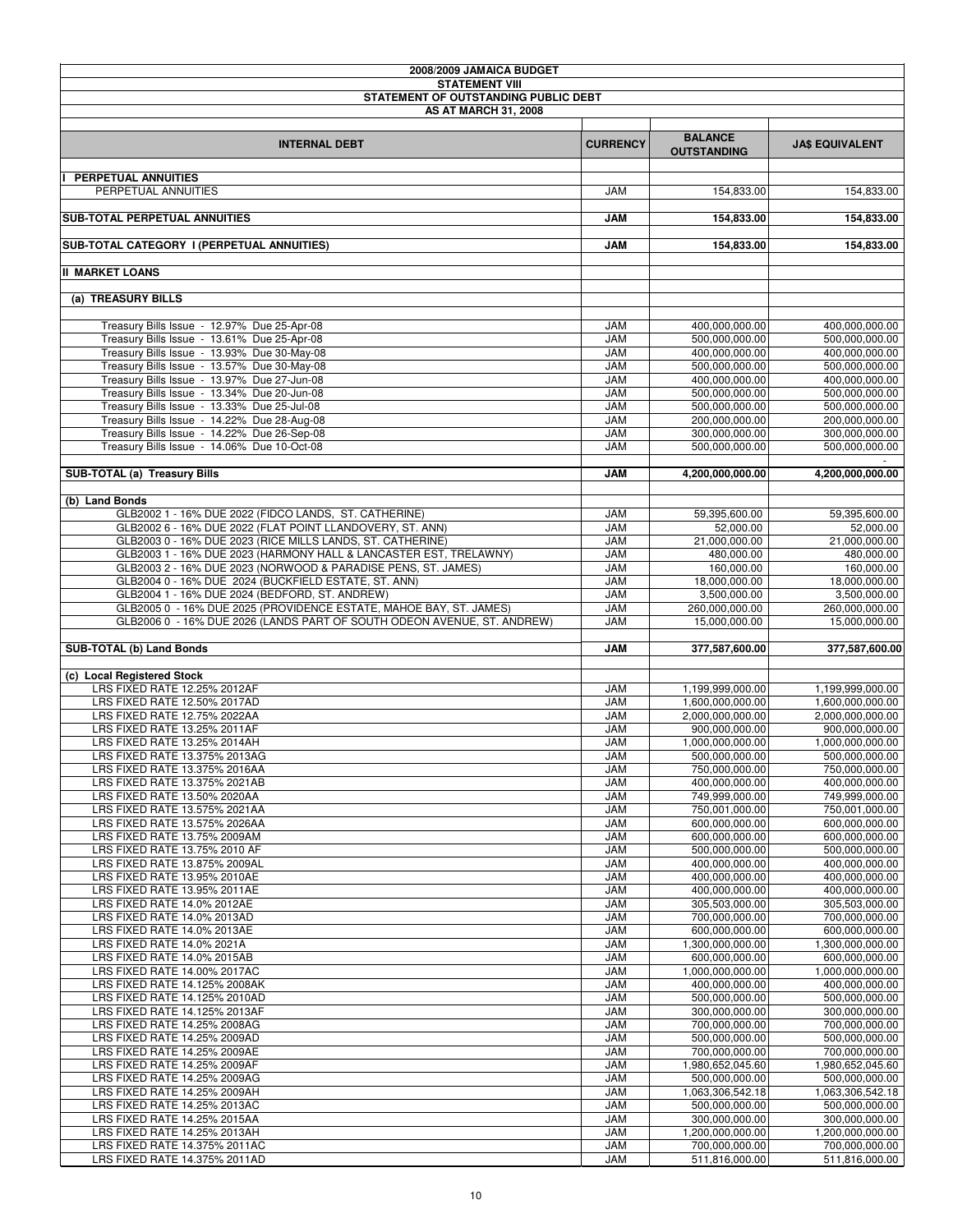| 2008/2009 JAMAICA BUDGET                                       |                          |                                      |                                  |
|----------------------------------------------------------------|--------------------------|--------------------------------------|----------------------------------|
| <b>STATEMENT VIII</b><br>STATEMENT OF OUTSTANDING PUBLIC DEBT  |                          |                                      |                                  |
| <b>AS AT MARCH 31, 2008</b>                                    |                          |                                      |                                  |
|                                                                |                          |                                      |                                  |
| <b>INTERNAL DEBT</b>                                           | <b>CURRENCY</b>          | <b>BALANCE</b>                       | <b>JA\$ EQUIVALENT</b>           |
| LRS FIXED RATE 14.375% 2012AB                                  | <b>JAM</b>               | <b>OUTSTANDING</b><br>300,000,000.00 | 300,000,000.00                   |
| LRS FIXED RATE 14.375% 2012AC                                  | <b>JAM</b>               | 400,000,000.00                       | 400,000,000.00                   |
| LRS FIXED RATE 14.375% 2014AC                                  | <b>JAM</b>               | 600,000,000.00                       | 600,000,000.00                   |
| LRS FIXED RATE 14.375% 2014AD                                  | <b>JAM</b>               | 700,000,000.00                       | 700,000,000.00                   |
| LRS FIXED RATE 14.375% 2014AE<br>LRS FIXED RATE 14.375% 2014AF | <b>JAM</b><br><b>JAM</b> | 600,000,000.00<br>400,000,000.00     | 600,000,000.00<br>400,000,000.00 |
| LRS FIXED RATE 14.375% 2014AG                                  | <b>JAM</b>               | 1,798,724,153.76                     | 1,798,724,153.76                 |
| LRS FIXED RATE 14.5% 2008AF                                    | <b>JAM</b>               | 700,000,000.00                       | 700,000,000.00                   |
| LRS FIXED RATE 14.5% 2008AH                                    | <b>JAM</b>               | 700,000,000.00                       | 700,000,000.00                   |
| LRS FIXED RATE 14.5% 2008AJ                                    | <b>JAM</b>               | 400,000,000.00                       | 400,000,000.00                   |
| LRS FIXED RATE 14.5% 2013AA<br>LRS FIXED RATE 14.5% 2013AB     | <b>JAM</b><br><b>JAM</b> | 200,000,000.00<br>400,000,000.00     | 200,000,000.00<br>400,000,000.00 |
| LRS FIXED RATE 14.5% 2017AA                                    | <b>JAM</b>               | 300,000,000.00                       | 300,000,000.00                   |
| LRS FIXED RATE 14.5% 2017AB                                    | <b>JAM</b>               | 400,000,000.00                       | 400,000,000.00                   |
| LRS FIXED RATE 14.625% 2014AB                                  | <b>JAM</b>               | 500,000,000.00                       | 500,000,000.00                   |
| LRS FIXED RATE 14.75% 2008AE                                   | <b>JAM</b>               | 800,000,000.00<br>400.021.000.00     | 800,000,000.00<br>400.021.000.00 |
| LRS FIXED RATE 14.75% 2009AK<br>LRS FIXED RATE 14.75% 2010A    | <b>JAM</b><br><b>JAM</b> | 150,000,000.00                       | 150,000,000.00                   |
| LRS FIXED RATE 14.75% 2010B                                    | <b>JAM</b>               | 200,000,000.00                       | 200,000,000.00                   |
| LRS FIXED RATE 14.75% 2011AB                                   | <b>JAM</b>               | 500,000,000.00                       | 500,000,000.00                   |
| LRS FIXED RATE 14.75% 2012 AD                                  | <b>JAM</b>               | 300,000,000.00                       | 300,000,000.00                   |
| LRS FIXED RATE 14.75% 2014AA<br>LRS FIXED RATE 14.875% 2009AC  | <b>JAM</b>               | 400,000,000.00                       | 400,000,000.00                   |
| LRS FIXED RATE 15.0% 2032AB                                    | <b>JAM</b><br><b>JAM</b> | 700,000,000.00<br>300,000,000.00     | 700,000,000.00<br>300,000,000.00 |
| LRS FIXED RATE 15.0% 2008                                      | <b>JAM</b>               | 200,000,000.00                       | 200,000,000.00                   |
| LRS FIXED RATE 15.0% 2009AB                                    | <b>JAM</b>               | 600,000,000.00                       | 600,000,000.00                   |
| LRS FIXED RATE 15.0% 2010AA                                    | <b>JAM</b>               | 400,000,000.00                       | 400,000,000.00                   |
| LRS FIXED RATE 15.0% 2010AB<br>LRS FIXED RATE 15.0% 2010AC     | <b>JAM</b><br><b>JAM</b> | 400,000,000.00<br>400,000,000.00     | 400,000,000.00<br>400,000,000.00 |
| LRS FIXED RATE 15.0% 2011                                      | <b>JAM</b>               | 300,000,000.00                       | 300,000,000.00                   |
| LRS FIXED RATE 15.0% 2011AA                                    | <b>JAM</b>               | 500,000,000.00                       | 500,000,000.00                   |
| LRS FIXED RATE 15.0% 2011B (Tr. G - K)                         | <b>JAM</b>               | 187, 337, 229. 72                    | 187,337,229.72                   |
| LRS FIXED RATE 15.0% 2016                                      | <b>JAM</b>               | 30,322,245.60                        | 30,322,245.60                    |
| LRS FIXED RATE 15.0% 2021<br>LRS FIXED RATE 15.0% 2032AA       | <b>JAM</b><br><b>JAM</b> | 605,294,216.74<br>300,000,000.00     | 605,294,216.74<br>300,000,000.00 |
| LRS FIXED RATE 15.125% 2012AA                                  | <b>JAM</b>               | 600,000,000.00                       | 600,000,000.00                   |
| LRS FIXED RATE 15.25% 2008AD                                   | <b>JAM</b>               | 800,000,000.00                       | 800,000,000.00                   |
| LRS FIXED RATE 15.25% 2009 AJ                                  | <b>JAM</b>               | 300,000,000.00                       | 300,000,000.00                   |
| LRS FIXED RATE 15.45% 2036<br>LRS FIXED RATE 15.5% 2008AB      | <b>JAM</b>               | 500,000,000.00                       | 500,000,000.00<br>600,000,000.00 |
| LRS FIXED RATE 15.5% 2008AC                                    | <b>JAM</b><br><b>JAM</b> | 600,000,000.00<br>600,000,000.00     | 600,000,000.00                   |
| LRS FIXED RATE 15.5% 2009AA                                    | <b>JAM</b>               | 600.000.000.00                       | 600,000,000.00                   |
| LRS FIXED RATE 15.69% 2009                                     | <b>JAM</b>               | 3,078,200,000.00                     | 3,078,200,000.00                 |
| LRS FIXED RATE 15.75% 2011                                     | <b>JAM</b>               | 200,000,000.00                       | 200,000,000.00                   |
| LRS FIXED RATE 15.75% 2019<br>LRS FIXED RATE 15.75% 2025       | <b>JAM</b><br>JAM        | 100,000,000.00<br>700,000,000.00     | 100,000,000.00<br>700,000,000.00 |
| LRS FIXED RATE 15.8% 2017                                      | JAM                      | 600,000,000.00                       | 600,000,000.00                   |
| LRS FIXED RATE 15.875% 2012                                    | JAM                      | 250,000,000.00                       | 250,000,000.00                   |
| LRS FIXED RATE 16.0% 2009                                      | <b>JAM</b>               | 1,084,000,000.00                     | 1.084.000.000.00                 |
| LRS FIXED RATE 16.0% 2010                                      | <b>JAM</b>               | 250,000,000.00                       | 250,000,000.00                   |
| LRS FIXED RATE 16.0% 2013<br>LRS FIXED RATE 16.0% 2015         | <b>JAM</b><br><b>JAM</b> | 300,000,000.00<br>400,000,000.00     | 300,000,000.00<br>400,000,000.00 |
| LRS FIXED RATE 16.0% 2017                                      | <b>JAM</b>               | 300,000,000.00                       | 300,000,000.00                   |
| LRS FIXED RATE 16.0% 2022                                      | <b>JAM</b>               | 500,000,000.00                       | 500,000,000.00                   |
| LRS FIXED RATE 16.0% 2032                                      | <b>JAM</b>               | 100,000,000.00                       | 100,000,000.00                   |
| LRS FIXED RATE 16.125% 2032                                    | <b>JAM</b>               | 530,000,000.00                       | 530,000,000.00<br>400,000,000.00 |
| LRS FIXED RATE 16.15% 2022<br>LRS FIXED RATE 16.15% 2022A      | <b>JAM</b><br><b>JAM</b> | 400,000,000.00<br>800,000,000.00     | 800,000,000.00                   |
| LRS FIXED RATE 16.15% 2035                                     | <b>JAM</b>               | 1,500,000,000.00                     | 1,500,000,000.00                 |
| LRS FIXED RATE 16.25% 2020                                     | <b>JAM</b>               | 300,000,000.00                       | 300,000,000.00                   |
| LRS FIXED RATE 16.25% 2022                                     | <b>JAM</b>               | 1,000,000,000.00                     | 1,000,000,000.00                 |
| LRS FIXED RATE 16.25% 2027<br>LRS FIXED RATE 16.25% 2027A      | <b>JAM</b><br><b>JAM</b> | 200,000,000.00<br>500,000,000.00     | 200,000,000.00<br>500,000,000.00 |
| LRS FIXED RATE 16.25% 2032                                     | <b>JAM</b>               | 250,000,000.00                       | 250,000,000.00                   |
| LRS FIXED RATE 16.25% 2032A                                    | <b>JAM</b>               | 1,221,874,813.25                     | 1,221,874,813.25                 |
| LRS FIXED RATE 16.45% 2025                                     | <b>JAM</b>               | 300,000,000.00                       | 300,000,000.00                   |
| LRS FIXED RATE 16.5% 2009                                      | <b>JAM</b>               | 500,000,000.00                       | 500,000,000.00                   |
| LRS FIXED RATE 16.5% 2020                                      | <b>JAM</b>               | 150,000,000.00                       | 150,000,000.00                   |
| LRS FIXED RATE 16.5% 2027<br>LRS FIXED RATE 17.25% 2019        | <b>JAM</b><br>JAM        | 257,006,180.47<br>360,000,000.00     | 257,006,180.47<br>360,000,000.00 |
| LRS FIXED RATE 17.65% 2019                                     | JAM                      | 300,000,000.00                       | 300,000,000.00                   |
| LRS FIXED RATE 17.90% 2011 A                                   | <b>JAM</b>               | 400,000,000.00                       | 400,000,000.00                   |
| LRS FIXED RATE 17.90% 2011 Tr. A-C                             | <b>JAM</b>               | 745,000,000.00                       | 745,000,000.00                   |
| LRS FIXED RATE 17.95% 2029<br>LRS FIXED RATE 27.75% 2008AL     | <b>JAM</b><br><b>JAM</b> | 550,000,000.00<br>663,079,000.00     | 550,000,000.00<br>663,079,000.00 |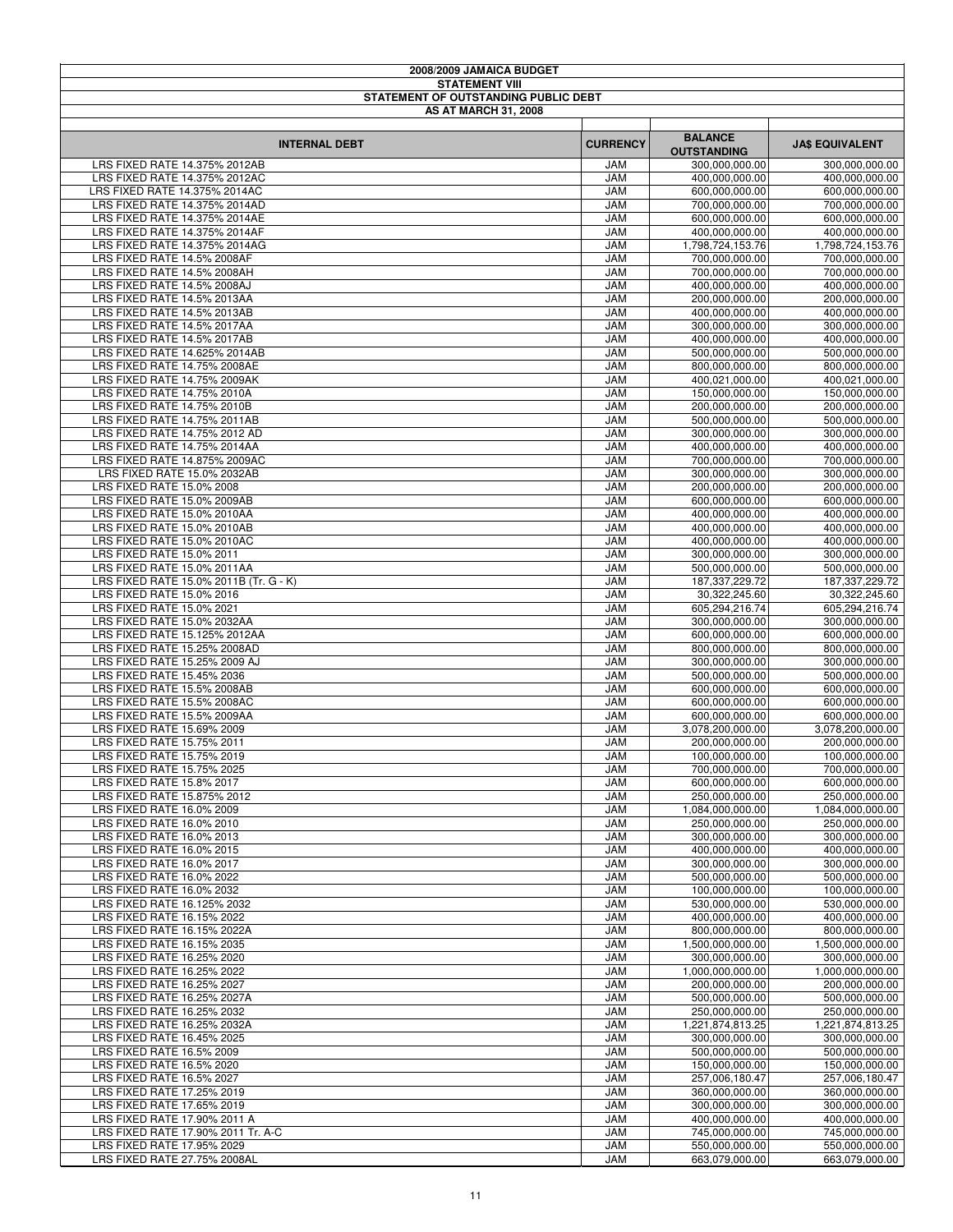| 2008/2009 JAMAICA BUDGET                                                           |                          |                                      |                                      |
|------------------------------------------------------------------------------------|--------------------------|--------------------------------------|--------------------------------------|
| <b>STATEMENT VIII</b><br>STATEMENT OF OUTSTANDING PUBLIC DEBT                      |                          |                                      |                                      |
| <b>AS AT MARCH 31, 2008</b>                                                        |                          |                                      |                                      |
|                                                                                    |                          |                                      |                                      |
| <b>INTERNAL DEBT</b>                                                               | <b>CURRENCY</b>          | <b>BALANCE</b><br><b>OUTSTANDING</b> | <b>JA\$ EQUIVALENT</b>               |
| LRS VARIABLE RATE 1999-2008 (V)                                                    | <b>JAM</b>               | 2,400,000.00                         | 2,400,000.00                         |
| LRS VARIABLE RATE 2001/2008 (TRANCHE D)                                            | <b>JAM</b>               | 369, 329, 775. 32                    | 369,329,775.32                       |
| LRS VARIABLE RATE 2003/2009 G-K                                                    | <b>JAM</b>               | 800,000,000.00                       | 800,000,000.00                       |
| LRS VARIABLE RATE 2004/2008 TR. J-K (Deferred Financing)<br>LRS VARIABLE RATE 2008 | <b>JAM</b><br><b>JAM</b> | 232,276,555.02<br>372,529,000.00     | 232,276,555.02<br>372,529,000.00     |
| LRS VARIABLE RATE 2008/2009                                                        | <b>JAM</b>               | 300,000,000.00                       | 300,000,000.00                       |
| LRS VARIABLE RATE 2008/2009A                                                       | <b>JAM</b>               | 1,831,000,000.00                     | 1,831,000,000.00                     |
| LRS VARIABLE RATE 2008/2009B                                                       | <b>JAM</b>               | 300,000,000.00                       | 300,000,000.00                       |
| LRS VARIABLE RATE 2008/2009C                                                       | <b>JAM</b>               | 200,000,000.00                       | 200,000,000.00                       |
| LRS VARIABLE RATE 2008/2009D<br>LRS VARIABLE RATE 2008/2009E                       | <b>JAM</b><br><b>JAM</b> | 500,000,000.00<br>500,000,000.00     | 500,000,000.00<br>500,000,000.00     |
| LRS VARIABLE RATE 2008/2009F                                                       | <b>JAM</b>               | 400,000,000.00                       | 400,000,000.00                       |
| LRS VARIABLE RATE 2008/2009G                                                       | <b>JAM</b>               | 1,000,000,000.00                     | 1,000,000,000.00                     |
| LRS VARIABLE RATE 2008/2009H                                                       | <b>JAM</b>               | 5,174,843,000.00                     | 5,174,843,000.00                     |
| LRS VARIABLE RATE 2008/2016 (Tranche A - H)                                        | <b>JAM</b>               | 19,692,252,800.79                    | 19,692,252,800.79                    |
| LRS VARIABLE RATE 2009                                                             | <b>JAM</b>               | 2,500,000,000.00                     | 2,500,000,000.00                     |
| LRS VARIABLE RATE 2009/2010<br>LRS VARIABLE RATE 2009/2010 A                       | <b>JAM</b><br><b>JAM</b> | 175,000,000.00                       | 175,000,000.00                       |
| LRS VARIABLE RATE 2009/2010 B                                                      | <b>JAM</b>               | 600,000,000.00<br>400,000,000.00     | 600,000,000.00<br>400,000,000.00     |
| LRS VARIABLE RATE 2009/2010 C                                                      | <b>JAM</b>               | 200,000,000.00                       | 200,000,000.00                       |
| LRS VARIABLE RATE 2009/2010 D                                                      | <b>JAM</b>               | 300,000,000.00                       | 300,000,000.00                       |
| LRS VARIABLE RATE 2009/2010 E                                                      | <b>JAM</b>               | 300,000,000.00                       | 300,000,000.00                       |
| LRS VARIABLE RATE 2009/2010 F                                                      | <b>JAM</b>               | 300,000,000.00                       | 300,000,000.00                       |
| LRS VARIABLE RATE 2009/2010 G<br>LRS VARIABLE RATE 2009/2010 H                     | <b>JAM</b>               | 1,000,000,000.00                     | 1,000,000,000.00                     |
| LRS VARIABLE RATE 2009/2010 TR. A-B                                                | <b>JAM</b><br><b>JAM</b> | 300,000,000.00<br>300,000,000.00     | 300,000,000.00<br>300,000,000.00     |
| LRS VARIABLE RATE 2009A                                                            | <b>JAM</b>               | 114,117,728.20                       | 114,117,728.20                       |
| LRS VARIABLE RATE 2009B                                                            | <b>JAM</b>               | 2,100,000,000.00                     | 2,100,000,000.00                     |
| LRS VARIABLE RATE 2009C                                                            | <b>JAM</b>               | 230,586,967.39                       | 230,586,967.39                       |
| LRS VARIABLE RATE 2010                                                             | <b>JAM</b>               | 2,450,722,465.75                     | 2,450,722,465.75                     |
| LRS VARIABLE RATE 2010/2011                                                        | <b>JAM</b><br><b>JAM</b> | 200,000,000.00                       | 200,000,000.00                       |
| LRS VARIABLE RATE 2010/2011B<br>LRS VARIABLE RATE 2010/2011C                       | <b>JAM</b>               | 500,000,000.00<br>2,050,000,000.00   | 500,000,000.00<br>2,050,000,000.00   |
| LRS VARIABLE RATE 2010/2011D                                                       | <b>JAM</b>               | 300,000,000.00                       | 300,000,000.00                       |
| LRS VARIABLE RATE 2010/2011E                                                       | <b>JAM</b>               | 200,000,000.00                       | 200,000,000.00                       |
| LRS VARIABLE RATE 2010/2011F                                                       | <b>JAM</b>               | 200,000,000.00                       | 200,000,000.00                       |
| LRS VARIABLE RATE 2010/2011G                                                       | <b>JAM</b>               | 200,000,000.00                       | 200,000,000.00                       |
| LRS VARIABLE RATE 2010/2011H<br>LRS VARIABLE RATE 2010/2011J                       | <b>JAM</b><br><b>JAM</b> | 300,000,000.00<br>300,000,000.00     | 300,000,000.00<br>300,000,000.00     |
| LRS VARIABLE RATE 2010/2011K                                                       | <b>JAM</b>               | 200,000,000.00                       | 200,000,000.00                       |
| LRS VARIABLE RATE 2010/2011L                                                       | <b>JAM</b>               | 1,000,000,000.00                     | 1,000,000,000.00                     |
| LRS VARIABLE RATE 2010/2011M                                                       | <b>JAM</b>               | 900,000,000.00                       | 900,000,000.00                       |
| LRS VARIABLE RATE 2010/2011N                                                       | <b>JAM</b>               | 400,000,000.00                       | 400,000,000.00                       |
| LRS VARIABLE RATE 2010/2011P                                                       | <b>JAM</b>               | 1,500,000,000.00                     | 1,500,000,000.00                     |
| LRS VARIABLE RATE 2010/2011Q<br>LRS VARIABLE RATE 2010/2011R                       | <b>JAM</b><br><b>JAM</b> | 1,000,000,000.00<br>1,200,000,000.00 | 1,000,000,000.00<br>1,200,000,000.00 |
| LRS VARIABLE RATE 2011/2012                                                        | <b>JAM</b>               | 400,000,000.00                       | 400.000.000.00                       |
| LRS VARIABLE RATE 2011/2012A                                                       | <b>JAM</b>               | 500,000,000.00                       | 500,000,000.00                       |
| LRS VARIABLE RATE 2011/2012B                                                       | <b>JAM</b>               | 3,500,000,000.00                     | 3,500,000,000.00                     |
| LRS VARIABLE RATE 2011/2012C                                                       | <b>JAM</b>               | 850.000.000.00                       | 850,000,000.00                       |
| LRS VARIABLE RATE 2011/2012D                                                       | <b>JAM</b>               | 200,000,000.00                       | 200,000,000.00                       |
| LRS VARIABLE RATE 2011/2012E<br>LRS VARIABLE RATE 2011/2012F                       | <b>JAM</b><br><b>JAM</b> | 200,000,000.00<br>750,000,000.00     | 200,000,000.00<br>750,000,000.00     |
| LRS VARIABLE RATE 2011/2012G                                                       | <b>JAM</b>               | 850,000,000.00                       | 850,000,000.00                       |
| LRS VARIABLE RATE 2011/2012H                                                       | <b>JAM</b>               | 3,000,000,000.00                     | 3,000,000,000.00                     |
| LRS VARIABLE RATE 2012/2013                                                        | <b>JAM</b>               | 1,186,000,000.00                     | 1,186,000,000.00                     |
| LRS VARIABLE RATE 2012/2013A                                                       | <b>JAM</b>               | 150,000,000.00                       | 150,000,000.00                       |
| LRS VARIABLE RATE 2012/2013B                                                       | <b>JAM</b>               | 357,717,544.87                       | 357,717,544.87                       |
| LRS VARIABLE RATE 2012/2013C<br>LRS VARIABLE RATE 2012/2013D                       | <b>JAM</b><br><b>JAM</b> | 1,000,000,000.00<br>1,700,000,000.00 | 1,000,000,000.00<br>1,700,000,000.00 |
| LRS VARIABLE RATE 2012/2013E                                                       | <b>JAM</b>               | 1,000,000,000.00                     | 1,000,000,000.00                     |
| LRS VARIABLE RATE 2012/2013F (Tr. 1 - 3)                                           | <b>JAM</b>               | 2,500,000,000.00                     | 2,500,000,000.00                     |
| LRS VARIABLE RATE 2012/2013G                                                       | <b>JAM</b>               | 500,000,000.00                       | 500,000,000.00                       |
| LRS VARIABLE RATE 2012/2013H                                                       | <b>JAM</b>               | 350,000,000.00                       | 350,000,000.00                       |
| LRS VARIABLE RATE 2012/2013J                                                       | <b>JAM</b>               | 1,000,000,000.00                     | 1,000,000,000.00                     |
| LRS VARIABLE RATE 2012/2013K<br>LRS VARIABLE RATE 2012/2013L                       | <b>JAM</b><br><b>JAM</b> | 200,000,000.00<br>500,000,000.00     | 200,000,000.00<br>500,000,000.00     |
| LRS VARIABLE RATE 2012/2013M                                                       | <b>JAM</b>               | 1,000,000,000.00                     | 1,000,000,000.00                     |
| LRS VARIABLE RATE 2012/2015 (Tr. A - D)                                            | <b>JAM</b>               | 6,104,982,054.25                     | 6,104,982,054.25                     |
| LRS VARIABLE RATE 2013/2014                                                        | <b>JAM</b>               | 1,977,150,580.00                     | 1,977,150,580.00                     |
| LRS VARIABLE RATE 2013/2014A                                                       | <b>JAM</b>               | 500,000,000.00                       | 500,000,000.00                       |
| LRS VARIABLE RATE 2013/2015 (Tr. A-E)                                              | <b>JAM</b>               | 5,516,277,036.83                     | 5,516,277,036.83                     |
| LRS VARIABLE RATE 2014/2015<br>LRS VARIABLE RATE 2014/2015 A                       | <b>JAM</b><br><b>JAM</b> | 600,000,000.00<br>200,000,000.00     | 600,000,000.00<br>200,000,000.00     |
| LRS VARIABLE RATE 2014/2015 B                                                      | <b>JAM</b>               | 150,000,000.00                       | 150,000,000.00                       |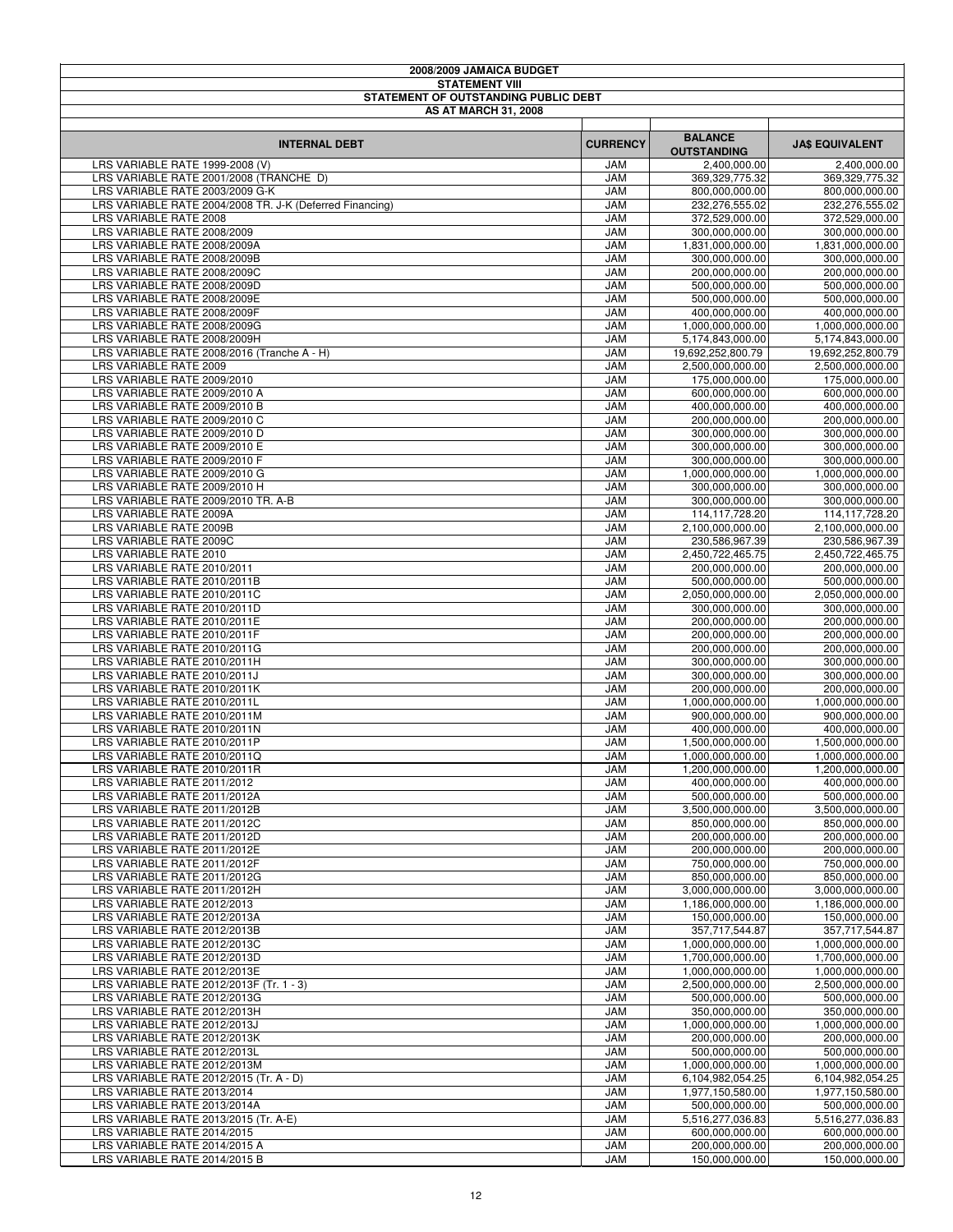| 2008/2009 JAMAICA BUDGET                                       |                          |                                    |                                    |
|----------------------------------------------------------------|--------------------------|------------------------------------|------------------------------------|
| <b>STATEMENT VIII</b>                                          |                          |                                    |                                    |
| STATEMENT OF OUTSTANDING PUBLIC DEBT                           |                          |                                    |                                    |
| <b>AS AT MARCH 31, 2008</b>                                    |                          |                                    |                                    |
|                                                                |                          | <b>BALANCE</b>                     |                                    |
| <b>INTERNAL DEBT</b>                                           | <b>CURRENCY</b>          | <b>OUTSTANDING</b>                 | <b>JA\$ EQUIVALENT</b>             |
| LRS VARIABLE RATE 2014/2016 (Tr. A-C)                          | <b>JAM</b>               | 7,538,969,993.72                   | 7,538,969,993.72                   |
| LRS VARIABLE RATE 2014/2018 (Tr. A-E)                          | <b>JAM</b>               | 1,598,504,646.56                   | 1,598,504,646.56                   |
| LRS VARIABLE RATE 2015/2016A                                   | <b>JAM</b>               | 340,000,000.00                     | 340,000,000.00                     |
| LRS VARIABLE RATE 2015/2016B                                   | <b>JAM</b>               | 1,500,000,000.00                   | 1,500,000,000.00                   |
| LRS VARIABLE RATE 2015/2016C                                   | <b>JAM</b>               | 250,000,000.00                     | 250,000,000.00                     |
| LRS VARIABLE RATE 2015/2016D                                   | <b>JAM</b>               | 300,000,000.00                     | 300,000,000.00                     |
| LRS VARIABLE RATE 2016/2017                                    | <b>JAM</b>               | 600,000,000.00                     | 600,000,000.00                     |
| LRS VARIABLE RATE 2016/2017 A                                  | <b>JAM</b>               | 100,000,000.00                     | 100,000,000.00                     |
| LRS VARIABLE RATE 2016/2017 B                                  | <b>JAM</b>               | 1,750,000,000.00                   | 1,750,000,000.00                   |
| LRS VARIABLE RATE 2016/2017 C<br>LRS VARIABLE RATE 2016/2017 D | <b>JAM</b><br><b>JAM</b> | 300,000,000.00<br>2,240,000,000.00 | 300,000,000.00<br>2,240,000,000.00 |
| LRS VARIABLE RATE 2017/2018 (Deferred Financing)               | <b>JAM</b>               | 137,433,290.66                     | 137,433,290.66                     |
| LRS VARIABLE RATE 2017/2018A                                   | <b>JAM</b>               | 300,000,000.00                     | 300,000,000.00                     |
| LRS VARIABLE RATE 2017/2018B                                   | <b>JAM</b>               | 500,000,000.00                     | 500,000,000.00                     |
| LRS VARIABLE RATE 2017/2018C (Deferred Financing)              | <b>JAM</b>               | 137,755,369.31                     | 137,755,369.31                     |
| LRS VARIABLE RATE 2017/2018D                                   | <b>JAM</b>               | 122,022,326.08                     | 122,022,326.08                     |
| LRS VARIABLE RATE 2017/2018E                                   | <b>JAM</b>               | 500,000,000.00                     | 500,000,000.00                     |
| LRS VARIABLE RATE 2017/2018 F                                  | <b>JAM</b>               | 874,178,000.00                     | 874,178,000.00                     |
| LRS VARIABLE RATE 2018/2019                                    | <b>JAM</b>               | 200,000,000.00                     | 200,000,000.00                     |
| LRS VARIABLE RATE 2018/2019A                                   | <b>JAM</b>               | 150,000,000.00                     | 150,000,000.00                     |
| LRS VARIABLE RATE 2018/2019B                                   | <b>JAM</b>               | 100,000,000.00                     | 100,000,000.00                     |
| LRS VARIABLE RATE 2018/2021 (Tr. A-D)                          | <b>JAM</b>               | 8,666,573,800.00                   | 8,666,573,800.00                   |
| LRS VARIABLE RATE 2019/2020                                    | <b>JAM</b>               | 250,000,000.00                     | 250,000,000.00                     |
| LRS VARIABLE RATE 2019/2020 A TR. A                            | <b>JAM</b>               | 577,000,000.00                     | 577,000,000.00                     |
| LRS VARIABLE RATE 2019/2020B                                   | <b>JAM</b>               | 500,000,000.00                     | 500,000,000.00                     |
| LRS VARIABLE RATE 2019/2020 C                                  | <b>JAM</b>               | 250,000,000.00                     | 250,000,000.00                     |
| LRS VARIABLE RATE 2019/2022 (Tr. A-D)                          | <b>JAM</b>               | 7,308,790,790.44                   | 7,308,790,790.44                   |
| LRS VARIABLE RATE 2020/2021                                    | <b>JAM</b>               | 150,000,000.00                     | 150,000,000.00                     |
| LRS VARIABLE RATE 2020/2021 A                                  | <b>JAM</b>               | 250,000,000.00                     | 250,000,000.00                     |
| LRS VARIABLE RATE 2020/2021 B                                  | <b>JAM</b>               | 400,000,000.00                     | 400,000,000.00                     |
| LRS VARIABLE RATE 2021/2022<br>LRS VARIABLE RATE 2021/2022A    | <b>JAM</b><br><b>JAM</b> | 530,000,000.00<br>2,499,108,333.86 | 530,000,000.00<br>2,499,108,333.86 |
| LRS VARIABLE RATE 2021/2022B                                   | <b>JAM</b>               | 397,000,000.00                     | 397,000,000.00                     |
| LRS VARIABLE RATE 2022/2023                                    | <b>JAM</b>               | 750,000,000.00                     | 750,000,000.00                     |
| LRS VARIABLE RATE 2022/2023A                                   | <b>JAM</b>               | 600,000,000.00                     | 600,000,000.00                     |
| LRS VARIABLE RATE 2022/2023B                                   | <b>JAM</b>               | 610,000,000.00                     | 610,000,000.00                     |
| LRS VARIABLE RATE 2022/2023C                                   | <b>JAM</b>               | 100,000,000.00                     | 100,000,000.00                     |
| LRS VARIABLE RATE 2022/2023D                                   | <b>JAM</b>               | 1,150,000,000.00                   | 1,150,000,000.00                   |
| LRS VARIABLE RATE 2022/2027 (Tr. A-F)                          | <b>JAM</b>               | 7,621,968,116.75                   | 7,621,968,116.75                   |
| LRS VARIABLE RATE 2023/2024                                    | <b>JAM</b>               | 200,000,000.00                     | 200,000,000.00                     |
| LRS VARIABLE RATE 2023/2024A                                   | <b>JAM</b>               | 150,000,000.00                     | 150,000,000.00                     |
| LRS VARIABLE RATE 2023/2028 (Tr. A-F)                          | <b>JAM</b>               | 7,960,305,500.93                   | 7,960,305,500.93                   |
| LRS VARIABLE RATE 2024/2025                                    | <b>JAM</b>               | 150,000,000.00                     | 150,000,000.00                     |
| LRS VARIABLE RATE 2024/2025A                                   | <b>JAM</b>               | 534,900,000.00                     | 534,900,000.00                     |
| LRS VARIABLE RATE 2025/2026                                    | <b>JAM</b>               | 200,000,000.00                     | 200,000,000.00                     |
| LRS VARIABLE RATE 2026/2027                                    | JAM                      | 1,000,000,000.00                   | 1,000,000,000.00                   |
| LRS VARIABLE RATE 2027/2028                                    | JAM                      | 125,000,000.00                     | 125,000,000.00                     |
| LRS VARIABLE RATE 2027/2028A                                   | <b>JAM</b>               | 1,075,000,000.00                   | 1,075,000,000.00                   |
| LRS VARIABLE RATE 2027/2028B                                   | <b>JAM</b>               | 1,050,218,000.00                   | 1,050,218,000.00                   |
| LRS VARIABLE RATE 2028/2029                                    | <b>JAM</b>               | 300,000,000.00                     | 300,000,000.00                     |
| LRS VARIABLE RATE 2028/2029A                                   | <b>JAM</b>               | 700,000,000.00                     | 700,000,000.00                     |
| LRS VARIABLE RATE 2030/2031                                    | <b>JAM</b>               | 150,000,000.00                     | 150,000,000.00                     |
| LRS VARIABLE RATE 2031/2032<br>LRS VARIABLE RATE 2032/2033     | <b>JAM</b><br><b>JAM</b> | 1,000,000,000.00<br>275,000,000.00 | 1,000,000,000.00                   |
| LRS VARIABLE RATE 2032/2033A Tr. 1                             | <b>JAM</b>               | 202,576,640.76                     | 275,000,000.00<br>202,576,640.76   |
| LRS VARIABLE RATE 2032/2033A Tr. 2                             | <b>JAM</b>               | 250,000,000.00                     | 250,000,000.00                     |
| SUB-TOTAL (c) Local Registered Stock                           | <b>JAM</b>               | 223,581,625,744.81                 | 223,581,625,744.81                 |
|                                                                |                          |                                    |                                    |
| (d) US\$ Indexed Bonds                                         |                          |                                    |                                    |
| GOJ FIXED RATE US DOLLAR INDEXED BOND - 10.5% DUE 2008         | US\$                     | 61,767,700.00                      | 4,426,895,228.32                   |
| GOJ FIXED RATE US DOLLAR INDEXED BOND - 10.125% DUE 2009       | US\$                     | 47,368,000.00                      | 3,388,111,801.60                   |
| GOJ FIXED RATE US DOLLAR INDEXED BOND - 10.125% DUE 2010       | US\$                     | 55,285,200.00                      | 3,954,408,853.53                   |
| GOJ FIXED RATE US DOLLAR INDEXED BOND - 7.50% DUE 2012         | US\$                     | 85,000,000.00                      | 6,073,770,795.00                   |
| SUB-TOTAL (d) US\$ Indexed Bonds                               | US\$                     | 249,420,900.00                     | 17,843,186,678.45                  |
|                                                                |                          |                                    |                                    |
| (e) US\$ Denominated Bonds                                     |                          |                                    |                                    |
| GOJ FIXED RATE US\$ DENOMINATED BOND ISSUE - 11.75% DUE 2006   | <b>US</b>                | 131,121,000.00                     | 9,321,234,544.80                   |
| GOJ FIXED RATE LOCAL US DOLLAR BOND ISSUE -10.5% DUE 2009      | <b>US</b>                | 115,843,000.00                     | 8,235,139,858.40                   |
| GOJ FIXED RATE LOCAL US DOLLAR BOND ISSUE -10.5% 2009A         | US                       | 18,855,000.00                      | 1,340,379,324.00                   |
| GOJ FIXED RATE LOCAL US DOLLAR BOND ISSUE - 8.125% DUE 2010    | US                       | 96,519,000.00                      | 6,861,419,887.20                   |
| GOJ FIXED RATE LOCAL US DOLLAR BOND ISSUE - 8.625% DUE 2010    | US                       | 20,000,000.00                      | 1,421,776,000.00                   |
| GOJ FIXED RATE LOCAL US DOLLAR BOND ISSUE -9.9% DUE 2010       | US                       | 86,069,000.00                      | 6,118,541,927.20                   |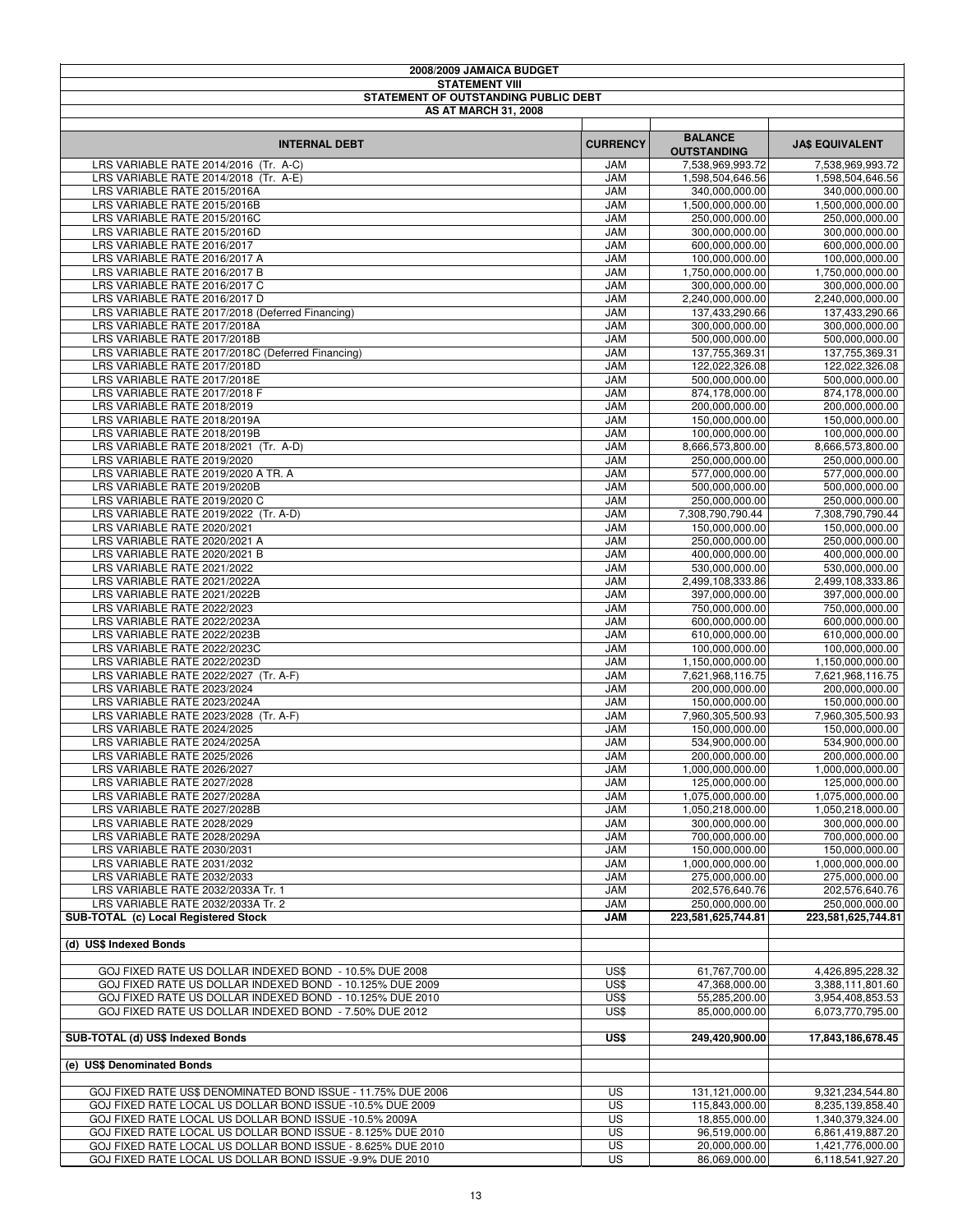| 2008/2009 JAMAICA BUDGET                                                                                           |                          |                                       |                                       |
|--------------------------------------------------------------------------------------------------------------------|--------------------------|---------------------------------------|---------------------------------------|
| <b>STATEMENT VIII</b>                                                                                              |                          |                                       |                                       |
| STATEMENT OF OUTSTANDING PUBLIC DEBT                                                                               |                          |                                       |                                       |
| <b>AS AT MARCH 31, 2008</b>                                                                                        |                          |                                       |                                       |
|                                                                                                                    |                          |                                       |                                       |
| <b>INTERNAL DEBT</b>                                                                                               | <b>CURRENCY</b>          | <b>BALANCE</b>                        | <b>JA\$ EQUIVALENT</b>                |
|                                                                                                                    |                          | <b>OUTSTANDING</b>                    |                                       |
| GOJ FIXED RATE LOCAL US DOLLAR BOND ISSUE - 8.125% DUE 2011                                                        | US.                      | 150,000,000.00                        | 10,663,320,000.00                     |
| GOJ NON-INTEREST BEARING LOCAL US DOLLAR PRO NOTE - DUE 2011<br>GOJ VARIABLE RATE LOCAL US\$0.864mn NOTE DUE 2011  | <b>US</b><br>US          | 3,920,000.00<br>634,955.17            | 278,668,096.00                        |
| GOJ FIXED RATE LOCAL US\$17.2mn LOAN - 9.25% DUE 2012                                                              | <b>US</b>                | 9,611,764.05                          | 45,138,201.09<br>683,288,772.20       |
| GOJ FIXED RATE LOCAL US DOLLAR BOND ISSUE - 7.5% DUE 2012                                                          | <b>US</b>                | 59,285,000.00                         | 4,214,499,508.00                      |
| GOJ FIXED RATE LOCAL US DOLLAR BOND ISSUE -11.125% DUE 2022                                                        | <b>US</b>                | 10,000,000.00                         | 710,888,000.00                        |
|                                                                                                                    |                          |                                       |                                       |
| SUB-TOTAL (e) US\$ Denominated Bonds                                                                               | US\$                     | 701,858,719.22                        | 49.894.294.118.89                     |
|                                                                                                                    |                          |                                       |                                       |
| (f) Euro Denominated Loan                                                                                          |                          |                                       |                                       |
|                                                                                                                    |                          |                                       |                                       |
| FR EURO 3.85mn 9.25% LOAN DUE 2012                                                                                 | <b>EURO</b>              | 3,850,000.00                          | 433,533,100.00                        |
|                                                                                                                    |                          |                                       |                                       |
| SUB-TOTAL (f) Euro Denominated Ioan                                                                                | Euro                     | 3,850,000.00                          | 433,533,100.00                        |
|                                                                                                                    |                          |                                       |                                       |
| (g) Investment Debenture                                                                                           |                          |                                       |                                       |
|                                                                                                                    |                          |                                       |                                       |
| GOJ INVESTMENT DEBENTURE FR 13.75% 2008 SERIES Au                                                                  | JAM                      | 4,511,104,648.18                      | 4,511,104,648.18                      |
| GOJ INVESTMENT DEBENTURE FR 13.65% 2008 SERIES Av                                                                  | <b>JAM</b>               | 2,709,443,219.03                      | 2,709,443,219.03                      |
| GOJ INVESTMENT DEBENTURE FR 12.875% 2008 SERIES AV                                                                 | <b>JAM</b>               | 567,034,000.00                        | 567,034,000.00                        |
| GOJ INVESTMENT DEBENTURE FR 12.875% 2008 SERIES Az                                                                 | <b>JAM</b>               | 2,563,266,031.25                      | 2,563,266,031.25                      |
| GOJ INVESTMENT DEBENTURE FR 12.625% 2008 SERIES Ba<br>GOJ INVESTMENT DEBENTURE FR 14.00% 2008 SERIES Bc            | <b>JAM</b><br><b>JAM</b> | 3,651,720,000.00<br>7,106,910,000.00  | 3,651,720,000.00<br>7,106,910,000.00  |
| GOJ INVESTMENT DEBENTURE FR 13.80% 2009 SERIES Ax                                                                  | <b>JAM</b>               | 1.388.311.000.00                      | 1,388,311,000.00                      |
| GOJ INVESTMENT DEBENTURE FR 15.00% 2009 SERIES As                                                                  | <b>JAM</b>               | 1,364,556,000.00                      | 1,364,556,000.00                      |
| GOJ INVESTMENT DEBENTURE FR 14.625% 2009 SERIES At                                                                 | <b>JAM</b>               | 6,792,307,083.34                      | 6,792,307,083.34                      |
| GOJ INVESTMENT DEBENTURE FR 13.00% 2009 SERIES Bb                                                                  | <b>JAM</b>               | 3,956,414,000.00                      | 3,956,414,000.00                      |
| GOJ VARIABLE RATE INVESTMENT BOND 2008/2009 SERIES "Ap "                                                           | JAM                      | 1,996,956,000.00                      | 1,996,956,000.00                      |
| GOJ VARIABLE RATE INVESTMENT BOND 2008/2009 SERIES "An "                                                           | <b>JAM</b>               | 9,696,314,000.00                      | 9,696,314,000.00                      |
| GOJ VARIABLE RATE INVESTMENT BOND 2008/2009 SERIES "L "                                                            | <b>JAM</b>               | 2,492,434,000.00                      | 2,492,434,000.00                      |
| GOJ VARIABLE RATE INVESTMENT BOND 2008/2009 SERIES "S "                                                            | <b>JAM</b>               | 2,774,739,000.00                      | 2,774,739,000.00                      |
| GOJ VARIABLE RATE INVESTMENT BOND 2008/2009 SERIES "V "                                                            | <b>JAM</b>               | 2,626,260,000.00                      | 2,626,260,000.00                      |
| GOJ VARIABLE RATE INVESTMENT BOND 2008/2009 SERIES "W "                                                            | <b>JAM</b>               | 3,523,296,031.26                      | 3,523,296,031.26                      |
| GOJ VARIABLE RATE INVESTMENT BOND 2009/2010 SERIES "J "                                                            | <b>JAM</b>               | 1,113,957,000.00                      | 1,113,957,000.00                      |
| GOJ VARIABLE RATE INVESTMENT BOND 2009/2010 SERIES "Ag "                                                           | <b>JAM</b>               | 7,866,607,000.00                      | 7,866,607,000.00                      |
| GOJ VARIABLE RATE INVESTMENT BOND 2009/2010 SERIES "R "                                                            | <b>JAM</b>               | 4,064,569,000.00                      | 4,064,569,000.00                      |
| GOJ VARIABLE RATE INVESTMENT BOND 2010/2011 SERIES "Ar "                                                           | <b>JAM</b>               | 5,095,055,000.00                      | 5,095,055,000.00                      |
| GOJ VARIABLE RATE INVESTMENT BOND 2010/2011 SERIES "At "                                                           | <b>JAM</b>               | 5,706,346,000.00                      | 5,706,346,000.00                      |
| GOJ VARIABLE RATE INVESTMENT BOND 2010/2011 SERIES "U "                                                            | <b>JAM</b>               | 2,998,028,000.00                      | 2,998,028,000.00                      |
| GOJ VARIABLE RATE INVESTMENT BOND 2010/2011 SERIES "Au "                                                           | <b>JAM</b>               | 4,882,040,000.00                      | 4,882,040,000.00                      |
| GOJ VARIABLE RATE INVESTMENT BOND 2011/2012 SERIES "N "                                                            | <b>JAM</b>               | 4,767,153,000.00                      | 4,767,153,000.00                      |
| GOJ VARIABLE RATE INVESTMENT BOND 2011/2012 SERIES "P "<br>GOJ VARIABLE RATE INVESTMENT BOND 2011/2012 SERIES "T " | <b>JAM</b>               | 5,312,212,000.00                      | 5,312,212,000.00                      |
| GOJ VARIABLE RATE INVESTMENT BOND 2012/2013 SERIES "Ag "                                                           | <b>JAM</b><br><b>JAM</b> | 5,550,707,000.00<br>10,483,515,000.00 | 5,550,707,000.00<br>10,483,515,000.00 |
| GOJ VARIABLE RATE INVESTMENT BOND 2012/2013 SERIES "AI"                                                            | <b>MAL</b>               | 6,377,369,000.00                      | 6,377,369,000.00                      |
| GOJ VARIABLE RATE INVESTMENT BOND 2013/2014 SERIES "As "                                                           | JAM                      | 4,830,592,000.00                      | 4,830,592,000.00                      |
| GOJ VARIABLE RATE INVESTMENT BOND 2014/2015 SERIES "Ae "                                                           | JAM                      | 6,108,138,000.00                      | 6,108,138,000.00                      |
| GOJ VARIABLE RATE INVESTMENT BOND 2014/2015 SERIES "Ak "                                                           | <b>JAM</b>               | 6,113,302,000.00                      | 6,113,302,000.00                      |
| GOJ VARIABLE RATE INVESTMENT BOND 2014/2015 SERIES "Am "                                                           | <b>JAM</b>               | 1,553,944,000.00                      | 1,553,944,000.00                      |
| GOJ VARIABLE RATE INVESTMENT BOND 2015/2016 SERIES "Y "                                                            | <b>JAM</b>               | 8,091,093,000.00                      | 8,091,093,000.00                      |
| GOJ VARIABLE RATE INVESTMENT BOND 2016/2017 SERIES "Z "                                                            | <b>JAM</b>               | 5,468,805,000.00                      | 5,468,805,000.00                      |
| GOJ VARIABLE RATE INVESTMENT BOND 2016/2017 SERIES "Ah "                                                           | <b>JAM</b>               | 10,072,956,000.00                     | 10,072,956,000.00                     |
| GOJ VARIABLE RATE INVESTMENT BOND 2017/2018 SERIES "Aj "                                                           | <b>JAM</b>               | 12,706,123,000.00                     | 12,706,123,000.00                     |
| GOJ VARIABLE RATE INVESTMENT BOND 2018/2019 SERIES "X"                                                             | <b>JAM</b>               | 3,046,687,000.00                      | 3,046,687,000.00                      |
| GOJ VARIABLE RATE INVESTMENT BOND 2018/2019 SERIES "Ab "                                                           | <b>JAM</b>               | 8.636,469,000.00                      | 8,636,469,000.00                      |
| GOJ VARIABLE RATE INVESTMENT BOND 2018/2019 SERIES "Af "                                                           | <b>JAM</b>               | 8.838,963,000.00                      | 8,838,963,000.00                      |
| GOJ VARIABLE RATE INVESTMENT BOND 2021/2022 SERIES "Aa "                                                           | <b>JAM</b>               | 12,841,494,000.00                     | 12,841,494,000.00                     |
| GOJ VARIABLE RATE INVESTMENT BOND 2022/2023 SERIES "Ac "                                                           | <b>JAM</b>               | 8,586,436,250.00                      | 8,586,436,250.00                      |
| GOJ VARIABLE RATE INVESTMENT BOND 2026/2027 SERIES "Ad "                                                           | <b>JAM</b>               | 1,880,072,000.00                      | 1,880,072,000.00                      |
| GOJ FIXED RATE 16.125% REGISTERED BOND 2009 SERIES "D "                                                            | <b>JAM</b>               | 4,205,522,000.00                      | 4,205,522,000.00                      |
| GOJ FIXED RATE 14.875% REGISTERED BOND 2009 SERIES "E"                                                             | <b>JAM</b>               | 1,719,280,000.00                      | 1,719,280,000.00                      |
| GOJ FIXED RATE 17.125% REGISTERED BOND 2010 SERIES "A "                                                            | MAU                      | 895,009,000.00                        | 895,009,000.00                        |
| GOJ FIXED RATE 14.000% REGISTERED BOND 2011 SERIES "H "                                                            | <b>JAM</b><br><b>JAM</b> | 14,292,575,000.00                     | 14,292,575,000.00                     |
| GOJ FIXED RATE 14.125% REGISTERED BOND 2012 SERIES "F"<br>GOJ FIXED RATE 12.750% REGISTERED BOND 2012 SERIES "L"   | <b>JAM</b>               | 912,537,000.00<br>8,652,020,000.00    | 912,537,000.00<br>8,652,020,000.00    |
| GOJ FIXED RATE 13.875% REGISTERED BOND 2013 SERIES "J"                                                             | <b>JAM</b>               | 3,102,606,000.00                      | 3,102,606,000.00                      |
| GOJ FIXED RATE 14.500% REGISTERED BOND 2013 SERIES "Q"                                                             | <b>JAM</b>               | 2,846,580,000.00                      | 2,846,580,000.00                      |
| GOJ FIXED RATE 13.625% REGISTERED BOND 2014 SERIES "K"                                                             | <b>JAM</b>               | 763,332,000.00                        | 763,332,000.00                        |
| GOJ FIXED RATE 17.000% REGISTERED BOND 2014 SERIES "B"                                                             | <b>JAM</b>               | 597,496,000.00                        | 597,496,000.00                        |
| GOJ FIXED RATE 12.850% REGISTERED BOND 2022 SERIES "N"                                                             | JAM                      | 689,909,000.00                        | 689,909,000.00                        |
| GOJ FIXED RATE 14.400% REGISTERED BOND 2027 SERIES "P"                                                             | JAM                      | 1,479,221,000.00                      | 1,479,221,000.00                      |
| GOJ FIXED RATE 13.375% REGISTERED BOND 2027 SERIES "M"                                                             | <b>JAM</b>               | 530,051,000.00                        | 530,051,000.00                        |
| GOJ FIXED RATE 15.50% REGISTERED BOND 2028 SERIES "R"                                                              | <b>JAM</b>               | 60,080,000.00                         | 60,080,000.00                         |
|                                                                                                                    |                          |                                       |                                       |
| SUB-TOTAL (f) Investment Debenture                                                                                 | <b>JAM</b>               |                                       | 261,459,915,263.06                    |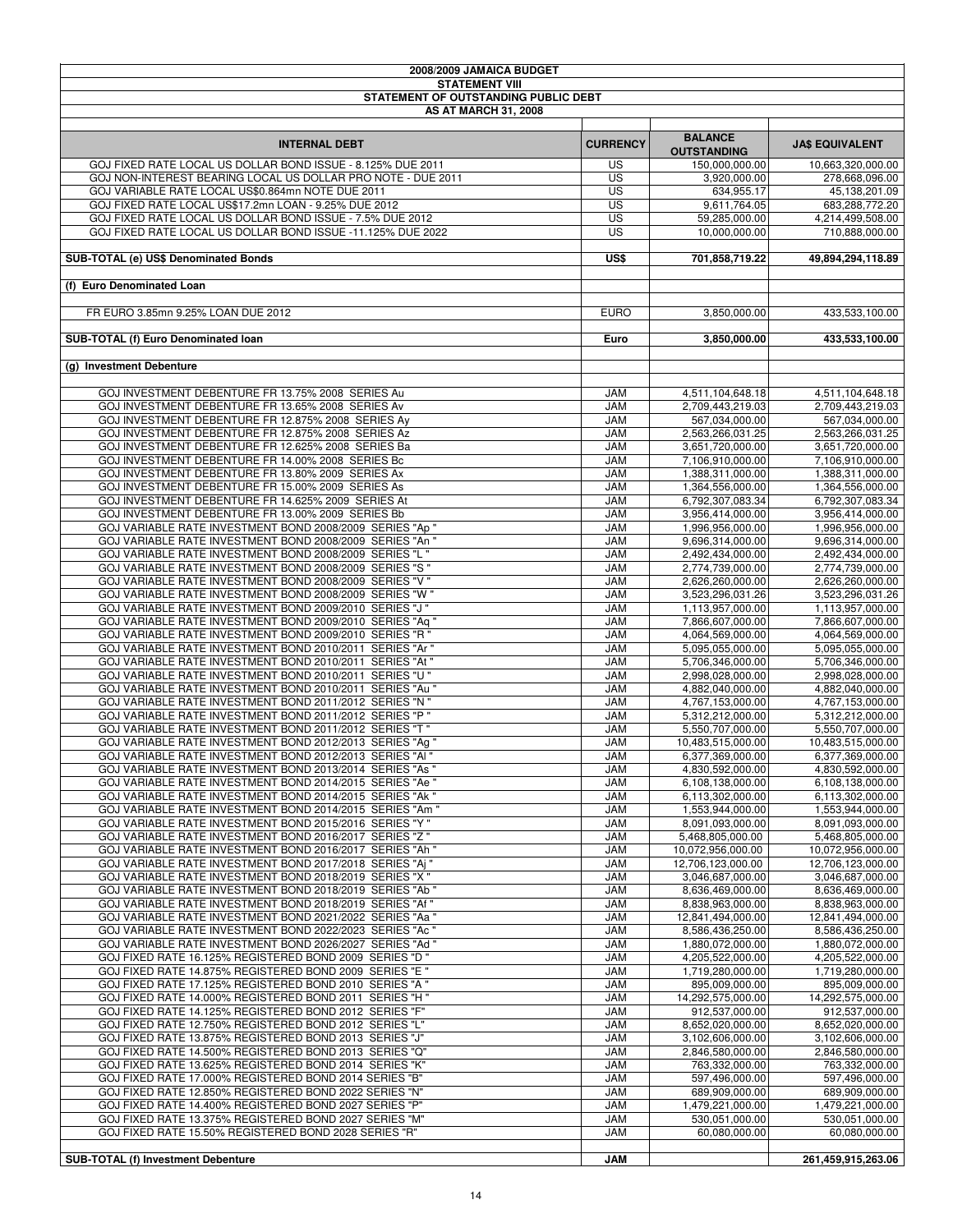| 2008/2009 JAMAICA BUDGET                                                                     |                 |                    |                        |
|----------------------------------------------------------------------------------------------|-----------------|--------------------|------------------------|
| <b>STATEMENT VIII</b>                                                                        |                 |                    |                        |
| STATEMENT OF OUTSTANDING PUBLIC DEBT                                                         |                 |                    |                        |
| <b>AS AT MARCH 31, 2008</b>                                                                  |                 |                    |                        |
|                                                                                              |                 | <b>BALANCE</b>     |                        |
| <b>INTERNAL DEBT</b>                                                                         | <b>CURRENCY</b> | <b>OUTSTANDING</b> | <b>JA\$ EQUIVALENT</b> |
| SUB-TOTAL CATEGORY II (MARKET LOANS)                                                         | <b>JAM</b>      |                    | 557,790,142,505.21     |
|                                                                                              |                 |                    |                        |
| Iш<br>INSTITUTIONAL LOANS (LOCAL)                                                            |                 |                    |                        |
|                                                                                              |                 |                    |                        |
| (a) COMMERCIAL BANKS                                                                         |                 |                    |                        |
| BANK OF NOVA SCOTIA JAMAICA LIMITED - (\$2.971bn CREDIT FACILITY TO UHWI/UWI)                | <b>JAM</b>      | 330,140,444.44     | 330, 140, 444. 44      |
| BANK OF NOVA SCOTIA JAMAICA LIMITED - (WIHCON - \$3.85bn Infrastructure) (Deferred Financing | <b>JAM</b>      | 1,155,814,243.20   | 1,155,814,243.20       |
| BANK OF NOVA SCOTIA JAMAICA LIMITED - (Assumption of SCJ Debt - \$4,175.00Mn)                | <b>JAM</b>      | 332,003,323.36     | 332,003,323.36         |
|                                                                                              |                 |                    |                        |
| SUB-TOTAL BANK OF NOVA SCOTIA JA, LTD.                                                       | <b>MAL</b>      |                    | 1,817,958,011.00       |
|                                                                                              |                 |                    |                        |
| NATIONAL COMMERCIAL BANK (UWI/UHWI \$2.7bn)                                                  | <b>JAM</b>      | 1,125,000,000.00   | 1,125,000,000.00       |
| NATIONAL COMMERCIAL BANK (JUTC - \$498.12mn)                                                 | <b>JAM</b>      | 38,317,070.62      | 38,317,070.62          |
| NATIONAL COMMERCIAL BANK (NWC - Collaborative Programme - \$165.0mn)                         | <b>JAM</b>      | 34,375,000.00      | 34,375,000.00          |
| NATIONAL COMMERCIAL BANK (NWC - Collaborative Programme - \$405.0mn)                         | <b>JAM</b>      | 84,375,000.00      | 84,375,000.00          |
|                                                                                              |                 |                    |                        |
| SUB-TOTAL NATIONAL COMMERCIAL BANK JA. LTD.                                                  | <b>JAM</b>      |                    | 1,282,067,070.62       |
|                                                                                              | <b>JAM</b>      |                    | 400.000.000.00         |
| FIRST CARIBBEAN INTERNATIONAL BANK (Budgetary Support)                                       |                 | 400.000.000.00     |                        |
| SUB-TOTAL FIRST CARIBBEAN INTERNATIONAL BANK                                                 | <b>JAM</b>      |                    | 400,000,000.00         |
|                                                                                              |                 |                    |                        |
| FIRST GLOBAL BANK (Assumption of JUTC's Debt)                                                | <b>JAM</b>      | 560,000,000.00     | 560,000,000.00         |
| FIRST GLOBAL BANK (Assumption of JUTC's Debt)                                                | <b>JAM</b>      | 127.777.777.78     | 127.777.777.78         |
|                                                                                              |                 |                    |                        |
| SUB-TOTAL FIRST GLOBAL BANK                                                                  | <b>JAM</b>      |                    | 687,777,777.78         |
|                                                                                              |                 |                    |                        |
| SUB-TOTAL (a) COMMERCIAL BANKS                                                               | <b>JAM</b>      |                    | 4,187,802,859.40       |
| (b) PUBLIC SECTOR ENTITIES                                                                   |                 |                    |                        |
|                                                                                              |                 |                    |                        |
| N.I.F. - PROMISSORY NOTE \$134.29Mn DUE 2019 (Re: W/H Tax on LRS)                            | <b>JAM</b>      | 59,091,846.80      | 59,091,846.80          |
|                                                                                              |                 |                    |                        |
| SUB-TOTAL NATIONAL INSURANCE FUND (NIF)                                                      | <b>JAM</b>      |                    | 59,091,846.80          |
|                                                                                              |                 |                    |                        |
| NATIONAL HOUSING TRUST (Stadium Gardens)                                                     | <b>JAM</b>      | 1.022.694.65       | 1,022,694.65           |
| NATIONAL HOUSING TRUST (JDF Housing Stock)                                                   | <b>JAM</b>      | 69,876,360.92      | 69,876,360.92          |
|                                                                                              |                 |                    |                        |
| SUB-TOTAL NATIONAL HOUSING TRUST                                                             | <b>JAM</b>      |                    | 70,899,055.57          |
|                                                                                              |                 |                    |                        |
| SUB-TOTAL (b) PUBLIC SECTOR ENTITIES                                                         | <b>JAM</b>      |                    | 129,990,902.37         |
| SUB-TOTAL CATEGORY III (INSTITUTIONAL LOANS - LOCAL)                                         | <b>JAM</b>      |                    | 4,317,793,761.77       |
|                                                                                              |                 |                    |                        |
|                                                                                              |                 |                    |                        |
| <b>TOTAL INTERNAL DEBT</b>                                                                   | <b>JAM</b>      |                    | 562,108,091,099.98     |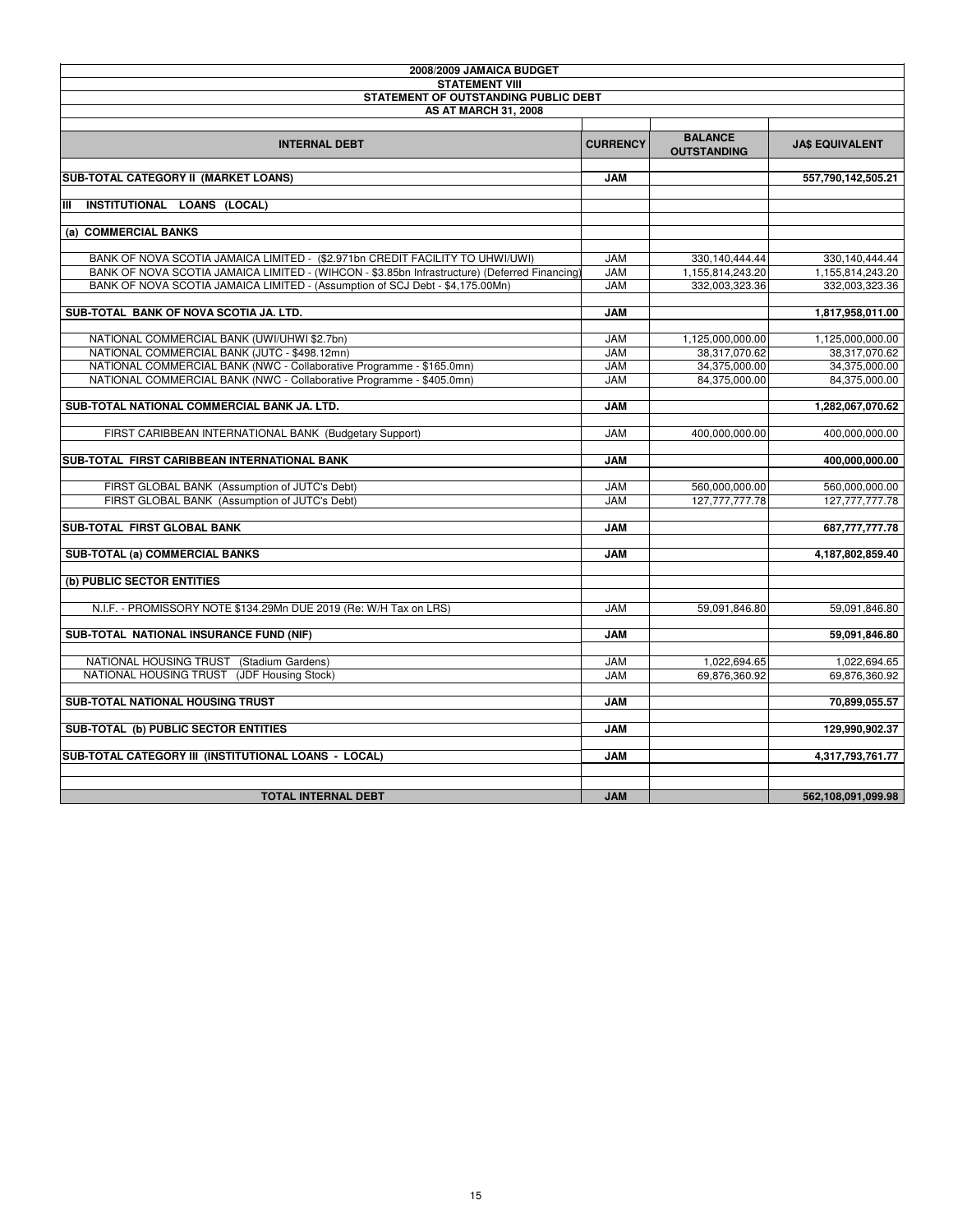| 2008/2009 JAMAICA BUDGET |                                                                                              |                            |                                  |                                        |
|--------------------------|----------------------------------------------------------------------------------------------|----------------------------|----------------------------------|----------------------------------------|
|                          | <b>STATEMENT VIII</b><br>STATEMENT OF OUTSTANDING PUBLIC DEBT                                |                            |                                  |                                        |
|                          | <b>AS AT MARCH 31, 2008</b>                                                                  |                            |                                  |                                        |
|                          |                                                                                              |                            |                                  |                                        |
|                          |                                                                                              | <b>CURRENCY</b>            | <b>BALANCE</b>                   | <b>JA\$ EQUIVALENT</b>                 |
|                          | <b>EXTERNAL DEBT</b>                                                                         |                            |                                  |                                        |
|                          |                                                                                              |                            |                                  |                                        |
|                          | <b>FOREIGN CURRENCY OBLIGATIONS TO COMMERCIAL ENTERPRISES</b>                                |                            |                                  |                                        |
|                          |                                                                                              |                            |                                  |                                        |
| 1)                       | <b>BANQUE PARIBAS</b>                                                                        |                            |                                  |                                        |
|                          | NWC/GOJ - BUYER'S CREDIT (GREAT RIVER)<br>FINANCING OF 17 RENAULT GARBAGE COMPACTORS         | <b>EURO</b><br><b>US</b>   | 4,824,900.00<br>378,292.00       | 540,617,982.75<br>26,892,324.33        |
|                          | FRENCH BUYER CREDIT LOAN AGREEMENT                                                           | US                         |                                  |                                        |
|                          |                                                                                              |                            |                                  |                                        |
|                          | TOTAL BANQUE PARIBAS                                                                         |                            |                                  | 567,510,307.08                         |
|                          |                                                                                              |                            |                                  |                                        |
| (2)                      | <b>PANAMA</b><br><b>ITOCHU LATIN AMERICA SA</b>                                              |                            |                                  |                                        |
|                          | PURCHASE OF MERCEDES BENZ AND SPARE PARTS                                                    | <b>US</b>                  | 18,109.00                        | 1,287,347.08                           |
|                          | PURCHASE OF 9 VOLVO BUSES AND SPARE PARTS                                                    | <b>US</b>                  | 318,182.00                       | 22,619,176.56                          |
|                          |                                                                                              |                            |                                  |                                        |
|                          | TOTAL - PANAMA                                                                               |                            |                                  | 1,287,347.08                           |
|                          |                                                                                              |                            |                                  |                                        |
| 3)                       | UNITED STATES EXPORT IMPORT BANK<br>R-192 1992/95 PARIS CLUB RESCHEDULING                    |                            | 3,247,607.52                     | 230,868,521.47                         |
|                          |                                                                                              | US                         |                                  |                                        |
|                          | TOTAL - UNITED STATES EXPORT IMPORT BANK                                                     |                            |                                  | 230,868,521.47                         |
|                          |                                                                                              |                            |                                  |                                        |
| 4)                       | <b>BOND HOLDERS</b>                                                                          |                            |                                  |                                        |
|                          | US50M BOND (9%) 2008                                                                         | US                         | 50,000,000.00                    | 3,554,440,000.00                       |
|                          | US\$300M 9% NOTES DUE 2015<br>EURO 150M BOND 10.50% 2014                                     | <b>US</b><br><b>EURO</b>   | 300,000,000.00<br>150,000,000.00 | 21,326,640,000.00<br>16,807,125,000.00 |
|                          | EURO 200M BOND 10.50% 2009                                                                   | <b>EURO</b>                | 200,000,000.00                   | 22,409,500,000.00                      |
|                          | EURO 200M BOND 11% 2012                                                                      | <b>EURO</b>                | 200,000,000.00                   | 22,409,500,000.00                      |
|                          | US250M BOND (11.625%) 2022                                                                   | US                         | 250,000,000.00                   | 17,772,200,000.00                      |
|                          | US300M BOND (10.625%) 2017                                                                   | US                         | 425,000,000.00                   | 30,212,740,000.00                      |
|                          | US400M BOND (11.75%) 2011                                                                    | <b>US</b>                  | 400,000,000.00                   | 28,435,520,000.00                      |
|                          | US\$250M 9.25% NOTES DUE 2025<br>US\$250M 8.5% BOND 2036                                     | <b>US</b><br><b>US</b>     | 250,000,000.00<br>250,000,000.00 | 17,772,200,000.00<br>17,772,200,000.00 |
|                          | US\$500M 8 % BOND 2039                                                                       | US                         | 500,000,000.00                   | 35,544,400,000.00                      |
|                          |                                                                                              |                            |                                  |                                        |
|                          | TOTAL - BOND HOLDERS                                                                         |                            |                                  | 234,016,465,000.00                     |
|                          |                                                                                              |                            |                                  |                                        |
|                          | 5) CITIBANK N.A.<br>PURCHASE OF STEEL BRIDGES & FLYOVERS (GUARANTEED)                        |                            |                                  |                                        |
|                          |                                                                                              | UK                         | 6,050,000.00                     | 853,982,910.00                         |
|                          | TOTAL - CITIBANK N.A                                                                         |                            |                                  | 853,982,910.00                         |
|                          |                                                                                              |                            |                                  |                                        |
|                          | 6) HSBC                                                                                      |                            |                                  |                                        |
|                          | HSBC - RURAL BRIDGE PROGRAM 7.5M                                                             | UK                         | 750,000.00                       | 105,865,650.00                         |
|                          | HSBC - RURAL BRIDGE PROGRAM ECDG GUARANTEE 15.3M                                             | UK                         | 5,399,871.61                     | 762,214,557.21                         |
|                          | TOTAL - HSBC                                                                                 |                            |                                  | 868,080,207.21                         |
|                          |                                                                                              |                            |                                  |                                        |
|                          | 7) ING BANK N.V.                                                                             |                            |                                  |                                        |
|                          | SUPPLY OF THREE DAMEN OFFSHORE SURVEILLANCE                                                  |                            |                                  |                                        |
|                          | <b>VESSELS FOR JDF</b>                                                                       | <b>US</b>                  | 16,865,484.93                    | 1,198,947,085.09                       |
|                          | TOTAL ING BANK N.V.                                                                          |                            |                                  | 1,198,947,085.09                       |
|                          |                                                                                              |                            |                                  |                                        |
|                          | 8) COMMERZBANK                                                                               |                            |                                  |                                        |
|                          | FINANCING OF HALF WAY TREE TRANSPORT CENTRE (1140A)                                          | <b>EURO</b>                | 40,896,003.37                    | 4,582,294,937.60                       |
|                          | FINANCING OF HALF WAY TREE TRANSPORT CENTRE (1140B)<br>LN FOR 50 BUSES FOR WORLD CUP CRICKET | <b>EURO</b>                | 9,359,721.00                     | 1,048,733,338.75                       |
|                          | FINANCING OF SPARE PARTS FOR VOLVO BUSES                                                     | <b>EURO</b><br><b>EURO</b> | 4,058,750.00<br>0.00             | 454.772.790.63                         |
|                          |                                                                                              |                            |                                  |                                        |
|                          | TOTAL - COMMERZBANK                                                                          |                            |                                  | 6,085,801,066.97                       |
|                          |                                                                                              |                            |                                  |                                        |
|                          | 9) NATIONAL CITY BANK                                                                        |                            |                                  |                                        |
|                          | ACQUISITION OF FIRE TRUCKS MSM 287094<br>ACQUISITION OF FIRE TRUCKS MSM MSM 299081           | <b>US</b>                  | 16,865,233.00                    | 1,198,929,175.69                       |
|                          | ACQUISITION OF FIRE TRUCKS(DP LOAN) MSM299081                                                | US<br>US                   | 0.00<br>389,127.66               | 27,662,618.40                          |
|                          |                                                                                              |                            |                                  |                                        |
|                          | TOTAL - NATIONAL CITY BANK                                                                   |                            |                                  | 1,226,591,794.09                       |
|                          |                                                                                              |                            |                                  |                                        |
|                          | 10) BANK OF NOVA SCOTIA                                                                      |                            |                                  |                                        |
|                          | RIVER TRAINING AND BRIDGE SURVEY (MURRAY PROGRAM)<br>BELL HELICOPTER FOR JDF                 | US<br><b>US</b>            | 12,193,660.00<br>14,100,000.00   | 866,832,657.01<br>1,002,352,080.00     |
|                          |                                                                                              |                            |                                  |                                        |
|                          | TOTAL - BANK OF NOVA SCOTIA                                                                  |                            |                                  | 1,869,184,737.01                       |
|                          |                                                                                              |                            |                                  |                                        |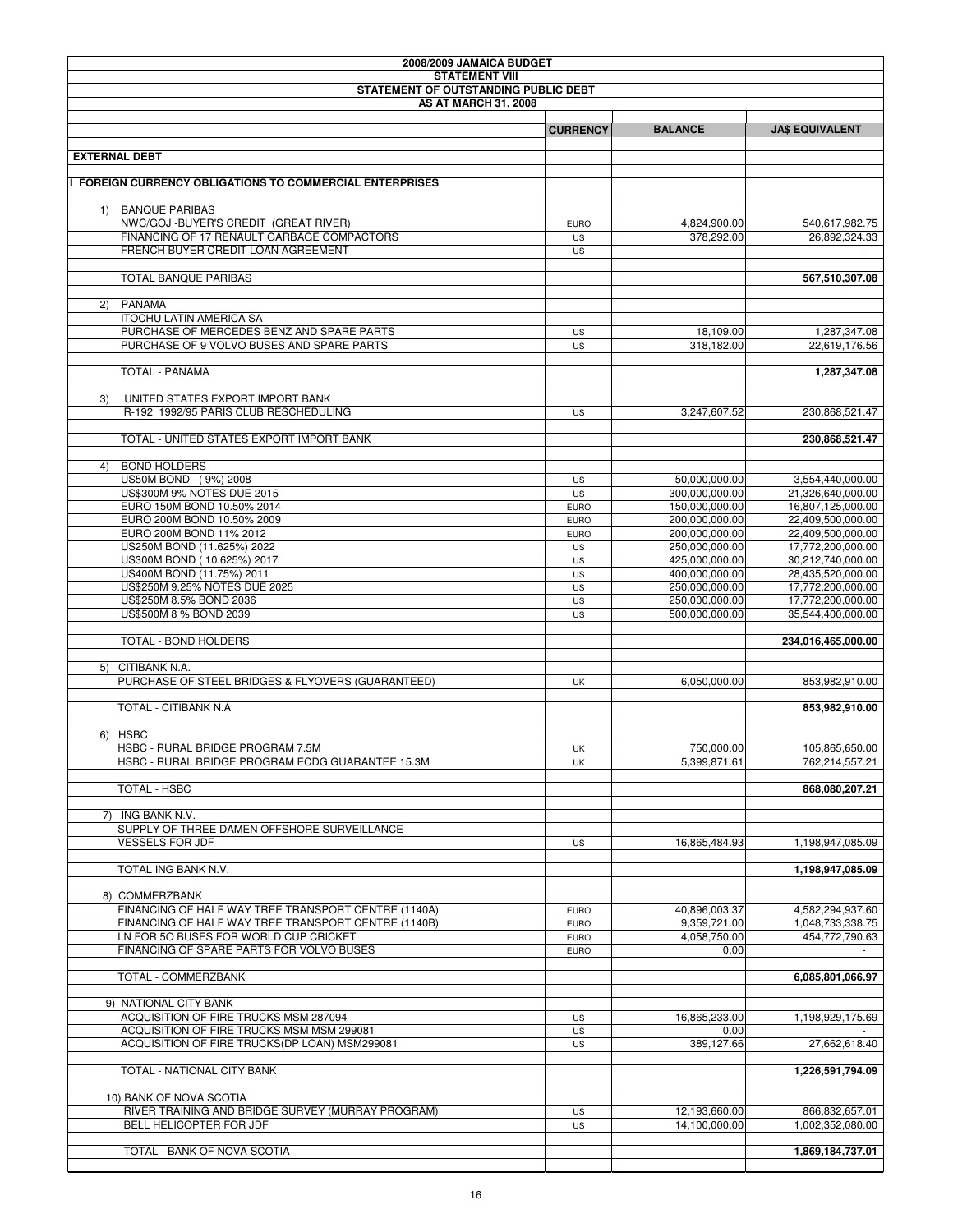| 2008/2009 JAMAICA BUDGET                                                                                          |                 |                                |                                    |
|-------------------------------------------------------------------------------------------------------------------|-----------------|--------------------------------|------------------------------------|
| <b>STATEMENT VIII</b>                                                                                             |                 |                                |                                    |
| STATEMENT OF OUTSTANDING PUBLIC DEBT<br><b>AS AT MARCH 31, 2008</b>                                               |                 |                                |                                    |
|                                                                                                                   |                 |                                |                                    |
|                                                                                                                   | <b>CURRENCY</b> | <b>BALANCE</b>                 | <b>JA\$ EQUIVALENT</b>             |
|                                                                                                                   |                 |                                |                                    |
| 11) SOCIETE GENERALE                                                                                              |                 |                                |                                    |
| AUTOMATED PALM & FINGERPRINT SYSTEM (L 8295)                                                                      | US              | 0.00                           |                                    |
| AUTOMATED PALM & FINGERPRINT SYSTEM (L8296)                                                                       | US              | 2,598,612.00                   | 184,732,208.75                     |
| TOTAL - SOCIETE GENERALE                                                                                          |                 |                                |                                    |
|                                                                                                                   |                 |                                | 184,732,208.75                     |
| <b>UPS CAPITAL</b><br>12)                                                                                         |                 |                                |                                    |
| FINANCING 60 GARBAGE COMPACTORS,2 TRUCKS, 4 TRAILERS                                                              | US              | 0.00                           | $\sim$                             |
|                                                                                                                   |                 |                                |                                    |
| TOTAL UPS CAPITAL                                                                                                 |                 |                                | $\sim$                             |
|                                                                                                                   |                 |                                |                                    |
| TOTAL FOREIGN CURRENCY OBLIGATIONS TO COMMERCIAL ENTERPRISES                                                      |                 |                                | 247, 103, 451, 184. 74             |
| II FOREIGN GOVERNMENT AND GOVERNMENT AGENCIES                                                                     |                 |                                |                                    |
|                                                                                                                   |                 |                                |                                    |
| UNITED STATES<br>a)                                                                                               |                 |                                |                                    |
| U.S. AGENCY FOR INTERNATIONAL DEVELOPMENT<br>1.                                                                   |                 |                                |                                    |
| 532-T-027 AGRICULTURAL EDUCATION PROJECT                                                                          | US              | 1,572,146.90                   | 111,762,036.54                     |
| 532-T-027A AGRICULTURAL EDUCATION PROJECT                                                                         | US              | 251,664.94                     | 17,890,558.59                      |
| 532-T-046 CROP DIVERSIFICATION & IRRIGATION PROJ.                                                                 | US              | 128,722.18                     | 9,150,705.31                       |
| 532-T-046A CROP DIVERSIFICATION & IRRIGATION PROJ.                                                                | US              | 1,107,010.45                   | 78,696,044.48                      |
| 532-T-046B CROP DIVERSIFICATION & IRRIGATION PROJ.                                                                | US              | 1,000,676.85                   | 71,136,916.45                      |
| 532-T-046D CROP DIVERSIFICATION & IRRIGATION PROJ.<br>532-102R-109R USAID 91/92 RESCHEDULING LOANS                | US              | 411,906.24                     | 29,281,920.31<br>847.878.425.14    |
| 532-121R-154W 1992/95 PARIS CLUB RESCHEDULING                                                                     | <b>US</b><br>US | 11,927,032.46<br>48,944,674.00 | 3,479,418,141.05                   |
| 532-1-113 USAID DEBT REDUCTION                                                                                    | US              | 10,079,055.00                  | 716,507,925.08                     |
| 532-W-055 INNER KINGSTON DEVELOPMENT                                                                              | US              | 3,395,369.08                   | 241,372,713.45                     |
|                                                                                                                   |                 |                                |                                    |
| TOTAL - U.S. AGENCY FOR INTERNATIONAL DEVELOPMENT                                                                 |                 |                                | 5,603,095,386.42                   |
|                                                                                                                   |                 |                                |                                    |
| 2. FEDERAL HOME LOAN BANK OF BOSTON                                                                               |                 |                                |                                    |
| 532-HG-011 FINANCE FOR HOUSING PROJECTS                                                                           | US              | 5,000,000.00                   | 355,444,000.00                     |
| 532-HG-012 AO21FINANCE FOR HOUSING PROJECT<br>532-HG-012-AO3 FINANCE FOR HOUSING PROJECT                          | US<br>US        | 3,500,000.00<br>6,000,000.00   | 248,810,800.00<br>426,532,800.00   |
| 532-HG-013-AO1 FINANCE FOR HOUSING PROJECT                                                                        | US              | 9,730,567.43                   | 691,734,361.92                     |
| 532-HG-014 FINANCING- SHELTER FOR LOW INCOME FAMILY                                                               | US              | 12,451,573.40                  | 885,167,411.12                     |
| 532-HR-009 DEBT CONSOLIDATION                                                                                     | US              | 1,948,864.94                   | 138,542,469.95                     |
|                                                                                                                   |                 |                                |                                    |
| TOTAL - FEDERAL HOME LOAN                                                                                         |                 |                                |                                    |
|                                                                                                                   |                 |                                | 2,746,231,842.98                   |
| 3. COMMODITY CREDIT CORPORATION                                                                                   |                 |                                |                                    |
| CCC 1992/95 RESCHEDULING                                                                                          | US              | 2,044,071.52                   | 145,310,591.47                     |
| TOTAL - COMMODITY CREDIT CORPORATION                                                                              |                 |                                | 145.310.591.47                     |
|                                                                                                                   |                 |                                |                                    |
| 4. UNITED STATES DEPT. OF AGRICULTURE                                                                             |                 |                                |                                    |
| 90 JMI PL480 AGREEMENT 27.59M - 1990 DELIVERIES                                                                   | US              | 14,348,302.00                  | 1,020,003,571.22                   |
| 91 JMI USDA PL480 - 1991 DELIVERIES                                                                               | <b>US</b>       | 9.971.351.48                   | 708.851.411.09                     |
| 91 JMI PL480 AGREEMENT 4.66M - 1990 DELIVERIES                                                                    | US              | 2,420,798.40                   | 172,091,653.30                     |
| 91 JMI PURCHASE OF FOOD CALENDAR YEAR 1991                                                                        | US              | 5,526,827.78                   | 392,895,554.69                     |
| 93 JMI GOJ/CCC PL480 AGREEMENT 20.76M - 1992 DELIVERIES<br>93 JMI GOJ/CCC PL480 AGREEMENT 27.16M -1993 DELIVERIES | US              | 12,455,497.20                  | 885,446,349.35                     |
| 93 JMI GOJ/CCC PL480 AGREEMENT 2.47M                                                                              | US<br>US        | 17,380,307.00<br>1,483,271.56  | 1,235,545,168.26<br>105,443,995.27 |
| PL480 PURCHASE OF FOOD 14.694 -1994 DELIVERIES                                                                    | US              | 8,816,607.73                   | 626,762,063.60                     |
| PL480 AGREEMENT 1995 DELIVERIES (AGR.5.12.94)                                                                     | US              | 8,189,104.00                   | 582,153,576.44                     |
| PL 480 FOR CALENDAR YEAR 1996 DELIVERIES                                                                          | US              | 9.671.842.12                   | 687.559.650.10                     |
| PL 480 FOR CALENDAR YEAR 1998 DELIVERIES                                                                          | <b>US</b>       | 3,437,348.80                   | 244,357,001.37                     |
| 99 JMI PL480 FOR 1999 DELIVERIES                                                                                  | US              | 6,709,818.94                   | 476,992,976.66                     |
| PL 480 FOR CALENDAR YEAR 2000 DELIVERIES                                                                          | US              | 2,595,743.85                   | 184,528,315.40                     |
| 91 JMI PL480 8.39M                                                                                                | US              | 4,700,808.53                   | 334,174,837.43                     |
| TOTAL - UNITED STATES DEPT. OF AGRICULTURE                                                                        |                 |                                |                                    |
|                                                                                                                   |                 |                                | 7,656,806,124.18                   |
| 5. FEDERAL FINANCING BANK                                                                                         |                 |                                |                                    |
| JM-947D FFB 1992/95 RESCHEDULING                                                                                  | US              | 97,773.00                      | 6,950,565.24                       |
| JM-948D FFB 1992/95 RESCHEDULING                                                                                  | US              | 47,374.93                      | 3,367,826.92                       |
| JM-949D FFB 1992/95 RESCHEDULING                                                                                  | US              | 59,828.36                      | 4,253,126.32                       |
|                                                                                                                   |                 |                                |                                    |
| TOTAL - FEDERAL FINANCING BANK                                                                                    |                 |                                | 14,571,518.48                      |
| b) CANADA                                                                                                         |                 |                                |                                    |
| 1. CANADIAN WHEAT BOARD                                                                                           |                 |                                |                                    |
| CAWB 92/95 DEBT RESCHEDULING                                                                                      | CAD             | 322,205.76                     | 22,472,434.05                      |
|                                                                                                                   |                 |                                |                                    |
| TOTAL - CANADIAN WHEAT BOARD                                                                                      |                 |                                | 22,472,434.05                      |
|                                                                                                                   |                 |                                |                                    |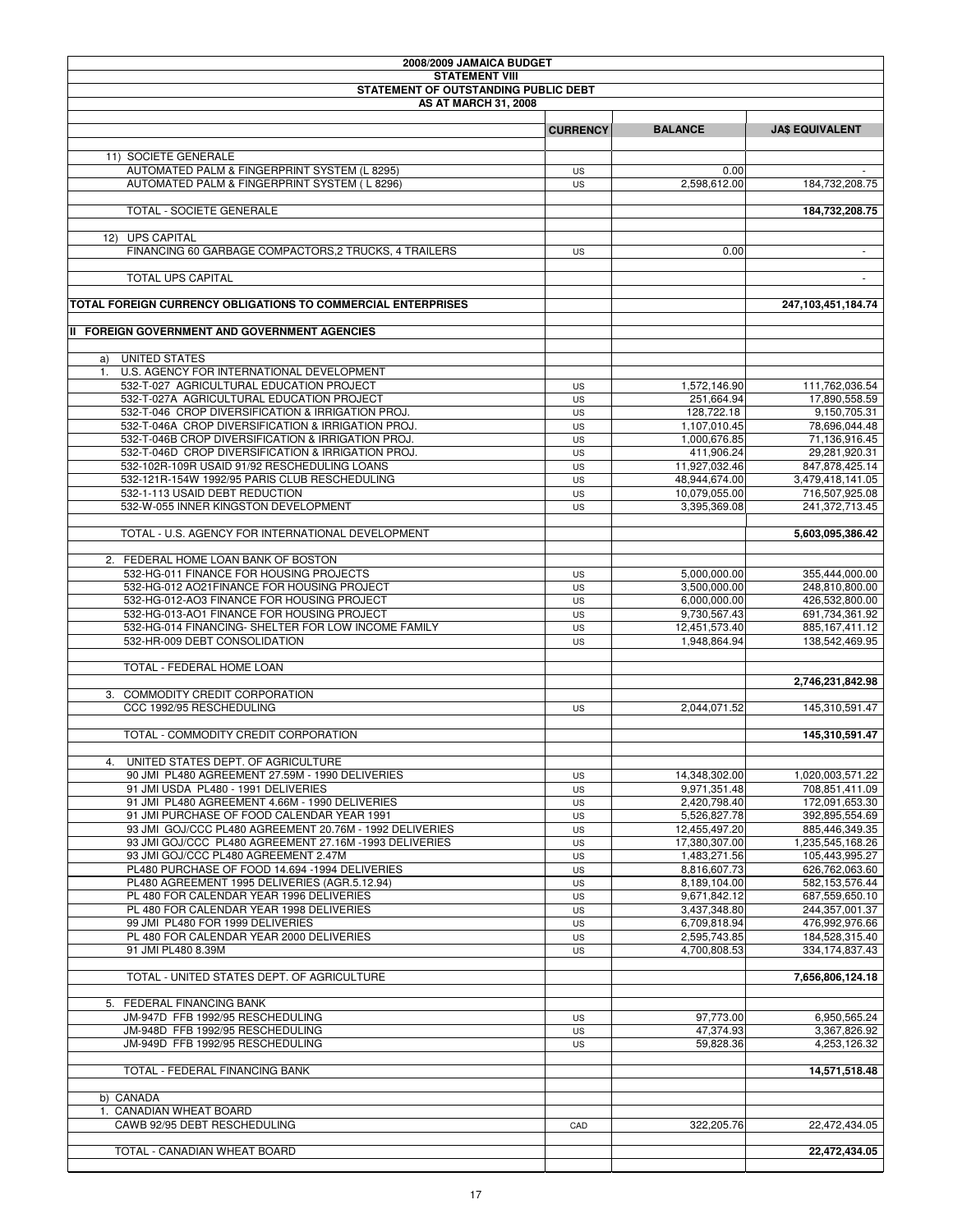| 2008/2009 JAMAICA BUDGET |                                                                                           |                            |                                    |                                      |
|--------------------------|-------------------------------------------------------------------------------------------|----------------------------|------------------------------------|--------------------------------------|
|                          | <b>STATEMENT VIII</b><br>STATEMENT OF OUTSTANDING PUBLIC DEBT                             |                            |                                    |                                      |
|                          | <b>AS AT MARCH 31, 2008</b>                                                               |                            |                                    |                                      |
|                          |                                                                                           |                            |                                    |                                      |
|                          |                                                                                           | <b>CURRENCY</b>            | <b>BALANCE</b>                     | <b>JA\$ EQUIVALENT</b>               |
|                          |                                                                                           |                            |                                    |                                      |
|                          | 2. EXPORT DEVELOPMENT CORPORATION<br>880-JAM-7140 PURCHASE OF RADAR EQUIP. & RELATED GDS. | <b>US</b>                  | 958,891.21                         | 68,166,425.45                        |
|                          | 880-JAM-24714 PUR.OF GOODS AND SERVICES (NETBALL FAC)                                     | <b>US</b>                  | 542,820.88                         | 38,588,484.97                        |
|                          | 890-JAM-5767 EDC 92/95 DEBT RESCHEDULING (B&C)                                            | US                         | 484,917.02                         | 34,472,169.05                        |
|                          | 890-JAM-5767 EDC 92/95 CDN\$ AFFECTED AMOUNTS (A)                                         | <b>US</b>                  | 111,819.48                         | 7,949,112.65                         |
|                          | 880 - JAM-31996 INTEGRATED BALLISTIC INENT. SYSTEM                                        | CAD                        | 328,849.00                         | 22,935,770.81                        |
|                          | TOTAL - EXPORT DEVELOPMENT CORPORATION                                                    |                            |                                    | 172,111,962.94                       |
|                          |                                                                                           |                            |                                    |                                      |
|                          | c). CHINA                                                                                 |                            |                                    |                                      |
|                          | 1. EXIM BANK OF CHINA                                                                     |                            |                                    |                                      |
|                          | EQUIPMENT/SUPPLIES FOR JAMAICA WATER SYSTEM (14.2.2000)                                   | <b>CNY</b>                 | 41,666,669.00                      | 422,491,690.33                       |
|                          | EQUIPMENT/SUPPLIES FOR JAMAICA WATER SYSTEM (01.2.2005)                                   | CNY                        | 94,999,999.00                      | 963,280,989.86                       |
|                          | REPUBLIC OF CHINA (GREENFIELD STADIUM)<br>MONTEGO BAY CONVENTION CENTER                   | CNY<br>CNY                 | 248,424,338.85<br>0.00             | 2,518,973,111.07                     |
|                          |                                                                                           |                            |                                    |                                      |
|                          | <b>TOTAL CHINA</b>                                                                        |                            |                                    | 3,904,745,791.26                     |
|                          |                                                                                           |                            |                                    |                                      |
|                          | d) UNITED KINGDOM                                                                         |                            |                                    |                                      |
|                          | 1. COMMONWEALTH DEVELOPMENT CORPORATION                                                   |                            |                                    |                                      |
|                          | EXPANSION OF COMMERCIAL FORESTRY(238101)                                                  | UK                         | 335,294.12                         | 47,328,173.27                        |
|                          | PINE PLANTATION EXPANSION PROJECT (238102)                                                | UK                         | 257,500.00                         | 36,347,206.50                        |
|                          | TOTAL COMMONWEALTH DEVELOPMENT CORPORATION                                                |                            |                                    | 83,675,379.77                        |
|                          |                                                                                           |                            |                                    |                                      |
|                          | 2. EXPORT CREDIT GUARANTEE DEPT.                                                          |                            |                                    |                                      |
|                          | ECGD 92/95 AFFECTED PRINCIPAL #7A                                                         | UK                         | 188,877.34                         | 26,660,829.83                        |
|                          |                                                                                           |                            |                                    |                                      |
|                          | TOTAL - EXPORT CREDIT GUARANTEE DEPT.                                                     |                            |                                    | 26,660,829.83                        |
| 3.                       | UNITED KINGDOM GOVERNMENT                                                                 |                            |                                    |                                      |
|                          | 1987 PURCHASE OF GOODS & SERVICES                                                         | UK                         | 862,600.00                         | 121,759,612.92                       |
|                          | UKG 92/95 RESCHEDULING                                                                    | UK                         | 10,745,225.28                      | 1,516,733,678.22                     |
|                          |                                                                                           |                            |                                    |                                      |
|                          | TOTAL - UNITED KINGDOM GOVERNMENT                                                         |                            |                                    | 1,638,493,291.14                     |
| e)                       | FEDERAL REPUBLIC OF GERMANY                                                               |                            |                                    |                                      |
| 1.                       | KREDITANSTALT FUR WIEDERAUFBAU                                                            |                            |                                    |                                      |
|                          | 81-65-037 GENERAL COMMODITY AID II                                                        | <b>EURO</b>                | 615,605.00                         | 68.977.001.24                        |
|                          | 88-66-477 HURRICANE RECONSTRUCTION ASSISTANCE 1                                           | <b>EURO</b>                | 341,542.95                         | 38,269,033.69                        |
|                          | 89-65-121 HURRICANE RECONSTRUCTION ASSISTANCE 2                                           | <b>EURO</b>                | 7,516,399.66                       | 842,193,790.90                       |
|                          | 89-65-857 HURRICANE RECONSTRUCTION ASSISTANCE III                                         | <b>EURO</b>                | 10,831,629.00                      | 1,213,656,950.38                     |
|                          | 90-65-277 AGRICULTURAL SECTOR ADJUSTMENT PROGRAM                                          | <b>EURO</b>                | 2,475,675.26                       | 277,393,223.69                       |
|                          | 92-65-992 KFW 91/92 RESCHEDULING<br>93-65-941 SUPPLIES AND SERVICES                       | <b>EURO</b><br><b>EURO</b> | 2,752,285.30<br>3.697.720.00       | 308,386,687.15<br>414.320.281.70     |
|                          | 94-65-345 REHABILITATION OF 2 HOSPITALS                                                   | <b>EURO</b>                | 2,434,626.89                       | 272,793,856.46                       |
|                          | 94-65-253 KFW 92/95 DEBT RESCHEDULING                                                     | <b>EURO</b>                | 8,630,165.00                       | 966,988,412.84                       |
|                          |                                                                                           |                            |                                    |                                      |
|                          | TOTAL - KREDITANSTALT FUR WIEDERAUFBAU                                                    |                            |                                    | 4,402,979,238.05                     |
|                          |                                                                                           |                            |                                    |                                      |
| f)                       | JAPAN<br>OVERSEAS ECONOMIC CORPORATION FUND                                               |                            |                                    |                                      |
|                          | <b>JM-C2 RECONSTRUCTION LOAN</b>                                                          | <b>YEN</b>                 | 810,804,000.00                     | 578,184,332.40                       |
|                          | JM-C3 AGRICULTURAL SECTOR ADJUSTMENT                                                      | <b>YEN</b>                 | 1,466,340,000.00                   | 1,045,647,054.00                     |
|                          | JM-P1 BARGE MOUNTED DIESEL POWER PLANT PROJECT                                            | <b>YEN</b>                 | 511,278,000.00                     | 364,592,341.80                       |
|                          | JM-P2 BLUE MOUNTAIN COFFEE DEVELOPMENT PROJECT                                            | <b>YEN</b>                 | 424,320,000.00                     | 302,582,592.00                       |
|                          | JM-P3 MONTEGO BAY WATER SUPPLY PROJECT                                                    | <b>YEN</b>                 | 2,113,000,000.00                   | 1,506,780,300.00                     |
|                          | JM-P4 TELECOMMUNICATION NETWORK EXPANSION PROJ.<br>JM-P5 NORTH COAST DEVELOPMENT PROJECT  | <b>YEN</b>                 | 3,956,356,000.00                   | 2,821,277,463.60<br>2,982,410,965.80 |
|                          | JM-P6 KGN WATER SUPPLY PROJECT                                                            | <b>YEN</b><br><b>YEN</b>   | 4,182,318,000.00<br>944,330,432.00 | 673,402,031.06                       |
|                          | JM-R6 OECF 1991/92 DEBT RESCHEDULING                                                      | <b>YEN</b>                 | 90,400,000.00                      | 64,464,240.00                        |
|                          | JM-R7 JAPAN OECF 92/95 RESCHEDULING                                                       | <b>YEN</b>                 | 429,720,000.00                     | 306,433,332.00                       |
|                          |                                                                                           |                            |                                    |                                      |
|                          | TOTAL - OVERSEAS ECONOMIC CORPORATION FUND                                                |                            |                                    | 10,645,774,652.66                    |
|                          | JAPAN - EXIM BANK LOAN - AIRPORT REFORM & IMPROVEMENT                                     |                            |                                    |                                      |
| 2.                       |                                                                                           | <b>YEN</b>                 | 800,420,000.00                     | 570,779,502.00                       |
| g)                       | NETHERLAND INVESTMENT BANK                                                                |                            |                                    |                                      |
|                          | 1978.02 PURCHASE OF GOODS                                                                 | <b>EURO</b>                | 589,914.29                         | 66,098,421.41                        |
|                          | 1978.03 PURCHASE OF GOODS                                                                 | <b>EURO</b>                | 883,373.92                         | 98,979,839.30                        |
|                          | 1979.02 PURCHASE OF GOODS                                                                 | <b>EURO</b>                | 394,788.81                         | 44,235,099.19                        |
|                          | 1979 PURCHASE OF GOODS                                                                    | <b>EURO</b>                | 295,864.71                         | 33,150,901.09                        |
|                          | 1980 PURCHASE OF GOODS<br>1980.02 CONSOLIDATION OF INTEREST AMOUNTS                       | <b>EURO</b><br><b>EURO</b> | 2,913,269.00<br>280,755.00         | 326,424,508.28<br>31,457,895.86      |
|                          | 1981 PURCHASE OF GOODS & SERVICES                                                         | <b>EURO</b>                | 1,104,864.05                       | 123,797,254.64                       |
|                          | 1982 DEVELOPMENT - GOODS & SERVICES                                                       | <b>EURO</b>                | 134,882.00                         | 15,113,190.90                        |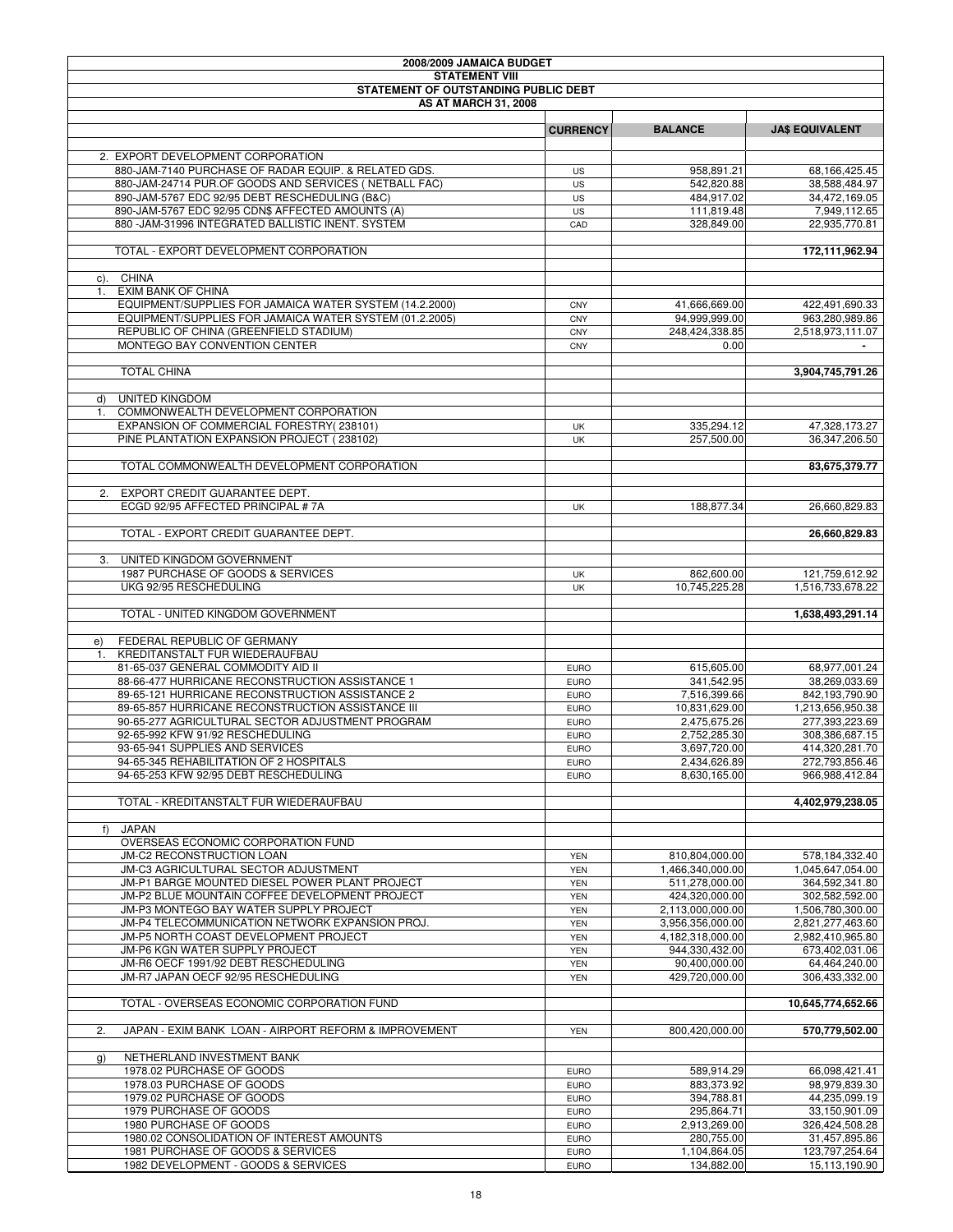| 2008/2009 JAMAICA BUDGET                                                                               |                            |                              |                                  |
|--------------------------------------------------------------------------------------------------------|----------------------------|------------------------------|----------------------------------|
| <b>STATEMENT VIII</b><br>STATEMENT OF OUTSTANDING PUBLIC DEBT                                          |                            |                              |                                  |
| <b>AS AT MARCH 31, 2008</b>                                                                            |                            |                              |                                  |
|                                                                                                        | <b>CURRENCY</b>            | <b>BALANCE</b>               | <b>JA\$ EQUIVALENT</b>           |
|                                                                                                        |                            |                              |                                  |
| 1985 NETHERLANDS 1985/86 RESCHEDULING                                                                  | <b>EURO</b>                | 738.235.00                   | 82,717,386.16                    |
| 1987.01 RESCHEDULING OF DEBT AGREEMENT 1987/88<br>1989.01 NETHERLANDS 88/89 RESCHEDULING               | <b>EURO</b><br><b>EURO</b> | 4,295,029.77<br>5,282,848.00 | 481,247,348.15<br>591,929,911.28 |
|                                                                                                        |                            |                              |                                  |
| TOTAL - NETHERLAND INVESTMENT BANK                                                                     |                            |                              | 1,895,151,756.27                 |
| <b>FRANCE</b><br>h)                                                                                    |                            |                              |                                  |
| 1. BANQUE FRANCAISE DU COMMERCE EXTERIEUR                                                              |                            |                              |                                  |
| 1991/92 PARIS CLUB RESCHEDULING<br>1992/95 PARIS CLUB RESCHEDULING (CREDIT NATIONALE/ BANQUE DE FRANCE | <b>EURO</b><br><b>EURO</b> | 66,580.24<br>875,385.40      | 7,460,149.44<br>98,084,745.61    |
| TOTAL - BANQUE FRANCAISE DU COMMERCE EXTERIEUR                                                         |                            |                              | 105,544,895.05                   |
| 2. FRENCH CREDITS - COFACE GUARANTEED                                                                  |                            |                              |                                  |
| 1992/95 PARIS CLUB RESCHEDULING                                                                        | <b>EURO</b>                | 205,551.40                   | 205,673,676.06                   |
|                                                                                                        |                            |                              |                                  |
| TOTAL - FRENCH CREDITS - COFACE GUARANTEED                                                             |                            |                              | 205,673,676.06                   |
| 3. FRENCH TREASURY                                                                                     |                            |                              |                                  |
| 210-OA1 & 210-IAI PURCHASE OF GOODS & SERVICES                                                         | <b>EURO</b>                | 39,117.26                    | 4.382.991.19                     |
| 299-OAI PURCHASE OF GOODS & SERVICES<br>599-OBI-OCI-OAI-ODI-OEI PURCHASE OF GDS & SERVICES             | <b>EURO</b>                | 1,605,884.78<br>14,182.01    | 179,935,374.89<br>1,589,058.77   |
| 750-OAI PURCHASE OF GOODS & SERVICES                                                                   | <b>EURO</b><br><b>EURO</b> | 1,012,355.19                 | 113,431,868.15                   |
| <b>TOTAL - FRENCH TREASURY</b>                                                                         |                            |                              | 299,339,292.99                   |
|                                                                                                        |                            |                              |                                  |
| i) IRAQI FUND FOR EXTERNAL DEVELOPMENT<br>1. SOUTH MANCHESTER ALUMINA PLANT PROJECT                    | US                         | 14,710,000.00                | 1,045,716,248.00                 |
| 2. US\$10M BALANCE OF PAYMENT                                                                          | <b>US</b>                  | 5,880,000.00                 | 418,002,144.00                   |
|                                                                                                        |                            |                              |                                  |
| TOTAL - IRAQI FUND                                                                                     |                            |                              | 1,463,718,392.00                 |
| i) BELGIUM                                                                                             |                            |                              |                                  |
| 1. GOVT. OF THE KINGDOM OF BELGIUM                                                                     |                            |                              |                                  |
| FINANCIAL ASSISTANCE 105 BUSES                                                                         | <b>EURO</b>                | 6,448,000.00                 | 722,482,280.00                   |
| PURCHASE OF GOODS AND SERVICES                                                                         | <b>EURO</b>                | 309,865.00                   | 34,719,598.59                    |
| PURCHASE OF TRANSFORMERS                                                                               | <b>EURO</b>                | 69,405.00                    | 7,776,656.74                     |
| UPGRADE LIGHTING AT SANGSTER INT'L AIRPORT                                                             | <b>EURO</b>                | 211,941.00                   | 23,747,459.20                    |
| TOTAL - GOVT. OF THE KINGDOM OF BELGIUM                                                                |                            |                              | 788,725,994.52                   |
|                                                                                                        |                            |                              |                                  |
| 2. JONCKHEERE BUS & COACH NV                                                                           |                            |                              |                                  |
| 20 MISTRAIL COACHES (1122)                                                                             | US                         | 309,941.14                   | 22,033,343.71                    |
| 30 VOLVO TRANSIT BUSES # 1124A                                                                         | <b>EURO</b>                | 4,474,807.80                 | 501,391,026.97                   |
| 30 JONCKHEERE BUSES # 1124B                                                                            | <b>EURO</b>                | 3,650,503.80                 | 409,029,824.53                   |
| 34 JONCKHEERE BUSES<br>#1116                                                                           | <b>EURO</b>                | 5,258,883.90                 | 589,244,793.79                   |
| 85 STD CITY BUSES #1099B                                                                               | US                         | 795,646.19                   | 56,561,532.87                    |
| TOTAL - JONCKHEERE BUS & COACH NV                                                                      |                            |                              | 1,578,260,521.87                 |
| k) ITALY                                                                                               |                            |                              |                                  |
| 1. SEZIONE ASSIWRAZIONE DEL CREDITO ESPORTAZIONE (SACE)                                                |                            |                              |                                  |
| 1992/95 PARIS CLUB RESCHEDULING                                                                        | US                         | 552,171.16                   | 39,253,185.16                    |
| TOTAL - GOVERNMENT OF THE REPUBLIC OF ITALY                                                            |                            |                              |                                  |
|                                                                                                        |                            |                              | 39,253,185.16                    |
| 2. MEDIOCREDITO CENTRALE<br>GOODS & SERVICES FOR HYDRO PROJECT (4.865)                                 | <b>EURO</b>                | 237,654.13                   | 26,628,551.13                    |
| COMPLETION OF BUSTAMANTE CHILDREN'S HOSPITAL                                                           | US                         | 804,200.00                   | 57,169,612.96                    |
| 1992/1995 RESCHEDULING (MDC)                                                                           | US                         | 295,677.84                   | 21,019,382.83                    |
| TOTAL - MEDIOCREDITO CENTRALE                                                                          |                            |                              | 104,817,546.92                   |
|                                                                                                        |                            |                              |                                  |
| <b>NORWAY</b><br>$\vert$                                                                               |                            |                              |                                  |
| GOVERNMENT OF THE KINGDOM OF NORWAY                                                                    |                            |                              |                                  |
| BA7-AM NORWAY 92/95 RESCHEDULING<br>BA7-AM NORWAY 92/95 RESCHEDULING                                   | <b>US</b><br><b>NOK</b>    | 149,074.00<br>6,665,058.00   | 10,597,491.77<br>92,679,631.01   |
|                                                                                                        |                            |                              |                                  |
| TOTAL - GOVERNMENT OF THE KINGDOM OF NORWAY                                                            |                            |                              | 103,277,122.78                   |
| KUWAIT<br>m)                                                                                           |                            |                              |                                  |
| KUWAIT FUND FOR ARAB ECONOMIC DEVELOPMENT                                                              |                            |                              |                                  |
| BUSHY PARK SANDY BAY ROAD PROJECT                                                                      | <b>KWD</b>                 | 3,500,000.00                 | 930,300.00                       |
| ROAD REHAB. PROJECT 616                                                                                | <b>KWD</b>                 | 2,987,650.00                 | 794,117.37                       |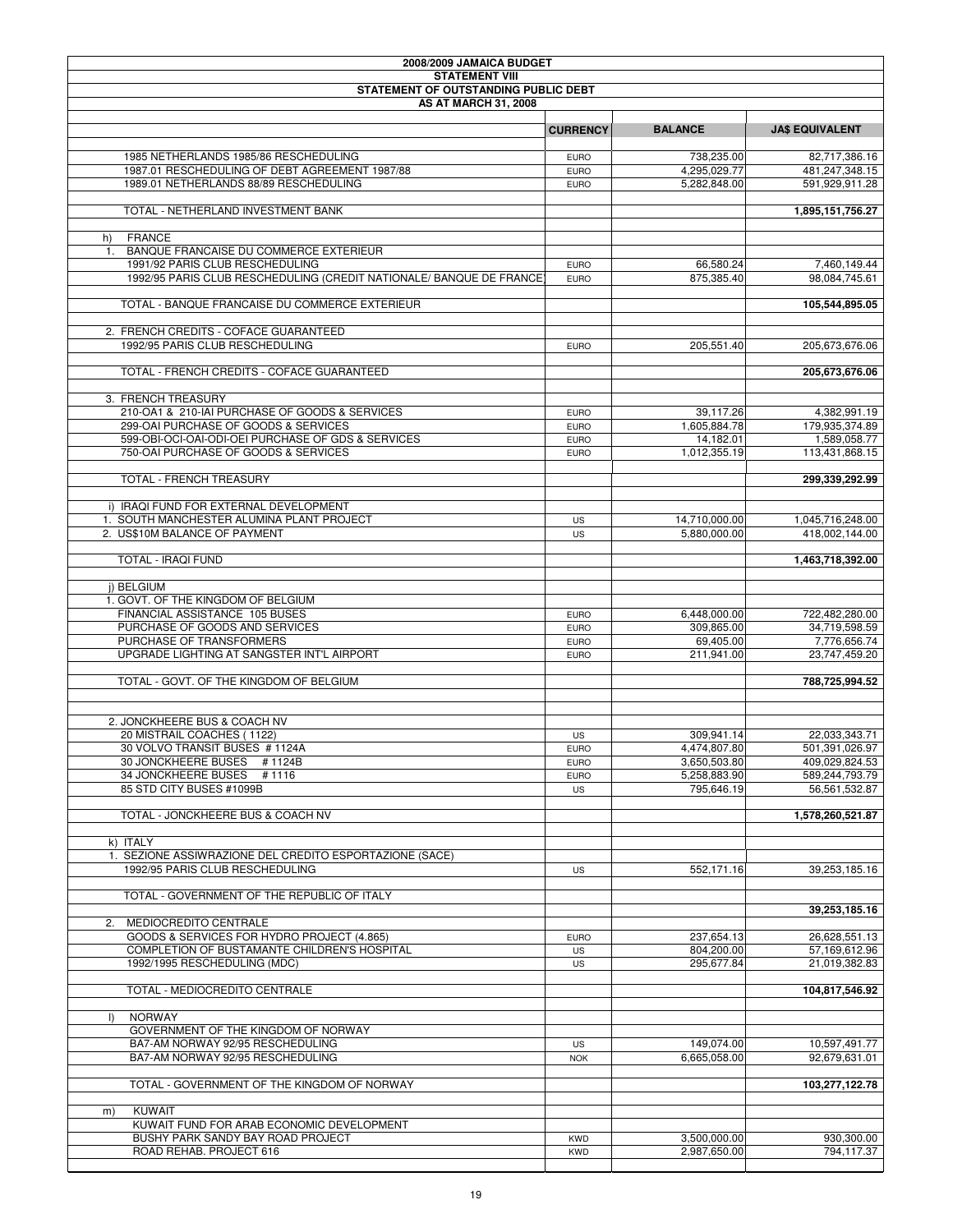| 2008/2009 JAMAICA BUDGET                                                                         |                          |                               |                                  |
|--------------------------------------------------------------------------------------------------|--------------------------|-------------------------------|----------------------------------|
| <b>STATEMENT VIII</b>                                                                            |                          |                               |                                  |
| STATEMENT OF OUTSTANDING PUBLIC DEBT                                                             |                          |                               |                                  |
| <b>AS AT MARCH 31, 2008</b>                                                                      |                          |                               |                                  |
|                                                                                                  | <b>CURRENCY</b>          | <b>BALANCE</b>                | <b>JA\$ EQUIVALENT</b>           |
|                                                                                                  |                          |                               |                                  |
| <b>TOTAL - KUWAIT</b>                                                                            |                          |                               | 1,724,417.37                     |
|                                                                                                  |                          |                               |                                  |
| <b>BRAZIL</b><br>n)                                                                              |                          |                               |                                  |
| AGENCIA ESPECIAL DE FINANCIAMENTO IND.                                                           |                          |                               |                                  |
| PURCHASE OF 56 VOLVO BUSES                                                                       | US                       | 1,200,628.00                  | 85,351,203.77                    |
|                                                                                                  |                          |                               |                                  |
| TOTAL - BRAZIL                                                                                   |                          |                               | 85,351,203.77                    |
| <b>INDIA</b><br>O()                                                                              |                          |                               |                                  |
| <b>EXPORT-IMPORT BANK</b>                                                                        | US                       | 5,698,727.00                  | 405.115.663.96                   |
|                                                                                                  |                          |                               |                                  |
| <b>TOTAL INDIA</b>                                                                               |                          |                               | 405,115,663.96                   |
|                                                                                                  |                          |                               |                                  |
| p) VENEZUELA                                                                                     |                          |                               |                                  |
| PORT MARIA CIVIC CENTRE PH 2 (20-293)                                                            | US                       | 504,410.10                    | 35,857,908.72                    |
| MONTEGO BAY SPORTS COMPLEX PH 3 (21-294)                                                         | US                       | 3,483,874.61                  | 247,664,465.38                   |
|                                                                                                  |                          |                               |                                  |
| <b>TOTAL VENEZUELA</b>                                                                           |                          |                               | 283,522,374.09                   |
|                                                                                                  |                          |                               |                                  |
| TOTAL FOREIGN GOVERNMENT & GOVERNMENT AGENCIES                                                   |                          |                               | 44,993,184,588.04                |
| IШ<br><b>INTERNATIONAL &amp; MULTILATERAL INSTITUTIONS</b>                                       |                          |                               |                                  |
|                                                                                                  |                          |                               |                                  |
| INTER-AMERICAN DEVELOPMENT BANK<br>a)                                                            |                          |                               |                                  |
| 198/OC-JA WEST KINGSTON REDEVELOPMENT PROJECT                                                    | <b>UAC</b>               | 1,240,347.02                  | 2,068,526.73                     |
| 359/SF-JA SELF SUPPORTING FARMER DEV. PROGRAM                                                    | <b>US</b>                | 194,284.22                    | 13,811,432.06                    |
| 371/SF-JA FOREIGN GUARANTEED LOANS                                                               | <b>US</b>                | 145,110.35                    | 10,315,720.65                    |
| 376/SF-JA CONSTRUCTION OF PARISH COUNCIL ROADS                                                   | <b>US</b>                | 600,000.00                    | 42,653,280.00                    |
| 444-0/SF/JA RURAL ELECTRIFICATION PROGRAMME                                                      | <b>US</b>                | 527,955.00                    | 36,822,538.25                    |
| 444-0/SF/JA RURAL ELECTRIFICATION PROGRAMME                                                      | CAD                      | 165,532.20                    | 355,463.85                       |
| 444-0/SF/JA RURAL ELECTRIFICATION PROGRAMME                                                      | VEF                      | 0.00                          |                                  |
| 444-0/SF/JA RURAL ELECTRIFICATION PROGRAMME                                                      | <b>EURO</b>              | 10,804.00                     | 1,525,029.98                     |
| 444-0/SF/JA RURAL ELECTRIFICATION PROGRAMME                                                      | UK                       | 18,425.00                     | 1,309,811.14                     |
| 448/OC-JA IMPROVEMENT OF PRIMARY EDUCATION                                                       | <b>UAC</b>               | 1,497,347.96                  | 106,444,669.66                   |
| 451/SF-JA EXPANSION OF WATER SUPPLY SYSTEM<br>451/SF-JA EXPANSION OF WATER SUPPLY SYSTEM         | <b>US</b><br><b>VEF</b>  | 552,592.12<br>4,096.00        | 39,283,110.70<br>285,677.98      |
| 451/SF-JA EXPANSION OF WATER SUPPLY SYSTEM                                                       | CAD                      | 54,157.91                     | 6,068,258.42                     |
| 451/SF-JA EXPANSION OF WATER SUPPLY SYSTEM                                                       | <b>EURO</b>              | 24,882.20                     | 1,768,845.74                     |
| 466/SF-JA STUDENTS LOAN FUND                                                                     | US                       | 100,333.00                    | 6,997,785.28                     |
| 466/SF-JA STUDENTS LOAN FUND                                                                     | CAN                      | 291,768.99                    | 20,741,507.38                    |
| 512/SF-JA RURAL ELECTRIFICATION PROGRAMME                                                        | US                       | 71,641.00                     | 5.092.872.72                     |
| 512/SF-JA RURAL ELECTRIFICATION PROGRAMME                                                        | <b>EURO</b>              | 43,691.87                     | 3,047,315.69                     |
| 512/SF-JA RURAL ELECTRIFICATION PROGRAMME                                                        | CAD                      | 182,439.96                    | 12,969,437.83                    |
| 516/SF SELF SUPPORTING FARMERS DEV. PROGRAMME                                                    | US                       | 336.861.00                    | 23,494,572.56                    |
| 516/SF SELF SUPPORTING FARMERS DEV. PROGRAMME                                                    | CAD                      | 525,349.00                    | 58,864,042.08                    |
| 516/SF SELF SUPPORTING FARMERS DEV. PROGRAMME                                                    | <b>EURO</b>              | 193,121.00                    | 322,067.89                       |
| 519/OC-JA LAND TITLING PROJECT                                                                   | <b>UAC</b>               | 1,760,474.00                  | 2.935.942.49                     |
| 522/OC-JA TOWNSHIP DEVELOPMENT PROGRAMME STG 2<br>523/OC-JA TOWNSHIP DEVELOPMENT PROGRAMME STG 2 | <b>UAC</b>               | 1,371,051.00                  | 2,286,501.75<br>103,305,396.07   |
| 538-0-SF/JA DRAINAGE & IRRIGATION PROJECT                                                        | <b>UAC</b><br>US         | 1,453,188.07<br>1,371,051.00  | 95,624,774.63                    |
| 538-0-SF/JA DRAINAGE & IRRIGATION PROJECT                                                        | CAD                      | 269,021.53                    | 30,143,189.88                    |
| 538-0-SF/JA DRAINAGE & IRRIGATION PROJECT                                                        | <b>EURO</b>              | 577,879.22                    | 41,080,740.29                    |
| 573-0/SF-JA IMPROVEMENT OF WATER SUPPLY SYSTEM                                                   | US                       | 1,273,779.00                  | 142,723,752.50                   |
| 573-0/SF-JA IMPROVEMENT OF WATER SUPPLY SYSTEM                                                   | <b>EURO</b>              | 161,422.00                    | 115,110.03                       |
| 573-0/SF-JA IMPROVEMENT OF WATER SUPPLY SYSTEM                                                   | <b>YEN</b>               | 72,830,000.00                 | 156,395,142.00                   |
| 573-0/SF-JA IMPROVEMENT OF WATER SUPPLY SYSTEM                                                   | <b>VEF</b>               | 369.78                        | 52,196.00                        |
| 573-0/SF-JA IMPROVEMENT OF WATER SUPPLY SYSTEM                                                   | UK                       | 26,175.00                     | 1,825,591.08                     |
| 573-0/SF-JA IMPROVEMENT OF WATER SUPPLY SYSTEM                                                   | CAD                      | 28,912.00                     | 434,561.82                       |
| 573-0/SF-JA IMPROVEMENT OF WATER SUPPLY SYSTEM                                                   | <b>DKK</b>               | 264,974.00                    | 441,897.14                       |
| 579/OC-JA HEALTH SERVICES PROJECT<br>580/SF-JA AGRICULTURAL RESEARCH PROJECT                     | <b>UAC</b>               | 24,917,782.14                 | 1,771,375,230.99                 |
| 580/SF-JA AGRICULTURAL RESEARCH PROJECT                                                          | US<br><b>YEN</b>         | 1,434,659.55<br>6,414,077.00  | 101,988,225.82<br>718,681,292.66 |
| 580/SF-JA AGRICULTURAL RESEARCH PROJECT                                                          | <b>EURO</b>              | 20,521.75                     | 1,458,866.58                     |
| 581/SF RURAL ELECTRIFICATION PROGRAMME                                                           | US                       | 818,858.00                    | 57,111,742.52                    |
| 581/SF RURAL ELECTRIFICATION PROGRAMME                                                           | CAD                      | 252,031.33                    | 28,239,480.45                    |
| 581/SF RURAL ELECTRIFICATION PROGRAMME                                                           | <b>EURO</b>              | 280,471.28                    | 200,004.07                       |
| 581/SF- RURAL ELECTRIFICATION PROGRAMME                                                          | <b>YEN</b>               | 29,469,990.00                 | 49,147,102.32                    |
| 581/OC-JA RURAL ROADS REHAB MAINTENANCE                                                          | <b>UAC</b>               | 167,748.68                    | 279,754.47                       |
| 582/OC-JA RURAL ROADS REHAB IMPROV/MAINT.                                                        | <b>UAC</b>               | 2,780,845.00                  | 197,686,934.04                   |
| 588/SF-JA PARISH MARKET PROGRAMME                                                                | US                       | 1,471,389.00                  | 102,622,908.64                   |
| 588/SF-JA PARISH MARKET PROGRAMME                                                                | CAD                      | 22,277.00                     | 2,496,082.16                     |
| 588/SF-JA PARISH MARKET PROGRAMME                                                                | <b>EURO</b>              | 197,446.00                    | 329,280.69                       |
| 605/OC-JA ELECTRICITY REHAB. & IMPROVEMENT                                                       | <b>UAC</b>               | 10,438,769.00                 | 17,408,735.06                    |
| 611/OC-JA LAND TITLING PROJECT<br>630/OC-JA TRADE, FINANCE, INVESTMENT SECTOR PROG.              | <b>UAC</b><br><b>UAC</b> | 6,755,008.45<br>13,583,136.49 | 11,265,327.59<br>965,608,873.31  |
| 638/SF-JA HYDROCARBON EXPLORATION PROJECT                                                        | US                       | 3,292,500.00                  | 229,637,388.00                   |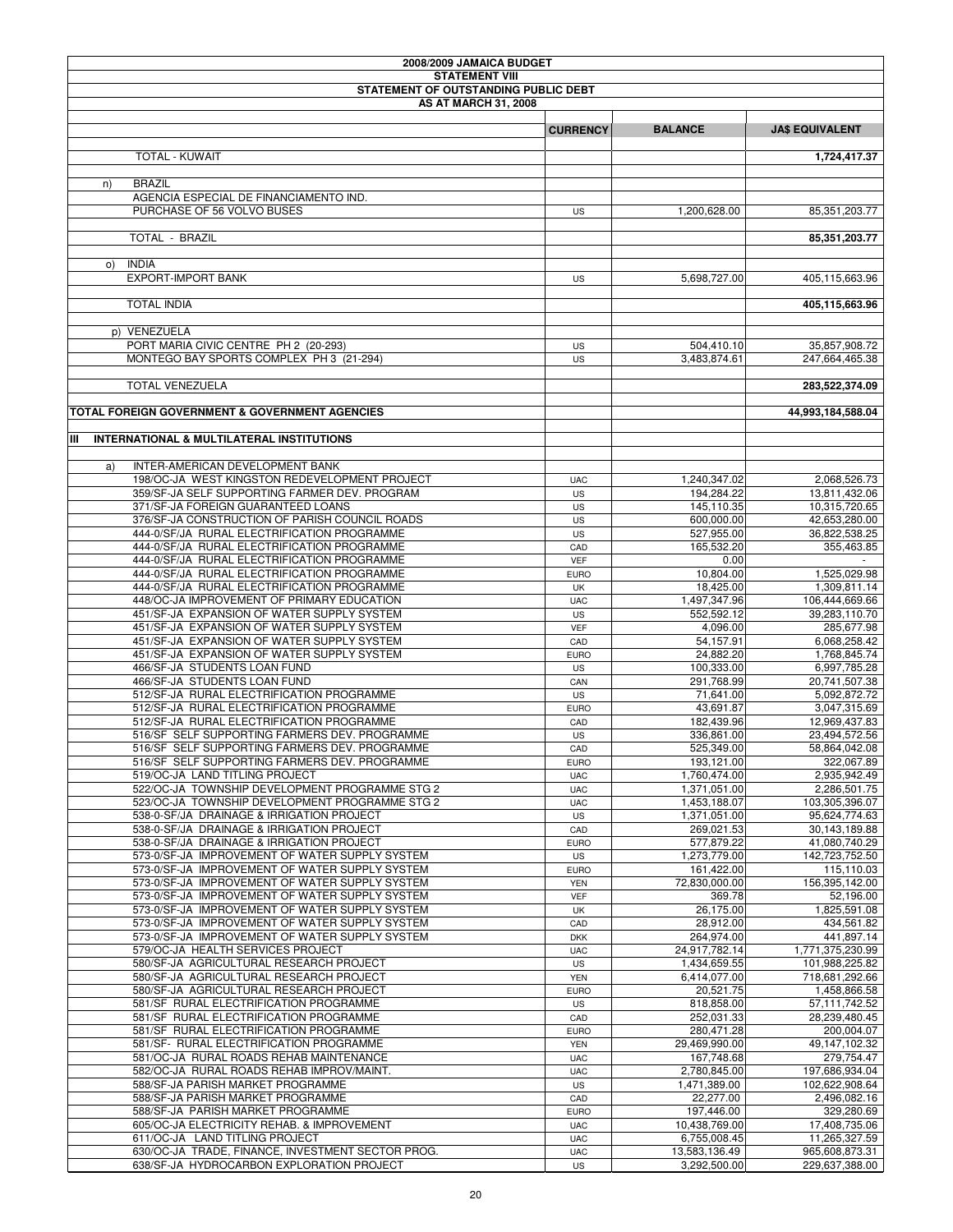| 2008/2009 JAMAICA BUDGET                                                                     |                   |                            |                                 |
|----------------------------------------------------------------------------------------------|-------------------|----------------------------|---------------------------------|
| <b>STATEMENT VIII</b>                                                                        |                   |                            |                                 |
| STATEMENT OF OUTSTANDING PUBLIC DEBT                                                         |                   |                            |                                 |
| <b>AS AT MARCH 31, 2008</b>                                                                  |                   |                            |                                 |
|                                                                                              |                   |                            |                                 |
|                                                                                              | <b>CURRENCY</b>   | <b>BALANCE</b>             | <b>JA\$ EQUIVALENT</b>          |
| 638/SF-JA HYDROCARBON EXPLORATION PROJECT                                                    | CAD               | 648,455.00                 | 9.746.602.88                    |
| 638/SF-JA HYDROCARBON EXPLORATION PROJECT                                                    | <b>DKK</b>        | 4,481,605.00               | 502,152,636.24                  |
| 638/SF-JA HYDROCARBON EXPLORATION PROJECT                                                    | <b>EURO</b>       | 1,415,333.75               | 1,009,274.50                    |
| 638/SF-JA HYDROCARBON EXPLORATION PROJECT                                                    | <b>YEN</b>        | 64,957,000.00              | 775,690,511.20                  |
| 638/SF-JA HYDROCARBON EXPLORATION PROJECT                                                    | CHF               | 248,388.84                 | 414,238.07                      |
| 654/OC-JA RURAL TOWNSHIP DEVELOPMENT PROG. 3                                                 | <b>UAC</b>        | 3,116,438.00               | 5,197,283.65                    |
| 655/OC-JA RURAL TOWNSHIP DEVELOPMENT PROG. 3                                                 | <b>UAC</b>        | 8,518,829.00               | 14,206,851.12                   |
| 697/OC-JA PRIMARY EDUCATION IMPROVEMENT PROG. 2                                              | <b>UAC</b>        | 10,139,162.78              | 720,780,915.03                  |
| 714/SF-JA AGRICULTURAL DEVELOPMENT PROGRAMME                                                 | <b>US</b>         | 2,406,685.00               | 171,088,348.63                  |
| 714/SF-JA AGRICULTURAL DEVELOPMENT PROGRAMME<br>714/SF-JA AGRICULTURAL DEVELOPMENT PROGRAMME | <b>VEF</b>        | 5,042.66<br>204,128.30     | 565,017.45<br>28,813,566.88     |
| 714/SF-JA AGRICULTURAL DEVELOPMENT PROGRAMME                                                 | <b>EURO</b><br>UK | 163,198.00                 | 116,376.49                      |
| 714/SF-JA AGRICULTURAL DEVELOPMENT PROGRAMME                                                 | <b>YEN</b>        | 94,418,000.00              | 6,712,062,318.40                |
| 721/SF-JA RURAL TOWNSHIP                                                                     | US                | 794,455.69                 | 56,476,901.66                   |
| 731/OC-JA PRIMARY EDUCATION                                                                  | US                | 458,679.61                 | 32,606,983.06                   |
| 738/OC-JA PRIVATE SECTOR ENERGY DEVELOPMENT PROG                                             | <b>UAC</b>        | 8,119,291.46               | 577,190,686.74                  |
| 765/SF-JA IMPROVEMENT & MAINT. RURAL ROADS                                                   | <b>US</b>         | 3,084,630.00               | 435,408,479.95                  |
| 765/SF-JA IMPROVEMENT & MAINT, RURAL ROADS                                                   | UK                | 312,451.83                 | 670,959.06                      |
| 765/SF-JA IMPROVEMENT & MAINT. RURAL ROADS                                                   | <b>VEF</b>        | 9,192.62                   | 1,030,010.09                    |
| 765/SF-JA IMPROVEMENT & MAINT. RURAL ROADS                                                   | <b>EURO</b>       | 235,899.46                 | 16.452.949.38                   |
| 765/SF-JA IMPROVEMENT & MAINT. RURAL ROADS                                                   | CAD               | 596,975.46                 | 8.301.122.86                    |
| 765/SF-JA IMPROVEMENT & MAINT. RURAL ROADS                                                   | <b>NOK</b>        | 678,649.57                 | 48,244,383.55                   |
| 787/SF-JA WEST KINGSTON RE-DEVELOPMENT PROJECT                                               | <b>US</b>         | 322,950.00                 | 22,958,127.96                   |
| 787/SF-JA WEST KINGSTON RE-DEVELOPMENT PROJECT                                               | VEF               | 2,299.49                   | 1,639.77                        |
| 787/SF-JA WEST KINGSTON RE-DEVELOPMENT PROJECT                                               | <b>YEN</b>        | 6,615,661.00               | 741,268,275.90                  |
| 787/SF-JA WEST KINGSTON RE-DEVELOPMENT PROJECT                                               | <b>EURO</b>       | 20,424.38                  | 1,424,510.64                    |
| 787/SF-JA WEST KINGSTON RE-DEVELOPMENT PROJECT                                               | CAD               | 62,911.00                  | 4,472,267.50                    |
| 812/SF-JA LAND TITLING PROJECT<br>835/OC-JA MULTISECTORAL PREINVESTMENT PROGRAM              | US<br>US          | 972,847.00<br>3,709,089.00 | 69,158,525.81<br>263,674,686.10 |
| 887/OC-JA AIRPORT REFORM & IMPROVEMENT PROGRAM                                               | US                | 14,972,760.00              | 1,064,395,541.09                |
| 972/OC-JA NORTHERN COASTAL HIGHWAY PROJECT                                                   | <b>US</b>         | 39,997,188.00              | 2,843,352,098.29                |
| 1005/OC-JA JAMAICA SOCIAL INVESTMENT FUND                                                    | US                | 7,079,967.59               | 503,306,400.01                  |
| 1028/OC-JA HEALTH SECTOR REFORM PROGRAM                                                      | US                | 5,346,516.00               | 380,077,406.62                  |
| 1185/OC-JA SOLID WASTE MANAGEMENT PROGRAM                                                    | US                | 1,255,591.00               | 89,258,457.48                   |
| 1197/OC-JA PARISH INFRASTRUCTURE                                                             | US                | 9,741,755.00               | 692,529,672.84                  |
| 1219/OC-JA 1&2 LAND ADMINISTRATION                                                           | US                | 3,205,871.00               | 227,901,522.34                  |
| 1264/OC-JA PRIMARY EDUCATION                                                                 | US                | 10,415,953.00              | 740,457,599.63                  |
| 1268/OC-JA FINANCIAL SECTOR REFORM PROGRAM                                                   | <b>US</b>         | 130,000,000.00             | 9.241.544.000.00                |
| 1283/OC-JA AGRICULTURAL SUPPORT SERVICES PROJECT                                             | <b>UAC</b>        | 4,222,527.00               | 300,174,377.40                  |
| 1344/OC-CITIZEN, SECURITY & JUSTICE                                                          | <b>US</b>         | 8,161,030.00               | 580,157,829.46                  |
| 1355/OC-JA SOCIAL SAFETY NET                                                                 | <b>US</b>         | 56,000,000.00              | 3,980,972,800.00                |
| 1360/OC-JA RURAL WATER                                                                       | US                | 3,437,985.00               | 244,402,228.07                  |
| 1363/OC - JA - NATIONAL ROAD IMPROVEMENT                                                     | US                | 5,449,808.00               | 387,420,310.95                  |
| 1419/OC-JA EMERGENCY RECONSTRUCTION                                                          | US                | 12,762,390.00              | 907.262.990.23                  |
| 1438/OC/JA - RE INFORMATION AND COMM. TECH PROJECT                                           | US                | 1,156,636.00               | 82,223,865.28                   |
| TOTAL - INTER-AMERICAN DEVELOPMENT BANK                                                      |                   |                            | 38,713,765,541.90               |
|                                                                                              |                   |                            |                                 |
| CARIBBEAN DEVELOPMENT BANK<br>b)                                                             |                   |                            |                                 |
|                                                                                              |                   |                            |                                 |
| 04/SFR-JAM - SECOND WATER PROJECT                                                            | US                | 1,307,162.00               | 92,924,577.99                   |
| 05/SFR-JAM REHAB. HURRICANE DAM.                                                             | US                | 7,867,132.00               | 559,264,973.32                  |
| 06/SFR JAM - ROAD IMPROVEMENT                                                                | US                | 1,450,368.00               | 103,104,920.68                  |
| 06/SFR-R WISCO JAMAICA                                                                       | <b>EURO</b>       | 929,514.83                 | 104,149,812.91                  |
| 08/SFR-OR-JAM - RURAL ELECTRIFICATION                                                        | US                | 6,162,697.00               | 438,098,734.49                  |
| 08/SFR-OR-JAM - RURAL ELECTRIFICATION                                                        | CAD               | 34.858.36                  | 2,431,217.23                    |
| 09/SFR-JAM - INST.STRENG.MARITIME                                                            | US                | 271,701.00                 | 19,314,898.05                   |
| 09/SFR-JAM - INST.STRENG.MARITIME                                                            | <b>EURO</b>       | 10,668.02                  | 1,195,324.97                    |
| 10/SFR-JAM - UTECH CENTRE                                                                    | US                | 1,898,942.18               | 134,993,520.85                  |
| 10/SFR-OR-JAM -SOCIAL INVESTMENT FUND                                                        | US                | 12,474,252.00              | 886,779,605.58                  |
| 11/SFR-OR-JAM -CITRUS REPLANTING 11310-001                                                   | US                | 1,149,360.00               | 81,706,623.17                   |
| 11/SFR-OR-JAM - EQUITY & RESERVES 11310-002                                                  | US                | 1,478,026.20               | 105,071,108.93                  |
| 11/SFR-JAM-ENGINEERING DESIGNS IRRIG.<br>12/SFR-JAM - REGIONAL TOURISM EMERGENCY             | US<br>US          | 163,671.00<br>469,440.00   | 11,635,174.98<br>33,371,926.27  |
| 12/SFR-OR-JAM 11315-001 - FINANCIAL SECTOR REFORM                                            | US                | 23,253,772.00              | 1,653,082,746.95                |
| 13/SR-OR-JAM - ENHANCEMENT OF BASIC SCHOOL (OCR)                                             | US                | 838,468.08                 | 59,605,689.65                   |
| 13/SFR OR JAM - ENHANCEMENT OF BASIC SCHOOL                                                  | US                | 1,175,903.42               | 83,593,563.04                   |
| 13/SFR-JAM DISASTER MANAGEMENT                                                               | US                | 353,895.34                 | 25,157,995.05                   |
| 14/SFR-OR-JAM -001 IRRIGATION DEV.PROJ                                                       | US                | 5,959,138.57               | 423,628,009.98                  |
| 14/SFR-OR-JAM -003-002 IRRIGATION DEV.PROJ                                                   | US                | 747,087.79                 | 53,109,574.49                   |
| 14/SFR-JAM DISASTER MAN.                                                                     | US                | 421,875.00                 | 47,270,039.06                   |
| 15/SFR-OR-JAM - REHAB. OF FLOOD DAMAGE                                                       | US                | 17,281,793.00              | 1,228,541,926.22                |
| 16/SFR-OR-JAM - WASHINGTON BOULEVARD IMPROVEMENT                                             | US                | 0.00                       |                                 |
| 25/OR-JAM CARIBBEAN COURT OF JUSTICE                                                         | US                | 19,372,500.00              | 1,377,167,778.00                |
| 27/OR-JAM UNIVERSITY OF TECHNOLOGY                                                           | US                | 216,410.00                 | 15,384,327.21                   |
| 28/OR-JAM COASTAL HIGHWAY IMPROVEMENT #4                                                     | US                | 34,230,621.00              | 2,433,413,770.14                |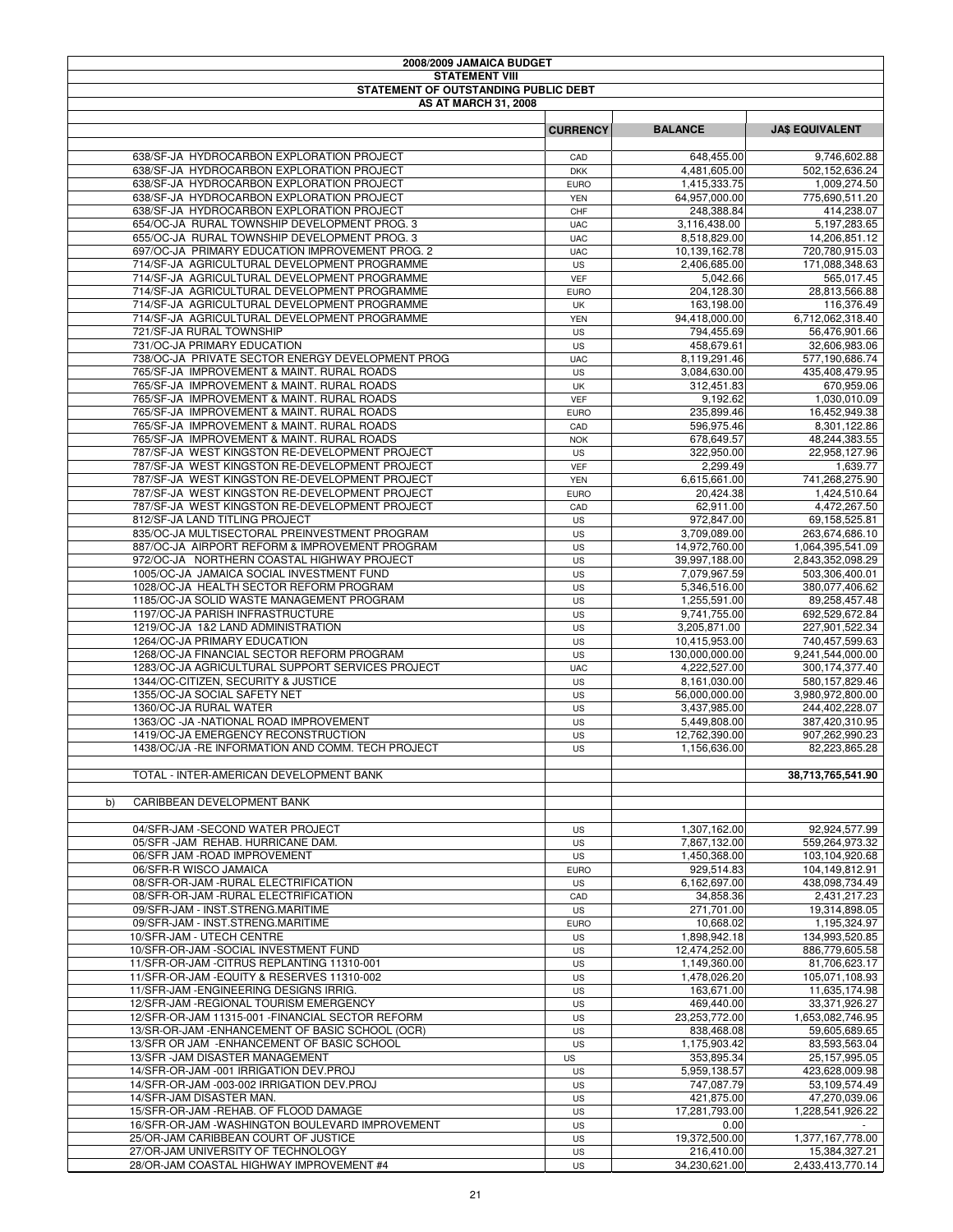| 2008/2009 JAMAICA BUDGET                                                                      |                            |                            |                                 |
|-----------------------------------------------------------------------------------------------|----------------------------|----------------------------|---------------------------------|
| <b>STATEMENT VIII</b>                                                                         |                            |                            |                                 |
| STATEMENT OF OUTSTANDING PUBLIC DEBT                                                          |                            |                            |                                 |
| <b>AS AT MARCH 31, 2008</b>                                                                   |                            |                            |                                 |
|                                                                                               | <b>CURRENCY</b>            | <b>BALANCE</b>             | <b>JA\$ EQUIVALENT</b>          |
|                                                                                               |                            |                            |                                 |
| 28/OR-JAM COASTAL HIGHWAY IMPROVEMENT #5                                                      | <b>EURO</b>                | 1,770,668.18               | 198,398,942.90                  |
|                                                                                               |                            |                            |                                 |
| TOTAL - CARIBBEAN DEVELOPMENT BANK                                                            |                            |                            | 10,172,396,782.10               |
| INT'L BANK FOR RECONSTRUCTION & DEVELOPMENT<br>C)                                             |                            |                            |                                 |
| 3303-JM SECOND TRADE & FINANCIAL SECTOR ADJUST.                                               | US EQ                      | 1,349,764.00               | 95,953,103.04                   |
| 3386-JM FINANCIAL IMPROVEMENT PROGRAMME                                                       | US EQ                      | 389,960.33                 | 27,721,811.91                   |
| 3386A-JM FINANCIAL IMPROVEMENT PROGRAMME                                                      | US                         | 65,028.00                  | 4,622,762.49                    |
| 3502 JM ENERGY DEREGULATION & PRIVATISATION                                                   | US EQ                      | 1,988,316.00               | 141,346,998.46                  |
| 3502A-JM SCL ENERGY SECTOR DEREGULATION PROJECT                                               | <b>US</b>                  | 5.298.245.00               | 376,645,879.16                  |
| 3622-JM PRIVATE SECTOR DEVELOPMENT ADJUSTMENT                                                 | US EQ                      | 15,625,000.00              | 1,110,762,500.00                |
| 3580-JM REFORM OF SECONDARY EDUCATION ROSE                                                    | US EQ                      | 2,910,343.04               | 206,892,794.30                  |
| 3580A-JM REFORM OF SECONDARY EDUCATION                                                        | <b>US</b>                  | 5,789,647.00               | 411,579,057.65                  |
| 3720-JM PRIVATE INVESTMENT & EXPORT DEV. PROJECT<br>3758-JM TAX ADMINISTRATION REFORM PROJECT | US EQ                      | 6,322,819.29               | 449,481,635.94                  |
| 3758A-JM SINGLE CURRENCY LOAN TAX ADMINISTRATION                                              | US EQ<br>US                | 957,216.70<br>2,892,782.24 | 68,047,386.54<br>205,644,418.10 |
| 3944-JM GENERATION RECOVERY & IMPROVEMENT PROJ.                                               | US EQ                      | 3,065,852.75               | 217,947,792.97                  |
| 4070-JM STUDENT'S LOAN PROJECT 28.5M                                                          | US EQ                      | 13,030,000.00              | 926,287,064.00                  |
| 4083-JM PUBLIC SECTOR MODERNIZATION                                                           | US EQ                      | 10,980,482.00              | 780,589,288.80                  |
| 4088-JM SOCIAL INVESTMENT FUND PROJECT                                                        | US                         | 9,145,000.00               | 650,107,076.00                  |
| 4819-JM INNER CITY PROJECT                                                                    | <b>US</b>                  | 2,234,236.18               | 158,829,168.95                  |
| 7036-JM DEBT MANAGEMENT PROGRAM                                                               | US                         | 59,362,500.00              | 4,220,008,890.00                |
| 7076-JM SOCIAL SAFETY NET                                                                     | US                         | 29,346,698.09              | 2,086,221,551.10                |
| 7095-JM EMERGENCY ECONOMIC REHAB.                                                             | US                         | 65,617,500.00              | 4,664,669,334.00                |
| 7148-JM NATIONAL COMMUNITY DEVELOPMENT                                                        | <b>US</b>                  | 13,530,248.25              | 961.849.111.79                  |
| 7149-JM REFORM OF SECONDARY EDUCATION PROJECT II                                              | US                         | 10,581,850.00              | 752,251,018.28                  |
| 7112-JM HIV/AIDS PROJECT                                                                      | US                         | 9,419,595.62               | 669,627,749.11                  |
| 7150-JM DEBT MANAGEMENT                                                                       | US                         | 75,000,000.00              | 5,331,660,000.00                |
|                                                                                               |                            |                            |                                 |
| TOTAL - INT'L BANK FOR RECONSTRUCTION & DEV.                                                  |                            |                            | 24,518,746,392.61               |
| OPEC FUND FOR INT'L DEVELOPMENT<br>d)                                                         |                            |                            |                                 |
| 586-P PRIMARY EDUCATION IMPROVEMENT PROJ. II                                                  | US                         | 583,400.00                 | 41,473,205.92                   |
| 645-P BUSHY PARK/SANDY BAY ROAD PROJECT                                                       | US                         | 1,625,000.00               | 115,519,300.00                  |
| 685-P JAMAICA SOCIAL INVESTMENT FUND PROJECT                                                  | <b>US</b>                  | 1,000,040.00               | 71,091,643.55                   |
| 795-P PARISH INFRASTRUCTURE DEV.                                                              | US                         | 3,000,040.00               | 213,269,243.55                  |
| 831-P EDUCATION SUPPORT PROJECT LOAN                                                          | US                         | 1,351,206.00               | 96,055,613.09                   |
| 906-P RURAL ROAD REHABILITATION                                                               | <b>US</b>                  | 4,833,340.00               | 343,596,340.59                  |
| 1007-P NATIONAL COMMUNITY DEV. PROJECT                                                        | US                         | 1,901,571.00               | 135,180,400.50                  |
| 1152-P RURAL ROAD REHABILITATION PHASE 2                                                      | US                         | 0.00                       |                                 |
|                                                                                               |                            |                            |                                 |
| TOTAL - OPEC FUND FOR INT'L DEVELOPMENT                                                       |                            |                            | 1,016,185,747.21                |
|                                                                                               |                            |                            |                                 |
| EUROPEAN ECONOMIC COMMUNITY COMMISSION<br>e)                                                  |                            |                            |                                 |
| LN #8.0006 2000 ACRES BANANA PLANT                                                            | <b>EURO</b>                | 934,891.40                 | 104,752,244.14                  |
| LN #8.0008 SUPPLY OF EQUIP FOR MICRODAMS & IRRIGATE.<br>LN #8.0032 JECIC                      | <b>EURO</b>                | 865,519.00<br>401,900.00   | 96,979,240.15<br>45,031,890.25  |
| LN #8.0163 RURAL ELECTRIFICATION                                                              | <b>EURO</b><br><b>EURO</b> | 1,473,412.57               | 165,092,194.94                  |
| LN #8.0347 SANGSTERS AIRPORT MAIN TERMINAL                                                    | <b>EURO</b>                | 5,737,510.00               | 642,873,651.73                  |
| LN #8.0371 CAST & CTC STUDENT ACCOMMODATION                                                   | <b>EURO</b>                | 1,089,372.00               | 122,061,409.17                  |
| LN #8.0383 NEGRIL OCHO-RIOS WASTE WATER PROJECT                                               | <b>EURO</b>                | 22,825,000.00              | 2,557,484,187.50                |
| LN #8.0388 CREDIT SCH. FOR MICRO & SMALL ENTERPRISES                                          | <b>EURO</b>                | 5,388,740.00               | 603,794,845.15                  |
| LN #8.0395 MORANT/YALLAHS AGRICULTURAL DEV. PROJ.                                             | <b>EURO</b>                | 1,263,427.00               | 141,563,836.78                  |
|                                                                                               |                            |                            |                                 |
| TOTAL-EUROPEAN ECONOMIC COMMUNITY COMMISSION                                                  |                            |                            | 4,479,633,499.81                |
|                                                                                               |                            |                            |                                 |
| EUROPEAN INVESTMENT BANK<br>f)                                                                |                            |                            |                                 |
| 1.6530 JPS POWER TRANSMISSION PROJECT                                                         | UK                         | 410,965.52                 | 58,009,509.20                   |
| 1.6530 JPS POWER TRANSMISSION PROJECT                                                         | <b>YEN</b>                 | 10,307,133.96              | 7,350,017.23                    |
| 1.6530 JPS POWER TRANSMISSION PROJECT                                                         | US                         | 926,554.80                 | 65,867,668.87                   |
| TOTAL - EUROPEAN INVESTMENT BANK                                                              |                            |                            | 131,227,195.30                  |
|                                                                                               |                            |                            |                                 |
| NORDIC DEVELOPMENT FUND<br>g)                                                                 |                            |                            |                                 |
| NDF #81 PRIMARY EDUCATION IMPROVEMENT PROG.                                                   | <b>XDR</b>                 | 1,800,000.00               | 1,096,200.00                    |
| NDF #120 MULTI-SECTORAL PRE-INVESTMENT PROJECT                                                | <b>XDR</b>                 | 1,711,293.93               | 1,042,178.00                    |
| NDF #165 AIRPORT REFORM & IMPROVEMENT PROGRAM                                                 | <b>XDR</b>                 | 1,980,000.00               | 1,205,820.00                    |
|                                                                                               |                            |                            |                                 |
| TOTAL - NORDIC DEVELOPMENT FUND                                                               |                            |                            | 3,344,198.00                    |
|                                                                                               |                            |                            |                                 |
| TOTAL INTERNATIONAL & MULTINATIONAL INSTITUTIONS                                              |                            |                            | 79,035,299,356.93               |
| <b>TOTAL EXTERNAL DEBT</b>                                                                    |                            |                            | 371,131,935,129.72              |
|                                                                                               |                            |                            |                                 |
| <b>GRAND TOTAL FOREIGN &amp; LOCAL</b>                                                        |                            |                            | 933,240,026,229.70              |
|                                                                                               |                            |                            |                                 |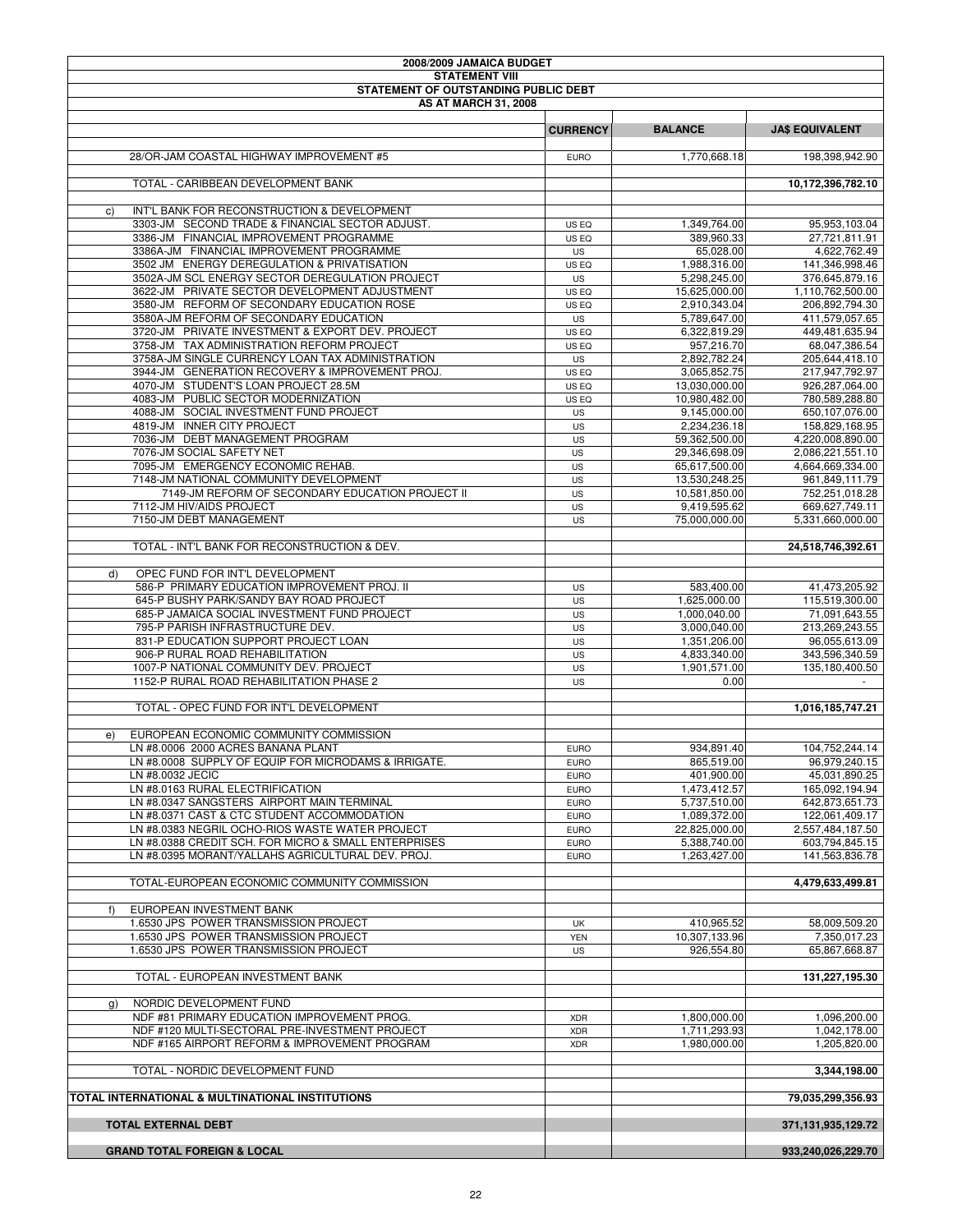| 2008-2009 JAMAICA BUDGET                           |                     |                                                                                |               |  |  |  |  |
|----------------------------------------------------|---------------------|--------------------------------------------------------------------------------|---------------|--|--|--|--|
|                                                    | <b>STATEMENT IX</b> |                                                                                |               |  |  |  |  |
|                                                    |                     | Summary of Revenue Estimates and Estimates of Expenditure for the Year 2008-09 |               |  |  |  |  |
|                                                    |                     | \$'000                                                                         |               |  |  |  |  |
|                                                    |                     | Recurrent                                                                      |               |  |  |  |  |
| Revenue                                            | Estimates,          | <b>Expenditure</b>                                                             | Estimates,    |  |  |  |  |
|                                                    | 2008/09             |                                                                                | 2008/09       |  |  |  |  |
| <b>Taxation Revenue</b>                            |                     | <b>Recurrent Expenditure</b>                                                   |               |  |  |  |  |
|                                                    |                     |                                                                                |               |  |  |  |  |
| Customs                                            | 22,401,400          | His Excellency the Governor General and Staff                                  | 93,671        |  |  |  |  |
| <b>General Consumption Tax</b>                     | 85,591,500          | <b>Houses of Parliament</b>                                                    | 545,625       |  |  |  |  |
| Special Consumption Tax                            | 13,890,100          | Office of the Public Defender                                                  | 50,090        |  |  |  |  |
| Income Tax                                         | 106,355,000         | Office of the Contractor General                                               | 172,480       |  |  |  |  |
| Land and Property Tax                              |                     | <b>Auditor General</b>                                                         | 232,430       |  |  |  |  |
| <b>Stamp Duties</b>                                | 12,785,900          | Office of the Services Commissions                                             | 123,330       |  |  |  |  |
| Motor Vehicle Licences                             | 1,233,700           | Office of the Children's Advocate                                              | 34,229        |  |  |  |  |
| <b>Other Licences</b>                              | 379,000             | Office of the Prime Minister                                                   | 3,520,501     |  |  |  |  |
| <b>Travel Tax</b>                                  | 2,717,900           | Office of the Cabinet                                                          | 495,625       |  |  |  |  |
| Betting, Gaming and Lotteries - Duty, Fees, Levies | 1,489,400           | Ministry of Tourism                                                            | 3,337,862     |  |  |  |  |
| <b>Education Tax</b>                               | 12,279,600          | Office of the Prime Minister (Local Government)                                | 5,050,000     |  |  |  |  |
| Contractors Levy                                   | 1,378,500           | Ministry of Finance and the Public Service                                     | 164,309,122   |  |  |  |  |
| Environmental Levy                                 | 2,219,600           | Ministry of National Security                                                  | 30,124,698    |  |  |  |  |
|                                                    |                     | Ministry of Justice                                                            | 2,816,228     |  |  |  |  |
| <b>Subtotal Taxation</b>                           | 262,721,600         | Ministry of Foreign Affairs and Foreign Trade                                  | 2,585,116     |  |  |  |  |
|                                                    |                     | Ministry of Labour and Social Security                                         | 1,676,500     |  |  |  |  |
| <b>Non-Tax Revenue</b>                             |                     | Ministry of Education                                                          | 54,013,000    |  |  |  |  |
|                                                    |                     | Ministry of Health                                                             | 26,192,381    |  |  |  |  |
| Post Office                                        | 1,000,715           | Ministry of Information, Culture, Youth                                        |               |  |  |  |  |
| Interest                                           | 2,044,925           | and Sports                                                                     | 2,909,053     |  |  |  |  |
| Departmental and Other Miscellaneous Revenue       | 15,183,670          | Ministry of Agriculture                                                        | 2,975,914     |  |  |  |  |
|                                                    |                     | Ministry of Industry, Investment and Commerce                                  | 2,019,421     |  |  |  |  |
| <b>Subtotal Non-Tax Revenue</b>                    | 18,229,311          | Ministry of Energy, Mining and                                                 |               |  |  |  |  |
|                                                    |                     | Telecommunications                                                             | 2,270,958     |  |  |  |  |
| <b>Transfers from Capital Development Fund</b>     | 8,645,135           | Ministry of Water and Housing                                                  | 651,896       |  |  |  |  |
|                                                    |                     | Ministry of Transport and Works                                                | 1,577,738     |  |  |  |  |
|                                                    |                     | <b>Gross Total</b>                                                             | 307,777,868   |  |  |  |  |
|                                                    |                     | Less Appropriations-In-Aid                                                     | (3, 183, 914) |  |  |  |  |
| <b>Total Recurrent Revenue</b>                     | 289.596.045         | <b>Total Recurrent Expenditure</b>                                             | 304,593,954   |  |  |  |  |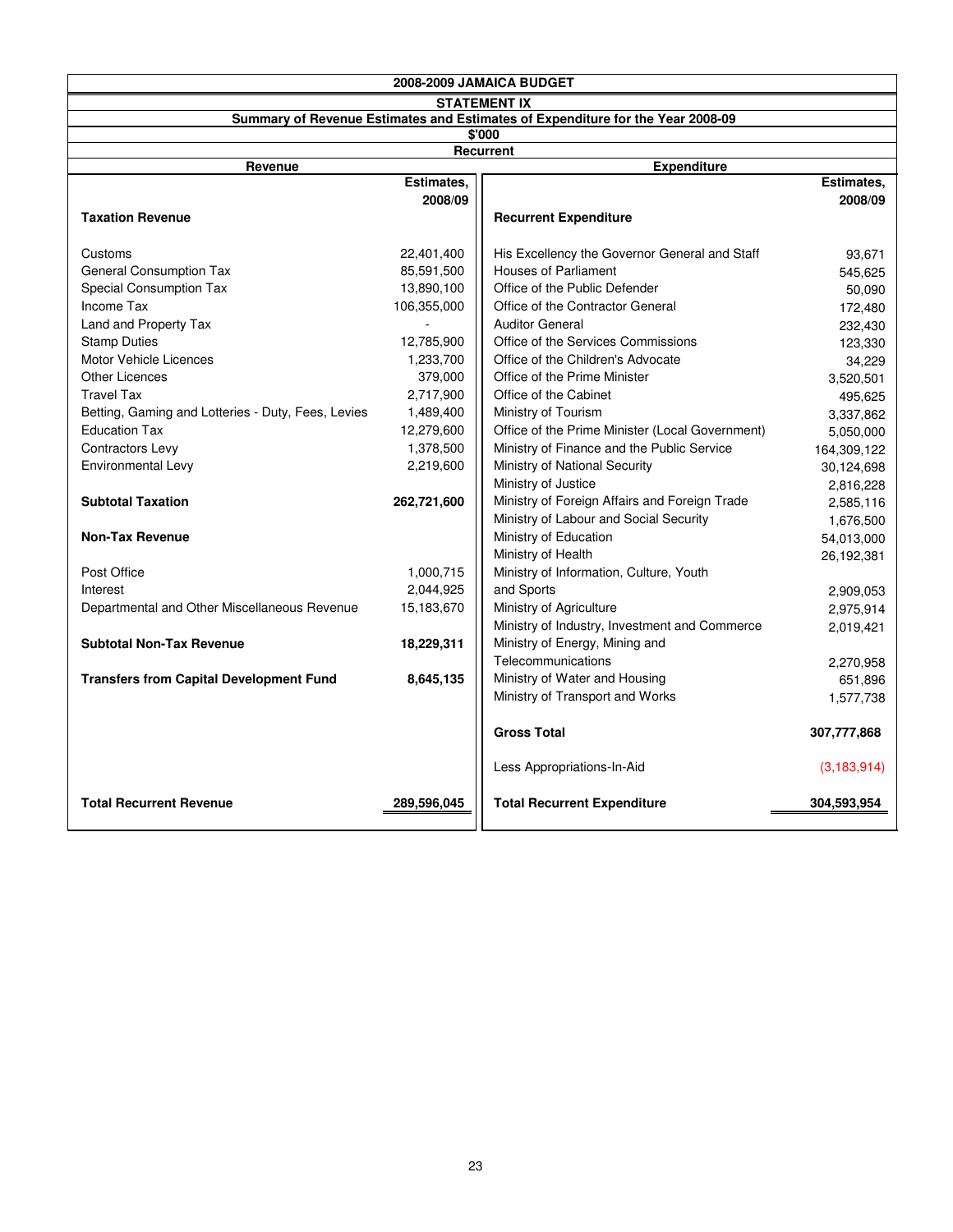|                                          |             | 2008-2009 JAMAICA BUDGET                                                       |                        |
|------------------------------------------|-------------|--------------------------------------------------------------------------------|------------------------|
|                                          |             | <b>STATEMENT IX</b>                                                            |                        |
|                                          |             | Summary of Revenue Estimates and Estimates of Expenditure for the Year 2008-09 |                        |
|                                          |             | \$'000<br>Capital                                                              |                        |
| Revenue                                  |             | <b>Expenditure</b>                                                             |                        |
|                                          | Estimates,  |                                                                                | Estimates,             |
|                                          | 2008/09     |                                                                                | 2008/09                |
| <b>Capital Revenue</b>                   |             | <b>Capital Expenditure</b>                                                     |                        |
| Royalties                                | 1,321,090   | Office of the Prime Minister                                                   | 7,735,449              |
| Loan Repayments                          | 1,148,006   | Office of the Cabinet                                                          | 339,380                |
| <b>Extraordinary Receipts</b>            | 11,631,615  | Ministry of Tourism                                                            | 56,230                 |
| <b>Land Sales</b>                        |             | Office of the Prime Minister (Local Government)                                | 1,474,000              |
|                                          |             | Ministry of Finance and the Public Service                                     | 143,898,783            |
| <b>Subtotal Capital Revenue</b>          | 14,100,711  | Ministry of National Security                                                  | 7,507,800              |
|                                          |             | Ministry of Justice                                                            | 492,102                |
| <b>External Loans</b>                    |             | Ministry of Foreign Affairs and Foreign Trade                                  | 54,240                 |
|                                          |             | Ministry of Labour and Social Security                                         | 2,711,264              |
| (A) Multilateral                         |             | Ministry of Education                                                          | 4,353,960              |
|                                          |             | Ministry of Health                                                             | 1,261,119              |
| International Bank for Reconstruction    |             | Ministry of Information, Culture, Youth                                        |                        |
| and Development                          | 884,305     | and Sports                                                                     | 364,130                |
| Inter-American Development Bank          | 2,914,597   | Ministry of Agriculture                                                        | 3,671,579              |
| European Union<br>World Bank/IDB         |             | Ministry of Industry, Investment and Commerce                                  | 228,385                |
| <b>OECF</b>                              |             | Ministry of Energy, Mining and<br>Telecommunications                           |                        |
| <b>OPEC</b>                              | 431,950     | Ministry of Water and Housing                                                  | 3,819,820<br>2,514,816 |
| Caribbean Development Bank               | 1,066,930   | Ministry of Transport and Works                                                | 8,943,324              |
| Other                                    | 905,943     |                                                                                |                        |
|                                          |             | <b>Gross Total</b>                                                             | 189,426,381            |
| <b>Total Multilateral</b>                | 6,203,725   |                                                                                |                        |
|                                          |             | Less Appropriations-In-Aid                                                     | (4,490,937)            |
| (B) Bilateral                            |             |                                                                                |                        |
|                                          |             | <b>Total Capital Expenditure</b>                                               | 184,935,444            |
| <b>PL480</b>                             |             |                                                                                |                        |
| Kuwait                                   | 117,502     |                                                                                |                        |
| <b>VIF</b>                               |             |                                                                                |                        |
| China                                    | 1,871,861   |                                                                                |                        |
| Japan<br>Britain                         | 815,920     |                                                                                |                        |
|                                          |             |                                                                                |                        |
| <b>Total Bilateral</b>                   | 2,805,283   |                                                                                |                        |
|                                          |             |                                                                                |                        |
| (C) Capital Market                       | 43,722,000  |                                                                                |                        |
|                                          |             |                                                                                |                        |
| <b>Total External Loans</b>              | 52,731,008  |                                                                                |                        |
| <b>Domestic Loans</b>                    |             |                                                                                |                        |
| (E) Local Registered Stocks & Debentures | 130,751,680 |                                                                                |                        |
| (F) Other                                | 43,722,000  |                                                                                |                        |
| <b>Total Domestic Loans</b>              | 130,751,680 |                                                                                |                        |
| <b>Total External and Domestic Loans</b> | 183,482,688 |                                                                                |                        |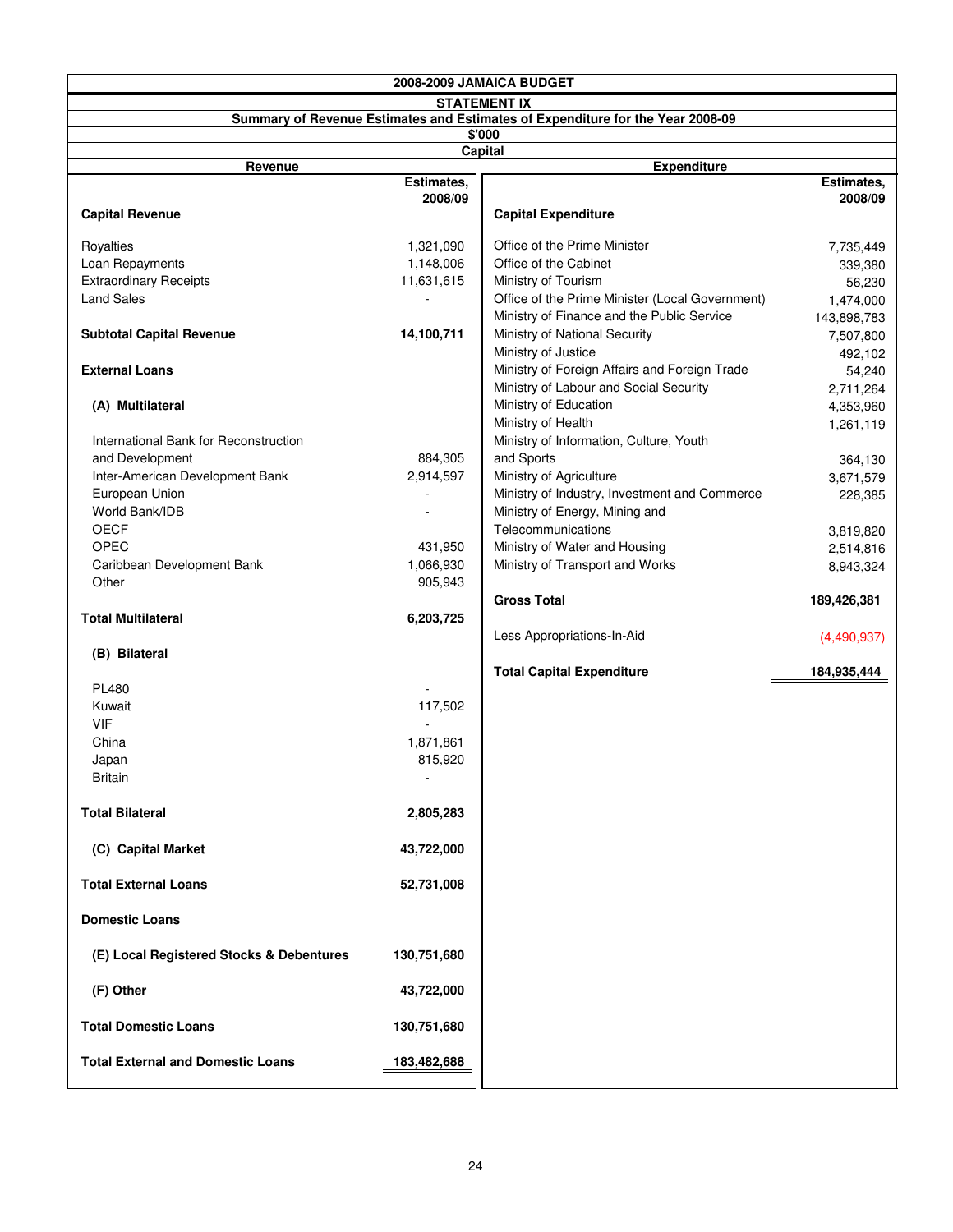| 2008-2009 JAMAICA BUDGET                                                                               |                                        |                                                                                |                            |  |  |
|--------------------------------------------------------------------------------------------------------|----------------------------------------|--------------------------------------------------------------------------------|----------------------------|--|--|
| <b>STATEMENT IX</b>                                                                                    |                                        |                                                                                |                            |  |  |
|                                                                                                        |                                        | Summary of Revenue Estimates and Estimates of Expenditure for the Year 2008-09 |                            |  |  |
|                                                                                                        |                                        | \$'000                                                                         |                            |  |  |
|                                                                                                        |                                        | <b>SUMMARY</b>                                                                 |                            |  |  |
| <b>Expenditure</b><br>Revenue                                                                          |                                        |                                                                                |                            |  |  |
| <b>Tax and Non Tax Revenue</b><br><b>Capital Revenue</b><br>Transfer from the Capital Development Fund | 280,950,911<br>14,100,711<br>8,645,135 | <b>Recurrent Estimates</b><br><b>Capital Estimates</b>                         | 304,593,954<br>184,935,444 |  |  |
| Loan Funds (Raised and to be raised)                                                                   | 183,482,688                            |                                                                                |                            |  |  |
| <b>Total Receipts</b>                                                                                  | 487,179,444                            | <b>Total Expenditure</b>                                                       | 489,529,398                |  |  |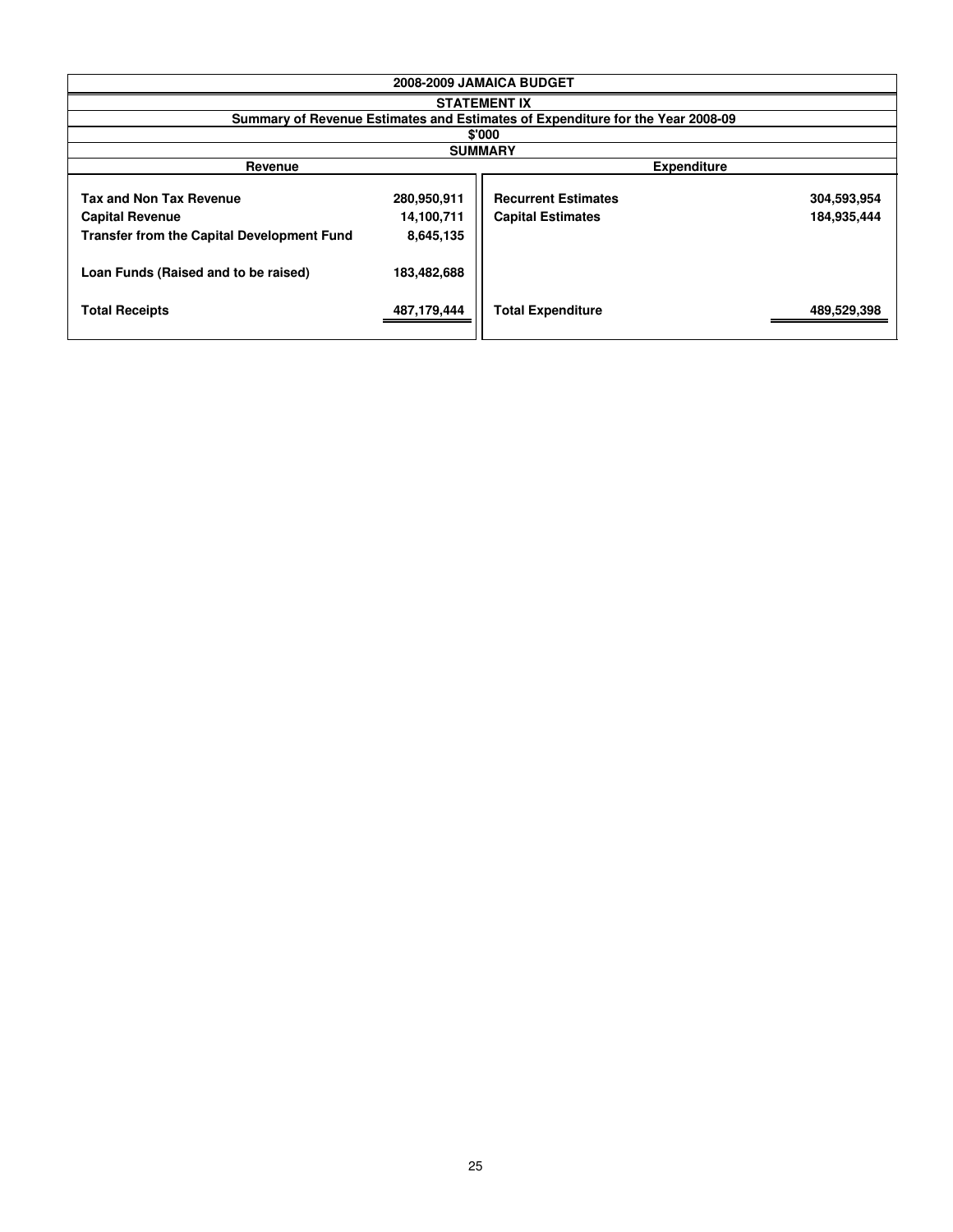| 2008-2009 JAMAICA BUDGET                   |                    |                                                                                 |              |  |  |
|--------------------------------------------|--------------------|---------------------------------------------------------------------------------|--------------|--|--|
|                                            | <b>STATEMENT X</b> |                                                                                 |              |  |  |
|                                            |                    | Statement of the Financing of the Estimates of Expenditure for the Year 2008-09 |              |  |  |
| <b>Revenue</b>                             |                    | <b>Expenditure</b>                                                              |              |  |  |
| <b>Recurrent Revenue</b>                   |                    | <b>Recurrent Expenditure</b>                                                    |              |  |  |
| <b>Taxation Revenue</b>                    | 262,721,600        | <b>Consolidated Fund Charges</b>                                                | 132,379,390  |  |  |
| Non-Tax Revenue                            | 18,229,311         | Voted Expenditure                                                               | 172,214,564  |  |  |
| Transfer from the Capital Development Fund | 8,645,135          | <b>Total Recurrent Expenditure</b>                                              | 304,593,954  |  |  |
|                                            |                    | <b>Current Account Surplus</b>                                                  | (14,997,909) |  |  |
| <b>Total Recurrent Revenue</b>             | 289,596,045        | <b>Total Recurrent</b>                                                          | 289,596,045  |  |  |
|                                            |                    |                                                                                 |              |  |  |
| <b>Capital Revenue</b>                     |                    | <b>Capital Expenditure</b>                                                      |              |  |  |
| <b>Current Account Surplus</b>             | (14,997,909)       | <b>Consolidated Fund Charges</b>                                                | 140,287,005  |  |  |
| Capital Revenue                            | 14,100,711         | Voted Expenditure                                                               | 44,648,439   |  |  |
| <b>Loan Funds</b>                          |                    | <b>Total Capital Expenditure</b>                                                | 184,935,444  |  |  |
| (A) External Loans                         |                    | <b>Financing Gap</b>                                                            | (2,349,954)  |  |  |
| (i) Multilateral                           | 6,203,725          |                                                                                 |              |  |  |
| (ii) Bilateral                             | 2,805,283          |                                                                                 |              |  |  |
| (iii) Other                                | 43,722,000         |                                                                                 |              |  |  |
| <b>Total External Loans</b>                | 52,731,008         |                                                                                 |              |  |  |
| (B) Domestic Loans                         | 130,751,680        |                                                                                 |              |  |  |
| <b>Total Loan Funds</b>                    | 183,482,688        |                                                                                 |              |  |  |
| <b>Total</b>                               | 182,585,490        | <b>Total</b>                                                                    | 182,585,490  |  |  |
|                                            |                    |                                                                                 |              |  |  |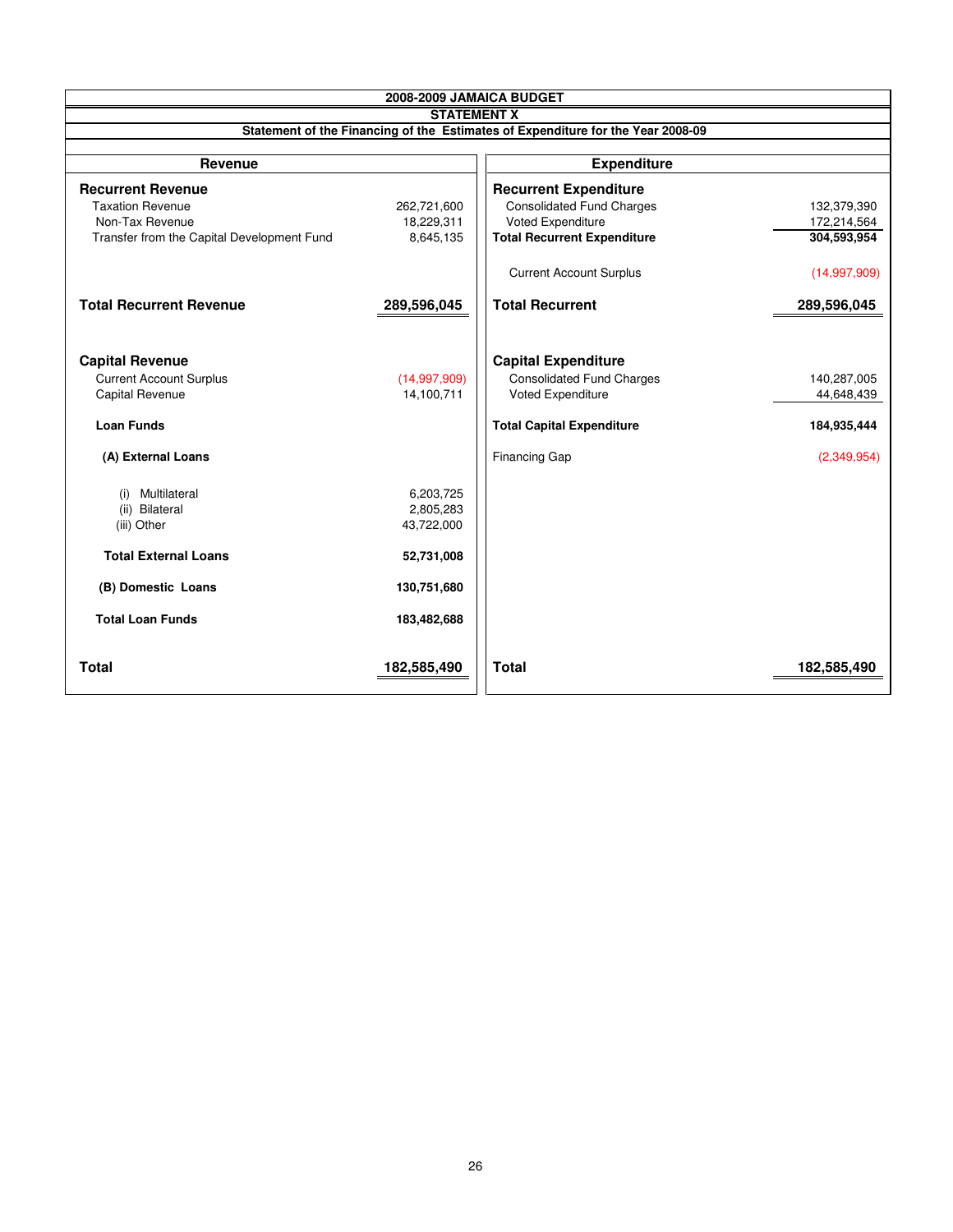### **STATEMENT XI**

#### **STATEMENT OF CONSOLIDATED FUND CHARGES**

| Head<br>No. | <b>Head of Estimates</b>                          | <b>Particulars of Service</b>                                                                                                                             | <b>Amount</b><br>\$'000 | <b>Statutory Authority</b>                                                                                                    |
|-------------|---------------------------------------------------|-----------------------------------------------------------------------------------------------------------------------------------------------------------|-------------------------|-------------------------------------------------------------------------------------------------------------------------------|
| 0100        | His Excellency the Governor-<br>General and Staff | <b>Emoluments of the Governor-General</b><br>and his personal staff as well as general<br>expenditure affiliated to the office of the<br>Governor-General | 69,466.0                | Section 12 of the Governor-<br>General (Expenditure, Personal<br>Staff, Tax Exemptions and<br>Pensions) Act.                  |
| 0200        | <b>Houses of Parliament</b>                       | Salaries and Allowances of the Clerk and<br>Deputy Clerk of the Senate and the House<br>of Representatives.                                               | 6,736.0                 | Section 47 (8) of the Constitution<br>of Jamaica.                                                                             |
| 0300        | Office of the Public Defender                     | Salary and Allowances of the Public<br>Defender.                                                                                                          | 5,935.0                 | Section 9 of the Public Defender<br>Interim Act 33/1999                                                                       |
| 0400        | Office of the Contractor<br>General               | Salary and Allowances of the Contractor<br>General.                                                                                                       | 5,252.0                 | Section 11 (1) and (3) of the<br>Contractor General Act, (Act 15 of<br>1983).                                                 |
| 0500        | <b>Auditor General</b>                            | Salary of the Auditor General                                                                                                                             | 5,116.0                 | Section $120 - 122$ of the<br>Constitution of Jamaica; Section<br>$25 - 36$ of the Financial<br>Administration and Audit Act. |
| 0600        | Office of the Services<br>Commissions             | Salaries and Allowances of the Chairman<br>and members of the Public Service<br>Commissions.                                                              | 1,989.0                 | Section 124 (8) of the Constitution<br>of Jamaica.                                                                            |
| 2018        | <b>Public Debt Charges</b>                        | Payment of interest, service charges and<br>commitment fees in respect of the public<br>debt of Jamaica.                                                  | 123,643,500.0           | Section 119 of the Constitution of<br>Jamaica.                                                                                |
| 2019        | Pensions                                          | Public Officers Pensions, gratuities and<br>monthly allowances granted in pursuance<br>of the provisions of the Pensions Act.                             | 4,664,000.0             | Section 4 of the Pensions Act.                                                                                                |
|             |                                                   | Jamaica Defence Force Pension                                                                                                                             | 227,700.0               | Defence (Retired, Pay Pensions<br>and other Grants) Regulation,<br>1962                                                       |
|             |                                                   | <b>Local Forces Pension</b>                                                                                                                               | 12.0                    | Local Forces Act                                                                                                              |
|             |                                                   | National Heroes Widows' Pensions                                                                                                                          | 8.0                     | National Heroes (Widows'<br>Pensions) Act, 1974 (Act II of<br>1974).                                                          |
|             |                                                   | Governor-General's Pension                                                                                                                                | 9,600.0                 | Governor General Act                                                                                                          |
|             |                                                   | Payment of Pensions and Gratuities to<br>Teachers in accordance with the Pensions<br>Act                                                                  | 2,013,600.0             | The Pensions (Teachers) Act.                                                                                                  |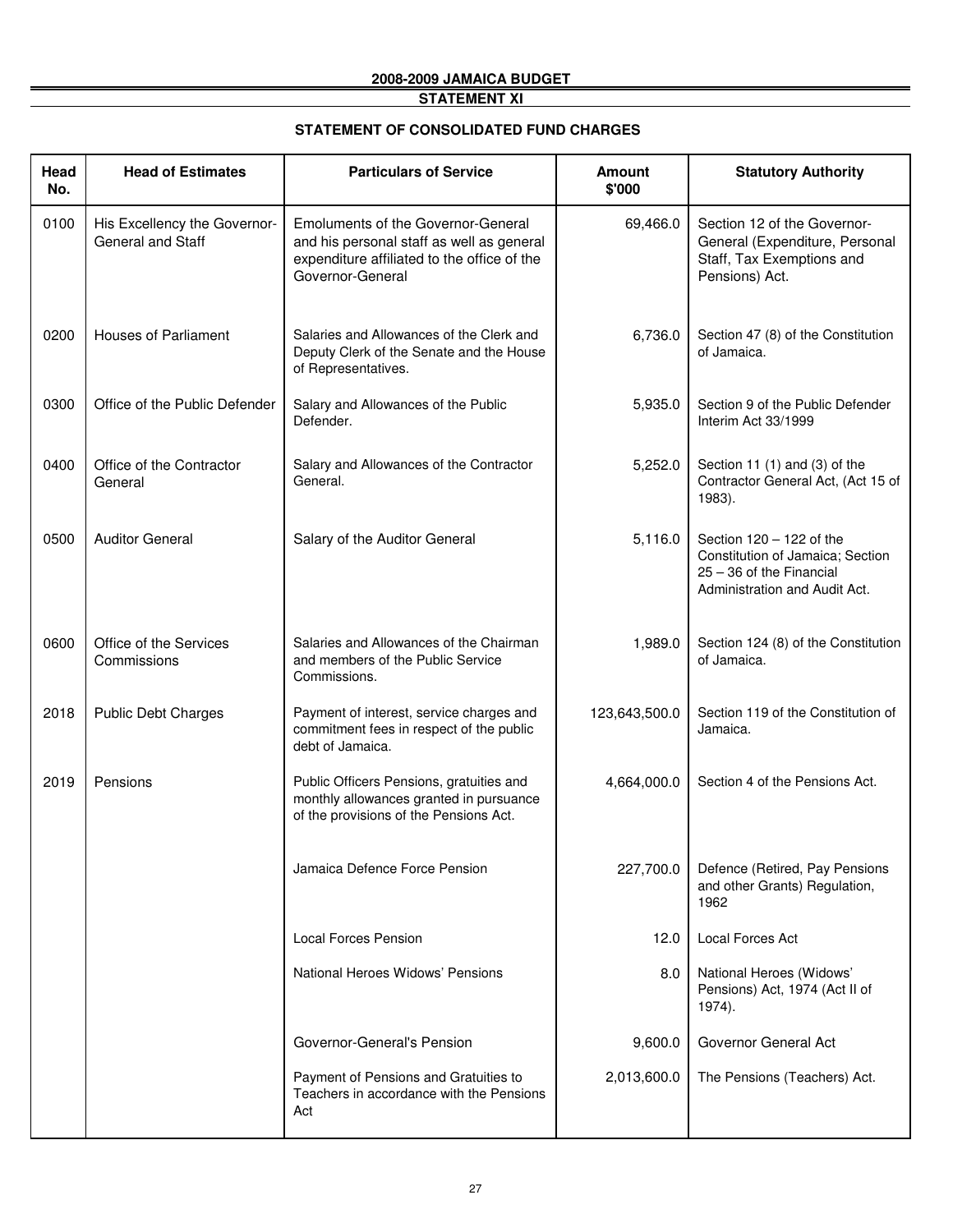### **STATEMENT XI**

#### **STATEMENT OF CONSOLIDATED FUND CHARGES**

| Head<br>No. | <b>Head of Estimates</b> | <b>Particulars of Service</b>                                                                                                                                                                                                 | <b>Amount</b><br>\$'000 | <b>Statutory Authority</b>                                                                                                   |
|-------------|--------------------------|-------------------------------------------------------------------------------------------------------------------------------------------------------------------------------------------------------------------------------|-------------------------|------------------------------------------------------------------------------------------------------------------------------|
|             |                          | Refund of Contributions by Police Sub-<br>Officers and Men                                                                                                                                                                    | 42.0                    | <b>Constabulary Force Act</b>                                                                                                |
|             |                          | Payment of Pensions, Gratuities or other<br>allowances to sub-officers and<br>constables of the Police Force in<br>accordance with the Constabulary Force<br>Act                                                              | 1,152,600.0             | Section 59 of the Constabulary<br>Force Act.                                                                                 |
|             |                          | Special Constabulary Pensions and<br>Gratuities                                                                                                                                                                               | 180,720.0               | Constables (Special) Act                                                                                                     |
|             |                          | Refund of Contributions by Men of the<br>Special Constabulary                                                                                                                                                                 | 5.0                     |                                                                                                                              |
|             |                          | Payment of retiring allowances, Widows'<br>allowances or gratuity to legislators in<br>accordance with the provisions of the<br>Retiring Allowance (Legislative Service)<br>Act, and/or The Pensions (Prime<br>Minister) Act. | 102,000.0               | Section 12 of the Retiring<br>Allowances (Legislative Service)<br>Act and Section 7 of the<br>Pensions (Prime Minister) Act. |
|             |                          | Payment of Pensions in accordance with<br>the Provisions of the Pensions (Civil<br>Service Family Benefits) Act.                                                                                                              | 22,560.0                | Pensions (Civil Service Family<br>Benefits) Act.                                                                             |
|             |                          | Refund of Family Benefits Contributions<br>in accordance with the Provisions of the<br>Pensions (Civil Service Family Benefits)<br>Act.                                                                                       | 4,632.0                 | Section 10 of the Pensions (Civil<br>Service Family Benefits) Act.                                                           |
|             |                          | Payment of Pensions to the retired<br>Ombudsmen and their widows.                                                                                                                                                             | 3,684.0                 | The Ombudsman Act                                                                                                            |
|             |                          | Payment of Pensions to the retired<br>Contractor General and his widow in<br>accordance with the Contractor General<br>Act.                                                                                                   | 4,800.0                 | The Contractor General Act                                                                                                   |
|             |                          | Jamaica Agricultural Society Pensions                                                                                                                                                                                         | 8,035.0                 | <b>Provident Fund Act</b>                                                                                                    |
|             |                          | Payment of Pensions to retired Parish<br>Councillors and or their widows in<br>accordance with the provisions of the<br>Retiring Allowances (Parish Councillors)<br>Act                                                       | 54,000.0                | Parish Councillors Act 2005                                                                                                  |
|             |                          | Payment of Pensions to the former<br>employees, Jamaica Railway<br>Corporation.                                                                                                                                               | 61,200.0                | Jamaica Railway Corporation<br>(Pensions) Regulations                                                                        |
|             |                          | <b>Total Pensions</b>                                                                                                                                                                                                         | 8,509,198.0             |                                                                                                                              |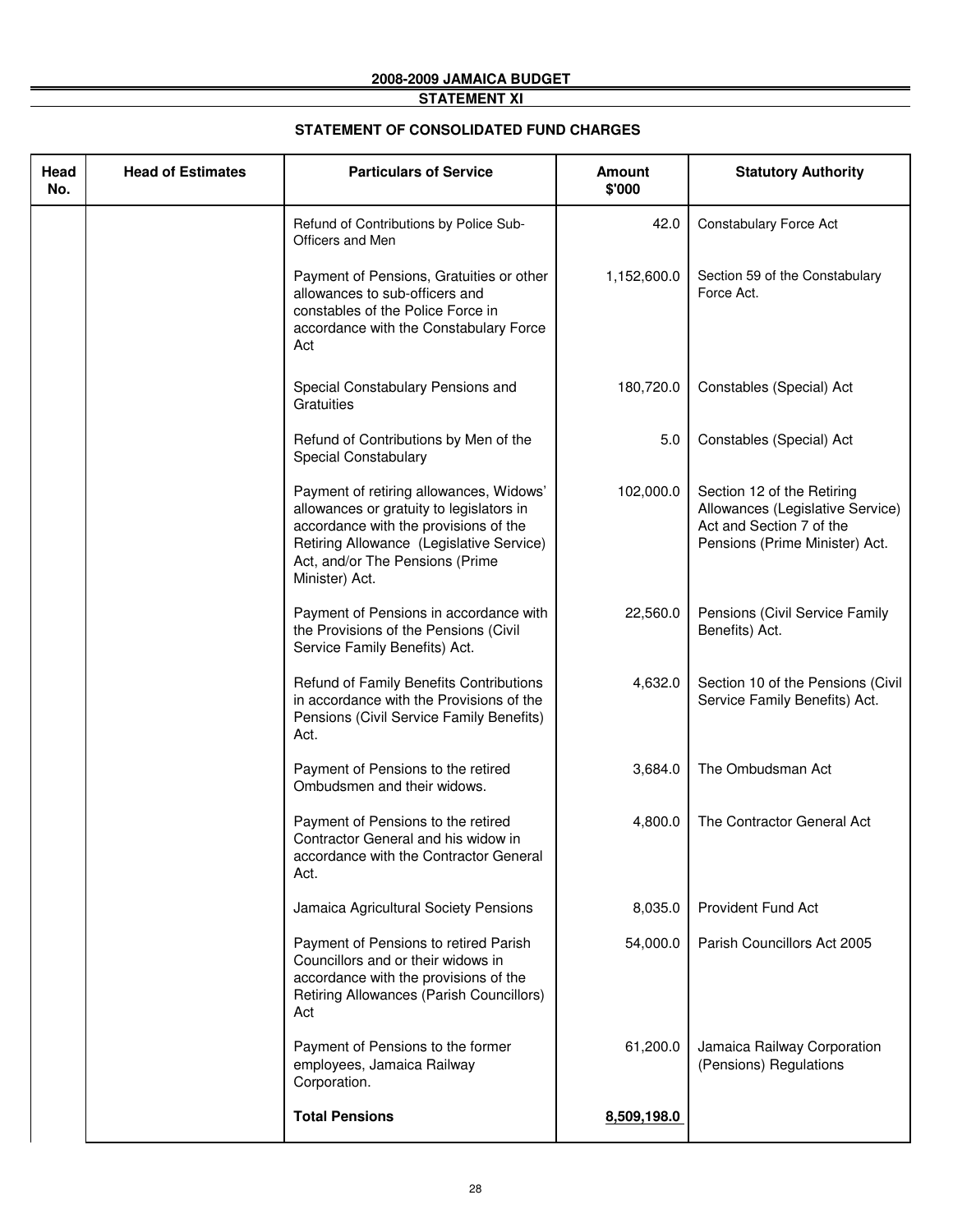## **STATEMENT XI**

#### **STATEMENT OF CONSOLIDATED FUND CHARGES**

| <b>Head of Estimates</b>             | <b>Particulars of Service</b>                                               | Amount<br>\$'000 | <b>Statutory Authority</b>                                                                                        |
|--------------------------------------|-----------------------------------------------------------------------------|------------------|-------------------------------------------------------------------------------------------------------------------|
| Court of Appeal                      | Payment of Salaries to the Judges of<br>the Court of Appeal                 | 37,000.0         | Section 107 (1) of the<br>Constitution of Jamaica                                                                 |
| Director of Public<br>Prosecutions   | Payment of Salary to the Director of<br><b>Public Prosecutions</b>          | 4,152.0          | Section 95 (2) of the<br>Constitution of Jamaica                                                                  |
| Supreme Court                        | Payment of Salaries to the Judges of<br>the Supreme Court                   | 91,044.0         | Section 101 (2) of the<br>Constitution of Jamaica                                                                 |
| Ministry of Agriculture and<br>Lands | Payment into the funds of the Black<br>River Drainage and Irrigation Board. | 2.0              | Section 18 of the Black River<br>(Upper Morass) Reclamation<br>Law, Cap 43 of the 1973<br>Revised Laws of Jamaica |
|                                      | <b>Total Recurrent</b>                                                      | 132,379,390.0    |                                                                                                                   |
| Ministry of Finance and<br>Planning  | <b>Internal Debt</b>                                                        | 94,252,877.0     | Section 119 of the Constitution<br>of Jamaica                                                                     |
|                                      | <b>External Debt</b>                                                        | 46,034,128.0     | Section 119 of the Constitution<br>of Jamaica                                                                     |
|                                      | <b>Total Capital</b>                                                        | 140,287,005.0    |                                                                                                                   |
|                                      | <b>Grand Total Recurrent and Capital</b>                                    | 272,666,395.0    |                                                                                                                   |
|                                      |                                                                             |                  |                                                                                                                   |
|                                      |                                                                             |                  |                                                                                                                   |
|                                      |                                                                             |                  |                                                                                                                   |
|                                      |                                                                             |                  |                                                                                                                   |
|                                      |                                                                             |                  |                                                                                                                   |
|                                      |                                                                             |                  |                                                                                                                   |
|                                      |                                                                             |                  |                                                                                                                   |
|                                      |                                                                             |                  |                                                                                                                   |
|                                      |                                                                             |                  |                                                                                                                   |
|                                      |                                                                             |                  |                                                                                                                   |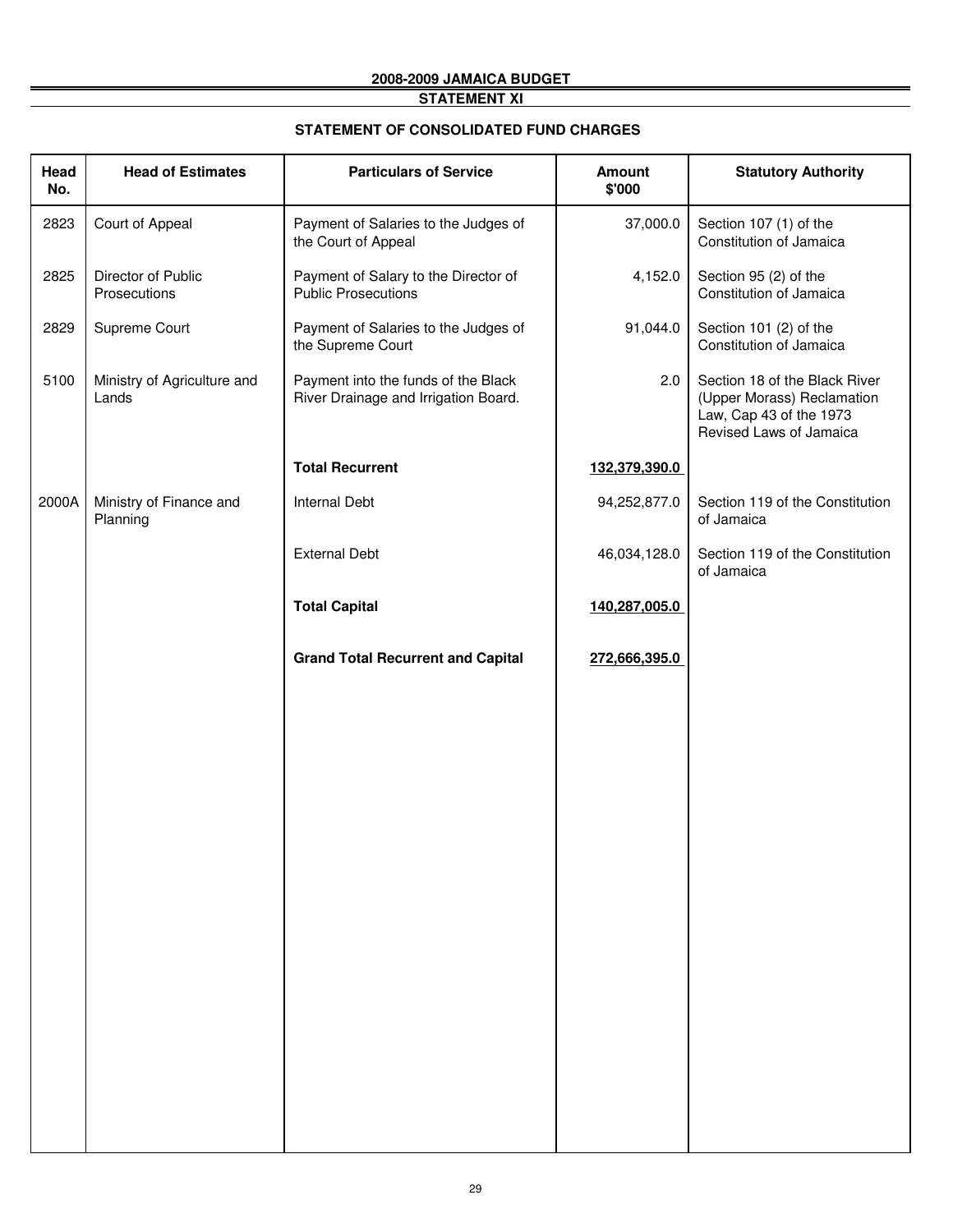**STATEMENT XII**

#### **(Statement Showing the Works to which Institutional Loans are Applied) INSTITUTIONAL PROJECTS AND PROGRAMMES**

**\$'000**

| <b>Service</b>                                                                                                         | <b>Heads of</b><br><b>Estimates</b> |                  | <b>Revised</b>              |                      | <b>Estimates 2008-2009</b> |                       |
|------------------------------------------------------------------------------------------------------------------------|-------------------------------------|------------------|-----------------------------|----------------------|----------------------------|-----------------------|
|                                                                                                                        |                                     | (Activity        | <b>Estimates</b><br>2007-08 | <b>Government</b>    | \$'000<br><b>External</b>  | <b>Total</b>          |
|                                                                                                                        | brackets)                           |                  |                             | of Jamaica           |                            |                       |
| <b>Agriculture</b>                                                                                                     |                                     |                  |                             |                      |                            |                       |
| National Irrigation Development Project (CDB)                                                                          | 5100B                               | (9213)           | 157,365.0                   | 13,000.0             | 53,000.0                   | 66,000.0              |
| <b>Citrus Replanting Project</b>                                                                                       | 5100B                               | (9217)           | 1,000.0                     | 0.0                  | 0.0                        | 0.0                   |
| Land Administration and Management Programme (IDB)                                                                     | 5100B                               | (9192)           | 118,524.0                   | 0.0                  | 0.0                        | 0.0                   |
| National Irrigation Development Project (IDB)<br>Modern Agricultural Technology and Capacity Building<br>(Green House) | 5100B<br>5100B                      | (9298)<br>(9147) | 94,635.0<br>0.0             | 66,565.0<br>17,427.0 | 198,750.0<br>48,758.0      | 265,315.0<br>66,185.0 |
| Agricultural Support Services Project                                                                                  | 5100B                               | (9218)           | 327,278.0                   | 144,219.0            | 138,527.0                  | 282,746.0             |
| Eradication of New World Screwworm Project<br>(International Atomic Energy Agency)                                     | 5100B                               | (9196)           | 280,671.0                   | 354,079.0            | 0.0                        | 354,079.0             |
| <b>Sugar Transformation Project</b>                                                                                    | 5100B                               | (9071)           | 321,700.0                   | 669.0                | 1,251,610.0                | 1,252,279.0           |
| Banana Support Project                                                                                                 | 5100B                               | (9293)           | 105,085.0                   | 3,500.0              | 303,447.0                  | 306,947.0             |
| Modern Agricultural Technology and Capacity Building<br>(Marine/Environmental)                                         | 5100B                               | (9122)           | 0.0                         | 20,009.0             | 87,981.0                   | 107,990.0             |
| <b>Total Agriculture</b>                                                                                               |                                     |                  | 1,406,258.0                 | 619,468.0            | 2,082,073.0                | 2,701,541.0           |
| <b>Education</b>                                                                                                       |                                     |                  |                             |                      |                            |                       |
| Primary Education Support Project (IDB)                                                                                | 4100B                               | (9220)           | 462,306.0                   | 281,300.0            | 369,070.0                  | 650,370.0             |
| Absenteeism in Jamaica's Primary School (IDB/Japan<br>Fund)                                                            | 4100B                               | (9034)           | 7,580.0                     | 650.0                | 8,640.0                    | 9,290.0               |
| Jamaica Early Childhood Development (Early Childhood -<br>Population Human Resource Development Project<br>(PHRD))     | 4100B                               | (9033)           | 36,200.0                    | 0.0                  | 0.0                        | 0.0                   |
| Enhancement of Basic Schools (CDB)                                                                                     | 4100B                               | (9232)           | 164,000.0                   | 41,540.0             | 232,060.0                  | 273,600.0             |
| University of Technology Enhancement Project                                                                           | 4100B                               | (9088)           | 0.0                         | 0.0                  | 131,300.0                  | 131,300.0             |
| Expanding Education Horizons Project (USAID)                                                                           | 4100B                               | (9283)           | 27,120.0                    | 24,400.0             | 0.0                        | 24,400.0              |
| Reform of Secondary Education Project - ROSE (Phase                                                                    | 4100B                               | (9231)           | 206,200.0                   | 59,749.0             | 199,251.0                  | 259,000.0             |
| Improvement and Expansion of Primary Education Phase<br>II (IADB)                                                      | 4100B                               | (9039)           | 12,121.0                    | 0.0                  | 0.0                        | 0.0                   |
| <b>Total Education</b>                                                                                                 |                                     |                  | 915,527.0                   | 407,639.0            | 940,321.0                  | 1,347,960.0           |
| <b>Health</b>                                                                                                          |                                     |                  |                             |                      |                            |                       |
| HIV/AIDS Treatment, Prevention and Control Programme<br>in Jamaica (Global Fund)                                       | 4200B                               | (9285)           | 417,690.0                   | 0.0                  | 374,670.0                  | 374,670.0             |
| Jamaica HIV/AIDS Prevention and Control II                                                                             | 4200B                               | (9205)           | 0.0                         | 123,200.0            | 93,743.0                   | 216,943.0             |
| Policy Advocacy Special Care and Protection                                                                            | 4200B                               | (9183)           | 10.0                        | 0.0                  | 0.0                        | 0.0                   |
| AIDS/STD (USAID)                                                                                                       | 4200B                               | (9058)           | 74,800.0                    | 10,000.0             | 36,500.0                   | 46,500.0              |
| Improved Reproductive Health of Youth                                                                                  | 4200B                               | (9215)           | 10,000.0                    | 10,000.0             | 0.0                        | 10,000.0              |
| Jamaica HIV/AIDS Prevention and Control Project (IBRD)                                                                 | 4200B                               | (9226)           | 310,100.0                   | 63,341.0             | 0.0                        | 63,341.0              |
| Scaling Up to Provide Universal Access for HIV Treatment,<br>Care and Prevention Service (Global Fund II)              | 4200B                               | (9206)           | 0.0                         | 0.0                  | 378,135.0                  | 378,135.0             |
| <b>Total Health</b>                                                                                                    |                                     |                  | 812,600.0                   | 206,541.0            | 883,048.0                  | 1,089,589.0           |
| <b>Transport and Communication</b>                                                                                     |                                     |                  |                             |                      |                            |                       |
| Flood Damage Rehabilitation - Parish Council and Farm<br>Roads (EU)                                                    | 1800B                               | (9284)           | 20,987.0                    | 0.0                  | 0.0                        | 0.0                   |
| Road Rehabilitation Project (Kuwaiti Fund for Arab<br>Economic Development)                                            | 6500B                               | (9235)           | 190,000.0                   | 0.0                  | 0.0                        | 0.0                   |
| Commercial Vehicle Safety and Weight Limit Enforcement<br>Programme                                                    | 6500B                               | (9084)           | 0.0                         | 103,384.0            | 0.0                        | 103,384.0             |
| Road Rehabilitation Project II (Kuwait Fund for Arab<br>Economic Development)                                          | 6500B                               | (9313)           | 0.0                         | 63,050.0             | 421,950.0                  | 485,000.0             |
| Road Rehabilitation Project II (OPEC)                                                                                  | 6500B                               | (9311)           | 0.0                         | 50,460.0             | 117,502.0                  | 167,962.0             |
| National Road Services Improvement Programme and<br>Institutional Strengthening (IDB)                                  | 6500B                               | (9240)           | 456,530.0                   | 131,220.0            | 525,280.0                  | 656,500.0             |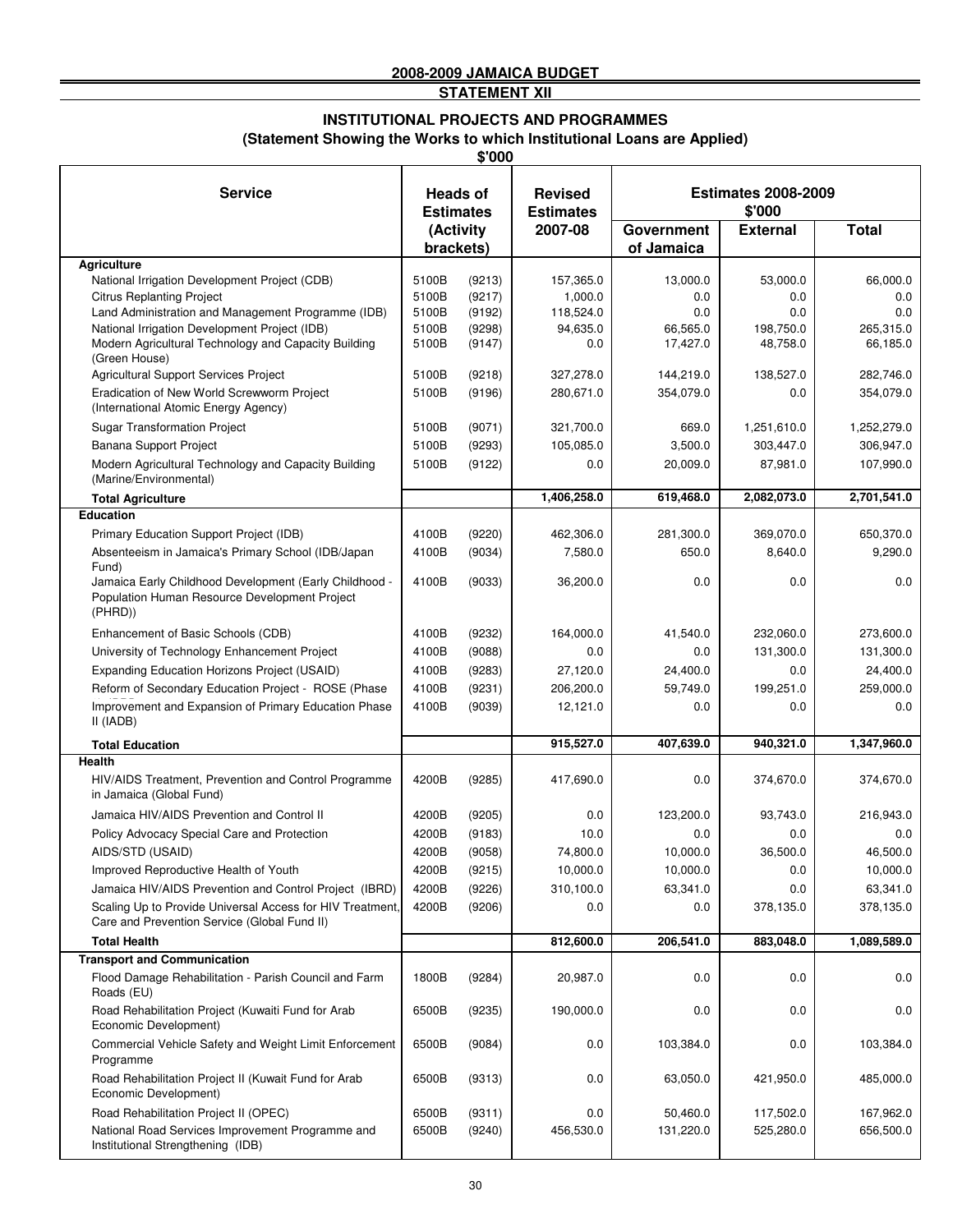**STATEMENT XII**

# **INSTITUTIONAL PROJECTS AND PROGRAMMES**

**(Statement Showing the Works to which Institutional Loans are Applied)**

|                                                                                                                                                        |                                     | \$'000 |                                    |                                      |                 |              |  |
|--------------------------------------------------------------------------------------------------------------------------------------------------------|-------------------------------------|--------|------------------------------------|--------------------------------------|-----------------|--------------|--|
| <b>Service</b>                                                                                                                                         | <b>Heads of</b><br><b>Estimates</b> |        | <b>Revised</b><br><b>Estimates</b> | <b>Estimates 2008-2009</b><br>\$'000 |                 |              |  |
|                                                                                                                                                        | (Activity                           |        | 2007-08                            | Government                           | <b>External</b> | <b>Total</b> |  |
|                                                                                                                                                        | brackets)                           |        |                                    | of Jamaica                           |                 |              |  |
| Half Way Tree Transport Centre                                                                                                                         | 6500B                               | (9309) | 402,052.0                          | 0.0                                  | 0.0             | 0.0          |  |
| Northern Jamaica Development Project<br>(OECF/IADB/EU/GOJ)                                                                                             | 6500B                               | (9031) | 1,364,167.0                        | 583,475.0                            | 2,086,160.0     | 2,669,635.0  |  |
| Flood Damage Rehabilitation Project (CDB)                                                                                                              | 6500B                               | (9241) | 118,300.0                          | 0.0                                  | 0.0             | 0.0          |  |
| Hurricane Dean Rehabilitation (CDB)                                                                                                                    | 6500B                               | (9310) | 0.0                                | 294,464.0                            | 687,083.0       | 981,547.0    |  |
| Washington Boulevard Corridor Widening                                                                                                                 | 6500B                               | (9280) | 121,000.0                          | 135,816.0                            | 334,520.0       | 470,336.0    |  |
| <b>Total Transport and Communication</b><br><b>Water and Sewerage</b>                                                                                  |                                     |        | 2,673,036.0                        | 1,361,869.0                          | 4,172,495.0     | 5,534,364.0  |  |
| Rural Water Supply Project (IDB)                                                                                                                       | 6300B                               | (9261) | 125,882.0                          | 29,500.0                             | 149,500.0       | 179,000.0    |  |
| Kingston Metropolitan Area (KMA) Water Supply Project                                                                                                  | 6300B                               | (9184) | 414,500.0                          | 500,080.0                            | 815,920.0       | 1,316,000.0  |  |
| (JBIC)                                                                                                                                                 |                                     |        |                                    |                                      |                 |              |  |
| Major Rural Water Supply (EEC)                                                                                                                         | 6300B                               | (9114) | 78,000.0                           | 0.0                                  | 0.0             | 0.0          |  |
| Port Antonio Water Sewerage and Drainage Project (EIB)                                                                                                 | 6300B                               | (9272) | 252,658.0                          | 180,277.0                            | 220,339.0       | 400,616.0    |  |
| <b>Total Water and Sewerage</b>                                                                                                                        |                                     |        | 871,040.0                          | 709,857.0                            | 1,185,759.0     | 1,895,616.0  |  |
| <b>Environment</b><br>Environmental Action Plan for Jamaica (CIDA)                                                                                     | 4200B                               | (9161) | 15,005.0                           | 0.0                                  | 0.0             | 0.0          |  |
| Northern Coastal Highway Improvement Project                                                                                                           | 1500B                               | (9306) | 0.0                                | 2,870.0                              | 0.0             | 2,870.0      |  |
| Montreal Protocol for the Phasing out of Ozone Depleting                                                                                               | 1500B                               | (9188) | 0.0                                | 2,252.0                              | 2,446.0         | 4,698.0      |  |
| Natural Assets Managed for Rural Development and                                                                                                       |                                     | (9304) | 0.0                                | 5,785.0                              | 0.0             | 5,785.0      |  |
| Environmental Action Plan for Jamaica (CIDA)                                                                                                           |                                     | (9161) | 0.0                                | 7,873.0                              | 6,684.0         | 14,557.0     |  |
| An Integrated Approach to the Marine, Coastal and                                                                                                      | 1500B<br>1500B                      | (9305) | 0.0                                | 1,648.0                              | 13,306.0        | 14,954.0     |  |
| Northern Coastal Highway Improvement Project                                                                                                           | 4200B                               | (9306) | 18,947.0                           | 0.0                                  | 0.0             | 0.0          |  |
| Montreal Protocol for the Phasing out of Ozone Depleting                                                                                               | 4200B                               | (9188) | 2,778.0                            | 0.0                                  | 0.0             | 0.0          |  |
| Natural Assets Managed for Rural Development and                                                                                                       | 4200B                               | (9304) | 5,855.0                            | 0.0                                  | 0.0             | 0.0          |  |
| <b>Total Environment</b>                                                                                                                               |                                     |        | 42,585.0                           | 20,428.0                             | 22,436.0        | 42,864.0     |  |
| Other                                                                                                                                                  |                                     |        |                                    |                                      |                 |              |  |
| Offices of the Ministry of Foreign Affairs and Foreign Trade                                                                                           | 3000B                               | (9083) | 0.0                                | 54,240.0                             | 0.0             | 54,240.0     |  |
| <b>Trafficking in Persons</b>                                                                                                                          | 2600B                               | (9073) | 8,837.0                            | 0.0                                  | 0.0             | 0.0          |  |
| Sligoville Sports Complex Project                                                                                                                      | 3000B                               | (9301) | 58,740.0                           | 0.0                                  | 0.0             | 0.0          |  |
| Public Sector Modernisation Programme II                                                                                                               | 1600B                               | (9263) | 595,485.0                          | 243,380.0                            | 96,000.0        | 339,380.0    |  |
| Purchase of Surveillance Vessels for the Jamaica Defence<br>Force                                                                                      | 2600B                               | (9294) | 182,120.0                          | 0.0                                  | 0.0             | 0.0          |  |
| Natural Hazard Management in Urban Coastal Areas                                                                                                       | 1500B                               | (9307) | 0.0                                | 730.0                                | 2,366.0         | 3,096.0      |  |
| Planning Model Development and National Development<br>Plan 'T21' (CDB)                                                                                | 1500B                               | (9072) | 35,478.0                           | 5,050.0                              | 28,050.0        | 33,100.0     |  |
| Jamaica Implementation of Quality, Environmental and<br>Food Safety Systems (IDB)                                                                      | 5300B                               | (9277) | 22,352.0                           | 0.0                                  | 0.0             | 0.0          |  |
| Citizens Security and Justice Project (IDB)                                                                                                            | 2600B                               | (9223) | 477,306.0                          | 595,200.0                            | 87,600.0        | 682,800.0    |  |
| Strengthening of Jamaica's National Quality Infrastructure                                                                                             | 5300B                               | (9203) | 52,554.0                           | 7,632.0                              | 16,512.0        | 24,144.0     |  |
| Fair Trading Commission - Capacity Building                                                                                                            | 5300B                               | (9087) | 0.0                                | 1,818.0                              | 0.0             | 1,818.0      |  |
| Productive Integration of Micro-Enterprises in<br>Jamaica/Industry Modernisation Project                                                               | 5300B                               | (9295) | 10,878.0                           | 9,696.0                              | 20,860.0        | 30,556.0     |  |
| Protecting Children in Emergencies by Strengthening the<br>Capacity of Schools and their Surrounding Communities to<br>respond to Disasters (Phase II) | 1800B                               | (9308) | 400.0                              | 0.0                                  | 0.0             | 0.0          |  |
| Jamaica Competitiveness Enhancement Programme                                                                                                          | 1500B                               | (9086) | 0.0                                | 0.0                                  | 24,840.0        | 24,840.0     |  |
| Citizens Security and Justice Project (IDB)                                                                                                            | 2800B                               | (9223) | 30,562.0                           | 21,782.0                             | 0.0             | 21,782.0     |  |
| Information and Communications Technology Project                                                                                                      | 5300B                               | (9278) | 66,854.0                           | 0.0                                  | 0.0             | 0.0          |  |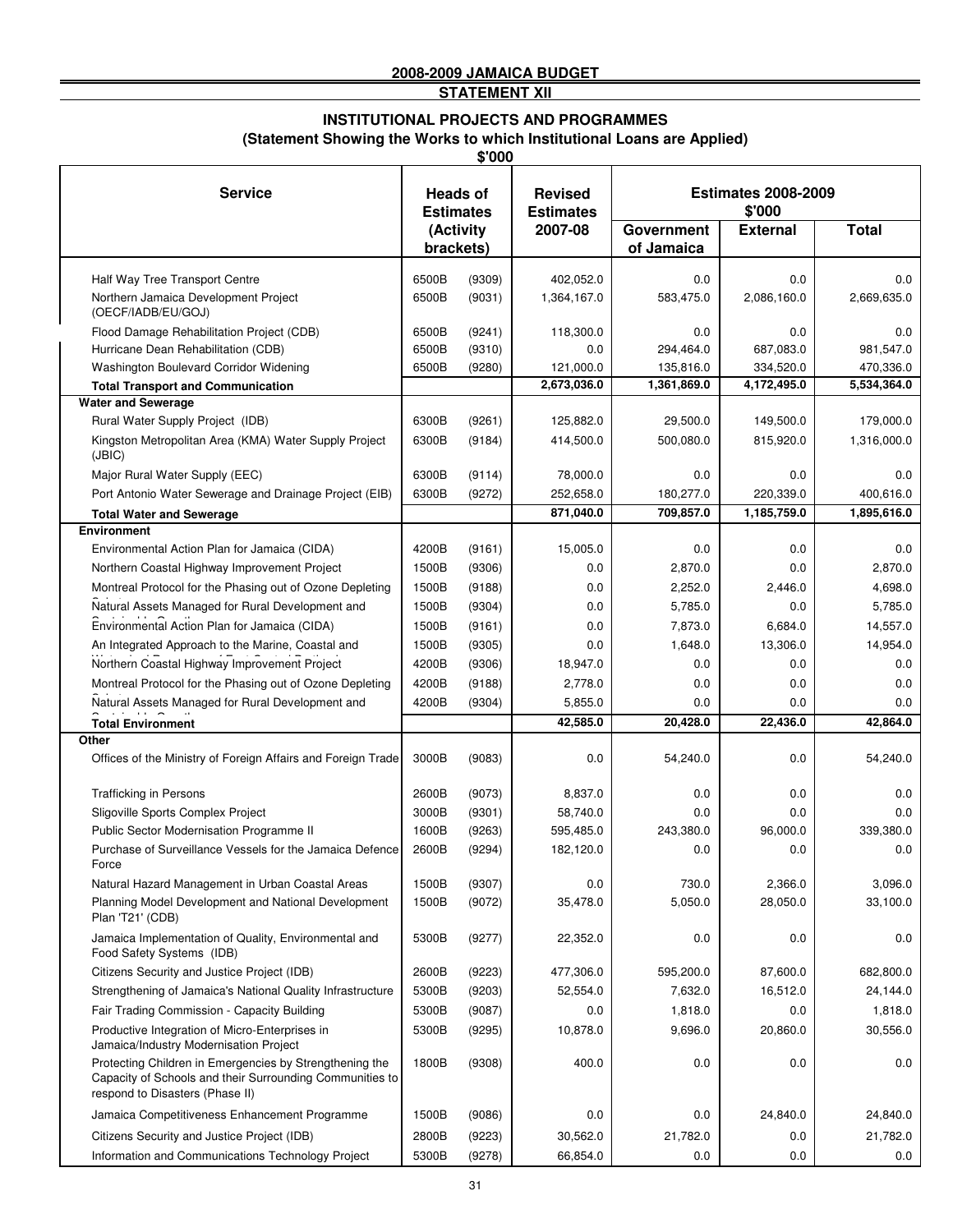**STATEMENT XII**

#### **(Statement Showing the Works to which Institutional Loans are Applied) INSTITUTIONAL PROJECTS AND PROGRAMMES**

|                                                                                                                     |                                     |                        | \$'000                             |                                      |                 |              |  |  |  |  |
|---------------------------------------------------------------------------------------------------------------------|-------------------------------------|------------------------|------------------------------------|--------------------------------------|-----------------|--------------|--|--|--|--|
| <b>Service</b>                                                                                                      | <b>Heads of</b><br><b>Estimates</b> |                        | <b>Revised</b><br><b>Estimates</b> | <b>Estimates 2008-2009</b><br>\$'000 |                 |              |  |  |  |  |
|                                                                                                                     |                                     | (Activity<br>brackets) | 2007-08                            | Government<br>of Jamaica             | <b>External</b> | <b>Total</b> |  |  |  |  |
|                                                                                                                     |                                     |                        |                                    |                                      |                 |              |  |  |  |  |
| Social Protection Project                                                                                           | 4000B                               | (9207)                 | 0.0                                | 3,215.0                              | 115,451.0       | 118.666.0    |  |  |  |  |
| Montego Bay Convention Centre (EXIM Bank of China)                                                                  | 1500B                               | (9070)                 | 229,890.0                          | 802,226.0                            | 1,871,861.0     | 2,674,087.0  |  |  |  |  |
| <b>Building Disater Resilient Communities</b>                                                                       | 1500B                               | (9312)                 | 0.0                                | 750.0                                | 450.0           | 1,200.0      |  |  |  |  |
| Youth Development Programme                                                                                         | 4100B                               | (9089)                 | 0.0                                | 1,200.0                              | 4,800.0         | 6,000.0      |  |  |  |  |
| Agro Industrial Development Project (OAS/IACD)                                                                      | 5300B                               | (9279)                 | 6,753.0                            | 0.0                                  | 0.0             | 0.0          |  |  |  |  |
| <b>Emergency Assistance for Hurricane</b>                                                                           | 6500B                               | (9085)                 | 0.0                                | 0.0                                  | 900,000.0       | 900,000.0    |  |  |  |  |
| Information and Communications Technology Project                                                                   | 5900B                               | (9278)                 | 0.0                                | 16,000.0                             | 336,320.0       | 352,320.0    |  |  |  |  |
| Youth Development Programme                                                                                         | 4300B                               | (9089)                 | 0.0                                | 780.0                                | 3,060.0         | 3,840.0      |  |  |  |  |
| Social Safety Net - Programme of Advancement Through<br>Health and Education (PATH) (IBRD)                          | 4000B                               | (9225)                 | 1,684,446.0                        | 2,497,207.0                          | 86,630.0        | 2,583,837.0  |  |  |  |  |
| Plant Breeding and Diagnostics Technologies (formerly<br>Plant Breeding and Genetics Technologies)                  | 5300B                               | (9036)                 | 13,188.0                           | 3,996.0                              | 6,371.0         | 10,367.0     |  |  |  |  |
| Capacity Building in Competition Policy                                                                             | 5300B                               | (9287)                 | 27,605.0                           | 700.0                                | 0.0             | 700.0        |  |  |  |  |
| Institutional Strenghtening of the Planning Institute of<br>Jamaica                                                 | 1500B                               | (9090)                 | 0.0                                | 0.0                                  | 12,000.0        | 12,000.0     |  |  |  |  |
| Protecting Children in Emergencies by Strengthening the<br>Capacity of Schools and their Surrounding Communities to | 1500B                               | (9308)                 | 0.0                                | 320.0                                | 3,625.0         | 3,945.0      |  |  |  |  |
| Improving Governance Through Citizen Security and<br>Participation (USAID)                                          | 2600B                               | (9245)                 | 140,000.0                          | 0.0                                  | 0.0             | 0.0          |  |  |  |  |
| Reduction of Fluctuation in Export Earnings (FLEX)                                                                  | 1500B                               | (9208)                 | 0.0                                | 0.0                                  | 128,500.0       | 128,500.0    |  |  |  |  |
| Jamaica Social Policy Evaluation Project (JASPEV) DFID                                                              | 1600B                               | (9262)                 | 25,107.0                           | 0.0                                  | 0.0             | 0.0          |  |  |  |  |
| Institutionalisation of DevInfo                                                                                     | 1500B                               | (9069)                 | 9,210.0                            | 2,190.0                              | 6,517.0         | 8.707.0      |  |  |  |  |
| Development of Sport and Recreational Facilities<br>(Venezuelan Investment Fund - BANDES)                           | 1500B                               | (9145)                 | 185,490.0                          | 78,635.0                             | 530,846.0       | 609,481.0    |  |  |  |  |
| Natural Hazard Management in Urban Coastal Areas                                                                    | 1800B                               | (9307)                 | 1,000.0                            | 0.0                                  | 0.0             | 0.0          |  |  |  |  |
| Jamaica Social Investment Fund                                                                                      | 1500B                               | (9178)                 | 411,026.0                          | 341,370.0                            | 834,592.0       | 1,175,962.0  |  |  |  |  |
| <b>Total Other</b>                                                                                                  |                                     |                        | 4,275,281.0                        | 4,688,117.0                          | 5,117,251.0     | 9,805,368.0  |  |  |  |  |
| <b>GRAND Total</b>                                                                                                  |                                     |                        | 10,996,327.0                       | 8,013,919.0                          | 14,403,383.0    | 22,417,302.0 |  |  |  |  |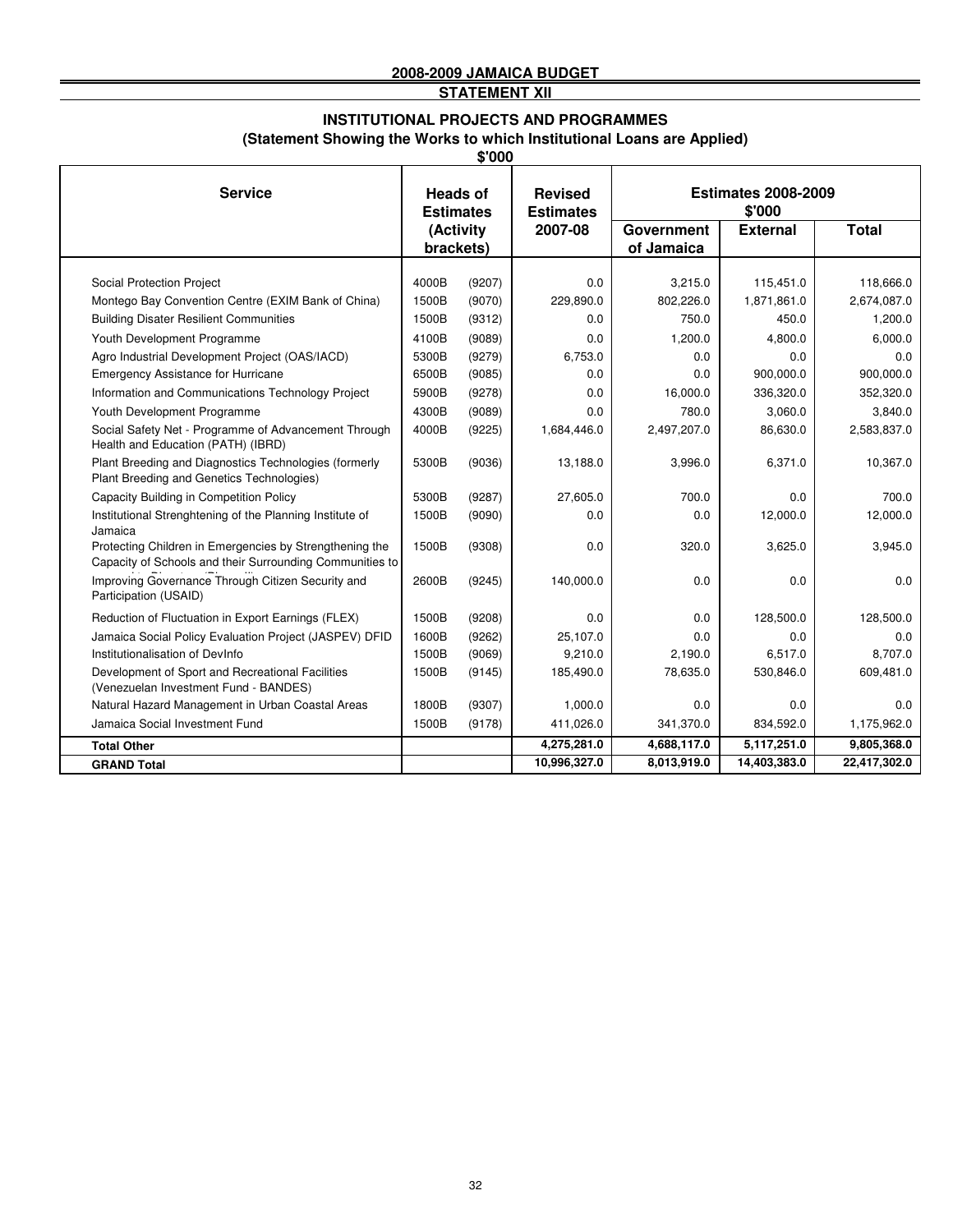|                                                                                | 2008-2009 JAMAICA BUDGET                        |                             |                             |                             |  |  |  |  |
|--------------------------------------------------------------------------------|-------------------------------------------------|-----------------------------|-----------------------------|-----------------------------|--|--|--|--|
|                                                                                | <b>STATEMENT XIII</b>                           |                             |                             |                             |  |  |  |  |
|                                                                                |                                                 |                             |                             |                             |  |  |  |  |
|                                                                                | <b>Functional Classification of Expenditure</b> |                             |                             |                             |  |  |  |  |
| For the Year 2008-2009 As Presented to the House of Representatives            |                                                 |                             |                             |                             |  |  |  |  |
|                                                                                | (Recurrent)                                     |                             |                             |                             |  |  |  |  |
|                                                                                | Actual                                          | <b>Approved</b>             | Revised                     | <b>Estimates</b>            |  |  |  |  |
|                                                                                | <b>Estimates</b>                                | <b>Estimates</b>            | <b>Estimates</b>            | 2008-2009                   |  |  |  |  |
|                                                                                | 2006-2007                                       | 2007-2008                   | 2007-2008                   |                             |  |  |  |  |
|                                                                                |                                                 |                             |                             |                             |  |  |  |  |
| <b>1 General Government Services</b><br>1 Executive and Legislative Services   |                                                 |                             |                             |                             |  |  |  |  |
| 2 Economic and Fiscal Policies and Management                                  | 1,098,578.0<br>5,994,573.0                      | 1,207,283.0<br>6,164,623.0  | 1,359,870.0<br>6,556,690.0  | 1,356,078.0<br>7,429,434.0  |  |  |  |  |
| 3 Personnel Management                                                         | 2,083,473.0                                     | 2,014,548.0                 | 2,578,122.0                 | 5,249,091.0                 |  |  |  |  |
| 4 Foreign Affairs                                                              | 2,094,774.0                                     | 2,355,137.0                 | 2,334,428.0                 | 2,585,116.0                 |  |  |  |  |
| 5 Economic Planning and Statistical Services                                   | 701,924.0                                       | 806,340.0                   | 881,780.0                   | 948,756.0                   |  |  |  |  |
| 6 Public Works                                                                 | 346,990.0                                       | 398,950.0                   | 421,775.0                   | 402,612.0                   |  |  |  |  |
| 7 Other General Government Services                                            | 11,287,785.0                                    | 12,900,464.0                | 15,086,595.0                | 14,871,960.0                |  |  |  |  |
| <b>Total General Government Services</b>                                       | 23,608,097.0                                    | 25,847,345.0                | 29,229,995.0                | 33,416,578.0                |  |  |  |  |
| 2 Defence Affairs and Services                                                 |                                                 |                             |                             |                             |  |  |  |  |
| <b>Total Defence Affairs and Services</b>                                      | 4,849,312.0                                     | 5,111,348.0                 | 5,746,473.0                 | 5,514,014.0                 |  |  |  |  |
| 3 Public Order and Safety Services                                             |                                                 |                             |                             |                             |  |  |  |  |
| 1 Police                                                                       | 15,534,588.0                                    | 17,877,258.0                | 18,487,110.0                | 20,698,861.0                |  |  |  |  |
| 2 Justice                                                                      | 2,420,788.0                                     | 2,602,419.0                 | 2,568,230.0                 | 2,816,228.0                 |  |  |  |  |
| 3 Correctional Services<br><b>Total Public Order and Safety Services</b>       | 2,774,910.0<br>20,730,286.0                     | 2,780,491.0<br>23,260,168.0 | 2,949,791.0<br>24,005,131.0 | 3,197,995.0<br>26,713,084.0 |  |  |  |  |
| 4 Public Debt Management Services                                              |                                                 |                             |                             |                             |  |  |  |  |
| 1 Internal Debt                                                                | 70,256,017.0                                    | 70,487,491.0                | 70,420,772.0                | 87,051,325.0                |  |  |  |  |
| 2 External Debt                                                                | 26,798,284.0                                    | 30,982,285.0                | 33,059,606.0                | 36,592,175.0                |  |  |  |  |
| <b>Total Public Debt Management Services</b>                                   | 97,054,301.0                                    | 101,469,776.0               | 103,480,378.0               | 123,643,500.0               |  |  |  |  |
| <b>5 Social Security and Welfare Services</b>                                  |                                                 |                             |                             |                             |  |  |  |  |
| <b>Total Social Security and Welfare Services</b>                              | 1,802,884.0                                     | 2,220,730.0                 | 2,221,460.0                 | 2,384,994.0                 |  |  |  |  |
| <b>6 Education Affairs and Services</b>                                        |                                                 |                             |                             |                             |  |  |  |  |
| <b>Total Education Affairs and Services</b>                                    | 40,518,713.0                                    | 41,160,631.0                | 46,758,568.0                | 52,940,536.0                |  |  |  |  |
| <b>7 Health Affairs and Services</b>                                           |                                                 |                             |                             |                             |  |  |  |  |
| <b>Total Health Affairs and Services</b><br>8 Information and Broadcasting     | 18,116,004.0                                    | 19,013,191.0                | 22,442,991.0                | 25,025,344.0                |  |  |  |  |
| <b>Total Information and Broadcasting</b>                                      | 379,081.0                                       | 444,343.0                   | 450,022.0                   | 586,579.0                   |  |  |  |  |
| 9 Housing                                                                      |                                                 |                             |                             |                             |  |  |  |  |
| <b>Total Housing</b>                                                           | 128,037.0                                       | 164,045.0                   | 176,151.0                   | 259,846.0                   |  |  |  |  |
| <b>10 Community Amenity Services</b>                                           |                                                 |                             |                             |                             |  |  |  |  |
| 1 Community Development                                                        | 1,278,821.0                                     | 3,125,688.0                 | 4,125,676.0                 | 3,737,164.0                 |  |  |  |  |
| 2 Water Supply Services                                                        | 176,609.0                                       | 329,723.0                   | 344,908.0                   | 423,261.0                   |  |  |  |  |
| <b>Total Community Amenity Services</b>                                        | 1,455,430.0                                     | 3,455,411.0                 | 4,470,584.0                 | 4,160,425.0                 |  |  |  |  |
| 11 Art and Culture                                                             |                                                 |                             |                             |                             |  |  |  |  |
| <b>Total Art and Culture</b>                                                   | 670,203.0                                       | 802,514.0                   | 841,531.0                   | 987,047.0                   |  |  |  |  |
| 12 Other Social and Community Services<br>1 Sporting and Recreational Services | 197,197.0                                       | 207,399.0                   | 216,890.0                   | 301,933.0                   |  |  |  |  |
| 3 Youth Development Services                                                   | 696,403.0                                       | 872,649.0                   | 890,903.0                   | 1,038,124.0                 |  |  |  |  |
| 4 Other Services                                                               | 241,000.0                                       | 241,000.0                   | 349,000.0                   | 287,580.0                   |  |  |  |  |
| <b>Total Other Social and Community Services</b>                               | 1,134,600.0                                     | 1,321,048.0                 | 1,456,793.0                 | 1,627,637.0                 |  |  |  |  |
| 13 Industry and Commerce                                                       |                                                 |                             |                             |                             |  |  |  |  |
| <b>Total Industry and Commerce</b>                                             | 1,026,314.0                                     | 1,352,754.0                 | 1,384,728.0                 | 1,648,303.0                 |  |  |  |  |
| 14 Agriculture                                                                 |                                                 |                             |                             |                             |  |  |  |  |
| <b>Total Agriculture</b>                                                       | 3,168,406.0                                     | 3,459,677.0                 | 3,586,821.0                 | 4,113,582.0                 |  |  |  |  |
| 15 Mining                                                                      |                                                 |                             |                             |                             |  |  |  |  |
| <b>Total Mining</b>                                                            | 94,435.0                                        | 102,154.0                   | 207,154.0                   | 107,797.0                   |  |  |  |  |
| 16 Energy<br><b>Total Energy</b>                                               | 74,911.0                                        | 88,872.0                    | 88,872.0                    | 113,136.0                   |  |  |  |  |
| 17 Tourism                                                                     |                                                 |                             |                             |                             |  |  |  |  |
| <b>Total Tourism</b>                                                           | 2,644,235.0                                     | 2,922,723.0                 | 3,111,271.0                 | 3,337,862.0                 |  |  |  |  |
| 18 Roads                                                                       |                                                 |                             |                             |                             |  |  |  |  |
| <b>Total Roads</b>                                                             | 416,240.0                                       | 452,090.0                   | 469,527.0                   | 458,712.0                   |  |  |  |  |
| 19 Physical Planning and Development                                           |                                                 |                             |                             |                             |  |  |  |  |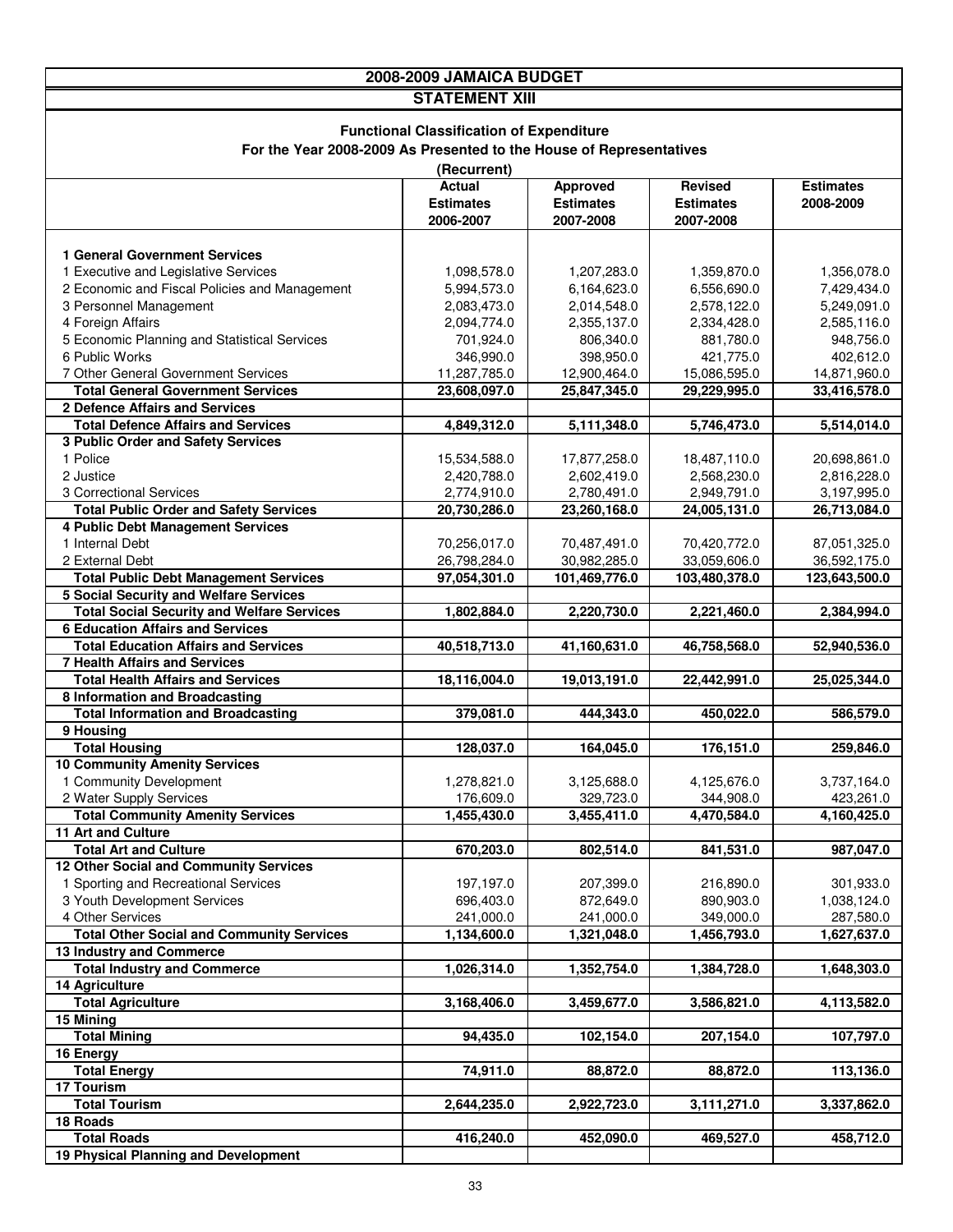|                                                                                                                                                                                        | 2008-2009 JAMAICA BUDGET |               |               |               |  |  |
|----------------------------------------------------------------------------------------------------------------------------------------------------------------------------------------|--------------------------|---------------|---------------|---------------|--|--|
|                                                                                                                                                                                        | <b>STATEMENT XIII</b>    |               |               |               |  |  |
| <b>Functional Classification of Expenditure</b><br>For the Year 2008-2009 As Presented to the House of Representatives<br>(Recurrent)                                                  |                          |               |               |               |  |  |
| <b>Actual</b><br><b>Approved</b><br><b>Revised</b><br><b>Estimates</b><br><b>Estimates</b><br><b>Estimates</b><br><b>Estimates</b><br>2008-2009<br>2006-2007<br>2007-2008<br>2007-2008 |                          |               |               |               |  |  |
| <b>Total Physical Planning and Development</b>                                                                                                                                         | 37,618.0                 | 170,732.0     |               | 171,330.0     |  |  |
| 20 Scientific and Technological Services                                                                                                                                               |                          |               | 158,032.0     |               |  |  |
| <b>Total Scientific and Technological Services</b>                                                                                                                                     | 154,985.0                | 431,269.0     | 419,173.0     | 569,557.0     |  |  |
| 21 Environmental Protection and Conservation                                                                                                                                           |                          |               |               |               |  |  |
| <b>Total Environmental Protection and Conservation</b>                                                                                                                                 | 423,451.0                | 499,096.0     | 499,096.0     | 581,655.0     |  |  |
| 22 Labour Relations and Employment Services                                                                                                                                            |                          |               |               |               |  |  |
| <b>Total Labour Relations and Employment Services</b>                                                                                                                                  | 624,611.0                | 713,105.0     | 713,105.0     | 787,040.0     |  |  |
| 23 Transport and Communication Services                                                                                                                                                |                          |               |               |               |  |  |
| 1 Rail Transport                                                                                                                                                                       | 51,000.0                 | 51,000.0      | 51,000.0      | 61,200.0      |  |  |
| 2 Shipping, Ports and Light Houses                                                                                                                                                     |                          | 222,964.0     | 220,947.0     | 266,607.0     |  |  |
| 3 Road Transport                                                                                                                                                                       | 104,760.0                | 165,827.0     | 585,988.0     | 198,614.0     |  |  |
| 4 Civil Aviation                                                                                                                                                                       | 3,100.0                  |               |               |               |  |  |
| 5 Postal Services                                                                                                                                                                      | 1,443,241.0              | 1,494,915.0   | 1,517,176.0   | 1,466,995.0   |  |  |
| 6 Communication Services                                                                                                                                                               |                          |               |               | 149,000.0     |  |  |
| <b>Total Transport and Communication Services</b>                                                                                                                                      | 1,602,101.0              | 1,934,706.0   | 2,375,111.0   | 2,142,416.0   |  |  |
| 25 Local Government Administration                                                                                                                                                     |                          |               |               |               |  |  |
| <b>Total Local Government Administration</b>                                                                                                                                           | 231,436.0                | 2,811,224.0   | 3,421,124.0   | 1,907,599.0   |  |  |
| 99 Unallocated                                                                                                                                                                         |                          |               |               |               |  |  |
| <b>Total Unallocated</b>                                                                                                                                                               |                          | 3,053,025.0   |               | 14,579,295.0  |  |  |
| <b>Gross Total</b>                                                                                                                                                                     | 220,945,691.0            | 242,261,977.0 | 257,714,091.0 | 307,777,868.0 |  |  |
| Less Apropriations-in-Aid                                                                                                                                                              | 1,666,478.0              | 2,964,171.0   | 3,010,797.0   | 3,183,914.0   |  |  |
| <b>Net Total</b>                                                                                                                                                                       | 219,279,213.0            | 239.297.806.0 | 254,703,294.0 | 304.593.954.0 |  |  |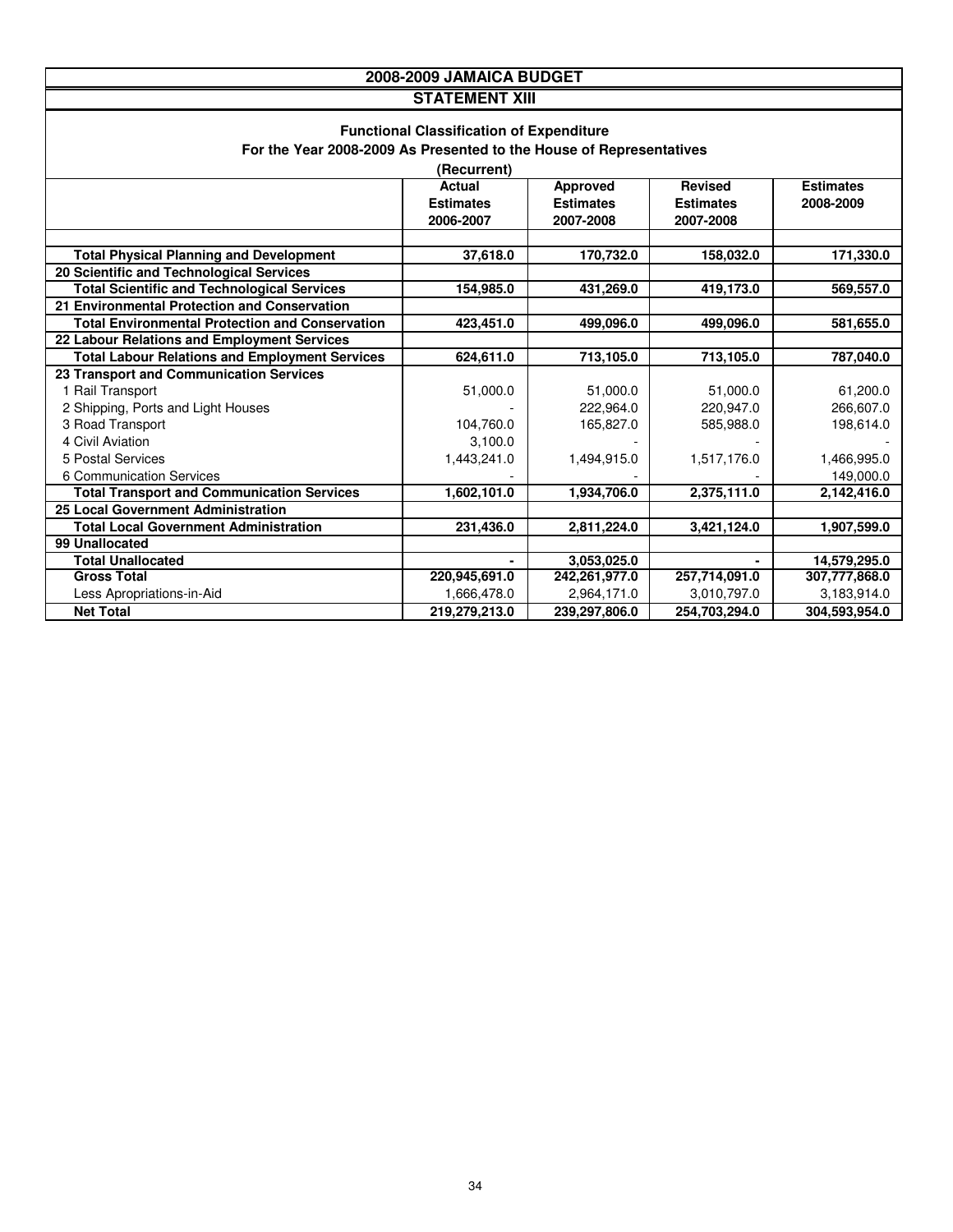| 2008-2009 JAMAICA BUDGET                              |                                  |                                                                  |                             |  |  |  |
|-------------------------------------------------------|----------------------------------|------------------------------------------------------------------|-----------------------------|--|--|--|
|                                                       | <b>STATEMENT XIV</b>             |                                                                  |                             |  |  |  |
|                                                       | <b>REVENUE AND LOAN RECEIPTS</b> |                                                                  |                             |  |  |  |
|                                                       | <b>SUMMARY</b>                   |                                                                  |                             |  |  |  |
| Head                                                  | <b>Accounts</b><br>2006/07       | <b>Consolidated</b><br><b>Fund</b><br><b>Receipts</b><br>2007/08 | <b>Estimates</b><br>2008/09 |  |  |  |
|                                                       | \$                               | \$                                                               | \$                          |  |  |  |
| <b>RECURRENT REVENUE</b>                              |                                  |                                                                  |                             |  |  |  |
| <b>TAXATION</b>                                       |                                  |                                                                  |                             |  |  |  |
| 1 Customs                                             | 16,882,352,716                   | 19,206,719,424                                                   | 22,401,400,000              |  |  |  |
| 4 Income Tax                                          | 76,055,306,360                   | 92,083,836,657                                                   | 106,355,000,000             |  |  |  |
| 5 Land and Property Tax                               |                                  |                                                                  |                             |  |  |  |
| 7 Stamp Duties                                        | 9,932,693,688                    | 10,840,787,531                                                   | 12,785,900,000              |  |  |  |
| 8 Motor Vehicle Licences                              | 961,093,382                      | 1,014,307,354                                                    | 1,233,700,000               |  |  |  |
| 9 Other Licences                                      | 275,579,111                      | 311,758,159                                                      | 379,000,000                 |  |  |  |
| 11 Travel Tax                                         | 2,019,795,791                    | 2,247,628,072                                                    | 2,717,900,000               |  |  |  |
| 12 Betting, Gaming and Lotteries-Duties, Fees, Levies | 1,141,251,704                    | 1,230,657,841                                                    | 1,489,400,000               |  |  |  |
| 14 Retail Sales Tax                                   |                                  |                                                                  |                             |  |  |  |
| 16 Education Tax                                      | 9,176,918,968                    | 10,199,558,470                                                   | 12,279,600,000              |  |  |  |
| 17 Contractors Levy                                   | 832,028,767                      | 806,928,487                                                      | 1,378,500,000               |  |  |  |
| 18 General Consumption Tax                            | 57,523,826,798                   | 66,483,996,311                                                   | 85,591,500,000              |  |  |  |
| 19 Special Consumption Tax                            | 12,780,399,890                   | 12,080,859,714                                                   | 13,890,100,000              |  |  |  |
| 20 Environmental Levy                                 |                                  | 1,697,992,037                                                    | 2,219,600,000               |  |  |  |
| <b>TOTAL</b>                                          |                                  |                                                                  |                             |  |  |  |
|                                                       | 187,581,247,176                  | 218,205,030,058                                                  | 262,721,600,000             |  |  |  |
| <b>NON-TAX REVENUE</b>                                |                                  |                                                                  |                             |  |  |  |
| 22 Post Office                                        | 944,342,548                      | 903,000,000                                                      | 1,000,715,000               |  |  |  |
| 23 Interest                                           | 2,157,201,627                    | 1,898,364,263                                                    | 2,044,925,231               |  |  |  |
| 24 Departmental and other Miscellaneous Revenue       | 10,848,814,412                   | 15,615,193,608                                                   | 15,183,670,494              |  |  |  |
| <b>TOTAL</b>                                          | 13,950,358,587                   | 18,416,557,871                                                   | 18,229,310,725              |  |  |  |
|                                                       |                                  |                                                                  |                             |  |  |  |
| <b>TOTAL RECURRENT REVENUE</b>                        | 201,531,605,763                  | 236,621,587,930                                                  | 280,950,910,725             |  |  |  |
| <b>II CAPITAL REVENUE</b>                             |                                  |                                                                  |                             |  |  |  |
| 25 Royalties<br>26 Land Sales                         | 691,393,071                      | 756,596,500                                                      | 1,321,090,000               |  |  |  |
| 27 Loan Repayments                                    | 1,160,760,408                    | 1,745,573,489                                                    | 1,148,005,747               |  |  |  |
| 28 Extraordinary Receipts                             | 7,167,667,838                    | 11,099,324,504                                                   | 11,631,615,000              |  |  |  |
|                                                       |                                  |                                                                  |                             |  |  |  |
| <b>TOTAL CAPITAL REVENUE</b>                          | 9,019,821,317                    | 13,601,494,492                                                   | 14,100,710,747              |  |  |  |
| <b>TOTAL RECURRENT AND CAPITAL REVENUE</b>            | 210,551,427,080                  | 250,223,082,422                                                  | 295,051,621,472             |  |  |  |
|                                                       |                                  |                                                                  |                             |  |  |  |
|                                                       |                                  |                                                                  |                             |  |  |  |
|                                                       |                                  |                                                                  |                             |  |  |  |
|                                                       |                                  |                                                                  |                             |  |  |  |
|                                                       |                                  |                                                                  |                             |  |  |  |
|                                                       |                                  |                                                                  |                             |  |  |  |
|                                                       |                                  |                                                                  |                             |  |  |  |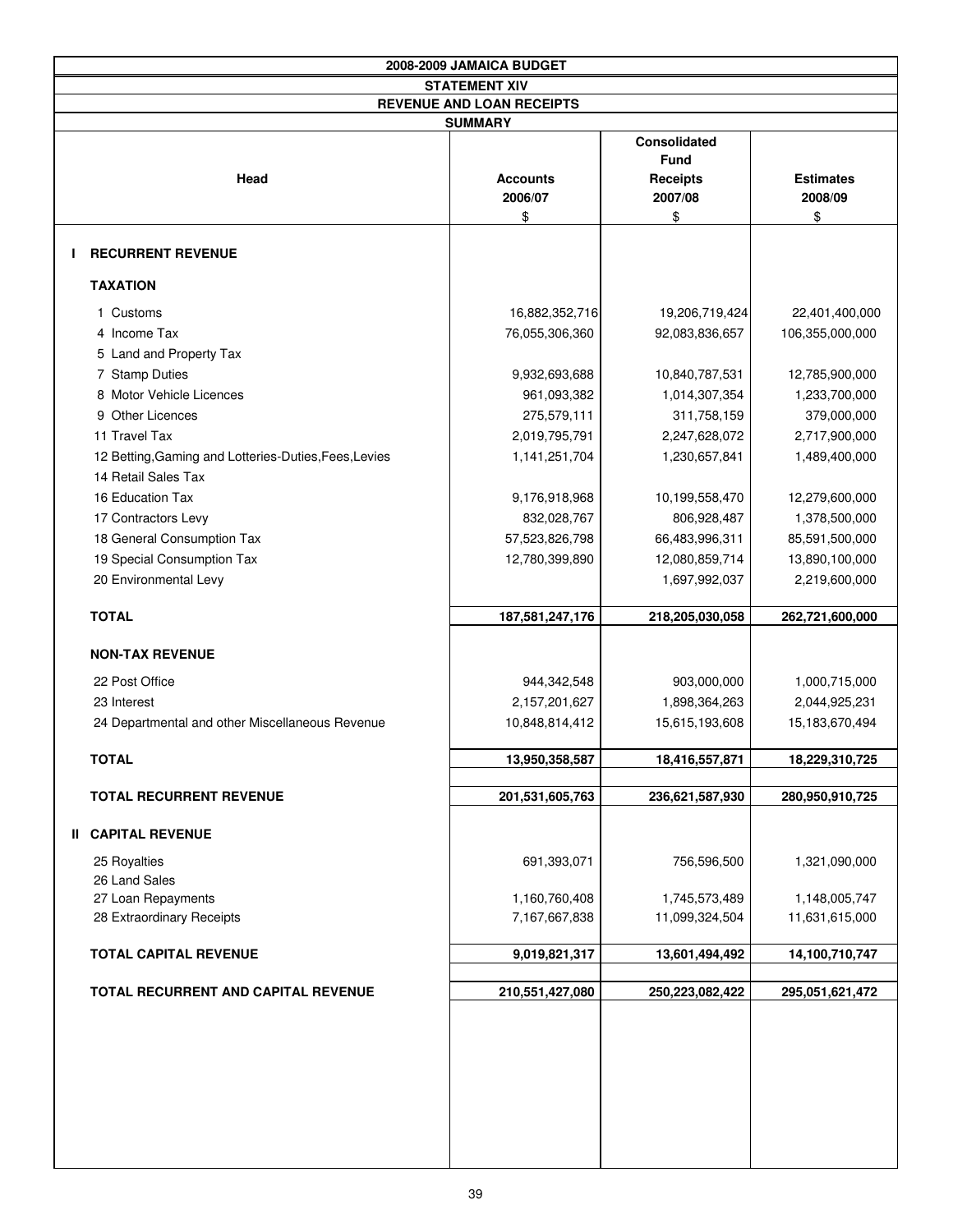| 2008-2009 JAMAICA BUDGET                                           |                                  |                                                                        |                                   |  |  |  |  |  |  |
|--------------------------------------------------------------------|----------------------------------|------------------------------------------------------------------------|-----------------------------------|--|--|--|--|--|--|
|                                                                    | <b>STATEMENT XIV</b>             |                                                                        |                                   |  |  |  |  |  |  |
| <b>REVENUE AND LOAN RECEIPTS</b>                                   |                                  |                                                                        |                                   |  |  |  |  |  |  |
|                                                                    | <b>SUMMARY</b>                   |                                                                        |                                   |  |  |  |  |  |  |
| Head                                                               | <b>Accounts</b><br>2006/07<br>\$ | <b>Consolidated</b><br><b>Fund</b><br><b>Receipts</b><br>2007/08<br>\$ | <b>Estimates</b><br>2008/09<br>\$ |  |  |  |  |  |  |
| III TRANSFERS FROM CAPITAL DEVELOPMENT FUND                        |                                  |                                                                        |                                   |  |  |  |  |  |  |
| 29 Transfers to Current Account<br>30 Transfers to Capital Account | 3,845,000,000                    | 4,268,200,000                                                          | 8,645,134,500                     |  |  |  |  |  |  |
| <b>TOTAL</b>                                                       | 3,845,000,000                    | 4,268,200,000                                                          | 8,645,134,500                     |  |  |  |  |  |  |
| <b>IV LOAN RECEIPTS</b>                                            |                                  |                                                                        |                                   |  |  |  |  |  |  |
| 31 Loan receipts                                                   | 156,623,144,244                  | 136,537,586,070                                                        | 183,482,688,000                   |  |  |  |  |  |  |
| <b>TOTAL LOAN RECEIPTS</b>                                         | 156,623,144,244                  | 136,537,586,070                                                        | 183,482,688,000                   |  |  |  |  |  |  |
| <b>TOTAL REVENUE AND LOAN RECEIPTS</b>                             | 371,019,571,324                  | 391,028,868,492                                                        | 487,179,443,972                   |  |  |  |  |  |  |
|                                                                    |                                  |                                                                        |                                   |  |  |  |  |  |  |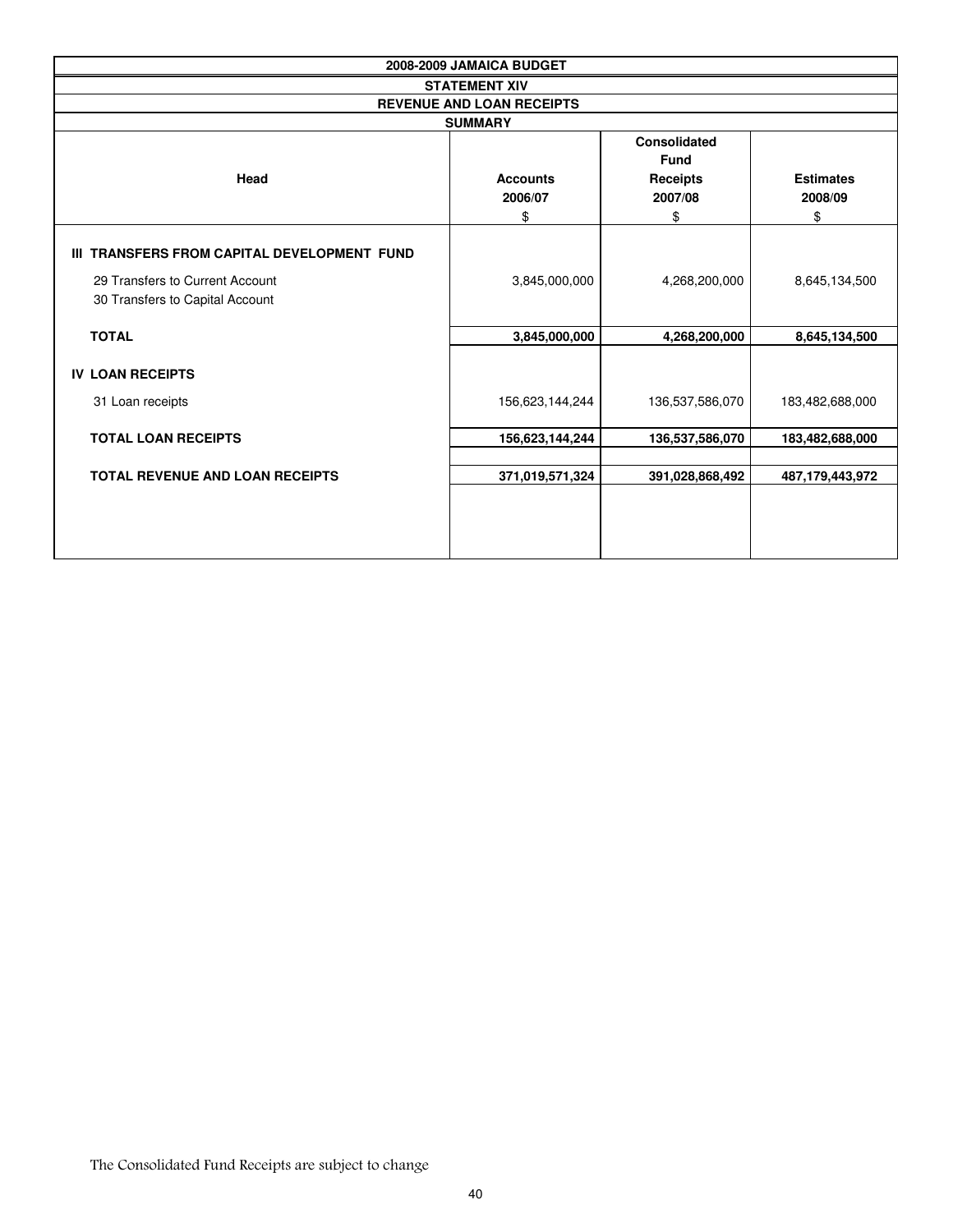|             |                                                                                                                    |                                                                    | 2008-2009 JAMAICA BUDGET                                           |                                                                     |                                                                     |                                                                 |
|-------------|--------------------------------------------------------------------------------------------------------------------|--------------------------------------------------------------------|--------------------------------------------------------------------|---------------------------------------------------------------------|---------------------------------------------------------------------|-----------------------------------------------------------------|
|             |                                                                                                                    |                                                                    | <b>STATEMENT XV</b>                                                |                                                                     |                                                                     |                                                                 |
|             |                                                                                                                    |                                                                    | DETAILS OF REVENUE AND LOAN RECEIPTS                               |                                                                     |                                                                     |                                                                 |
|             | <b>HEAD</b>                                                                                                        | <b>Accounts</b><br>2006/2007<br>(1)                                | <b>Estimates</b><br>2007/2008<br>(2)                               | Consolidated<br>Fund<br><b>Receipts</b><br>2007/2008<br>(3)         | <b>Estimates</b><br>2008/2009<br>(4)                                | Increase $(+)$ /<br>Decrease (-)<br>$[(4)-(3)]$                 |
|             |                                                                                                                    | J\$                                                                | J\$                                                                | J\$                                                                 | J\$                                                                 | J\$                                                             |
| J.          | <b>RECURRENT REVENUE</b>                                                                                           |                                                                    |                                                                    |                                                                     |                                                                     |                                                                 |
|             | <b>Head 1 - Customs</b>                                                                                            |                                                                    |                                                                    |                                                                     |                                                                     |                                                                 |
| 1.          | <b>Import Duties</b><br>2 Warehouse Fees                                                                           | 16,882,352,716                                                     | 19,166,300,000                                                     | 19,206,719,424.10                                                   | 22,401,400,000                                                      | 3,194,680,576                                                   |
|             | <b>Total Head 1</b>                                                                                                | 16,882,352,716                                                     | 19,166,300,000                                                     | 19,206,719,424.10                                                   | 22,401,400,000                                                      | 3,194,680,576                                                   |
|             | Head 4 - Income Tax                                                                                                |                                                                    |                                                                    |                                                                     |                                                                     |                                                                 |
| 1<br>2<br>3 | Income Tax - Companies<br>Income Tax - Individuals<br>Excess Profit Tax                                            | 18,286,135,336<br>43,086,296,197                                   | 19,590,700,000<br>48,077,800,000                                   | 19,848,601,764<br>51, 164, 325, 744                                 | 27,290,900,000<br>62,069,000,000                                    | 7,442,298,236<br>10,904,674,256                                 |
|             | 4 Tax on Interest/Dividend                                                                                         | 14,682,874,826                                                     | 21,273,200,000                                                     | 21,070,909,149                                                      | 16,995,100,000                                                      | (4,075,809,149)                                                 |
|             | <b>Total Head 4</b>                                                                                                | 76,055,306,360                                                     | 88,941,700,000                                                     | 92,083,836,657                                                      | 106,355,000,000                                                     | 14,271,163,343                                                  |
|             | <b>Head 7-Stamp Duties</b>                                                                                         | 9,932,693,688                                                      | 10,719,200,000                                                     | 10,840,787,531                                                      | 12,785,900,000                                                      | 1,945,112,469                                                   |
|             | <b>Total Head 7</b>                                                                                                | 9,932,693,688                                                      | 10,719,200,000                                                     | 10,840,787,531                                                      | 12,785,900,000                                                      | 1,945,112,469                                                   |
|             | Head 8 - Motor Vehicle Licences (Motor<br><b>Vehicle Act)</b>                                                      | 961,093,382                                                        | 1,055,500,000                                                      | 1,014,307,354                                                       | 1,233,700,000                                                       | 219,392,646                                                     |
|             | <b>Total Head 8</b>                                                                                                | 961,093,382                                                        | 1,055,500,000                                                      | 1,014,307,354                                                       | 1,233,700,000                                                       | 219,392,646                                                     |
|             | <b>Head 9 - Other Licences</b>                                                                                     |                                                                    |                                                                    |                                                                     |                                                                     |                                                                 |
| 2<br>3<br>4 | 1 Customs Brokers<br><b>Gaming Machines</b><br><b>Tourist Shop Licence</b><br><b>Hotel Licence Duty</b><br>5 Other | 2,855,000<br>142,155,019<br>7,715,944<br>19,622,770<br>103,230,378 | 3,134,936<br>156,093,503<br>8,472,502<br>21,546,808<br>113,352,250 | 18,371,623<br>178,834,518<br>25,014,577<br>37,842,030<br>51,695,411 | 22,334,123<br>217,406,603<br>30,409,869<br>46,004,022<br>62,845,382 | 3,962,500<br>38,572,085<br>5,395,292<br>8,161,992<br>11,149,971 |
|             | <b>Total Head 9</b>                                                                                                | 275,579,111                                                        | 302,600,000                                                        | 311,758,159.30                                                      | 379,000,000                                                         | 67,241,841                                                      |
|             | Head 11 - Travel Tax                                                                                               | 2,019,795,791                                                      | 2,285,800,000                                                      | 2,247,628,072                                                       | 2,717,900,000                                                       | 470,271,928                                                     |
|             | <b>Total Head 11</b>                                                                                               | 2,019,795,791                                                      | 2,285,800,000                                                      | 2,247,628,071.95                                                    | 2,717,900,000                                                       | 470,271,928                                                     |
|             | Head 12 - Betting, Gaming and Lotteries                                                                            |                                                                    |                                                                    |                                                                     |                                                                     |                                                                 |
|             | Duties, Fees, Levies                                                                                               | 1,141,251,704                                                      | 1,214,200,000                                                      | 1,230,657,840.88                                                    | 1,489,400,000                                                       | 258,742,159                                                     |
|             | Total Head 12                                                                                                      | 1,141,251,704                                                      | 1,214,200,000                                                      | 1,230,657,840.88                                                    | 1,489,400,000                                                       | 258,742,159                                                     |
|             | <b>Head 16 - Education Tax</b>                                                                                     | 9,176,918,968                                                      | 9,977,000,000                                                      | 10,199,558,470.43                                                   | 12,279,600,000                                                      | 2,080,041,530                                                   |
|             | <b>Total Head 16</b>                                                                                               | 9,176,918,968                                                      | 9,977,000,000                                                      | 10,199,558,470.43                                                   | 12,279,600,000                                                      | 2,080,041,530                                                   |
|             | <b>Head 17 - Contractors Levy</b>                                                                                  | 832,028,767                                                        | 898,400,000                                                        | 806,928,487.24                                                      | 1,378,500,000                                                       | 571,571,513                                                     |
|             | <b>Total Head 17</b>                                                                                               | 832,028,767                                                        | 898,400,000                                                        | 806,928,487.24                                                      | 1,378,500,000                                                       | 571,571,513                                                     |
|             | <b>Head 18 - General Consumption Tax</b>                                                                           | 57,523,826,798                                                     | 66,092,200,000                                                     | 66,483,996,311.31                                                   | 85,591,500,000                                                      | 19,107,503,689                                                  |
|             | Total Head 18                                                                                                      | 57,523,826,798                                                     | 66,092,200,000                                                     | 66,483,996,311.31                                                   | 85,591,500,000                                                      | 19,107,503,689                                                  |
|             | <b>Head 19 - Special Consumption Tax</b>                                                                           | 12,780,399,890                                                     | 15,277,300,000                                                     | 12,080,859,714.05                                                   | 13,890,100,000                                                      | 1,809,240,286                                                   |
|             | <b>Total Head 19</b>                                                                                               | 12,780,399,890                                                     | 15,277,300,000                                                     | 12,080,859,714.05                                                   | 13,890,100,000                                                      | 1,809,240,286                                                   |
|             | Head 20 - Environmental Levy                                                                                       |                                                                    |                                                                    | 1,697,992,036.92                                                    | 2,219,600,000                                                       | 521,607,963                                                     |
|             | <b>Total Head 20</b>                                                                                               | 0                                                                  | 0                                                                  | 1,697,992,036.92                                                    | 2,219,600,000                                                       | 521,607,963                                                     |
|             | <b>TOTAL TAX REVENUE</b>                                                                                           | 187,581,247,176                                                    | 215,930,200,000                                                    | 218,205,030,058.36                                                  | 262,721,600,000                                                     | 44,516,569,941                                                  |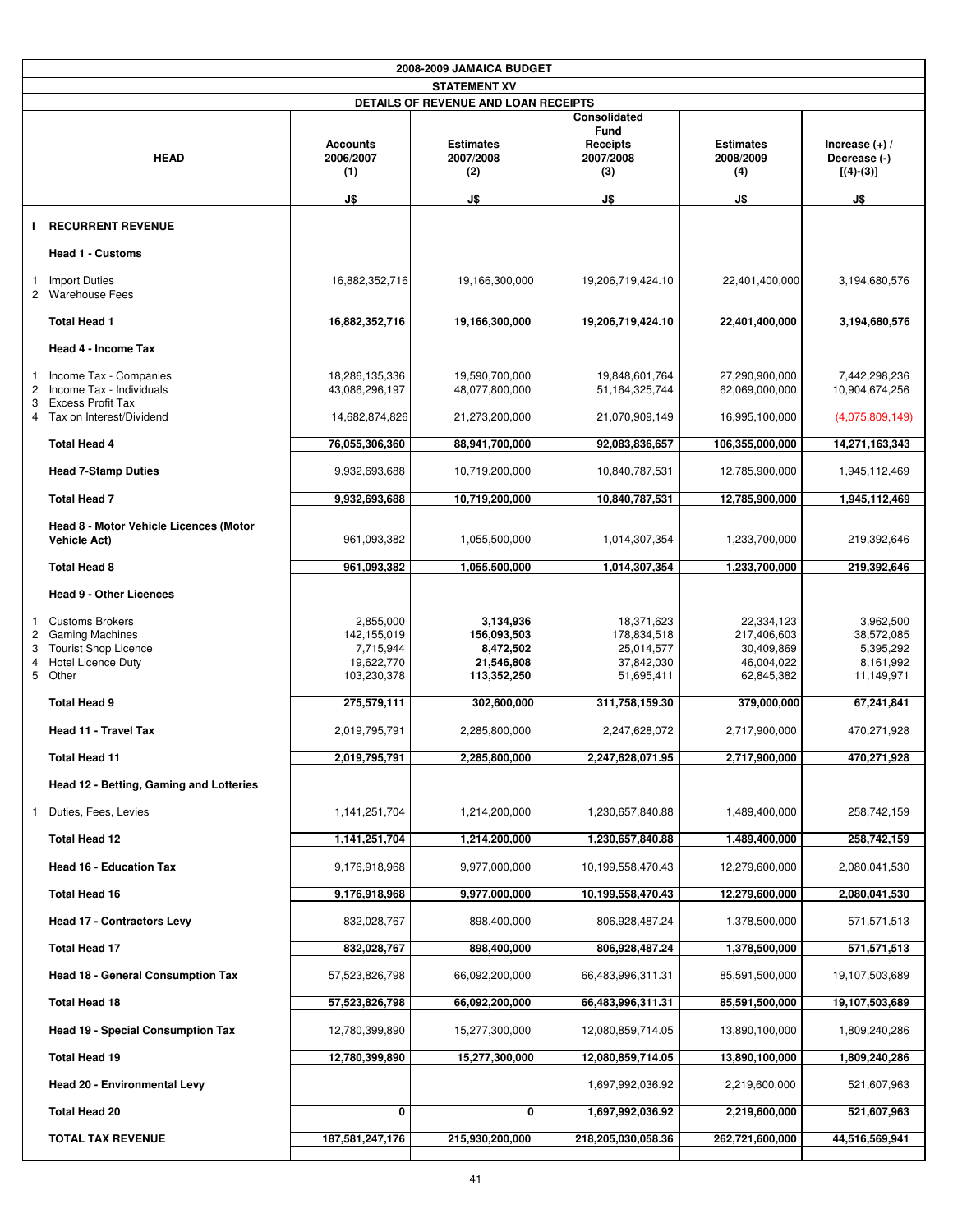|                                         |                                                                                              |                                            | 2008-2009 JAMAICA BUDGET                    |                                                                    |                                             |                                                        |
|-----------------------------------------|----------------------------------------------------------------------------------------------|--------------------------------------------|---------------------------------------------|--------------------------------------------------------------------|---------------------------------------------|--------------------------------------------------------|
|                                         |                                                                                              |                                            | <b>STATEMENT XV</b>                         |                                                                    |                                             |                                                        |
|                                         |                                                                                              |                                            | DETAILS OF REVENUE AND LOAN RECEIPTS        |                                                                    |                                             |                                                        |
|                                         | <b>HEAD</b>                                                                                  | <b>Accounts</b><br>2006/2007<br>(1)<br>J\$ | <b>Estimates</b><br>2007/2008<br>(2)<br>J\$ | Consolidated<br>Fund<br><b>Receipts</b><br>2007/2008<br>(3)<br>J\$ | <b>Estimates</b><br>2008/2009<br>(4)<br>J\$ | Increase $(+)$ /<br>Decrease (-)<br>$[(4)-(3)]$<br>J\$ |
|                                         |                                                                                              |                                            |                                             |                                                                    |                                             |                                                        |
|                                         | Head 22 - Post Office                                                                        |                                            |                                             |                                                                    |                                             |                                                        |
|                                         | (A) POSTAL REVENUE                                                                           |                                            |                                             |                                                                    |                                             |                                                        |
| $\mathbf{1}$<br>$\overline{\mathbf{c}}$ | Sales of Stamps<br>Postage, Prepayment                                                       | 213,523,107<br>527,720,402                 | 220,000,000<br>500,000,000                  | 172.014.021.00<br>455,144,467.00                                   | 234,000,000<br>500,000,000                  | 61,985,979<br>44,855,533                               |
| 3                                       | Commission on Money Order and Postal Orders                                                  | 51                                         | 150,000                                     | 52,361.00                                                          | 200,000                                     | 147,639                                                |
| 4                                       | C.O.D. and Customs Clearance Fees on Parcels                                                 | 5,632,154                                  | 5,000,000                                   | 19,590,006.00                                                      | 24,400,000                                  | 4,809,994                                              |
| 5                                       | Shares of Postage on Parcels<br>6 Other Postal Business                                      | 12,696,670<br>163,306,376                  | 17,000,000<br>163,945,000                   | 1,307,249.00<br>230,490,803.00                                     | 15,000<br>211,230,000                       | (1,292,249)<br>(19,260,803)                            |
|                                         | TOTAL POSTAL REVENUE                                                                         | 922,878,760                                | 906,095,000                                 | 878,598,907.00                                                     | 969,845,000                                 | 91,246,093                                             |
|                                         | (B) COMMISSION FEES                                                                          |                                            |                                             |                                                                    |                                             |                                                        |
| $\overline{7}$                          | Commission fees from Jamaica National Small<br><b>Business</b>                               | 4,010,736                                  | 5,000,000                                   | 5,229,156.00                                                       | 5,500,000                                   | 270,844                                                |
| 8                                       | Commission Fees from Ministry of Labour and<br>Social Security for handling Welfare Payments | 17,155,258                                 | 10,000,000                                  | 18,834,565.00                                                      | 25,000,000                                  | 6,165,435                                              |
|                                         | 9 Commission on the sale of Ministry of Water &<br>Housing Water Tanks and Water Coupons     | 297,794                                    | 300,000                                     | 337,372.00                                                         | 370,000                                     | 32,628                                                 |
|                                         | <b>TOTAL COMMISSION FEES</b>                                                                 | 21,463,788                                 | 15,300,000                                  | 24,401,093.00                                                      | 30,870,000                                  | 6,468,907                                              |
|                                         | <b>Total Head 22</b>                                                                         | 944,342,548                                | 921,395,000                                 | 903,000,000.00                                                     | 1,000,715,000                               | 97,715,000                                             |
|                                         | Head 23 - Interest                                                                           |                                            |                                             |                                                                    |                                             |                                                        |
| $\mathbf{1}$                            | Interest on On-lent loans<br>Interest Earned on Local Currency Bank                          | 277,979,523                                | 234,100,000                                 | 240,876,800.81                                                     | 292,793,658                                 | 51,916,857                                             |
| $\overline{c}$                          | Accounts - (AG & Revenue Agencies)<br>Interest Earned on Foreign Currency Bank               | 1,472,224,209                              | 1,669,592,000                               | 1,291,760,318.96                                                   | 1,146,099,637                               | (145,660,681)                                          |
| 3                                       | Accounts - (AG & Revenue Agencies)<br>Interest Earned on Loans and Advances to               | 395,125,794                                | 300,000,000                                 | 317,323,306.51                                                     | 600,000,000                                 | 282,676,693                                            |
| $\overline{4}$                          | <b>Public Officers</b><br>5 Interest on Government Deposits (MDA)                            | 11,872,100                                 | 6,483,449                                   | 5,436,332.23<br>42,967,504.70                                      | 6.031.936<br>20,823,858                     | 595,604<br>(22, 143, 646)                              |
|                                         | <b>Total Head 23</b>                                                                         | 2,157,201,627                              | 2,210,175,449                               | 1,898,364,263.21                                                   | 2,044,925,231                               | 189,528,473                                            |
|                                         | Head 24 - Departmental and Other<br><b>Miscellaneous Revenue</b>                             |                                            |                                             |                                                                    |                                             |                                                        |
|                                         | <b>AUDITOR GENERAL'S DEPARTMENT</b>                                                          |                                            |                                             |                                                                    |                                             |                                                        |
|                                         | 1 Audit fees<br>2 Miscellaneous Receipts                                                     | 185,447<br>164,869                         | 300.000<br>6,000                            | 119,000.00<br>68,821.36                                            | 300.000<br>6,000                            | 181,000<br>(62, 821)                                   |
|                                         | <b>TOTAL - AUDITOR GENERAL'S</b><br><b>DEPARTMENT</b>                                        | 350,316                                    | 306,000                                     | 187,821.36                                                         | 306,000                                     | 118,179                                                |
|                                         | OFFICE OF THE CONTRACTOR GENERAL                                                             |                                            |                                             |                                                                    |                                             |                                                        |
|                                         | 1 Contractor's Registration fees                                                             | 9,722,500                                  | 9,691,000                                   | 8,765,000.00                                                       | 9,754,000                                   | 989,000                                                |
|                                         | TOTAL - OFFICE OF THE CONTRACTOR<br><b>GENERAL</b>                                           | 9,722,500                                  | 9,691,000                                   | 8,765,000.00                                                       | 9,754,000                                   | 989,000                                                |
|                                         | OFFICE OF THE SERVICES COMMISSIONS                                                           |                                            |                                             |                                                                    |                                             |                                                        |
| 1                                       | <b>Processing Fees</b><br>2 Miscellaneous Receipts                                           | 1,000<br>87,076                            | 2,000<br>150,000                            | 0.00<br>66,269.98                                                  | 2,000                                       | 2,000<br>(66, 270)                                     |
|                                         | <b>TOTAL OFFICE OF THE SERVICES</b><br><b>COMMISSIONS</b>                                    | 88,076                                     | 152,000                                     | 66,269.98                                                          | 2,000                                       | (64, 270)                                              |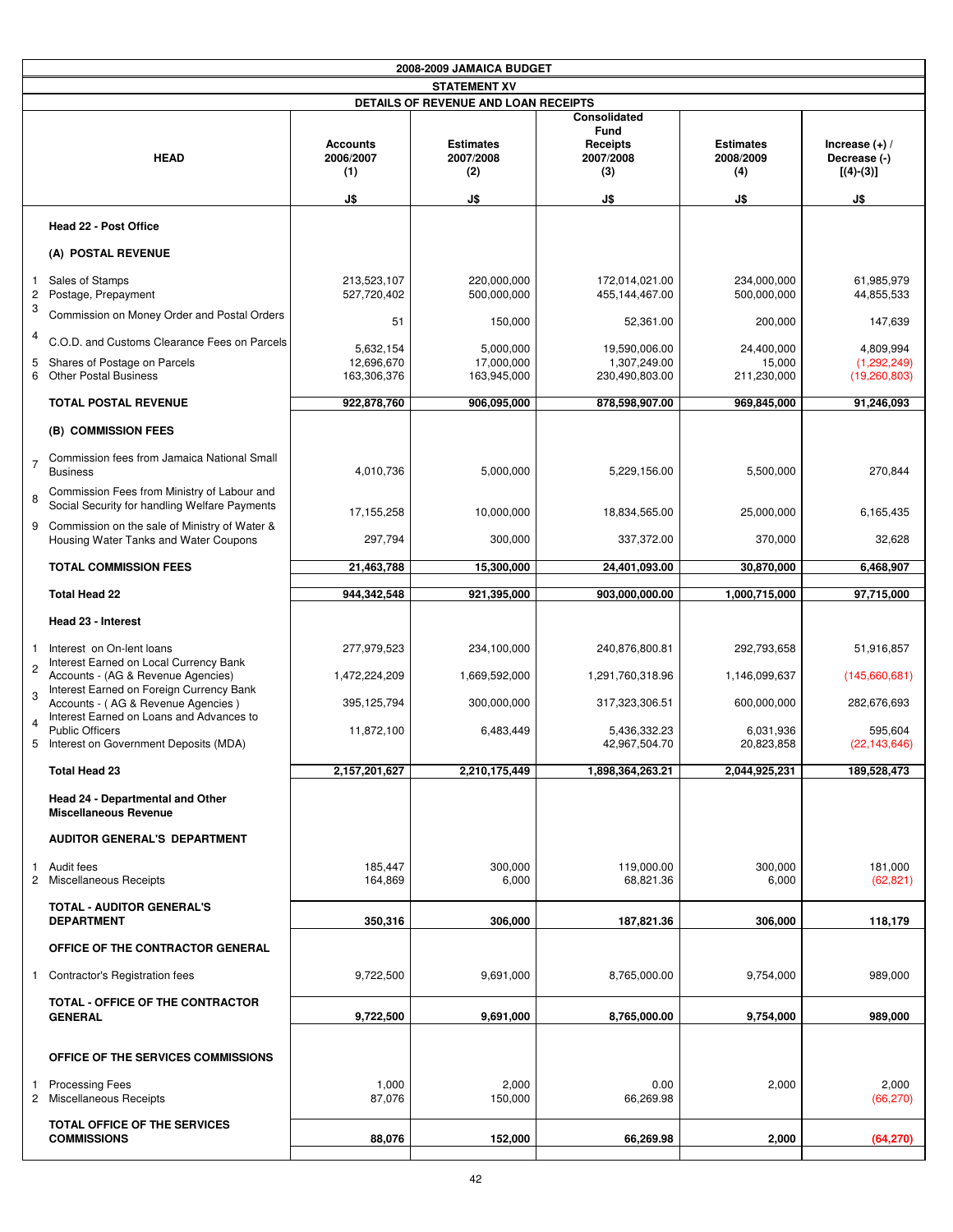|                | 2008-2009 JAMAICA BUDGET                                                                                |                                     |                                      |                                                                    |                                      |                                                 |
|----------------|---------------------------------------------------------------------------------------------------------|-------------------------------------|--------------------------------------|--------------------------------------------------------------------|--------------------------------------|-------------------------------------------------|
|                |                                                                                                         |                                     | <b>STATEMENT XV</b>                  |                                                                    |                                      |                                                 |
|                |                                                                                                         |                                     | DETAILS OF REVENUE AND LOAN RECEIPTS |                                                                    |                                      |                                                 |
|                | <b>HEAD</b>                                                                                             | <b>Accounts</b><br>2006/2007<br>(1) | <b>Estimates</b><br>2007/2008<br>(2) | Consolidated<br><b>Fund</b><br><b>Receipts</b><br>2007/2008<br>(3) | <b>Estimates</b><br>2008/2009<br>(4) | Increase $(+)$ /<br>Decrease (-)<br>$[(4)-(3)]$ |
|                |                                                                                                         | J\$                                 | J\$                                  | J\$                                                                | J\$                                  | J\$                                             |
|                | OFFICE OF THE PRIME MINISTER                                                                            |                                     |                                      |                                                                    |                                      |                                                 |
| 1              | Miscellaneous Receipts                                                                                  | 7,712,013                           | 2,162,000                            | 934,356.71                                                         | 200,000                              | (734, 357)                                      |
|                | <b>TOTAL OFFICE OF THE PRIME MINISTER</b>                                                               | 7,712,013                           | 2,162,000                            | 934,356.71                                                         | 200,000                              | (734, 357)                                      |
|                | <b>NATIONAL LAND AGENCY</b>                                                                             |                                     |                                      |                                                                    |                                      |                                                 |
|                | SURVEY AND MAPPING DIVISION                                                                             |                                     |                                      |                                                                    |                                      |                                                 |
| $\overline{1}$ | Pre-Checked (Survey) Fees (50% of Gross<br>Receipts)<br>2 Sale of Monuments (50% of Gross Receipts)     | 2,074,305                           | 3,900,000<br>6,000                   | 753,675.00                                                         | 5,377                                | (748, 298)                                      |
| 3              | Sale of Maps (50% of Gross Receipts)                                                                    | 82,035                              | 2,500,000                            | 1,385.00                                                           | 34                                   | (1, 351)                                        |
| 5              | 4 Hydrographic Surveys (50% of Gross Receipts)<br>Photographic and Mapping Services (50% of             |                                     |                                      |                                                                    |                                      | 0                                               |
|                | Gross Receipts)<br>6 Miscellaneous Receipts (50% of Gross Receipts)                                     | 2,012,157                           |                                      | 178,411.82                                                         |                                      | (178, 412)                                      |
|                |                                                                                                         | 387,844                             | 850,000                              | 352,026.06                                                         | 5,850                                | (346, 176)                                      |
|                | TOTAL - SURVEY AND MAPPING DIVISION                                                                     | 4,556,341                           | 7,256,000                            | 1,285,497.88                                                       | 11,261                               | (1, 274, 237)                                   |
|                | <b>LAND TITLING DIVISION</b>                                                                            |                                     |                                      |                                                                    |                                      |                                                 |
| 1              | Registration Fees (50% of Gross Receipts)<br>2 Survey Fees                                              | 98,878,664                          | 280,000,000                          | 56,175,589.42                                                      | 632,981                              | (55,542,608)<br>0                               |
| 3<br>4         | <b>Search Certificates</b><br>Assurance Fund (50% of Gross Receipts)<br>5 General Searches/Photocopying | 3,462,650                           | 2,650,000<br>9,650,000<br>9,300,000  | 441,200.00                                                         | 3,895<br>5,887<br>3,294              | 3,895<br>(435, 313)<br>3,294                    |
| 6              | Miscellaneous Receipts (50% of Gross Receipts)                                                          | 7,487,012                           | 5,400,000                            | 6,225,390.45                                                       | 13,966                               | (6,211,424)                                     |
|                | <b>TOTAL - TITLES DIVISION</b>                                                                          | 109,828,326                         | 307,000,000                          | 62,842,179.87                                                      | 660,023                              | (62, 182, 157)                                  |
|                | <b>LAND VALUATION DIVISION</b>                                                                          |                                     |                                      |                                                                    |                                      |                                                 |
| $\mathbf{1}$   | Valuation Services (50% of Gross Receipts)<br>Sale of Valuation Roll Data (50% of Gross                 | 976,812                             | 6,600,000                            | 2,867,242.87                                                       | 6,871                                | (2,860,372)                                     |
| $\overline{c}$ | Receipts)<br>3 Sale of Maps Etc.(50 % of Gross Receipts)<br>Subdivision Certification (50 % of Gross    | 168,545<br>10,000                   |                                      | 96,500.00                                                          | 96,500<br>0                          | 0<br>0                                          |
| $\overline{4}$ | Receipts)                                                                                               | 27,500                              | 109,000                              | 41,000.00                                                          | 136                                  | (40, 864)                                       |
| 5              | Miscellaneous Receipts (50 % of Gross<br>Receipts)                                                      | 45,109                              | 4,999,000                            |                                                                    | 187                                  | 187                                             |
|                | TOTAL - LAND VALUATION DIVISION                                                                         | 1,227,966                           | 11,708,000                           | 3,004,742.87                                                       | 103,694                              | (2,901,049)                                     |
|                | TOTAL NATIONAL LAND AGENCY                                                                              | 115,612,633                         | 325,964,000                          | 67,132,420.62                                                      | 774,978                              | (66, 357, 443)                                  |
|                | NATIONAL ENVIRONMENT AND PLANNING<br><b>AGENCY</b>                                                      |                                     |                                      |                                                                    |                                      |                                                 |
| 1.             | Permits (Wastewater including Sewage)<br>2 CITES Permits and Certificates                               |                                     |                                      | 0.00<br>0.00<br>0.00                                               |                                      | 0<br>0                                          |
|                | 3 NRCA Permits/Licences                                                                                 |                                     |                                      | 0.00                                                               |                                      | 0                                               |
| 4<br>5         | Lifeguard Examination<br><b>Beach Licence Fees</b><br>6 Dredging Fees                                   |                                     |                                      | 0.00<br>0.00<br>0.00                                               |                                      | 0<br>0<br>0                                     |
|                | 7 Miscellaneous Receipts (50% of Gross Receipts)                                                        |                                     |                                      | 0.00                                                               |                                      | $\mathbf 0$                                     |
|                | TOTAL NATIONAL ENVIRONMENT AND<br><b>PLANNING AGENCY</b>                                                |                                     |                                      | 0.00                                                               |                                      | 0                                               |
|                | TOTAL OFFICE OF THE PRIME MINISTER                                                                      |                                     |                                      |                                                                    |                                      |                                                 |
|                | <b>AND DEPARTMENTS</b>                                                                                  | 123,324,645                         | 328,126,000                          | 68,066,777.33                                                      | 974,978                              | (67,091,799)                                    |
|                | OFFICE OF THE CABINET                                                                                   |                                     |                                      |                                                                    |                                      |                                                 |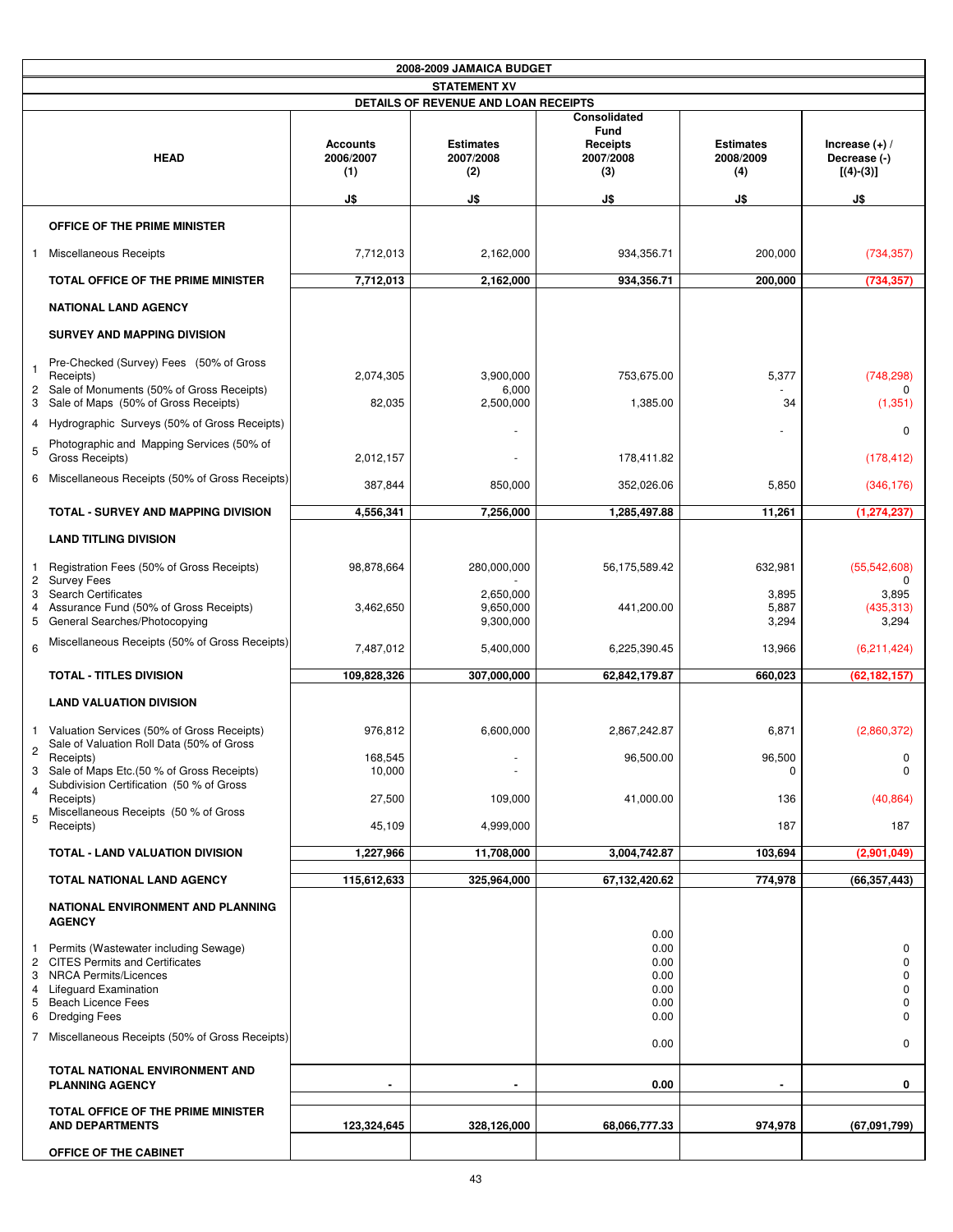|                                         | 2008-2009 JAMAICA BUDGET                                                                                                                                                                                                                 |                                                    |                                                         |                                                                               |                                                         |                                                                                       |
|-----------------------------------------|------------------------------------------------------------------------------------------------------------------------------------------------------------------------------------------------------------------------------------------|----------------------------------------------------|---------------------------------------------------------|-------------------------------------------------------------------------------|---------------------------------------------------------|---------------------------------------------------------------------------------------|
|                                         |                                                                                                                                                                                                                                          |                                                    | <b>STATEMENT XV</b>                                     |                                                                               |                                                         |                                                                                       |
|                                         |                                                                                                                                                                                                                                          |                                                    | DETAILS OF REVENUE AND LOAN RECEIPTS                    |                                                                               |                                                         |                                                                                       |
|                                         | <b>HEAD</b>                                                                                                                                                                                                                              | <b>Accounts</b><br>2006/2007<br>(1)                | <b>Estimates</b><br>2007/2008<br>(2)                    | Consolidated<br><b>Fund</b><br>Receipts<br>2007/2008<br>(3)                   | <b>Estimates</b><br>2008/2009<br>(4)                    | Increase $(+)$ /<br>Decrease (-)<br>$[(4)-(3)]$                                       |
|                                         |                                                                                                                                                                                                                                          | J\$                                                | J\$                                                     | J\$                                                                           | J\$                                                     | J\$                                                                                   |
|                                         |                                                                                                                                                                                                                                          |                                                    |                                                         |                                                                               |                                                         |                                                                                       |
| 1.                                      | Forfeiture of loan Agreement (MDB)<br>2 Miscellaneous Receipts                                                                                                                                                                           | 13,280,991<br>223,791                              | 11,957,000                                              | 10,918,297.78<br>554,267.00                                                   | 62,000                                                  | (10,918,298)<br>(492, 267)                                                            |
|                                         | TOTAL OFFICE OF THE CABINET                                                                                                                                                                                                              | 13,504,782                                         | 11,957,000                                              | 11,472,564.78                                                                 | 62,000                                                  | (11, 410, 565)                                                                        |
|                                         | <b>MANAGEMENT INSTITUTE FOR NATIONAL</b><br><b>DEVELOPMENT</b>                                                                                                                                                                           |                                                    |                                                         |                                                                               |                                                         |                                                                                       |
| -1<br>$\sqrt{2}$                        | Dean's Office (50% of Gross Receipts)<br>Management Studies and Organisational                                                                                                                                                           | 19,888,802                                         |                                                         | 1,754,315.07                                                                  |                                                         | (1,754,315)                                                                           |
| 3                                       | Division (50% of Gross Receipts)<br>Finance and Accounts Division (50% of Gross<br>Receipts)                                                                                                                                             |                                                    |                                                         | 0.00<br>0.00                                                                  |                                                         | 0<br>0                                                                                |
| 4                                       | Professionals Training Centre (50% of Gross<br>Receipts)                                                                                                                                                                                 |                                                    |                                                         | 0.00                                                                          |                                                         | 0                                                                                     |
| 5                                       | Mandeville Office (50% of Gross Receipts)                                                                                                                                                                                                |                                                    |                                                         | 0.00                                                                          |                                                         | 0                                                                                     |
| 6                                       | Facilities Rental (50% of Gross Receipts)<br>7 Miscellaneous Receipts                                                                                                                                                                    |                                                    |                                                         | 0.00<br>0.00                                                                  |                                                         | 0<br>0                                                                                |
|                                         | <b>TOTAL - MANAGEMENT INSTITUTE FOR</b><br><b>NATIONAL DEVELOPMENT</b>                                                                                                                                                                   | 19,888,802                                         | $\blacksquare$                                          | 1,754,315.07                                                                  | $\blacksquare$                                          | (1,754,315)                                                                           |
|                                         | TOTAL - OFFICE OF THE CABINET AND<br><b>DEPARTMENT</b>                                                                                                                                                                                   | 33,393,585                                         | 11,957,000                                              | 13,226,879.85                                                                 | 62,000                                                  | (13, 164, 880)                                                                        |
|                                         | <b>MINISTRY OF TOURISM</b>                                                                                                                                                                                                               |                                                    |                                                         |                                                                               |                                                         |                                                                                       |
| 1<br>2                                  | Fees - Travel Agencies Registration Act<br>Fees - Registration of Clubs Act<br>3 Miscellaneous Receipts                                                                                                                                  | 105,000<br>520,000<br>730,982                      |                                                         | 115,150.00<br>1,131,010.00<br>50,500.00                                       |                                                         | (115, 150)<br>(1, 131, 010)<br>(50, 500)                                              |
|                                         | <b>TOTAL - MINISTRY OF TOURISM</b>                                                                                                                                                                                                       | 1,355,982                                          | $\blacksquare$                                          | 1,572,660.00                                                                  | $\blacksquare$                                          | (1, 296, 660)                                                                         |
|                                         | OFFICE OF THE PRIME MINISTER (LOCAL<br><b>GOVERNMENT)</b>                                                                                                                                                                                |                                                    |                                                         |                                                                               |                                                         |                                                                                       |
| 2<br>4<br>5<br>6<br>$\overline{7}$<br>8 | Fire Inspection Fees<br>Fire Certification & Application<br>3 Tender Document Fees<br>Training of Safety Monitor & Demonstration<br>Repairs of Fire Hydrants<br>Fines<br>6% Pension Contribution - Councillors<br>Miscellaneous Receipts | 15,000<br>14,971,458                               | 170,000<br>8,700,000<br>120,000<br>1,440,000<br>900,000 | 0.00<br>0.00<br>6,237,790.00<br>0.00<br>0.00<br>0.00<br>14,922,029.32<br>0.00 | 150,000<br>7,700,000<br>140,000<br>1,320,000<br>720,000 | 150,000<br>7,700,000<br>(6,097,790)<br>1,320,000<br>720,000<br>0<br>(14,922,029)<br>0 |
|                                         | <b>TOTAL OFFICE OF THE PRIME MINISTER</b><br>(LOCAL GOVERNMENT)                                                                                                                                                                          | 14,986,458                                         | 11,330,000                                              | 21,159,819.32                                                                 | 10,030,000                                              | (11, 129, 819)                                                                        |
|                                         | <b>MINISTRY OF FINANCE AND THE</b><br><b>PUBLIC SERVICE</b>                                                                                                                                                                              |                                                    |                                                         |                                                                               |                                                         |                                                                                       |
| 1                                       | Fees - Banking Licence Registration 1973<br>Profits on Government owned Companies -                                                                                                                                                      | 102,023,024                                        | 86,889,000                                              | 396,207,650.82                                                                | 107,358,000                                             | (288, 849, 651)                                                                       |
| 3                                       | 2 Dividends<br><b>BOJ Profits</b>                                                                                                                                                                                                        | 209,724,405                                        | 41,600,000                                              | 341,965,309.95<br>0.00                                                        | 17,530,000                                              | (324, 435, 310)<br>0                                                                  |
| 4<br>5                                  | Sale of Unserviceable Stores<br>Sale of Gazettes<br>Fees - Scotia Bank Jamaica Economic Growth                                                                                                                                           | 19,026,397<br>1,565,430                            | 15,086,000<br>7,485,000                                 | 12,427,367.21<br>4,693,290.48                                                 | 17,406,502<br>1,568,265                                 | 4,979,135<br>(3, 125, 025)                                                            |
| 6<br>7<br>8                             | Fund<br><b>Provident Fund</b><br>Fees - FIA Licence Registration<br>9 Fees - Building Societies<br>10 Sale of Forfeited goods - F I D<br>11 Miscellaneous Receipts                                                                       | 2,493,197<br>100,000,000<br>9,445,415<br>2,795,858 | 167,066,780<br>9,731,000<br>981,000<br>5,000,000        | 1,011,746.36<br>255,000,000.00<br>0.00<br>0.00<br>0.00                        | 54,382,346<br>10,573,000<br>12,447,000<br>3,524,352     | (1,011,746)<br>(200, 617, 654)<br>10,573,000<br>12,447,000<br>3,524,352               |
|                                         |                                                                                                                                                                                                                                          | 85,421,786                                         | 15,000,000                                              | 36,125,719.91                                                                 | 81,334,022                                              | 45,208,302                                                                            |
|                                         | TOTAL - MINISTRY OF FINANCE AND THE<br><b>PUBLIC SERVICE</b>                                                                                                                                                                             | 532,495,512                                        | 348,838,780                                             | 1,047,431,084.73                                                              | 306,123,487                                             | (741, 307, 598)                                                                       |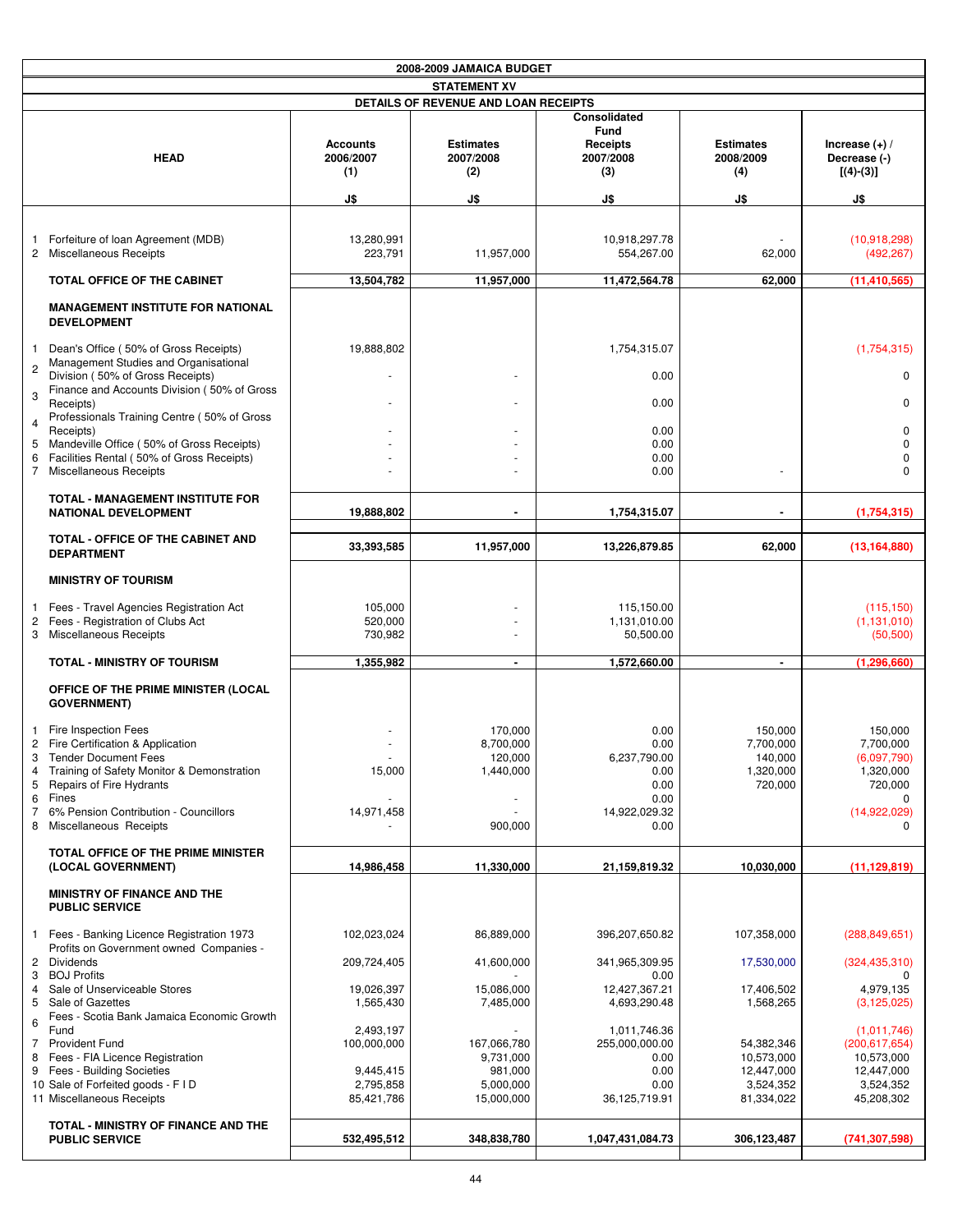|                                                                                                           |                                     | 2008-2009 JAMAICA BUDGET                    |                                                                    |                                      |                                                 |
|-----------------------------------------------------------------------------------------------------------|-------------------------------------|---------------------------------------------|--------------------------------------------------------------------|--------------------------------------|-------------------------------------------------|
|                                                                                                           |                                     | <b>STATEMENT XV</b>                         |                                                                    |                                      |                                                 |
|                                                                                                           |                                     | <b>DETAILS OF REVENUE AND LOAN RECEIPTS</b> |                                                                    |                                      |                                                 |
| <b>HEAD</b>                                                                                               | <b>Accounts</b><br>2006/2007<br>(1) | <b>Estimates</b><br>2007/2008<br>(2)        | Consolidated<br><b>Fund</b><br><b>Receipts</b><br>2007/2008<br>(3) | <b>Estimates</b><br>2008/2009<br>(4) | Increase $(+)$ /<br>Decrease (-)<br>$[(4)-(3)]$ |
|                                                                                                           | J\$                                 | J\$                                         | J\$                                                                | J\$                                  | J\$                                             |
| <b>ACCOUNTANT GENERAL'S DEPARTMENT</b>                                                                    |                                     |                                             |                                                                    |                                      |                                                 |
| Pension Contributions: Widows and Orphans<br>$\mathbf{1}$<br>Pension Contributions: Members of the        | 533,728,761                         | 549,354,032                                 | 590,509,118.87                                                     | 660, 151, 137                        | 69,642,018                                      |
| $\sqrt{2}$<br>Legislature<br>Pension Contributions: Other Government                                      | 11,718,264                          | 11,579,109                                  | 9,969,944.46                                                       | 4,317,011                            | (5,652,933)                                     |
| 3<br>Authorities for Seconded Officers<br>Registration of Jamaica Investment Capital<br>4<br>Growth Funds | 9,450,103                           | 13,520,651<br>2,100                         | 8,111,088.30                                                       | 12,896,283                           | 4,785,194<br>0                                  |
| Fees on Government Guaranteed Loans<br>5                                                                  |                                     | 5,000,000                                   |                                                                    | 5,000,000                            | 5,000,000                                       |
| Recovery of Pension and Salary<br>6<br><b>Chancery Fund Commission</b><br>7                               | 10,100,811<br>1,289,719             | 9,000,000<br>676,929                        | 23,625,258.05<br>465,354.60                                        | 19,476,519<br>755,786                | (4, 148, 740)<br>290,431                        |
| Sale of Receipt books<br>8                                                                                | 668,000                             | 746,739                                     | 650,000.00                                                         | 780,824                              | 130,824                                         |
| Executive Agency Investment Fund Management<br>9                                                          |                                     |                                             |                                                                    |                                      |                                                 |
| Fees<br>10 Recovery of Prior Years' Expenditure                                                           | 212,000                             | 240,000<br>2,000,000                        | 0.00<br>0.00                                                       | 240,000<br>2,000,000                 | 240,000<br>2,000,000                            |
| 11 Processing Fees - salary deduction                                                                     | 2,240,578                           | 1,000,000                                   | 2,193,985.47                                                       | 1,700,000                            | (493, 985)                                      |
| 12 Miscellaneous Receipts                                                                                 | 4,751,786                           | 2,000,000                                   | 7,707,022.76                                                       | 4,000,000                            | (3,707,023)                                     |
| TOTAL - ACCOUNTANT GENERAL'S<br><b>DEPARTMENT</b>                                                         | 574,160,023                         | 595.119.561                                 | 643,231,772.51                                                     | 711,317,559                          | 68,085,787                                      |
| <b>CUSTOMS DEPARTMENT</b>                                                                                 |                                     |                                             |                                                                    |                                      |                                                 |
| Receipts from Sale of Seized Items<br>1                                                                   | 42,738,291                          | 106,019,300                                 | 46,963,518.00                                                      | 70,499,100                           | 23,535,582                                      |
| Penalty Payments for Breaches of Customs Act<br>$\mathbf{2}$<br>and Regulations                           | 84,691,392                          | 39,028,750                                  | 42,988,795.40                                                      | 58,467,625                           | 15,478,830                                      |
| Net Service Charge for Shipping and Airline<br>3<br>Carriers                                              | 203,283,849                         | 185,222,750                                 | 258,170,084.30                                                     | 298,249,650                          | 40,079,566                                      |
| <b>Processing Fees</b><br>4                                                                               | 744,825,061                         | 834,090,000                                 | 711,602,640.00                                                     | 861, 312, 750                        | 149,710,110                                     |
| 5<br>Standard and Compliance Fees                                                                         | 14,491,870                          | 14,756,925                                  | 14,422,100.00                                                      | 16,998,255                           | 2,576,155                                       |
| Customs User fee<br>6                                                                                     | 5,758,590,581                       | 6,522,805,421                               | 5,826,226,030.50                                                   | 7,753,110,000                        | 1,926,883,970                                   |
| 7 Excise Tax 2.5%<br>Special Consumption Tax 2.5%<br>8                                                    |                                     |                                             |                                                                    |                                      | <sup>0</sup>                                    |
| 9 Irrevocable Standing Orders                                                                             |                                     | 37,000                                      | 28,500.00                                                          | 38,000                               | 9,500                                           |
| 10 Miscellaneous Receipts                                                                                 | 59,423,814                          | 10,904,400                                  | 743,256.90                                                         | 10,756,000                           | 10,012,743                                      |
| <b>TOTAL - CUSTOMS DEPARTMENT</b>                                                                         | 6,908,044,858                       | 7,712,864,546                               | 6,901,144,925.10                                                   | 9,069,431,380                        | 2,168,286,455                                   |
| <b>INLAND REVENUE DEPARTMENT</b>                                                                          |                                     |                                             |                                                                    |                                      |                                                 |
| Penalty for late and non-payment of sundry taxes                                                          |                                     |                                             |                                                                    |                                      |                                                 |
| and licences<br>Penalty for Breaches of Spirit Licences<br>$\overline{c}$                                 | 428,362                             | 600,000<br>384,000                          | 402,042.00<br>49,949.01                                            | 600,000<br>460,000                   | 197,958<br>410,051                              |
| Property Tax (2.5%)<br>3                                                                                  | 38,876,485                          | 40,000,000                                  | 34,152,406.66                                                      | 45,000,000                           | 10,847,593                                      |
| 4 National Health Fund (NHF) 2.5%                                                                         | 1,190,521                           |                                             |                                                                    |                                      | 0                                               |
| Road Maintenance Fund 2.5%<br>5                                                                           | 9,761,654                           | 12,000,000                                  | 12,166,016.53                                                      | 13,000,000                           | 833,983                                         |
| Annual Charge on Assets of Corporate Bodies<br>6<br>Special Consumption Tax 2.5%<br>7                     |                                     |                                             |                                                                    |                                      | $\Omega$                                        |
| Trade Licence 2.5%<br>8                                                                                   | 696,974                             | 860,000                                     | 1,676,351.79                                                       | 860,000                              | (816, 352)                                      |
| Miscellaneous Receipts<br>9                                                                               | 723,170                             | 12,765,000                                  | 126,033.39                                                         | 13,500,000                           | 13,373,967                                      |
| TOTAL - INLAND REVENUE DEPARTMENT                                                                         | 51,677,165                          | 66,609,000                                  | 48,572,799.38                                                      | 73,420,000                           | 24,847,201                                      |
| <b>TAXPAYER AUDIT AND ASSESSMENT</b><br><b>DEPARTMENT</b>                                                 |                                     |                                             |                                                                    |                                      |                                                 |
| Net Service Charge for services rendered by                                                               |                                     |                                             |                                                                    |                                      |                                                 |
| 1 Excise Officers                                                                                         | 6,711,178                           | 9,000,000                                   | 4,883,994.42                                                       | 9,000,000                            | 4,116,006                                       |
| 2 Miscellaneous Receipts                                                                                  | 646,073                             |                                             | 1,548,361.40                                                       |                                      | (1,548,361)                                     |
| TOTAL - TAXPAYER AUDIT AND<br><b>ASSESSMENT DEPARTMENT</b>                                                | 7,357,251                           | 9,000,000                                   | 6,432,355.82                                                       | 9,000,000                            | 2,567,644                                       |
|                                                                                                           |                                     |                                             |                                                                    |                                      |                                                 |
| TOTAL - MINISTRY OF FINANCE AND THE<br>PUBLIC SERVICE AND DEPARTMENTS                                     | 8,073,734,809                       | 8,732,431,887                               | 8,646,812,937.54                                                   | 10,169,292,426                       | 1,522,479,489                                   |
| <b>MINISTRY OF NATIONAL SECURITY</b>                                                                      |                                     |                                             |                                                                    |                                      |                                                 |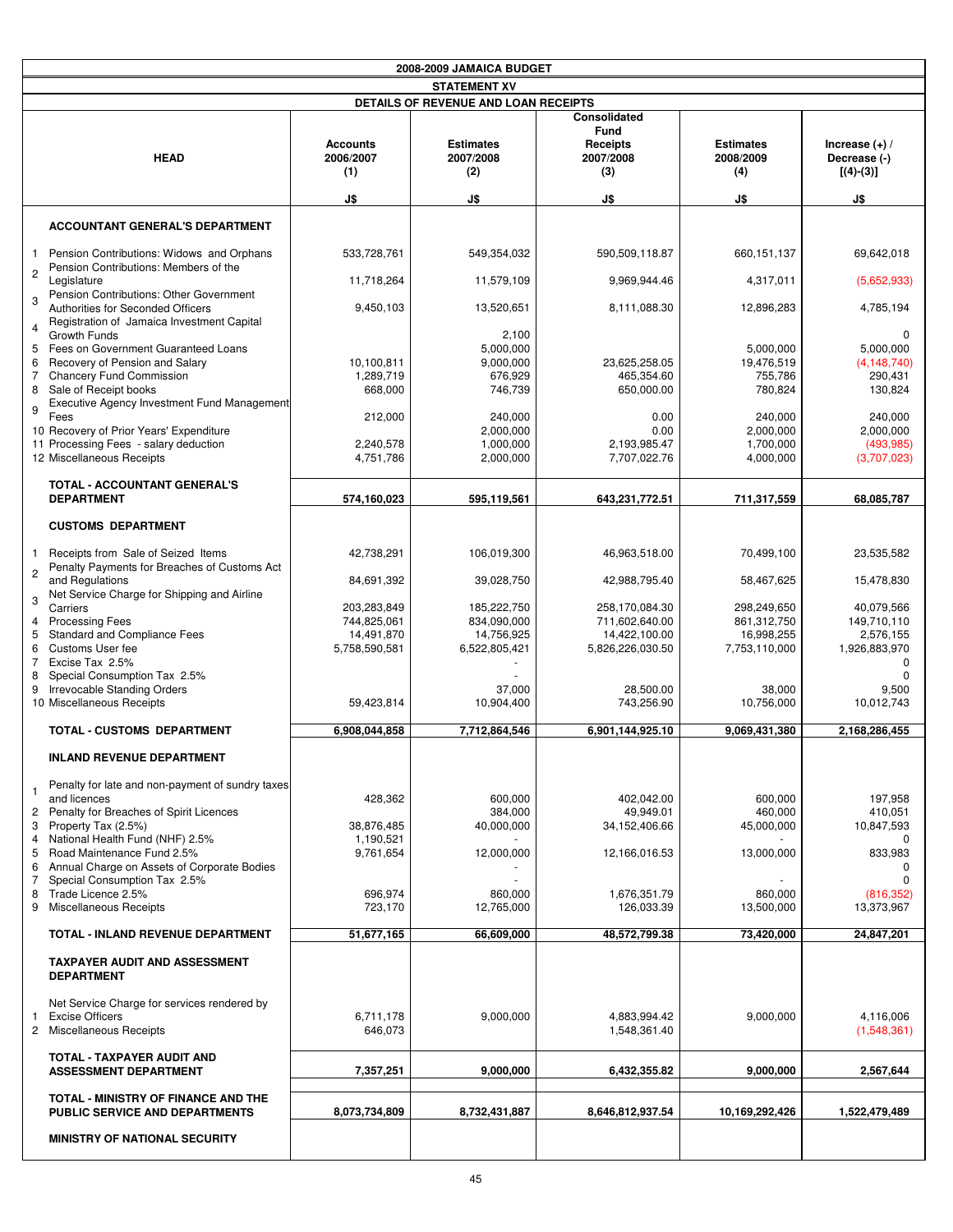|                                                            |                                                                                                                                                                                                                                                                                                             |                                                                                           | 2008-2009 JAMAICA BUDGET                                                                |                                                                                                                   |                                                                                 |                                                                                                   |
|------------------------------------------------------------|-------------------------------------------------------------------------------------------------------------------------------------------------------------------------------------------------------------------------------------------------------------------------------------------------------------|-------------------------------------------------------------------------------------------|-----------------------------------------------------------------------------------------|-------------------------------------------------------------------------------------------------------------------|---------------------------------------------------------------------------------|---------------------------------------------------------------------------------------------------|
|                                                            |                                                                                                                                                                                                                                                                                                             |                                                                                           | <b>STATEMENT XV</b>                                                                     |                                                                                                                   |                                                                                 |                                                                                                   |
|                                                            |                                                                                                                                                                                                                                                                                                             |                                                                                           | DETAILS OF REVENUE AND LOAN RECEIPTS                                                    |                                                                                                                   |                                                                                 |                                                                                                   |
|                                                            | <b>HEAD</b>                                                                                                                                                                                                                                                                                                 | <b>Accounts</b><br>2006/2007<br>(1)                                                       | <b>Estimates</b><br>2007/2008<br>(2)                                                    | Consolidated<br><b>Fund</b><br>Receipts<br>2007/2008<br>(3)                                                       | <b>Estimates</b><br>2008/2009<br>(4)                                            | Increase $(+)$ /<br>Decrease (-)<br>$[(4)-(3)]$                                                   |
|                                                            |                                                                                                                                                                                                                                                                                                             | J\$                                                                                       | J\$                                                                                     | J\$                                                                                                               | J\$                                                                             | J\$                                                                                               |
| 1<br>$\overline{c}$<br>3<br>$\overline{4}$<br>5<br>6       | Rental of Lettings (Land and Buildings)<br>Sale of Used and Obsolete Items<br>Soldiers' Contributions to Various Services<br>Sale of Various Items to Officers<br>Ticketing<br>Miscellaneous Receipts                                                                                                       | 153,283                                                                                   | 450,000<br>150,000,000<br>7,650,000                                                     | 898,388.42                                                                                                        | 4,500,000<br>1,036,000<br>1,500,000                                             | $\mathbf 0$<br>$\Omega$<br>4,500,000<br>1,036,000<br>n<br>601,612                                 |
|                                                            | TOTAL MINISTRY OF NATIONAL SECURITY                                                                                                                                                                                                                                                                         | 153,283                                                                                   | 158,100,000                                                                             | 898,388.42                                                                                                        | 7,036,000                                                                       | 6,137,612                                                                                         |
|                                                            | <b>POLICE DEPARTMENT</b>                                                                                                                                                                                                                                                                                    |                                                                                           |                                                                                         |                                                                                                                   |                                                                                 |                                                                                                   |
| -1<br>3<br>$\overline{4}$<br>5<br>6<br>$\overline{7}$<br>8 | Sale of Unclaimed and Confiscated Items (Sale<br>of Stores)<br>2 Band Receipts<br><b>Police Certificates</b><br>Finger Print Search (Formerly User Service<br>Fees)<br>Pension Contributions: Constabulary<br>Pension Contributions: Special Constables<br><b>Accident Report</b><br>Miscellaneous Receipts | 13,620<br>71,903,000<br>36,753,000<br>80,639,734<br>12,015,608<br>6,847,000<br>10,311,166 | 4,000<br>75,000,000<br>38,500,000<br>86,500,000<br>15,000,000<br>7,500,000<br>8,100,000 | 4,290,752.95<br>79,624,924.70<br>41,562,100.00<br>68,236,587.85<br>37,819,405.25<br>6,208,000.00<br>12,040,756.24 | 87,000,000<br>40,000,000<br>94,000,000<br>15,000,000<br>8,000,000<br>15,000,000 | (4, 290, 753)<br>7,375,075<br>(1,562,100)<br>25,763,412<br>(22,819,405)<br>1,792,000<br>2,959,244 |
|                                                            | <b>TOTAL - POLICE DEPARTMENT</b>                                                                                                                                                                                                                                                                            | 218,483,127                                                                               | 230,604,000                                                                             | 249,782,526.99                                                                                                    | 259,000,000                                                                     | 9,217,473                                                                                         |
|                                                            | DEPARTMENT OF CORRECTIONAL<br><b>SERVICES</b>                                                                                                                                                                                                                                                               |                                                                                           |                                                                                         |                                                                                                                   |                                                                                 |                                                                                                   |
| $\mathbf{1}$                                               | <b>Sundry Fines and Contributions</b>                                                                                                                                                                                                                                                                       | 9,253                                                                                     | 522,000                                                                                 | 131,832.38                                                                                                        | 522,000                                                                         | 390,168                                                                                           |
|                                                            | TOTAL - DEPARTMENT OF CORRECTIONAL<br><b>SERVICES</b>                                                                                                                                                                                                                                                       | 9,253                                                                                     | 522,000                                                                                 | 131,832.38                                                                                                        | 522,000                                                                         | 390,168                                                                                           |
|                                                            | <b>PASSPORT, IMMIGRATION AND CITIZENSHIP</b><br><b>AGENCY</b>                                                                                                                                                                                                                                               |                                                                                           |                                                                                         |                                                                                                                   |                                                                                 |                                                                                                   |
| 1<br>2<br>3<br>5                                           | <b>Naturalisation Fees</b><br><b>Issue of Passports</b><br>Sale of Services<br>4 Ticketing<br>Miscellaneous Receipts                                                                                                                                                                                        | 352,000<br>230,700,122                                                                    | 5,764,950                                                                               | 472,000.00<br>39,103,757.11                                                                                       | 603,542,750                                                                     |                                                                                                   |
|                                                            | TOTAL PASSPORT, IMMIGRATION AND<br><b>CITIZENSHIP AGENCY</b>                                                                                                                                                                                                                                                | 231,052,122                                                                               | 5,764,950                                                                               | 39,575,757.11                                                                                                     | 603,542,750                                                                     |                                                                                                   |
|                                                            | <b>ELECTORAL OFFICE</b>                                                                                                                                                                                                                                                                                     |                                                                                           |                                                                                         |                                                                                                                   |                                                                                 |                                                                                                   |
| 1<br>2                                                     | <b>Registration &amp; ID Card Services</b><br>Sale of Software Licence                                                                                                                                                                                                                                      | 11,704,842                                                                                | 12,000,000                                                                              | 0.00<br>0.00                                                                                                      | 1,400,000                                                                       | 1,400,000<br>$\Omega$                                                                             |
|                                                            | 3 Miscellaneous Receipts                                                                                                                                                                                                                                                                                    | 269,200                                                                                   | 120,000                                                                                 | 0.00                                                                                                              | 12,000                                                                          | 12,000                                                                                            |
|                                                            | <b>TOTAL ELECTORAL OFFICE</b>                                                                                                                                                                                                                                                                               | 11,974,042                                                                                | 12,120,000                                                                              | 0.00                                                                                                              | 1,412,000                                                                       | 1,412,000                                                                                         |
|                                                            | <b>TOTAL MINISTRY OF NATIONAL SECURITY</b><br><b>AND DEPARTMENTS</b>                                                                                                                                                                                                                                        | 461,671,826                                                                               | 407,110,950                                                                             | 290,388,504.90                                                                                                    | 871,512,750                                                                     | 17,157,252                                                                                        |
|                                                            | <b>MINISTRY OF JUSTICE</b>                                                                                                                                                                                                                                                                                  |                                                                                           |                                                                                         |                                                                                                                   |                                                                                 |                                                                                                   |
| $\mathbf{1}$<br>3                                          | <b>Traffic Fines</b><br>2 Other Court Fines<br>Sale of Revised Laws of Jamaica to the Private<br>Sector                                                                                                                                                                                                     | 161,699,278<br>94,388,643                                                                 | 100,000,000<br>100,000,000<br>400,000                                                   | 162,417,139.61<br>95,641,257.58                                                                                   | 132,300<br>117,600<br>400                                                       | (162, 284, 840)<br>(95,523,658)<br>400                                                            |
| 4<br>5                                                     | Forfeited Recognizances (Funds)<br>Miscellaneous Receipts                                                                                                                                                                                                                                                   | 6,293,249                                                                                 | 5,000,000<br>6,000,000                                                                  | 596,974.31                                                                                                        | 5,000<br>1,600                                                                  | 5,000<br>(595, 374)                                                                               |
|                                                            | <b>TOTAL - MINISTRY OF JUSTICE</b>                                                                                                                                                                                                                                                                          | 262,381,170                                                                               | 211,400,000                                                                             | 258,655,371.50                                                                                                    | 256,900                                                                         | (258, 398, 472)                                                                                   |
|                                                            | <b>ADMINISTRATOR GENERAL'S DEPARTMENT</b>                                                                                                                                                                                                                                                                   |                                                                                           |                                                                                         |                                                                                                                   |                                                                                 |                                                                                                   |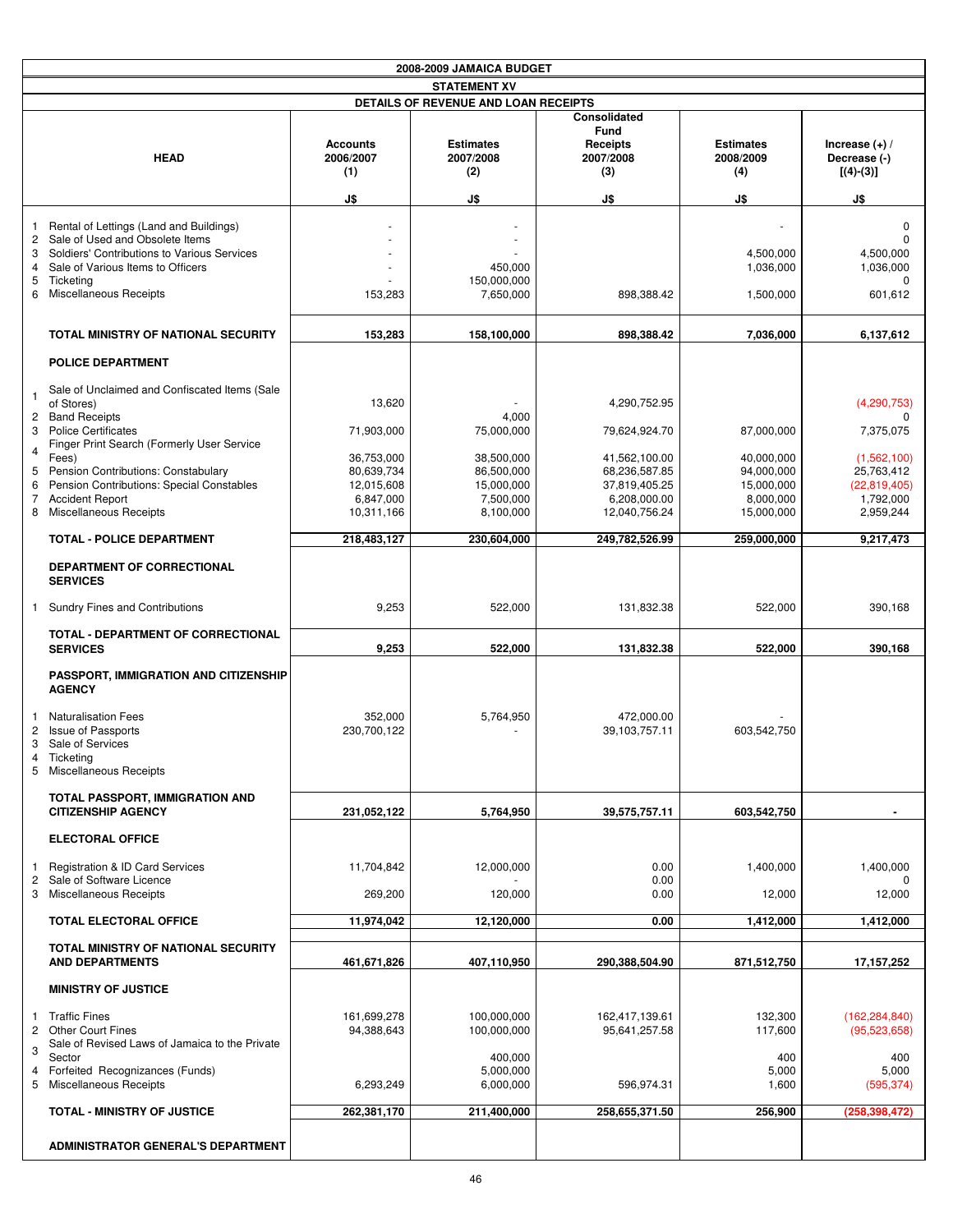|                                                    |                                                                                                                                                                                                                 |                                                                   | 2008-2009 JAMAICA BUDGET                                                |                                                                                      |                                                                         |                                                                               |
|----------------------------------------------------|-----------------------------------------------------------------------------------------------------------------------------------------------------------------------------------------------------------------|-------------------------------------------------------------------|-------------------------------------------------------------------------|--------------------------------------------------------------------------------------|-------------------------------------------------------------------------|-------------------------------------------------------------------------------|
|                                                    |                                                                                                                                                                                                                 |                                                                   | <b>STATEMENT XV</b>                                                     |                                                                                      |                                                                         |                                                                               |
|                                                    |                                                                                                                                                                                                                 |                                                                   | DETAILS OF REVENUE AND LOAN RECEIPTS                                    |                                                                                      |                                                                         |                                                                               |
|                                                    | <b>HEAD</b>                                                                                                                                                                                                     | <b>Accounts</b><br>2006/2007<br>(1)<br>J\$                        | <b>Estimates</b><br>2007/2008<br>(2)<br>J\$                             | Consolidated<br><b>Fund</b><br><b>Receipts</b><br>2007/2008<br>(3)<br>J\$            | <b>Estimates</b><br>2008/2009<br>(4)<br>J\$                             | Increase $(+)$ /<br>Decrease (-)<br>$[(4)-(3)]$<br>J\$                        |
|                                                    |                                                                                                                                                                                                                 |                                                                   |                                                                         |                                                                                      |                                                                         |                                                                               |
| $\overline{1}$                                     | Charges for Administering Intestate Estate (50%<br>of Gross Receipts)                                                                                                                                           | 31,049,327                                                        |                                                                         |                                                                                      |                                                                         | 0                                                                             |
|                                                    | <b>TOTAL - ADMINISTRATOR GENERAL'S</b><br><b>DEPARTMENT</b>                                                                                                                                                     | 31,049,327                                                        |                                                                         | 0.00                                                                                 |                                                                         | 0                                                                             |
|                                                    | TRUSTEE IN BANKRUPTCY DEPARTMENT                                                                                                                                                                                |                                                                   |                                                                         |                                                                                      |                                                                         |                                                                               |
| $\mathbf{1}$                                       | Commission, Fees and Charges against the<br>Bankrupt                                                                                                                                                            | 1,574,731                                                         | 5,670,000                                                               | 63,794,651.94                                                                        | 15,800,000                                                              | (47,994,652)                                                                  |
|                                                    | <b>TOTAL - TRUSTEE IN BANKRUPTCY</b><br><b>DEPARTMENT</b>                                                                                                                                                       | 1,574,731                                                         | 5,670,000                                                               | 63,794,651.94                                                                        | 15,800,000                                                              | (47,994,652)                                                                  |
|                                                    | <b>TOTAL - MINISTRY OF JUSTICE AND</b><br><b>DEPARTMENTS</b>                                                                                                                                                    | 295,005,229                                                       | 217,070,000                                                             | 322,450,023.44                                                                       | 16,056,900                                                              | (306, 393, 123)                                                               |
|                                                    | <b>MINISTRY OF FOREIGN AFFAIRS AND</b><br><b>FOREIGN TRADE</b>                                                                                                                                                  |                                                                   |                                                                         |                                                                                      |                                                                         |                                                                               |
| -1<br>2<br>3<br>4<br>5                             | Visa Fees from Overseas Missions<br>Authentication fees<br>Rush fees<br>Consul fees<br>Postage fees                                                                                                             | 15,625,385<br>7,397,542<br>676,465<br>27,130,580                  | 14,589,000<br>10,088,000<br>643,000<br>34,066,000                       | 12,773,822.54<br>10,729,402.70<br>213,374.62<br>16,622,160.44                        | 18,133,000<br>13,869,000<br>329,000<br>39,777,000                       | 5,359,177<br>3,139,597<br>115,625<br>23,154,840<br>0                          |
| 6                                                  | <b>Miscellaneous Receipts</b>                                                                                                                                                                                   | 45,310,674                                                        | 2,124,000                                                               | 40,187,741.68                                                                        | 3,506,000                                                               | (36,681,742)                                                                  |
|                                                    | TOTAL - MINISTRY OF FOREIGN AFFAIRS<br><b>AND FOREIGN TRADE</b>                                                                                                                                                 | 96,140,646                                                        | 61,510,000                                                              | 80,526,501.98                                                                        | 75,614,000                                                              | (4,912,502)                                                                   |
|                                                    | <b>MINISTRY OF LABOUR AND SOCIAL</b><br><b>SECURITY</b>                                                                                                                                                         |                                                                   |                                                                         |                                                                                      |                                                                         |                                                                               |
| $\mathbf{1}$<br>$\overline{2}$<br>3<br>4           | Reimbursement - NIS<br>Fees - Factories Registration Act<br>Fees - Employment Agencies Registration Act<br>Fees - Recruiting of Workers Act<br><b>Work Permit</b><br>6 Miscellaneous Receipts                   | 430,900,390<br>8,635<br>1,778<br>161,840,933<br>52,276,876        | 370,795,424<br>4,689<br>4,221<br>$\sim$<br>333,000,000<br>903,094       | 315,456,359.69<br>1,430,757.80<br>13,129.80<br>170,000,000.00<br>15,425,918.42       | 315,456,360<br>1,152,700<br>6,700<br>230,000,000<br>353,500             | 0<br>(278,058)<br>(6,430)<br>230,000,000<br>(169, 646, 500)<br>(15, 425, 918) |
|                                                    | <b>TOTAL - MINISTRY OF LABOUR AND SOCIAL</b><br><b>SECURITY</b>                                                                                                                                                 | 645,028,611                                                       | 704,707,428                                                             | 502,326,165.71                                                                       | 546,969,260                                                             | 44,643,094                                                                    |
|                                                    | MINISTRY OF EDUCATION                                                                                                                                                                                           |                                                                   |                                                                         |                                                                                      |                                                                         |                                                                               |
| $\mathbf{1}$<br>$\overline{c}$<br>3<br>4<br>5<br>6 | Fees from Jamaica School Certificate<br>Examinations<br>Rental of EDDC and other Buildings<br>Repayment of Bonds by Teachers<br>Transcripts<br>Recovery of Previous years Expenditure<br>Miscellaneous Receipts | 146<br>5,893,928<br>8,385,580<br>7,510<br>17,698,770<br>4,222,458 | 280,000<br>6,000,000<br>11,000,000<br>10,000<br>25,000,000<br>1,800,000 | 18,321.00<br>174,208.02<br>1,158,281.50<br>1,200.00<br>13,324,807.45<br>7,797,856.36 | 220,000<br>6,000,000<br>13,000,000<br>10,000<br>50,000,000<br>9,000,000 | 201,679<br>5,825,792<br>11,841,719<br>8,800<br>36,675,193<br>1,202,144        |
|                                                    | <b>TOTAL - MINISTRY OF EDUCATION</b>                                                                                                                                                                            | 36,208,393                                                        | 44,090,000                                                              | 22,474,674.33                                                                        | 78,230,000                                                              | 55,755,326                                                                    |
|                                                    | <b>MINISTRY OF HEALTH</b>                                                                                                                                                                                       |                                                                   |                                                                         |                                                                                      |                                                                         |                                                                               |
| $\mathbf{1}$<br>3<br>4                             | Registration of Pharmacies and Pharmacists<br>2 Registration of Drugs<br>Parents Contribution toward Maintenance of<br>Children in Children's Home<br><b>Drug Permits</b>                                       | 1,288,356<br>1,962,400                                            | 2,000,000<br>2,500,000                                                  | 1,031,984.79<br>967,540.00                                                           | 2,000,000<br>2,500,000                                                  | 0<br>968,015<br>1,532,460                                                     |
|                                                    | 5 Miscellaneous Receipts                                                                                                                                                                                        | 668,810                                                           | 1,000,000                                                               | 608,578.20                                                                           | 1,000,000                                                               | 391,422                                                                       |
|                                                    | <b>TOTAL - MINISTRY OF HEALTH</b>                                                                                                                                                                               | 3,919,566                                                         | 5,500,000                                                               | 2,608,102.99                                                                         | 5,500,000                                                               | 2,891,897                                                                     |
|                                                    | <b>GOVERNMENT CHEMIST</b>                                                                                                                                                                                       |                                                                   |                                                                         |                                                                                      |                                                                         |                                                                               |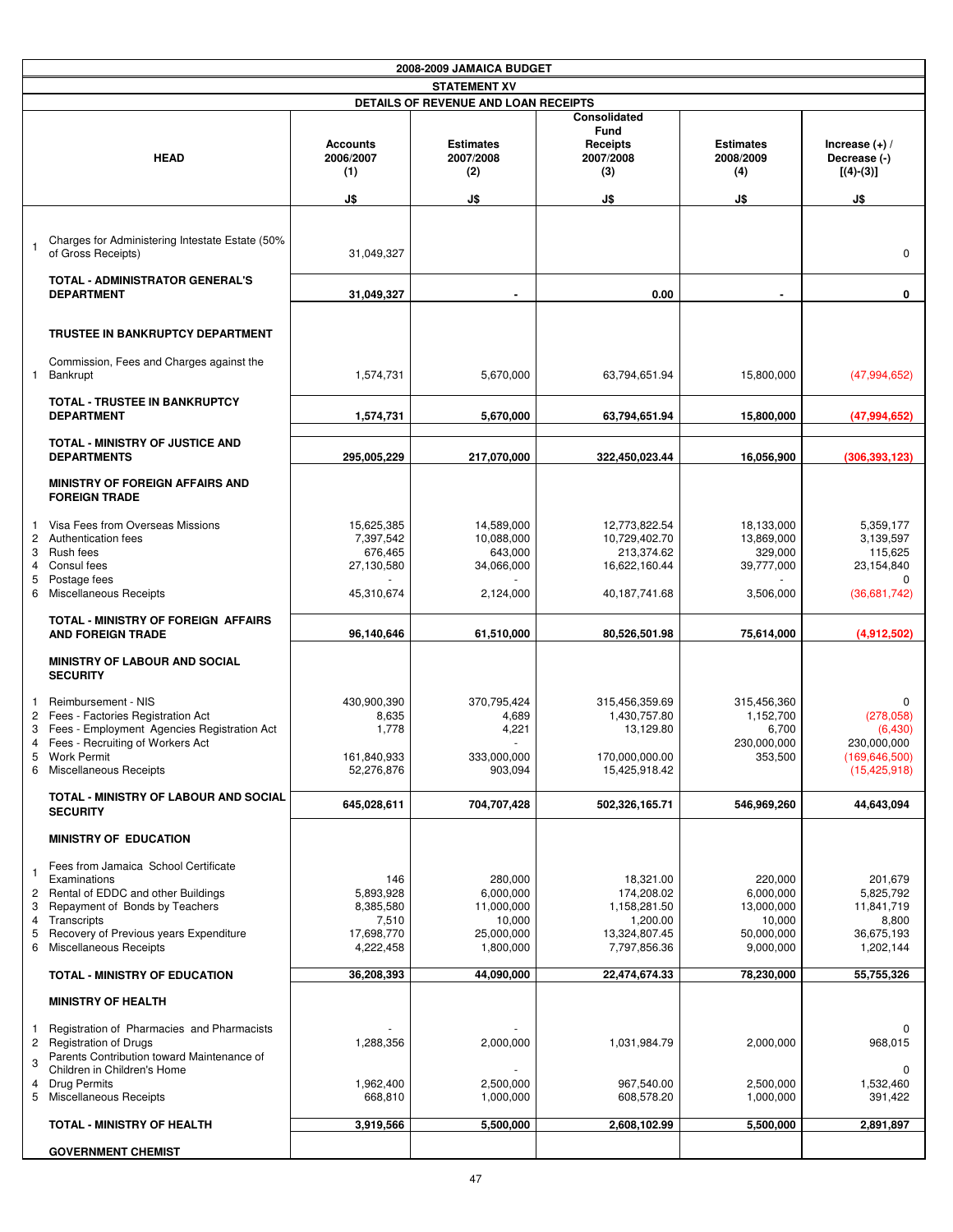|                                                    |                                                                                                                                                                                                                                                                                                                                                                                                                                                                                |                                                                                                    | 2008-2009 JAMAICA BUDGET                                                                                        |                                                                                                                   |                                                                                            |                                                                                                                                                                                                    |
|----------------------------------------------------|--------------------------------------------------------------------------------------------------------------------------------------------------------------------------------------------------------------------------------------------------------------------------------------------------------------------------------------------------------------------------------------------------------------------------------------------------------------------------------|----------------------------------------------------------------------------------------------------|-----------------------------------------------------------------------------------------------------------------|-------------------------------------------------------------------------------------------------------------------|--------------------------------------------------------------------------------------------|----------------------------------------------------------------------------------------------------------------------------------------------------------------------------------------------------|
|                                                    |                                                                                                                                                                                                                                                                                                                                                                                                                                                                                |                                                                                                    | <b>STATEMENT XV</b>                                                                                             |                                                                                                                   |                                                                                            |                                                                                                                                                                                                    |
|                                                    |                                                                                                                                                                                                                                                                                                                                                                                                                                                                                |                                                                                                    | DETAILS OF REVENUE AND LOAN RECEIPTS                                                                            |                                                                                                                   |                                                                                            |                                                                                                                                                                                                    |
|                                                    | <b>HEAD</b>                                                                                                                                                                                                                                                                                                                                                                                                                                                                    | <b>Accounts</b><br>2006/2007<br>(1)<br>J\$                                                         | <b>Estimates</b><br>2007/2008<br>(2)<br>J\$                                                                     | <b>Consolidated</b><br><b>Fund</b><br><b>Receipts</b><br>2007/2008<br>(3)<br>J\$                                  | <b>Estimates</b><br>2008/2009<br>(4)<br>J\$                                                | Increase $(+)$ /<br>Decrease (-)<br>$[(4)-(3)]$<br>J\$                                                                                                                                             |
|                                                    |                                                                                                                                                                                                                                                                                                                                                                                                                                                                                |                                                                                                    |                                                                                                                 |                                                                                                                   |                                                                                            |                                                                                                                                                                                                    |
|                                                    | 1 Fees from Laboratory analyses                                                                                                                                                                                                                                                                                                                                                                                                                                                | 479,881                                                                                            | 600,000                                                                                                         | 177,900.00                                                                                                        | 690,000,000                                                                                | 689,822,100                                                                                                                                                                                        |
|                                                    | <b>TOTAL - GOVERNMENT CHEMIST</b>                                                                                                                                                                                                                                                                                                                                                                                                                                              | 479,881                                                                                            | 600,000                                                                                                         | 177,900.00                                                                                                        | 690,000,000                                                                                | 689,822,100                                                                                                                                                                                        |
|                                                    | <b>REGISTRAR GENERAL'S DEPARTMENT AND</b><br><b>ISLAND RECORD OFFICE</b>                                                                                                                                                                                                                                                                                                                                                                                                       |                                                                                                    |                                                                                                                 |                                                                                                                   |                                                                                            |                                                                                                                                                                                                    |
| $\mathbf 1$                                        | Registration of Births, Deaths and Marriages<br>(50% of Gross Receipts)<br>2 Island Record Office (50% of Gross Receipts)                                                                                                                                                                                                                                                                                                                                                      | 93,333,333                                                                                         |                                                                                                                 |                                                                                                                   |                                                                                            | 0<br>$\Omega$                                                                                                                                                                                      |
|                                                    | <b>TOTAL - REGISTRAR GENERAL'S</b><br><b>DEPARTMENT &amp; ISLAND RECORD OFFICE</b>                                                                                                                                                                                                                                                                                                                                                                                             | 93,333,333                                                                                         |                                                                                                                 | 0.00                                                                                                              |                                                                                            | 0                                                                                                                                                                                                  |
|                                                    | TOTAL - MINISTRY OF HEALTH AND<br><b>DEPARTMENTS</b>                                                                                                                                                                                                                                                                                                                                                                                                                           | 97,732,780                                                                                         | 6,100,000                                                                                                       | 2,786,002.99                                                                                                      | 695,500,000                                                                                | 692,713,997                                                                                                                                                                                        |
|                                                    | <b>MINISTRY OF INFORMATION, CULTURE</b><br>YOUTH AND SPORTS                                                                                                                                                                                                                                                                                                                                                                                                                    |                                                                                                    |                                                                                                                 |                                                                                                                   |                                                                                            |                                                                                                                                                                                                    |
| $\mathbf{1}$                                       | Miscellaneous Receipts                                                                                                                                                                                                                                                                                                                                                                                                                                                         |                                                                                                    |                                                                                                                 |                                                                                                                   |                                                                                            |                                                                                                                                                                                                    |
|                                                    | TOTAL - MINISTRY OF INFORMATION,<br><b>CULTURE, YOUTH AND SPORTS</b>                                                                                                                                                                                                                                                                                                                                                                                                           |                                                                                                    |                                                                                                                 | 0.00                                                                                                              |                                                                                            |                                                                                                                                                                                                    |
|                                                    | <b>JAMAICA INFORMATION SERVICE</b>                                                                                                                                                                                                                                                                                                                                                                                                                                             |                                                                                                    |                                                                                                                 |                                                                                                                   |                                                                                            |                                                                                                                                                                                                    |
| $\mathbf{1}$<br>3<br>5<br>6<br>$\overline{7}$<br>8 | Sales of Publications and Advertising (50% of<br>Gross Receipts)<br>2 Public Relation Fees (50% of Gross Receipts)<br>Printing Services (50% of Gross Receipts)<br>4 Radio Programmes (50% of Gross Receipts)<br>Editorial Revenue (50% of Gross Receipts)<br>Television Revenue (50% of Gross Receipts)<br>Administration (50% of Gross Receipts)<br><b>Computer Services and Research Services</b><br>(50% of Gross Receipts)<br>9 Regional Services (50% of Gross Receipts) | 9,542,879                                                                                          |                                                                                                                 | 2,000,000.00                                                                                                      |                                                                                            | (2,000,000)<br>0<br>$\Omega$<br>$\Omega$<br><sup>0</sup><br>$\Omega$<br>$\Omega$<br>0<br>U                                                                                                         |
|                                                    | 10 Photography Services (50% of Gross Receipts)                                                                                                                                                                                                                                                                                                                                                                                                                                |                                                                                                    |                                                                                                                 |                                                                                                                   |                                                                                            | $\mathbf 0$                                                                                                                                                                                        |
|                                                    | <b>TOTAL - JAMAICA INFORMATION SERVICE</b>                                                                                                                                                                                                                                                                                                                                                                                                                                     | 9,542,879                                                                                          | $\blacksquare$                                                                                                  | 2,000,000.00                                                                                                      | $\blacksquare$                                                                             | (2,000,000)                                                                                                                                                                                        |
|                                                    | TOTAL - MINISTRY OF INFORMATION,<br><b>CULTURE, YOUTH AND SPORTS AND</b><br><b>DEPARTMENT</b>                                                                                                                                                                                                                                                                                                                                                                                  | 9,542,879                                                                                          |                                                                                                                 | 2,000,000.00                                                                                                      |                                                                                            | (2,000,000)                                                                                                                                                                                        |
|                                                    | <b>MINISTRY OF AGRICULTURE</b>                                                                                                                                                                                                                                                                                                                                                                                                                                                 |                                                                                                    |                                                                                                                 |                                                                                                                   |                                                                                            |                                                                                                                                                                                                    |
| -1<br>4<br>5<br>6<br>$\overline{7}$<br>8           | Sale of livestock<br>2 Sale of Pigs<br>3 Sale of Milk<br>Other Receipts from Agricultural Stations<br>Veterinary Fees and Supplies<br><b>Quarantine Fees</b><br><b>Import Permits</b><br>Receipts from Zoo<br>9 Sale of Fish<br>10 Sale of Seedlings<br>11 Sale of Fingerlings<br>12 Receipts from sundry and other receipts<br>13 Rural Physical Planning<br>14 Hope Gardens<br>15 Fisheries                                                                                  | 1,148,555<br>882,440<br>15,458,044<br>39,812<br>786,308<br>2,442,805<br>479,349<br>9,390<br>19,018 | 3,452,000<br>1,962,000<br>10,966,000<br>1,854,000<br>720,000<br>720,000<br>14,480,000<br>1,110,000<br>2,775,000 | 912,095.45<br>660,700.00<br>15,241,766.24<br>8,971,441.70<br>6,097,205.84<br>780,922.36<br>6,000.00<br>425,740.00 | 3,453,000<br>1,900,000<br>11,966,000<br>22,354,000<br>16,490,000<br>1,110,000<br>3,000,000 | 3.453.000<br>1,900,000<br>11,966,000<br>(912,095)<br>$\Omega$<br>21,693,300<br>1,248,234<br><sup>0</sup><br>0<br><sup>0</sup><br>(7,861,442)<br>(3,097,206)<br>(780, 922)<br>(6,000)<br>(425, 740) |
|                                                    | TOTAL MINISTRY OF AGRICULTURE                                                                                                                                                                                                                                                                                                                                                                                                                                                  | 21,265,722                                                                                         | 38,039,000                                                                                                      | 33,095,871.59                                                                                                     | 60,273,000                                                                                 | 27, 177, 128                                                                                                                                                                                       |
|                                                    | <b>ESTATE MANAGEMENT DIVISION</b>                                                                                                                                                                                                                                                                                                                                                                                                                                              |                                                                                                    |                                                                                                                 |                                                                                                                   |                                                                                            |                                                                                                                                                                                                    |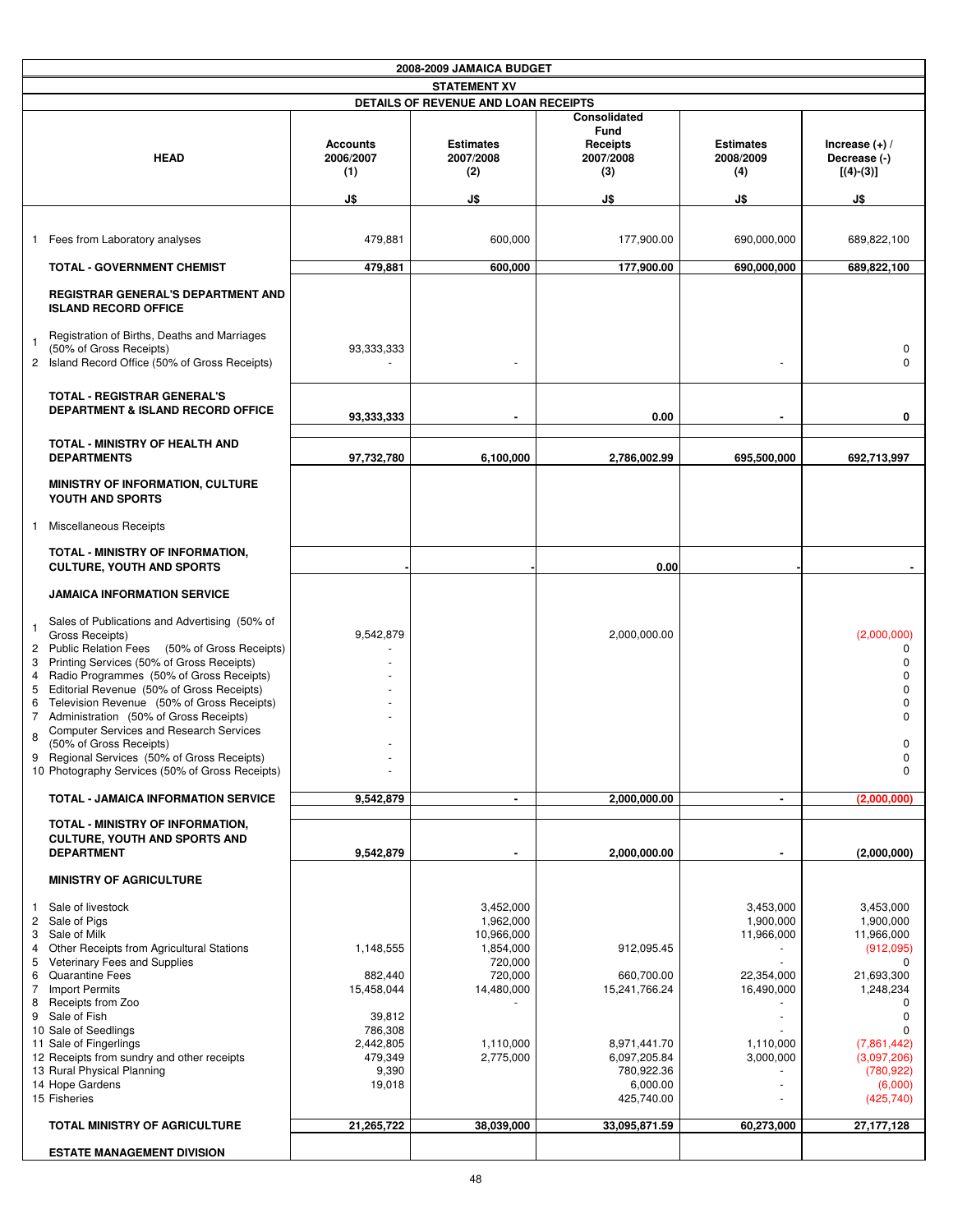|                                  |                                                                                                                                                                                                               |                                     | 2008-2009 JAMAICA BUDGET                                                |                                                                    |                                                   |                                                          |
|----------------------------------|---------------------------------------------------------------------------------------------------------------------------------------------------------------------------------------------------------------|-------------------------------------|-------------------------------------------------------------------------|--------------------------------------------------------------------|---------------------------------------------------|----------------------------------------------------------|
|                                  |                                                                                                                                                                                                               |                                     | <b>STATEMENT XV</b>                                                     |                                                                    |                                                   |                                                          |
|                                  |                                                                                                                                                                                                               |                                     | DETAILS OF REVENUE AND LOAN RECEIPTS                                    |                                                                    |                                                   |                                                          |
|                                  | <b>HEAD</b>                                                                                                                                                                                                   | <b>Accounts</b><br>2006/2007<br>(1) | <b>Estimates</b><br>2007/2008<br>(2)                                    | Consolidated<br><b>Fund</b><br><b>Receipts</b><br>2007/2008<br>(3) | <b>Estimates</b><br>2008/2009<br>(4)              | Increase $(+)$ /<br>Decrease (-)<br>$[(4)-(3)]$          |
|                                  |                                                                                                                                                                                                               | J\$                                 | J\$                                                                     | J\$                                                                | J\$                                               | J\$                                                      |
| $\mathbf{1}$<br>2<br>3<br>4<br>5 | Rents - Crown Lands and Other Government<br>Properties<br><b>Land Settlement Properties</b><br>Rental of Land-Leased properties<br>Attorney's Fee/ Photocopying<br>Miscellaneous Receipts<br>6 Other Receipts | 159,761                             | 22.000.000<br>7,000,000<br>500,000<br>668,000<br>5,223,000<br>4,000,000 | 2,498,385.04                                                       | 43,863<br>7,953<br>750<br>1,048<br>55<br>73,273   | 43,863<br>7,953<br>750<br>1,048<br>(2,498,330)<br>73,273 |
|                                  | TOTAL ESTATE MANAGEMENT DIVISION                                                                                                                                                                              | 159,761                             | 39,391,000                                                              | 2,498,385.04                                                       | 126,942                                           | (2,371,443)                                              |
|                                  | <b>FORESTRY DEPARTMENT</b>                                                                                                                                                                                    |                                     |                                                                         |                                                                    |                                                   |                                                          |
| $\mathbf{1}$<br>$\overline{c}$   | <b>Timber Sales</b><br>Sale of Seedlings<br>3 Miscellaneous Receipts                                                                                                                                          | 5.160.765<br>587,665<br>156,167     | 1,500,000<br>600,000<br>265,000                                         | 2.151.180.00<br>858,735.00<br>746,082.04                           | 2,000,000<br>800.000<br>520,000                   | (151, 180)<br>(58, 735)<br>(226, 082)                    |
|                                  | TOTAL FORESTRY DEPARTMENT                                                                                                                                                                                     | 5,904,597                           | 2,365,000                                                               | 3,755,997.04                                                       | 3,320,000                                         | (435,997                                                 |
|                                  | TOTAL MINISTRY OF AGRICULTURE AND<br><b>DEPARTMENTS</b>                                                                                                                                                       | 27,330,080                          | 79,795,000                                                              | 39.350.253.67                                                      | 63,719,942                                        | 24,369,688                                               |
|                                  | MINISTRY OF INDUSTRY, INVESTMENT AND<br><b>COMMERCE</b>                                                                                                                                                       |                                     |                                                                         |                                                                    |                                                   |                                                          |
| -1                               | Miscellaneous Receipts                                                                                                                                                                                        | 1,811,014                           |                                                                         | 4,720,851.81                                                       | 128,760                                           | (4,592,092)                                              |
|                                  | TOTAL MINISTRY OF INDUSTRY,<br><b>INVESTMENT AND COMMERCE</b>                                                                                                                                                 | 1,811,014                           |                                                                         | 4,720,851.81                                                       | 128,760                                           | (4,592,092)                                              |
|                                  | <b>TRADE BOARD</b>                                                                                                                                                                                            |                                     |                                                                         |                                                                    |                                                   |                                                          |
| 2<br>3                           | 1 Trade Board - Fees for Import Licences<br><b>Certificaion Fees</b><br><b>Scrap Metal</b><br>4 Miscellaneous Receipts                                                                                        |                                     | 68.340.000<br>9,128,000                                                 | 15,208,009.74<br>1,815,800.00                                      | 90,000,000<br>4,500,000<br>5,000,000<br>2,300,000 | 74,791,990<br>484,200                                    |
|                                  | <b>TOTAL TRADE BOARD</b>                                                                                                                                                                                      |                                     | 77,468,000                                                              | 17,023,809.74                                                      | 101,800,000                                       | 75,276,190                                               |
|                                  | <b>FOOD STORAGE AND PREVENTION OF</b><br><b>INFESTATION DIVISION</b>                                                                                                                                          |                                     |                                                                         |                                                                    |                                                   |                                                          |
| $\mathbf{1}$                     | Food Storage and Prevention of Infestation<br>Division - Sundry Fees                                                                                                                                          |                                     | 7,000,000                                                               | 206,640.00                                                         | 4,800,000                                         | 4,593,360                                                |
|                                  | TOTAL - FOOD STORAGE AND PREVENTION<br>OF INFESTATION DIVISION                                                                                                                                                |                                     | 7,000,000                                                               | 206,640.00                                                         | 4,800,000                                         | 4,593,360                                                |
|                                  | <b>MOTOR VEHICLE POLICY UNIT</b>                                                                                                                                                                              |                                     |                                                                         |                                                                    |                                                   |                                                          |
| -1                               | Registration of New Car Dealers<br>2 Registration of Used Car Dealers                                                                                                                                         | 6,500,000                           | 1,518,000<br>7,752,000                                                  | 9,260,000.00                                                       | 1,518,000<br>10,099,000                           | 1,518,000<br>839,000                                     |
|                                  | TOTAL - MOTOR VEHICLE POLICY UNIT                                                                                                                                                                             | 6,500,000                           | 9,270,000                                                               | 9,260,000.00                                                       | 11,617,000                                        | 2,357,000                                                |
|                                  | DEPARTMENT OF CO-OPERATIVE AND<br><b>FRIENDLY SOCIETY</b>                                                                                                                                                     |                                     |                                                                         |                                                                    |                                                   |                                                          |
| 1.<br>2                          | Amendment to Rules Fees<br>Registration Fees - Cooperative & Friendly                                                                                                                                         | 26,000                              | 50,000                                                                  | 13,800.00                                                          | 10,000                                            | (3,800)                                                  |
| 3                                | Society<br><b>Registration of Special Resolution</b>                                                                                                                                                          | 58,500                              | 70,000<br>15,000                                                        | 42,650.00                                                          | 30,000<br>5,000                                   | (12,650)<br>5,000                                        |
| 4<br>5                           | Arbitration<br>Training                                                                                                                                                                                       | 151,200<br>240,940                  | 150,000<br>315,000                                                      | 161,800.00<br>126,596.00                                           | 125,000<br>150,000                                | (36, 800)<br>23,404                                      |
|                                  | 6 Miscellaneous Receipts                                                                                                                                                                                      | 155,753                             | 150,000                                                                 | 102,153.00                                                         | 100,000                                           | (2, 153)                                                 |
|                                  | TOTAL - DEPARTMENT OF CO-OPERATIVE<br><b>AND FRIENDLY SOCIETY</b>                                                                                                                                             | 632,393                             | 750,000                                                                 | 446,999.00                                                         | 420,000                                           | (26,999)                                                 |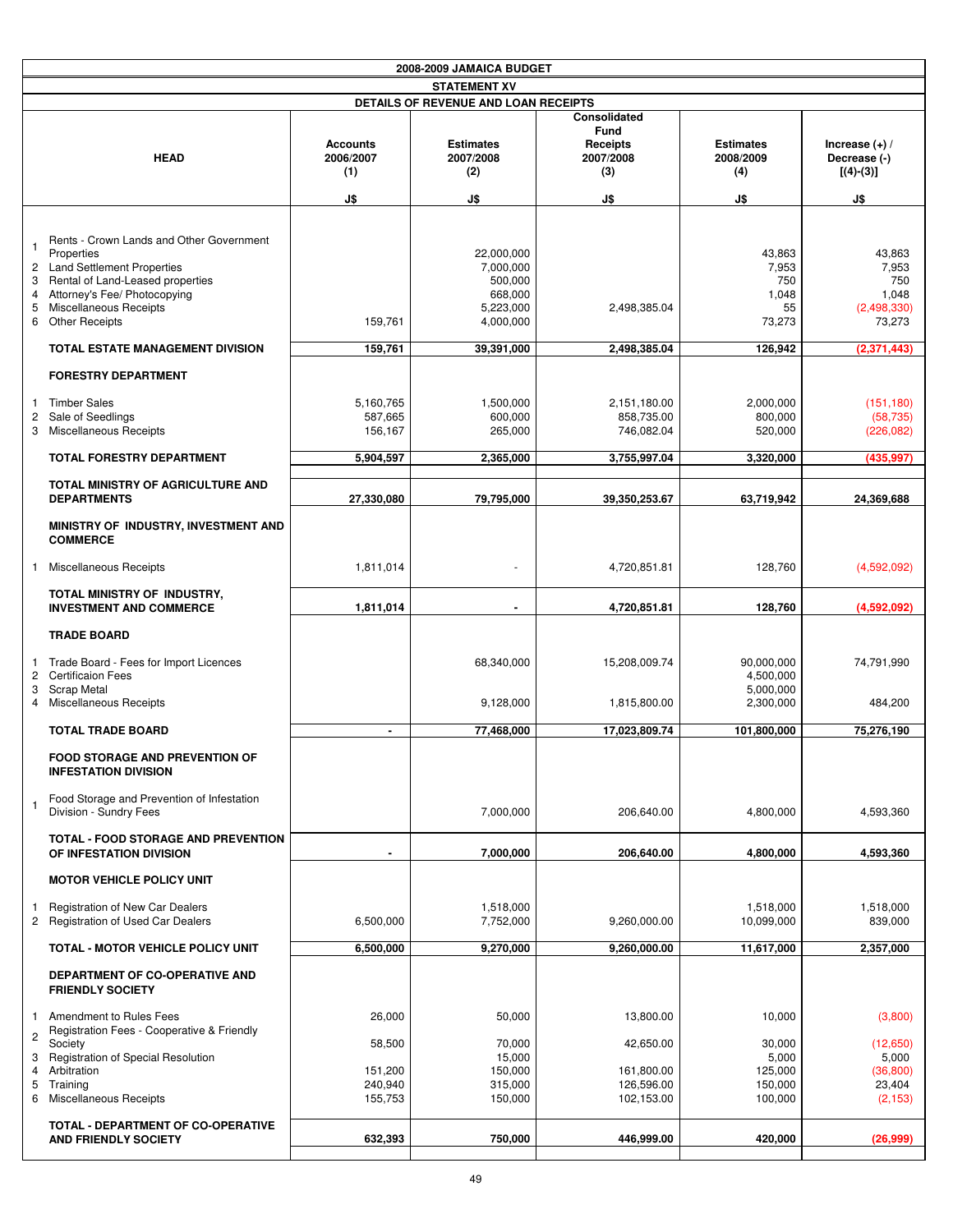|                      | 2008-2009 JAMAICA BUDGET                                                                                                           |                                               |                                             |                                                               |                                             |                                                        |  |  |
|----------------------|------------------------------------------------------------------------------------------------------------------------------------|-----------------------------------------------|---------------------------------------------|---------------------------------------------------------------|---------------------------------------------|--------------------------------------------------------|--|--|
|                      | <b>STATEMENT XV</b>                                                                                                                |                                               |                                             |                                                               |                                             |                                                        |  |  |
|                      | DETAILS OF REVENUE AND LOAN RECEIPTS                                                                                               |                                               |                                             |                                                               |                                             |                                                        |  |  |
|                      | <b>HEAD</b>                                                                                                                        | <b>Accounts</b><br>2006/2007<br>(1)<br>J\$    | <b>Estimates</b><br>2007/2008<br>(2)<br>J\$ | Consolidated<br>Fund<br>Receipts<br>2007/2008<br>(3)<br>J\$   | <b>Estimates</b><br>2008/2009<br>(4)<br>J\$ | Increase $(+)$ /<br>Decrease (-)<br>$[(4)-(3)]$<br>J\$ |  |  |
|                      |                                                                                                                                    |                                               |                                             |                                                               |                                             |                                                        |  |  |
|                      | <b>REGISTRAR OF COMPANIES</b>                                                                                                      |                                               |                                             |                                                               |                                             |                                                        |  |  |
| -1<br>2<br>3         | Fees for Registration of Companies (50% of<br>Gross Receipts)<br>Fees for Registration of Business Names<br>Miscellaneous receipts | 232,500                                       | 156,670,000<br>14,800,000<br>10,600,000     | 0.00<br>0.00<br>100,000.00                                    | 165,715,000<br>16,400,000<br>14,950,000     | 165,715,000<br>16,400,000<br>14,850,000                |  |  |
|                      | <b>TOTAL REGISTRAR OF COMPANIES</b>                                                                                                | 232,500                                       | 182,070,000                                 | 100,000.00                                                    | 197,065,000                                 | 196,965,000                                            |  |  |
|                      | <b>JAMAICA INTELLECTUAL PROPERTY</b><br><b>OFFICE</b>                                                                              |                                               |                                             |                                                               |                                             |                                                        |  |  |
| -1<br>$\overline{c}$ | Fees for Registration of Trademark<br>Patent fees                                                                                  | 2,535,230                                     | 24,300,000<br>2,000                         | 2,249,850.00<br>0.00                                          | 25,000,000<br>9,000                         | 22,750,150<br>9,000                                    |  |  |
|                      | TOTAL - JAMAICA INTELLECTUAL<br><b>PROPERTY OFFICE</b>                                                                             | 2,535,230                                     | 24,302,000                                  | 2,249,850.00                                                  | 25,009,000                                  | 22,759,150                                             |  |  |
| $\mathbf{1}$         | <b>JAMAICA BUSINESS DEVELOPMENT</b><br><b>CENTRE</b><br>Service Income (Graphic Services, Training & Prep. of Business Plans)      |                                               |                                             | 0.00                                                          | 9,100,000                                   | 9,100,000                                              |  |  |
|                      | <b>TOTAL - JAMAICA BUSINESS</b><br><b>DEVELOPMENT CENTRE</b>                                                                       | 0                                             | 0                                           | 0.00                                                          | 9,100,000                                   | 9,100,000                                              |  |  |
|                      | TOTAL MINISTRY OF INDUSTRY,<br><b>INVESTMENT AND COMMERCE AND</b><br><b>DEPARTMENTS</b>                                            | 11,711,137                                    | 300,860,000                                 | 34,008,150.55                                                 | 349,939,760                                 | 297,331,609                                            |  |  |
|                      | <b>MINISTRY OF ENERGY, MINING AND</b><br><b>TELECOMMUNICATIONS</b><br>1 Universal Services Levy<br>2 Miscellaneous Receipts        |                                               |                                             | 3,565,605,334.85                                              | 1,368,000,000.00                            | (2, 197, 605, 335)                                     |  |  |
|                      |                                                                                                                                    |                                               |                                             |                                                               |                                             |                                                        |  |  |
|                      | TOTAL MINISTRY OF ENERGY, MINING AND<br><b>TELECOMMUNICATIONS</b>                                                                  | 0                                             | 0.00                                        | 3,565,605,334.85                                              | 1,368,000,000.00                            | (2, 197, 605, 334.85)                                  |  |  |
|                      | SPECTRUM MANAGEMENT AUTHORITY                                                                                                      |                                               |                                             |                                                               |                                             |                                                        |  |  |
|                      | 1 Telecommunication Licence fees                                                                                                   | 201,858,503                                   | 48,000,000                                  | 288,463,116.85                                                | 53,276,722                                  | (235, 186, 395)                                        |  |  |
|                      | <b>TOTAL - SPECTRUM MANAGEMENT</b><br><b>AUTHORITY</b>                                                                             | 201,858,503                                   | 48,000,000                                  | 288,463,116.85                                                | 53,276,722                                  | (235, 186, 395)                                        |  |  |
|                      | <b>ELECTRICITY AUTHORITY</b>                                                                                                       |                                               |                                             |                                                               |                                             |                                                        |  |  |
| $\mathbf{1}$         | Fees - Electric Lighting Act                                                                                                       | 7,879,750                                     | 15,000,000                                  | 11,533,032.68                                                 | 12,000,000                                  | 466,967                                                |  |  |
|                      | TOTAL - ELECTRICITY AUTHORITY                                                                                                      | 7,879,750                                     | 15,000,000                                  | 11,533,032.68                                                 | 12,000,000                                  | 466,967                                                |  |  |
|                      | <b>MINES AND GEOLOGY DIVISION</b>                                                                                                  |                                               |                                             |                                                               |                                             |                                                        |  |  |
| $\mathbf{1}$<br>3    | Quarry Tax<br>2 Receipts from issue of Sundry Permits<br>Laboratory Analysis - Metallic Minerals<br>4 Miscellaneous Receipts       | 58,923,960<br>703,396<br>688,600<br>2,633,786 | 60,000,000<br>2,800,000<br>3,000,000        | 68,786,542.02<br>1,006,700.00<br>1,042,030.00<br>6,061,792.94 | 65,000,000<br>3,000,000<br>3,000,000        | (3,786,542)<br>1,993,300<br>1,957,970<br>(6,061,793)   |  |  |
|                      | <b>TOTAL MINES AND GEOLOGY DIVISION</b>                                                                                            | 62,949,743                                    | 65,800,000                                  | 76,897,064.96                                                 | 71,000,000                                  | (5,897,065)                                            |  |  |
|                      | TOTAL MINISTRY OF ENERGY, MINING AND<br><b>TELECOMMUNICATIONS AND DIVISIONS</b>                                                    | 272,687,996                                   | 128,800,000                                 | 3,942,498,549.34                                              | 1,504,276,722                               | (2,438,221,827)                                        |  |  |
|                      | <b>MINISTRY OF WATER AND HOUSING</b>                                                                                               |                                               |                                             |                                                               |                                             |                                                        |  |  |
|                      | 1 Miscellaneous Receipts                                                                                                           |                                               |                                             |                                                               |                                             |                                                        |  |  |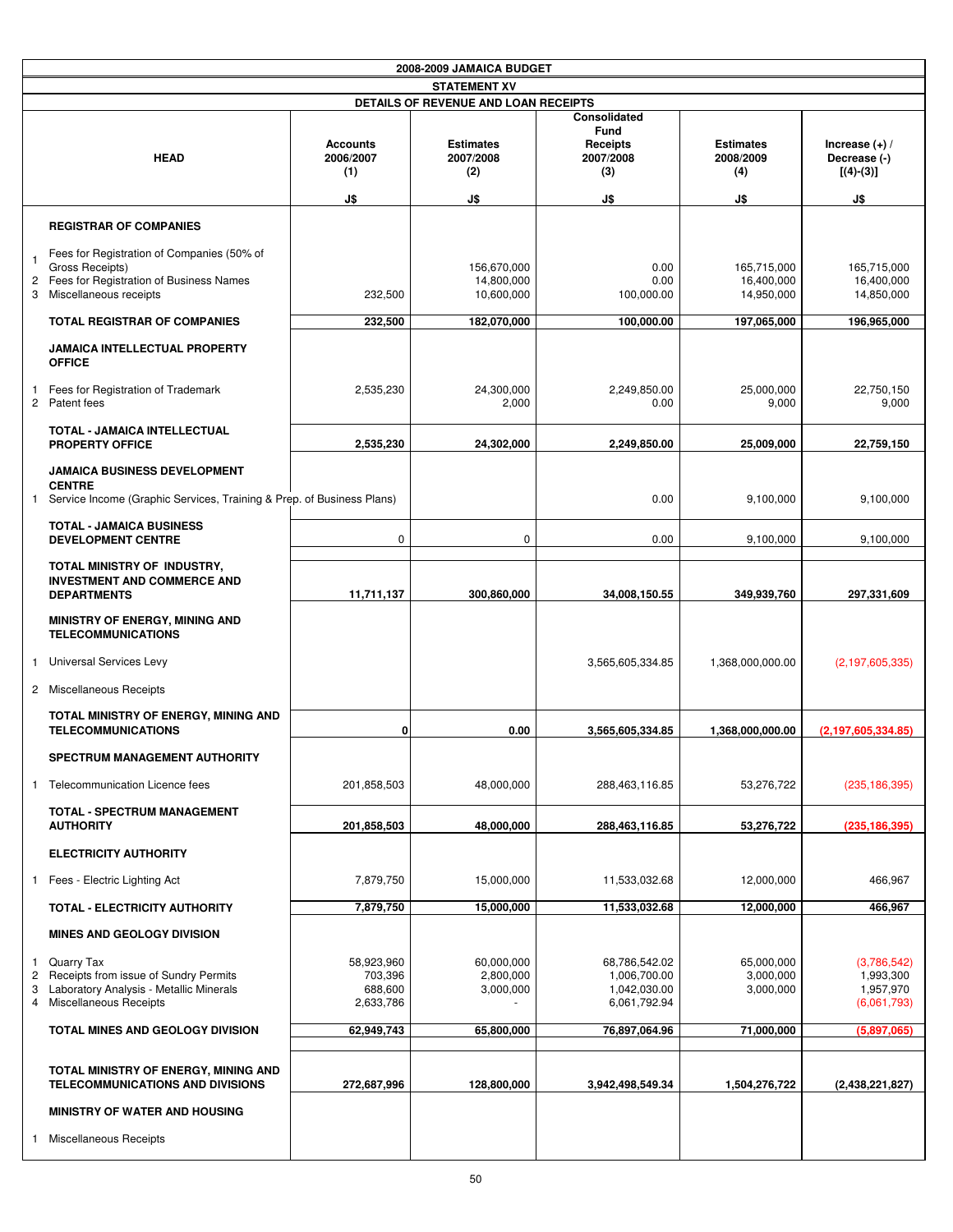|                     | 2008-2009 JAMAICA BUDGET                                                                                                                                                                                                               |                                     |                                      |                                                                          |                                      |                                                                                                   |  |  |
|---------------------|----------------------------------------------------------------------------------------------------------------------------------------------------------------------------------------------------------------------------------------|-------------------------------------|--------------------------------------|--------------------------------------------------------------------------|--------------------------------------|---------------------------------------------------------------------------------------------------|--|--|
|                     | <b>STATEMENT XV</b>                                                                                                                                                                                                                    |                                     |                                      |                                                                          |                                      |                                                                                                   |  |  |
|                     | DETAILS OF REVENUE AND LOAN RECEIPTS                                                                                                                                                                                                   |                                     |                                      |                                                                          |                                      |                                                                                                   |  |  |
|                     | <b>HEAD</b>                                                                                                                                                                                                                            | <b>Accounts</b><br>2006/2007<br>(1) | <b>Estimates</b><br>2007/2008<br>(2) | Consolidated<br><b>Fund</b><br>Receipts<br>2007/2008<br>(3)              | <b>Estimates</b><br>2008/2009<br>(4) | Increase $(+)$ /<br>Decrease (-)<br>$[(4)-(3)]$                                                   |  |  |
|                     |                                                                                                                                                                                                                                        | J\$                                 | J\$                                  | J\$                                                                      | J\$                                  | J\$                                                                                               |  |  |
|                     | TOTAL MINISTRY OF WATER AND HOUSING                                                                                                                                                                                                    | 0                                   | 0                                    | 0.00                                                                     | 0                                    | 0                                                                                                 |  |  |
|                     | <b>MINISTRY OF TRANSPORT AND WORKS</b>                                                                                                                                                                                                 |                                     |                                      |                                                                          |                                      |                                                                                                   |  |  |
| 1<br>3<br>4         | <b>Bluefield Guest House</b><br>2 Tender Document<br>On and Off Trailer Plates<br>Miscellaneous Receipts<br>5 Other Receipts                                                                                                           | 6,914,825<br>1,441,825              | 5,000,000<br>100,000                 | 18,000.00<br>12,201,419.58<br>5,000.00                                   | 10,000<br>5,500,000<br>1,100,000     | $\mathbf 0$<br>(8,000)<br>$\Omega$<br>(6,701,420)<br>1,095,000                                    |  |  |
|                     | <b>TOTAL MINISTRY OF TRANSPORT AND</b><br><b>WORKS</b>                                                                                                                                                                                 | 8,356,650                           | 5,100,000                            | 12,224,419.58                                                            | 6,610,000                            | (5,614,420)                                                                                       |  |  |
|                     | <b>NATIONAL WORKS AGENCY</b>                                                                                                                                                                                                           |                                     |                                      |                                                                          |                                      |                                                                                                   |  |  |
|                     | Project Management fees (50% of Gross<br>Receipts)                                                                                                                                                                                     | 185,500,000                         | 148,000,000                          | 10,000,000.00                                                            | 335,000,000                          | 325,000,000                                                                                       |  |  |
|                     | 2 Hireage of Equipment (50% of Gross Receipts)                                                                                                                                                                                         | 10,000,000                          |                                      | 0.00                                                                     |                                      | $\Omega$                                                                                          |  |  |
| 3                   | Tender Document Fees (50% of Gross Receipts)<br>Miscellaneous Receipts (50% of Gross                                                                                                                                                   | 500,000                             | 1,000,000                            | 0.00                                                                     | 400,000                              | 400,000                                                                                           |  |  |
| 4                   | Receipts)                                                                                                                                                                                                                              | 2,000,000                           | 11,000,000                           | 0.00                                                                     | 30,000,000                           | 30,000,000                                                                                        |  |  |
|                     | <b>TOTAL NATIONAL WORKS AGENCY</b>                                                                                                                                                                                                     | 198,000,000                         | 160,000,000                          | 10,000,000.00                                                            | 365,400,000                          | 355,400,000                                                                                       |  |  |
|                     | <b>TOTAL - MINISTRY OF TRANSPORT AND</b><br><b>WORKS AND DEPARTMENT</b>                                                                                                                                                                | 206,356,650                         | 165,100,000                          | 22,224,419.58                                                            | 372,010,000                          | 349,785,580                                                                                       |  |  |
|                     | <b>MISCELLANEOUS RECEIPTS</b><br>(UNCLASSIFIED)                                                                                                                                                                                        | 432,529,889                         |                                      | 1,594,302,196.26                                                         | 419,421,756                          | (1, 174, 880, 440)                                                                                |  |  |
|                     | <b>Total Head 24</b>                                                                                                                                                                                                                   | 10,848,814,412                      | 11,208,985,265                       | 15,615,193,608.13                                                        | 15,183,670,494                       | (1,013,747,837)                                                                                   |  |  |
|                     | <b>TOTAL NON-TAX REVENUE</b>                                                                                                                                                                                                           | 13,950,358,587                      | 14,340,555,714                       | 18,416,557,871.34                                                        | 18,229,310,725                       | (726,504,364)                                                                                     |  |  |
|                     | <b>TOTAL RECURRENT REVENUE</b>                                                                                                                                                                                                         | 201,531,605,763                     | 230,270,755,714                      | 236,621,587,929.70                                                       | 280.950.910.725                      | 43,790,065,577                                                                                    |  |  |
|                     | <b>II CAPITAL REVENUE</b>                                                                                                                                                                                                              |                                     |                                      |                                                                          |                                      |                                                                                                   |  |  |
|                     | <b>Head 25 - Royalties</b>                                                                                                                                                                                                             |                                     |                                      |                                                                          |                                      |                                                                                                   |  |  |
| $\mathbf{1}$        | Bauxite<br>2 Silica Sand                                                                                                                                                                                                               | 691,393,071                         | 1,041,404,221                        | 756,596,499.59<br>0.00                                                   | 1,321,090,000                        | 564,493,500<br>0                                                                                  |  |  |
|                     | 3 Marble                                                                                                                                                                                                                               |                                     |                                      | 0.00                                                                     |                                      | $\mathbf 0$                                                                                       |  |  |
|                     | <b>Total Head 25</b>                                                                                                                                                                                                                   | 691,393,071                         | 1,041,404,221                        | 756,596,499.59                                                           | 1,321,090,000                        | 564,493,500                                                                                       |  |  |
|                     | Head 26 - Land Sales                                                                                                                                                                                                                   |                                     |                                      |                                                                          |                                      |                                                                                                   |  |  |
| 1<br>$\overline{c}$ | Crown Lands/ Properties<br><b>Land Settlement Allotments</b><br>3 Mona Houses                                                                                                                                                          |                                     | 40,000,000                           | 0.00<br>0.00                                                             |                                      | $\mathbf 0$<br>$\mathbf 0$<br>$\Omega$                                                            |  |  |
|                     | <b>Total Head 26</b>                                                                                                                                                                                                                   | $\blacksquare$                      | 40,000,000                           | 0.00                                                                     | $\blacksquare$                       | 0                                                                                                 |  |  |
|                     | <b>Head 27 - Loan Repayments</b>                                                                                                                                                                                                       |                                     |                                      |                                                                          |                                      |                                                                                                   |  |  |
| 2                   | 1 Municipal and Parish Councils<br>Dependencies and Local Bodies<br>3 Cocoa Board - Rehabilitation Scheme<br>4 Miscellaneous<br>5 Farm Improvement Scheme<br>6 Farm Development Scheme<br>7 Farm Recovery Loan<br>8 Housing Trust Fund | 1,160,760,408                       | 1,481,000,000                        | 0.00<br>0.00<br>0.00<br>1,745,573,488.53<br>0.00<br>0.00<br>0.00<br>0.00 | 1,148,005,747                        | 0<br>$\mathbf 0$<br>$\Omega$<br>(597, 567, 742)<br>0<br>$\mathbf 0$<br>$\mathbf 0$<br>$\mathbf 0$ |  |  |
|                     | 9 Bank of Jamaica Deposit                                                                                                                                                                                                              |                                     |                                      | 0.00                                                                     |                                      | $\mathbf 0$                                                                                       |  |  |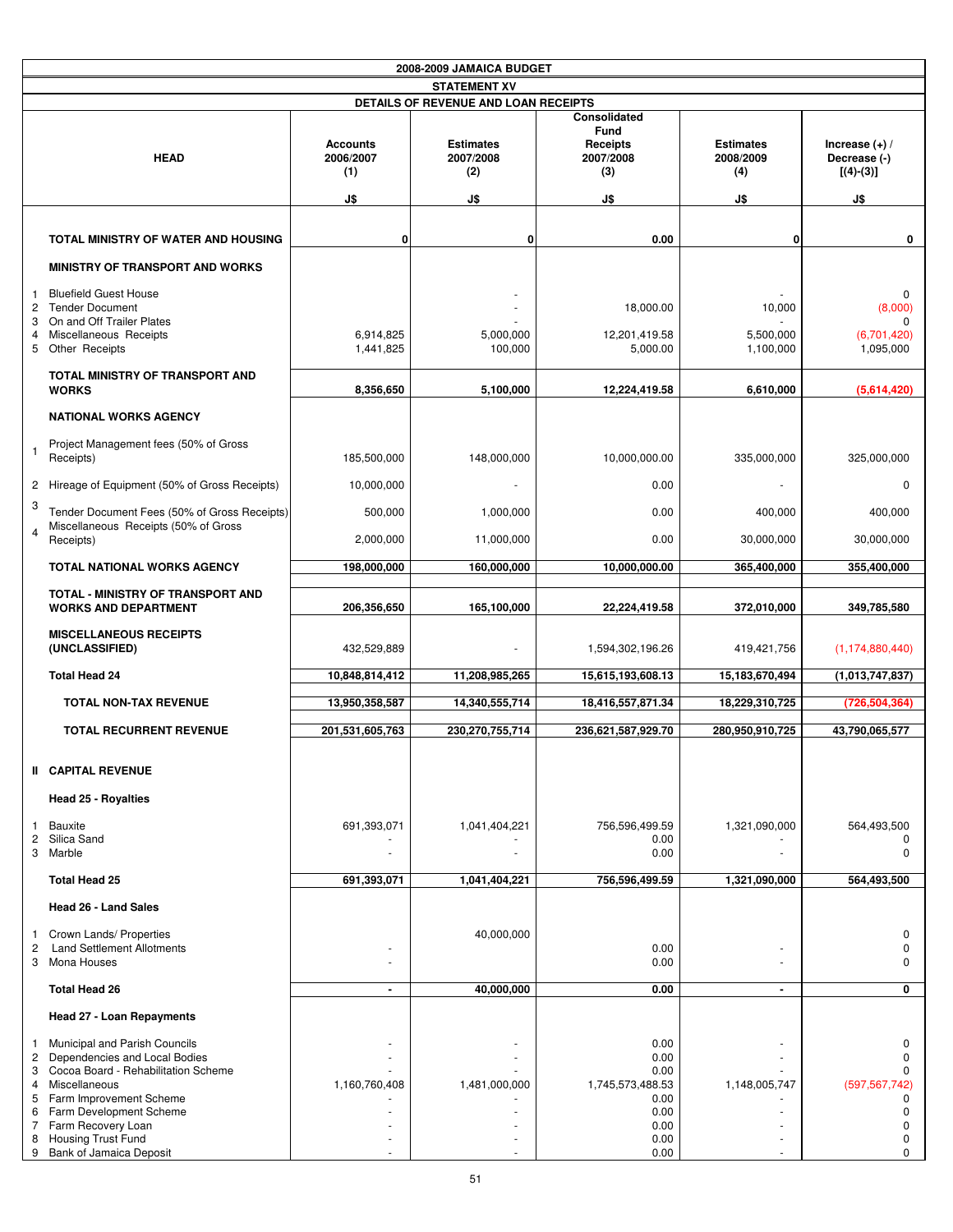| 2008-2009 JAMAICA BUDGET                                                                                                                                                                                           |                                                             |                                                              |                                                              |                                               |                                                                                                              |  |
|--------------------------------------------------------------------------------------------------------------------------------------------------------------------------------------------------------------------|-------------------------------------------------------------|--------------------------------------------------------------|--------------------------------------------------------------|-----------------------------------------------|--------------------------------------------------------------------------------------------------------------|--|
|                                                                                                                                                                                                                    |                                                             | <b>STATEMENT XV</b>                                          |                                                              |                                               |                                                                                                              |  |
|                                                                                                                                                                                                                    |                                                             | DETAILS OF REVENUE AND LOAN RECEIPTS                         |                                                              |                                               |                                                                                                              |  |
| <b>HEAD</b>                                                                                                                                                                                                        | <b>Accounts</b><br>2006/2007<br>(1)                         | <b>Estimates</b><br>2007/2008<br>(2)                         | <b>Consolidated</b><br>Fund<br>Receipts<br>2007/2008<br>(3)  | <b>Estimates</b><br>2008/2009<br>(4)          | Increase $(+)$ /<br>Decrease (-)<br>$[(4)-(3)]$                                                              |  |
|                                                                                                                                                                                                                    | J\$                                                         | J\$                                                          | J\$                                                          | J\$                                           | J\$                                                                                                          |  |
| 10 Transportation for Public Officers                                                                                                                                                                              |                                                             |                                                              | 0.00                                                         |                                               | $\mathbf 0$                                                                                                  |  |
| <b>Total Head 27</b>                                                                                                                                                                                               | 1,160,760,408                                               | 1,481,000,000                                                | 1,745,573,488.53                                             | 1,148,005,747                                 | (597,567,742                                                                                                 |  |
| Head 28 - Extraordinary Receipts                                                                                                                                                                                   |                                                             |                                                              |                                                              |                                               |                                                                                                              |  |
| <b>Immigrant Deposits</b><br>1<br>Agriculture Recovery Programme - Sale of<br>$\overline{2}$<br><b>Mechanical Implements</b><br>Sale of unserviceable goods-Housing Dept and<br>3<br><b>Supply Division Stores</b> |                                                             |                                                              | 0.00                                                         |                                               | $\mathbf 0$                                                                                                  |  |
| Surplus on Sinking Fund<br>4<br>5 Proceeds from Foreshore Development                                                                                                                                              |                                                             |                                                              | 0.00<br>0.00                                                 |                                               | $\Omega$<br>n                                                                                                |  |
| Grants from the European Union<br>6                                                                                                                                                                                | 1,864,655,586                                               | 1,625,979,000                                                | 1,503,609,118.12                                             |                                               | (1,503,609,118)                                                                                              |  |
| Grants from Government of the Netherlands<br>$7^{\circ}$<br>Miscellaneous<br>8<br>Bauxite Alumina Trading Company<br>9                                                                                             | 4,473,519,804                                               | 1,000,000,000                                                | 2,394,529,453.07                                             | 100,000,000                                   | <sup>0</sup><br>(2, 294, 529, 453)                                                                           |  |
| 10 Other Grants<br>11 Proceeds from Divestment                                                                                                                                                                     | 822,224,448<br>7,268,000                                    | 1,664,221,000                                                | 2,654,999,742.97<br>4,546,186,190.00                         | 5,531,615,000<br>6,000,000,000                | 2,876,615,257<br>1,453,813,810                                                                               |  |
| <b>Total Head 28</b>                                                                                                                                                                                               | 7,167,667,838                                               | 4,290,200,000                                                | 11,099,324,504.16                                            | 11,631,615,000                                | 532,290,496                                                                                                  |  |
| <b>TOTAL CAPITAL REVENUE</b>                                                                                                                                                                                       | 9,019,821,317                                               | 6,852,604,221                                                | 13,601,494,492.28                                            | 14,100,710,747                                | 499,216,255                                                                                                  |  |
| III TRANSFERS FROM CAPITAL DEVELOPMENT<br><b>FUND</b>                                                                                                                                                              |                                                             |                                                              |                                                              |                                               |                                                                                                              |  |
| <b>Head 29 - Transfers to Current Account</b>                                                                                                                                                                      |                                                             |                                                              |                                                              |                                               |                                                                                                              |  |
| Transfers in lieu of Income Tax from Alumina<br>$(a)$ Producers                                                                                                                                                    |                                                             |                                                              | 0.00                                                         |                                               | $\mathbf 0$                                                                                                  |  |
| (b) Other                                                                                                                                                                                                          | 3,845,000,000                                               | 4,268,200,000                                                | 4,268,200,000.00                                             | 8,645,134,500                                 | 4,376,934,500                                                                                                |  |
| <b>Total Head 29</b>                                                                                                                                                                                               | 3,845,000,000                                               | 4,268,200,000                                                | 4,268,200,000.00                                             | 8,645,134,500                                 | 4,376,934,500                                                                                                |  |
| <b>Head 30 - Transfers to Capital Account</b>                                                                                                                                                                      |                                                             |                                                              | 0.00                                                         |                                               | $\mathbf 0$                                                                                                  |  |
| <b>Total Head 30</b>                                                                                                                                                                                               | ÷.                                                          | ÷                                                            | 0.00                                                         |                                               | $\mathbf 0$                                                                                                  |  |
| <b>TOTAL - TRANSFERS FROM CAPITAL</b><br><b>DEVELOPMENT FUND</b>                                                                                                                                                   | 3,845,000,000                                               | 4,268,200,000                                                | 4,268,200,000.00                                             | 8,645,134,500                                 | 4,376,934,500                                                                                                |  |
| <b>IV LOAN RECEIPTS</b>                                                                                                                                                                                            |                                                             |                                                              |                                                              |                                               |                                                                                                              |  |
| <b>EXTERNAL LOANS</b>                                                                                                                                                                                              |                                                             |                                                              |                                                              |                                               |                                                                                                              |  |
| <b>Multilateral</b>                                                                                                                                                                                                |                                                             |                                                              |                                                              |                                               |                                                                                                              |  |
| Loans to be raised under Act 39 of 1964                                                                                                                                                                            |                                                             |                                                              |                                                              |                                               |                                                                                                              |  |
| World Bank Loans<br>$\mathbf{1}$<br>Inter-American Development Bank<br>2<br>Caribbean Development Bank<br>3<br>European Union<br>4<br>World Bank/IDB<br>5<br>6<br><b>IFAD</b><br>OECF/USAID<br>7                   | 834,437,291<br>1,330,456,575<br>1,307,627,870<br>51,312,000 | 1,152,853,000<br>3,706,587,000<br>524,806,000<br>355,080,000 | 960,777,303<br>1,907,804,042<br>1,392,488,904<br>125,576,000 | 884,305,000<br>2,914,597,000<br>1,066,930,000 | (76, 472, 303)<br>1,006,792,958<br>(325, 558, 904)<br>(125, 576, 000)<br>$\Omega$<br>$\mathbf 0$<br>$\Omega$ |  |
| 8 OPEC                                                                                                                                                                                                             | 21,692,007                                                  | 100,000,000                                                  | 146,457,000                                                  | 431,950,000                                   | 285,493,000                                                                                                  |  |
| 9 OECF<br>10 Other                                                                                                                                                                                                 | 111,766,000                                                 | 461,980,000                                                  | 794,111,000                                                  | 905,943,000                                   | $\Omega$<br>111,832,000                                                                                      |  |
| <b>Bilateral</b>                                                                                                                                                                                                   |                                                             |                                                              |                                                              |                                               |                                                                                                              |  |
| 11 Government of China<br>12 Government of Germany<br>13 JBIC<br>14 Kuwait<br>15 Saudi                                                                                                                             | 1,220,858,000<br>28,538,000                                 | 364,500,000<br>140,000,000                                   | 792,785,000                                                  | 1,871,861,000<br>815,920,000<br>117,502,000   | 1,079,076,000<br>0<br>815,920,000<br>117,502,000<br>$\mathbf{0}$                                             |  |